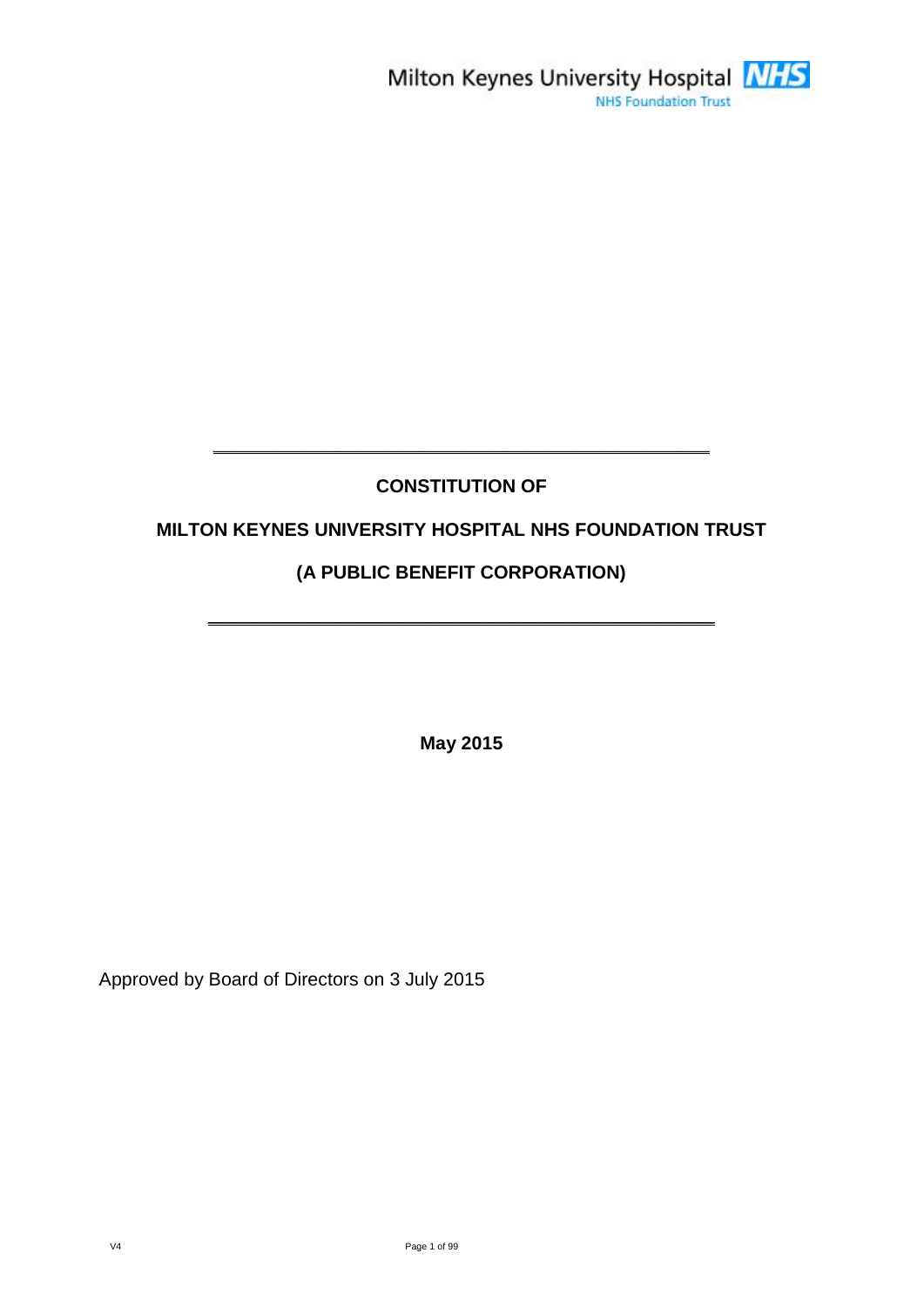### **Constitution of Milton Keynes University Hospital**

### **NHS Foundation Trust**

### **TABLE OF CONTENTS**

### *Paragraph Page*

| 1.  |                                                                        |  |
|-----|------------------------------------------------------------------------|--|
| 2.  |                                                                        |  |
| 3.  |                                                                        |  |
| 4.  |                                                                        |  |
| 5.  |                                                                        |  |
| 6.  |                                                                        |  |
| 7.  |                                                                        |  |
| 8.  |                                                                        |  |
| 9.  |                                                                        |  |
| 10. |                                                                        |  |
| 11  |                                                                        |  |
| 12. |                                                                        |  |
| 13. |                                                                        |  |
| 14. |                                                                        |  |
| 15. |                                                                        |  |
| 16. |                                                                        |  |
| 17. |                                                                        |  |
| 18. |                                                                        |  |
| 19. |                                                                        |  |
| 20. | Council of Governors - conflicts of interest of Governors  10          |  |
| 21. |                                                                        |  |
| 22. |                                                                        |  |
| 23. |                                                                        |  |
| 24. |                                                                        |  |
| 25. | Board of Directors - qualification for appointment as non-executive 12 |  |
| 26. | Board of Directors - appointment and removal non-executive director 12 |  |
| 27. | Board of Directors - appointment of deputy chairman  12                |  |
| 28. | Board of Directors - appointment and removal executive director  12    |  |
| 29. |                                                                        |  |
| 30  |                                                                        |  |
| 31. |                                                                        |  |
| 32. |                                                                        |  |
| 33. | Board of Directors - remuneration and terms of office  15              |  |
| 34. | Registers.                                                             |  |
| 35. |                                                                        |  |
| 36. |                                                                        |  |
| 37. |                                                                        |  |
| 38. |                                                                        |  |
| 39. |                                                                        |  |
| 40. |                                                                        |  |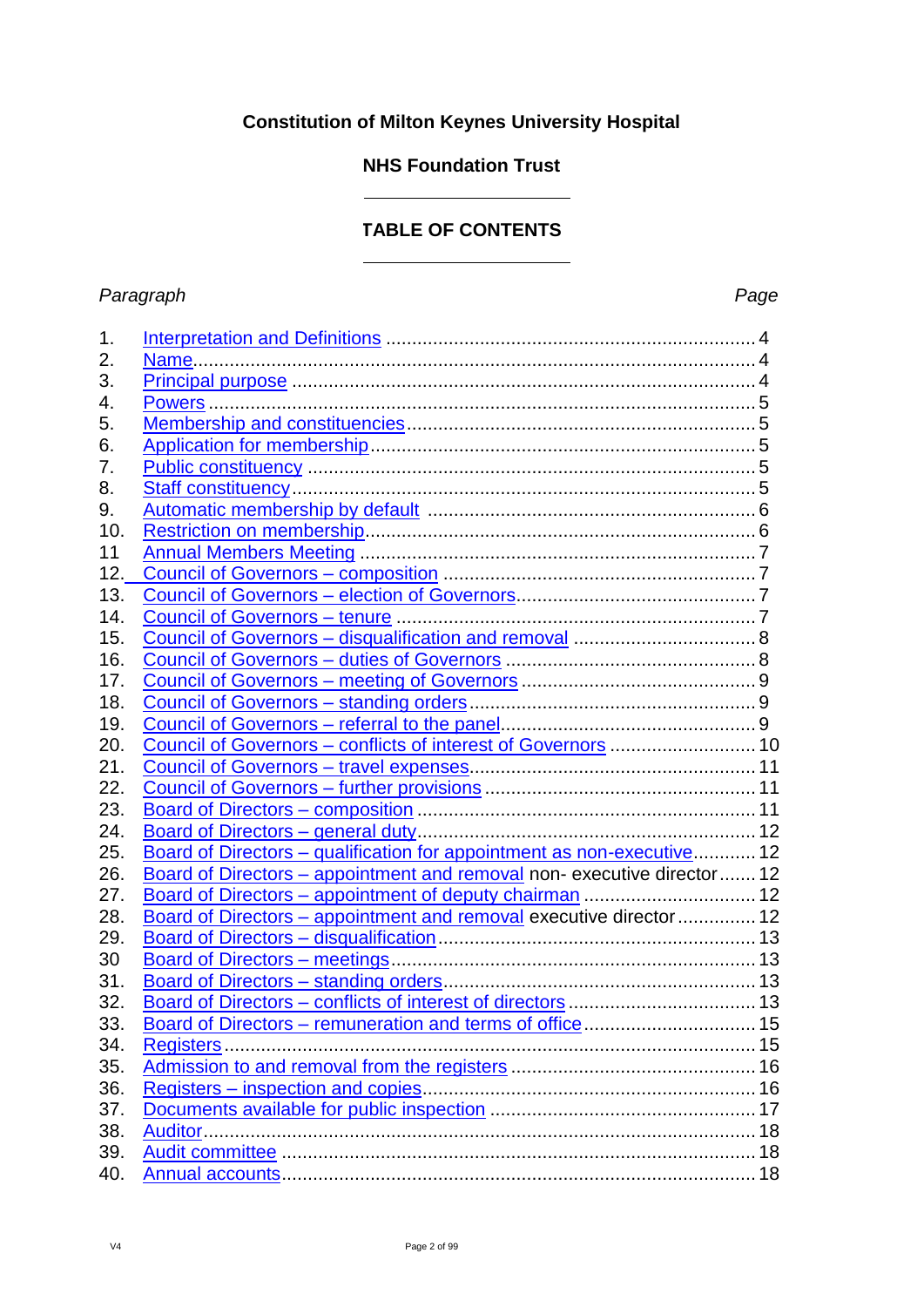| 42. Presentation of the Annual Accounts & reports to the governors & members  19 |  |
|----------------------------------------------------------------------------------|--|
|                                                                                  |  |
|                                                                                  |  |
|                                                                                  |  |
|                                                                                  |  |
|                                                                                  |  |

# *Paragraph Page*

| ANNEX 5 - ADDITIONAL PROVISIONS - COUNCIL OF GOVERNORS  63 |  |
|------------------------------------------------------------|--|
| ANNEX 6 - STANDING ORDERS - COUNCIL OF GOVERNORS  67       |  |
|                                                            |  |
|                                                            |  |
|                                                            |  |
|                                                            |  |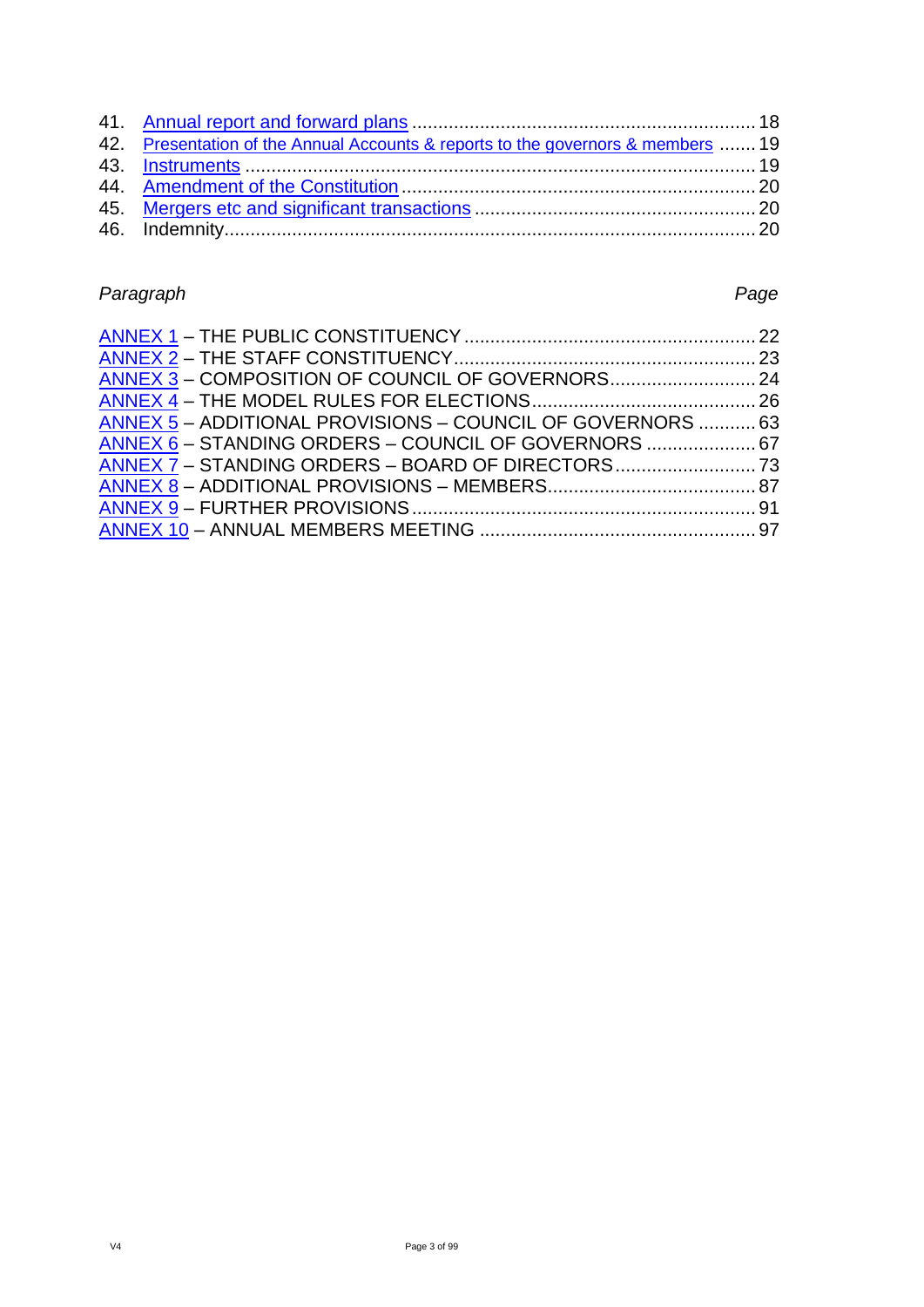# <span id="page-3-0"></span>**Interpretation and definitions**

Unless otherwise stated, words or expressions contained in this constitution shall bear the same meaning as in the National Health Service Act 2006 as amended by the Health and Social Care Act 2012. Words importing the masculine gender only shall include the feminine gender; words importing the singular shall import the plural and vice-versa

**the 2006 Act** is the National Health Service Act 2006.

**the 2012 Act** is the Health and Social Care Act 2012.

**Annual Members Meeting** is defined in paragraph 13 of the constitution **constitution** means this constitution and all annexes to it.

**Monitor** is the body corporate known as Monitor, as provided by Section 61 of the 2012 Act.

The **Accounting Officer** is the person who from time to time discharges the functions specified in paragraph 25(5) of Schedule 7 to the 2006 Act

### <span id="page-3-1"></span>**2. Name**

The name of the foundation trust is Milton Keynes University Hospital NHS Foundation Trust. ("the Foundation Trust").

### <span id="page-3-2"></span>**3. Principal purpose**

- 3.1 The principal purpose of the Foundation Trust is the provision of goods and services for the purposes of the health service in England.
- 3.2 The Foundation Trust does not fulfil its principal purpose unless, in each financial year, its total income from the provision of goods and services for the purposes of the health service in England is greater than its total income from the provision of goods and services for any other purposes.
- 3.3 The Foundation Trust may provide goods and services for any purposes related to—
	- 3.3.1 the provision of services provided to individuals for or in connection with the prevention, diagnosis or treatment of illness, and
	- 3.3.2 the promotion and protection of public health.
- 3.4 The Foundation Trust may also carry on activities other than those mentioned in the above paragraph for the purpose of making additional income available in order better to carry on its principal purpose.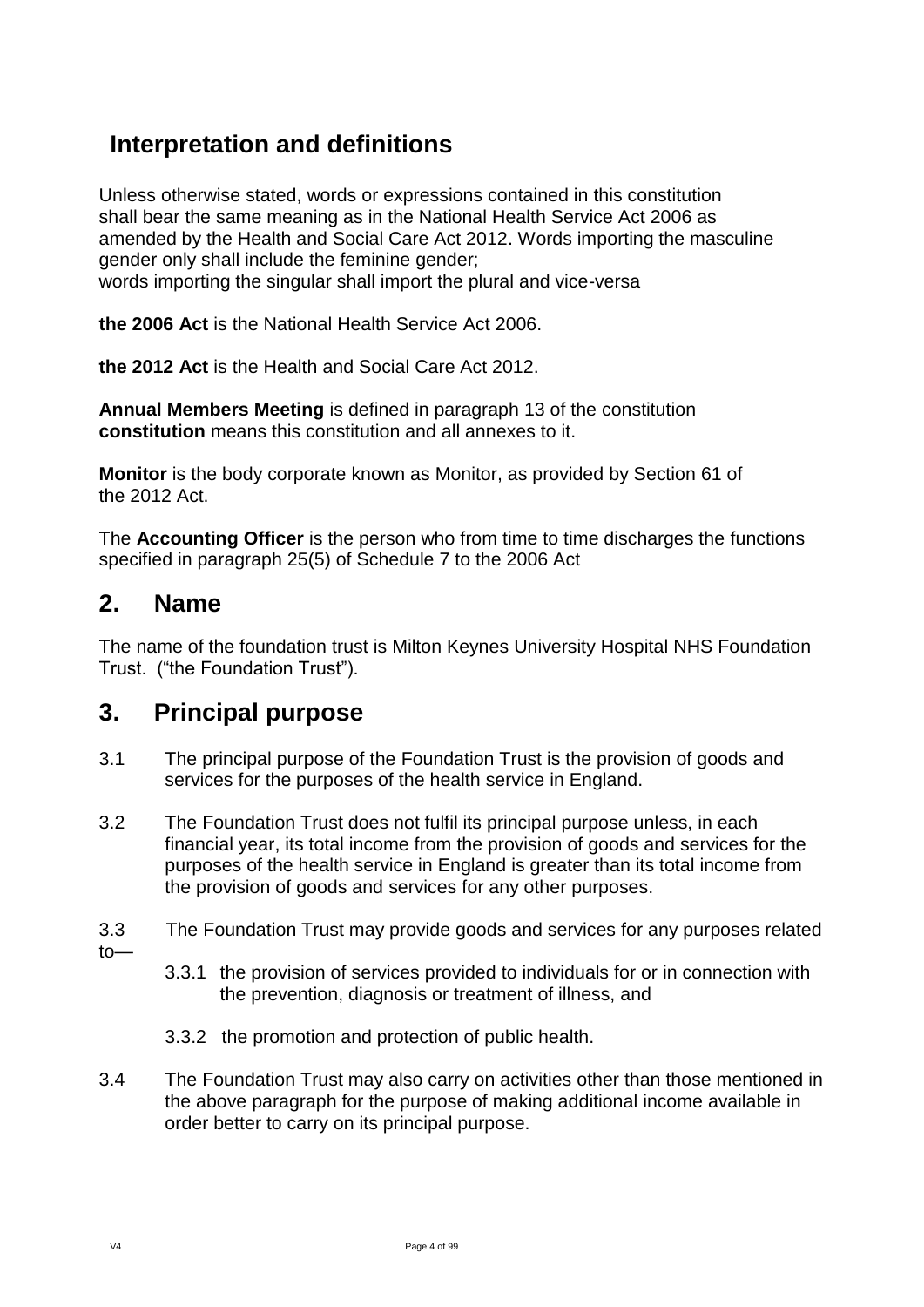### <span id="page-4-0"></span>**4. Powers**

- 4.1 The powers of the Foundation Trust are set out in the 2006 Act, subject to any restrictions in the terms of Authorisation.
- 4.2 The powers of the Foundation Trust shall be exercised by the Board of Directors on behalf of the Foundation Trust.
- 4.3 Any of these powers may be delegated to a committee of directors or to an executive director.

### <span id="page-4-1"></span>**5. Membership and constituencies**

The Foundation Trust shall have members, each of whom shall be a member of one of the following constituencies:

- 5.1 a public constituency; and
- 5.2 a staff constituency

Further provisions as to members' meetings are set out in Annex 8.

# <span id="page-4-2"></span>**6. Application for membership**

An individual who is eligible to become a member of the Foundation Trust may do so on application to the Foundation Trust.

# <span id="page-4-3"></span>**7. Public Constituency**

- 7.1 An individual who lives in an area specified in Annex 1 as an area for a public constituency may become or continue as a member of the Foundation Trust.
- 7.2 Those individuals who live in an area specified in an area for any public constituency are referred to collectively as the Public Constituency.
- 7.3 The minimum number of members in each area for the Public Constituency is specified in Annex 1.

# <span id="page-4-4"></span>**8. Staff Constituency**

- 8.1 An individual who is employed by the Foundation Trust under a contract of employment with the Foundation Trust may become or continue as a member of the Foundation Trust provided:
	- 8.1.1 he is employed by the Foundation Trust under a contract of employment which has no fixed term or has a fixed term of at least 12 months; or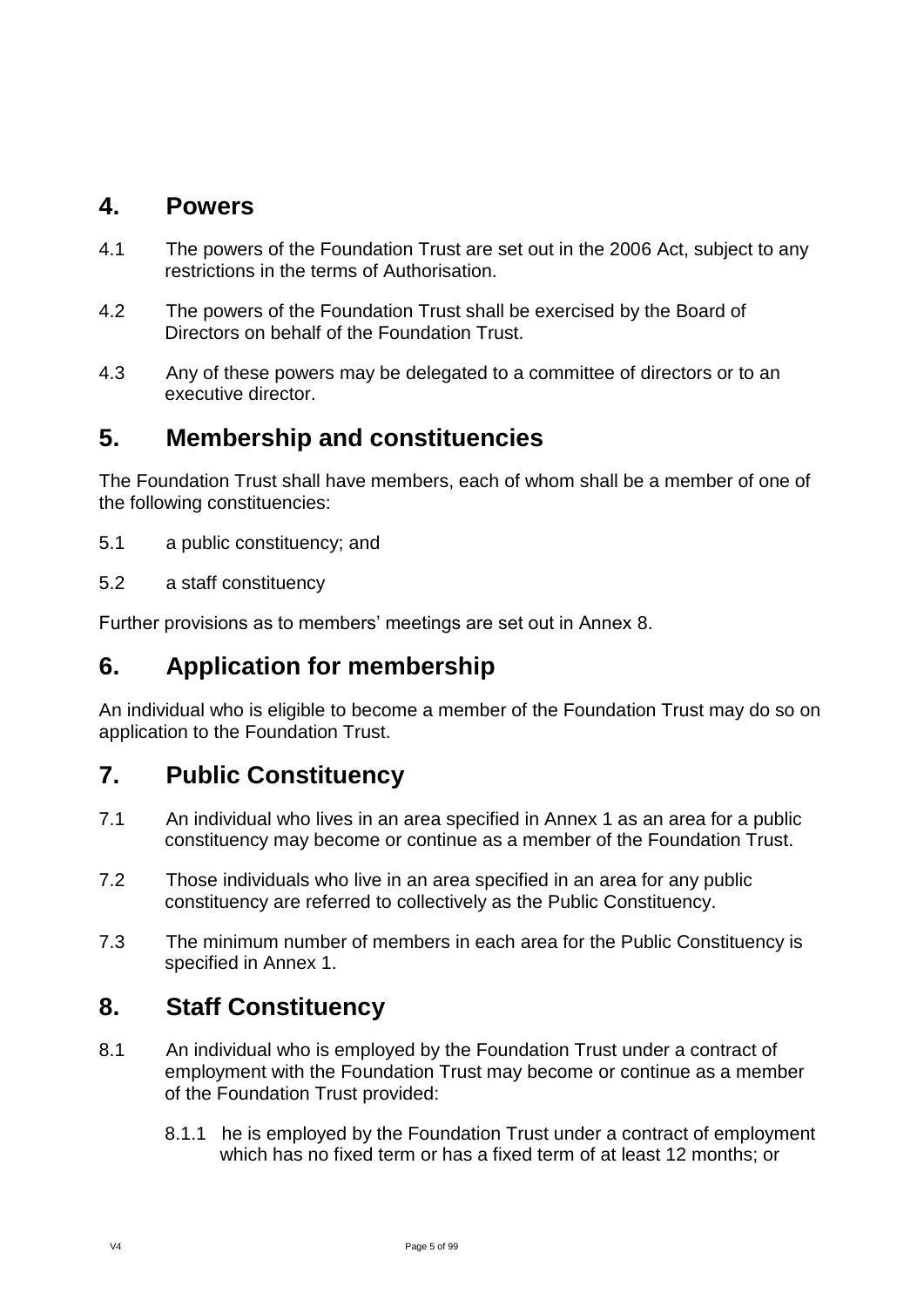- 8.1.2 he has been continuously employed by the Foundation Trust under a contract of employment for at least 12 months.
- 8.2 Individuals who exercise functions for the purposes of the Foundation Trust, otherwise than under a contract of employment with the Foundation Trust, may become or continue as members of the staff constituency provided such individuals have exercised these functions continuously for a period of at least 12 months.
- 8.3 Those individuals who are eligible for membership of the Foundation Trust by reason of the previous provisions are referred to collectively as the Staff Constituency.
- 8.4 The Staff Constituency shall be divided into four descriptions of individuals who are eligible for membership of the Staff Constituency, each description of individuals being specified within Annex 2 and being referred to as a class within the Staff Constituency.
- 8.5 The minimum number of members in each class of the Staff Constituency is specified in Annex 2.
- 8.6 The Secretary shall make a final decision about the class of which an individual is eligible to be a member.

### <span id="page-5-0"></span>**9. Automatic membership by default – staff**

- 9.1 An individual who is:
- 9.1.1 eligible to become a member of the Staff Constituency, and
- 9.1.2 invited by the Foundation Trust to become a member of the Staff Constituency and a member of the appropriate class within the Staff Constituency,

Shall become a member of the Foundation Trust as a member of the Staff Constituency and appropriate class within the Staff Constituency without an application being made, unless he informs the Foundation Trust that he does not wish to do so. For the avoidance of doubt this does not include any individual who assists or provides services to the Foundation Trust on a voluntary basis, who shall (if eligible to become a member of the Staff Constituency) be admitted on application.

# <span id="page-5-1"></span>**10. Restriction on membership**

- 10.1 An individual who is a member of a constituency, or of a class within a constituency, may not while membership of that constituency or class continues, be a member of any other constituency or class of Milton Keynes University Hospital NHS Foundation Trust.
- 10.2 An individual who satisfies the criteria for membership of the Staff Constituency may not become or continue as a member of any constituency other than the Staff Constituency of Milton Keynes University Hospital NHS Foundation Trust..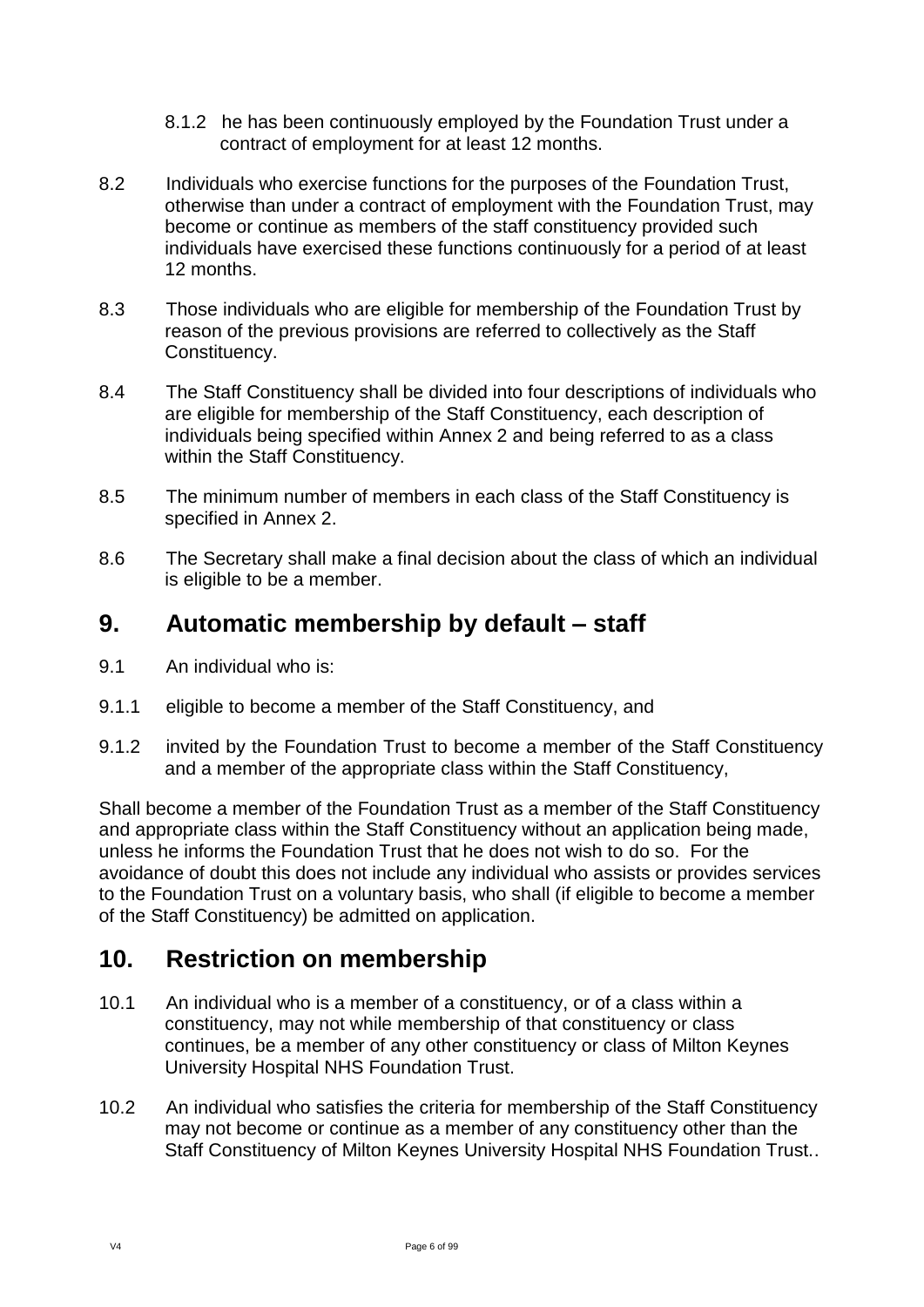10.3 Further provisions as to the circumstances in which an individual may not become or continue as a member of the Foundation Trust are set out in Annex 9.

# <span id="page-6-0"></span>**11. Annual Members' Meeting**

- 11.1 The Foundation Trust shall hold an annual meeting of its members ('Annual Members' Meeting'). The Annual Members' Meeting shall be open to members of the public.
- 11.2 Further provisions about the Annual Members' Meeting are set out in Annex 10 – Annual Members' Meeting.

### <span id="page-6-1"></span>**12. Council of Governors – composition**

- 12.1 The Foundation Trust is to have a Council of Governors, which shall comprise both elected and appointed Governors.
- 12.2 The composition of the Council of Governors is specified in Annex 3.
- 12.3 The members of the Council of Governors, other than the appointed members, shall be chosen by election by their constituency or, where there are classes within a constituency, by their class within that constituency. The number of Governors to be elected by each constituency, or, where appropriate, by each class of each constituency, is specified in Annex 3.

### <span id="page-6-2"></span>**13. Council of Governors – election of Governors**

- 13.1 Elections for elected members of the Council of Governors shall be conducted in accordance with the Model Rules for Elections, as may be varied from time to time. The Board of Directors will decide which of the two voting methods set out in the Model Rules for Elections is to be used.
- 13.2 The Model Rules for Elections, as may be varied from time to time, form part of this constitution and are attached at Annex 4.
- 13.3 A variation of the Model Rules by the Department of Health shall not constitute a variation of the terms of this constitution. For the avoidance of doubt, the Foundation Trust cannot amend the Model Rules.
- <span id="page-6-3"></span>13.4 An election, if contested, shall be by secret ballot.

### **14. Council of Governors - tenure**

- 14.1 All Governors will hold office for a period of 3 years commencing immediately after the election result is announced or appointment was made.
- 14.2 An elected Governor shall cease to hold office if he ceases to be a member of the constituency or class by which he was elected.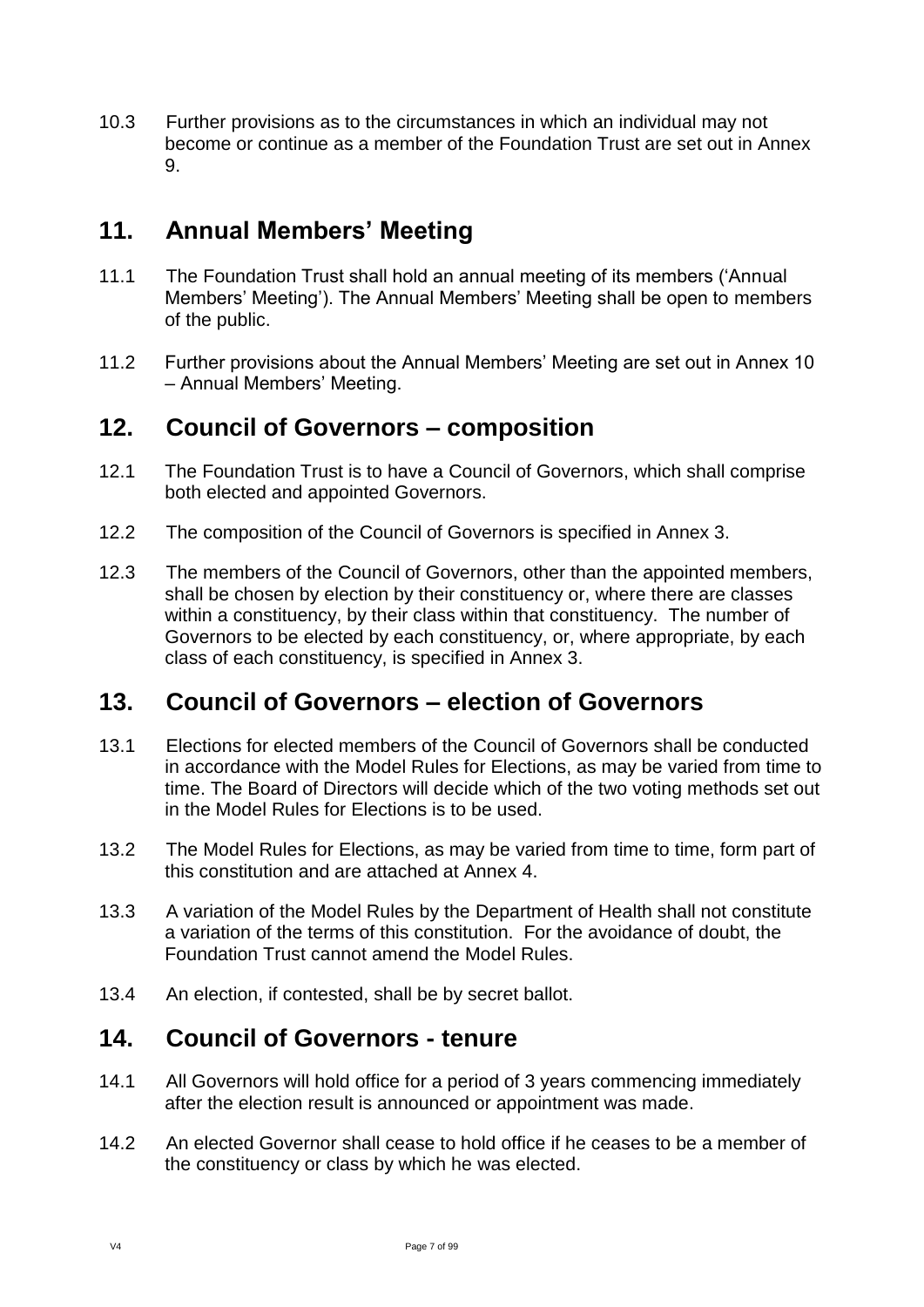- 14.3 An elected Governor shall be eligible for re-election at the end of his term.
- 14.4 An elected Governor may not hold office for more than nine consecutive years, and may not be eligible for re-election if he has already held office for more than six consecutive years. There may be exceptions to this which will be considered on an individual basis and will require agreement by the Trust Chairman, Lead Governor; a resolution at a Council of Governors meeting; and will be subject to the required electoral process.
- 14.5 For the purposes of these provisions concerning terms of office for elected Governors, "year" means a period of 12 months commencing immediately after the election result is announced.
- 14.6 Further provisions as to tenure for appointed Governors are set out at Annex 5.

### <span id="page-7-0"></span>**15. Council of Governors – disqualification and removal**

- 15.1 The following may not become or continue as a member of the Council of Governors:
	- 15.1.1 a person who has been adjudged bankrupt or whose estate has been sequestrated and (in either case) has not been discharged;
	- 15.1.2 a person in relation to whom a moratorium period under a debt relief order applies (under Part 7A of the Insolvency Act 1986);
	- 15.1.3 a person who has made a composition or arrangement with, or granted a trust deed for, his creditors and has not been discharged in respect of it;
	- 15.1.4 a person who within the preceding five years has been convicted in the British Isles of any offence if a sentence of imprisonment (whether suspended or not) for a period of not less than three months (without the option of a fine) was imposed on him.
- 15.2 Governors must be at least 16 years of age at the date they are nominated for election or appointment.

Further provisions as to the circumstances in which an individual may not become or continue as a member of the Council of Governors are set out in Annex 5.

### <span id="page-7-1"></span>**16. Council of Governors – duties of Governors**

- 16.1 The general duties of the Council of Governors are
	- 16.1.1 to hold the non-executive directors individually and collectively to account for the performance of the Board of Directors, and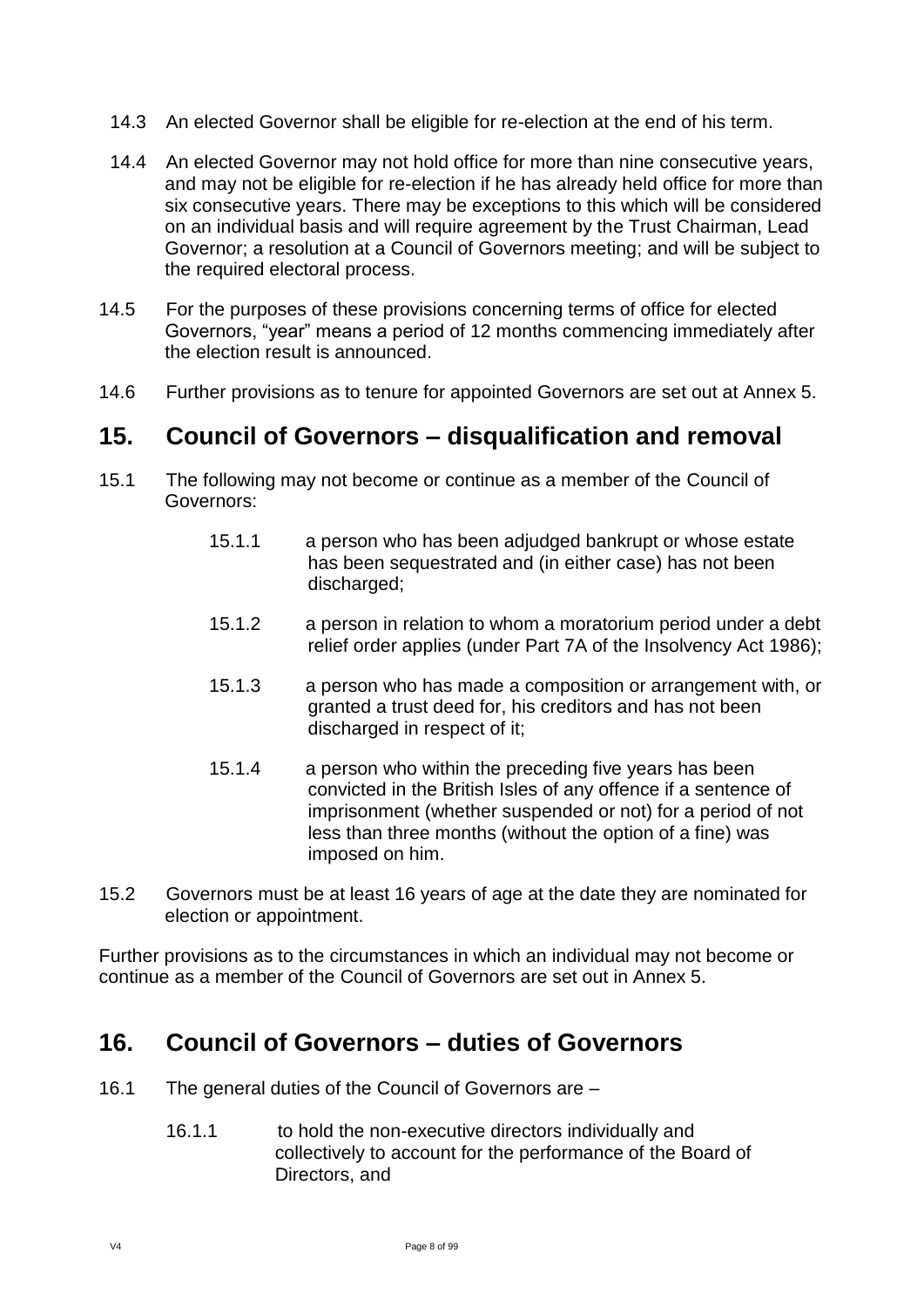- 16.1.2 to represent the interests of the members of the trust as a whole and the interests of the public.
- 16.2 The Foundation Trust must take steps to secure that the governors are equipped with the skills and knowledge they require in their capacity as such

## <span id="page-8-0"></span>**17. Council of Governors – meetings of Governors**

- 17.1 The Chairman of the Foundation Trust (i.e. the Chairman of the Board of Directors, appointed in accordance with the provisions of paragraph 20.1 or paragraph 21.1 below) or, in his absence the Deputy Chairman (appointed in accordance with the provisions of paragraph 22 below) or, in his absence, one of the non-executive directors, shall preside at meetings of the Council of Governors. If the person presiding at any such meeting has a conflict of interest in relation to the business being discussed, the Vice Chairman of the Council of Governors (appointed in accordance with the provisions of paragraph 6 of Annex 5) will chair that part of the meeting.
- 17.2 Meetings of the Council of Governors shall be open to members of the public unless the Council of Governors decides otherwise in relation to all or part of a meeting for reasons of commercial confidentiality or on other proper grounds. Members of the public may be excluded from a meeting if they are interfering with or preventing the proper conduct of the meeting or for other special reasons.

### <span id="page-8-1"></span>**18. Council of Governors – standing orders**

The standing orders for the practice and procedure of the Council of Governors, as may be varied from time to time by the Council of Governors, are attached at Annex 6.

### <span id="page-8-2"></span>**19. Council of Governors – referral to the Panel**

- 19.1 In this paragraph, the Panel means a panel of persons appointed by Monitor to which a governor of an NHS foundation trust may refer a question as to whether the Foundation Trust has failed or is failing—
	- 19.1.1 to act in accordance with its constitution, or
	- 19.1.2 to act in accordance with provision made by or under Chapter 5 of the 2006 Act.
- 19.2 A governor may refer a question to the Panel only if more than half of the members of the Council of Governors voting approve the referral.

### <span id="page-8-3"></span>**20. Council of Governors - conflicts of interest of Governors**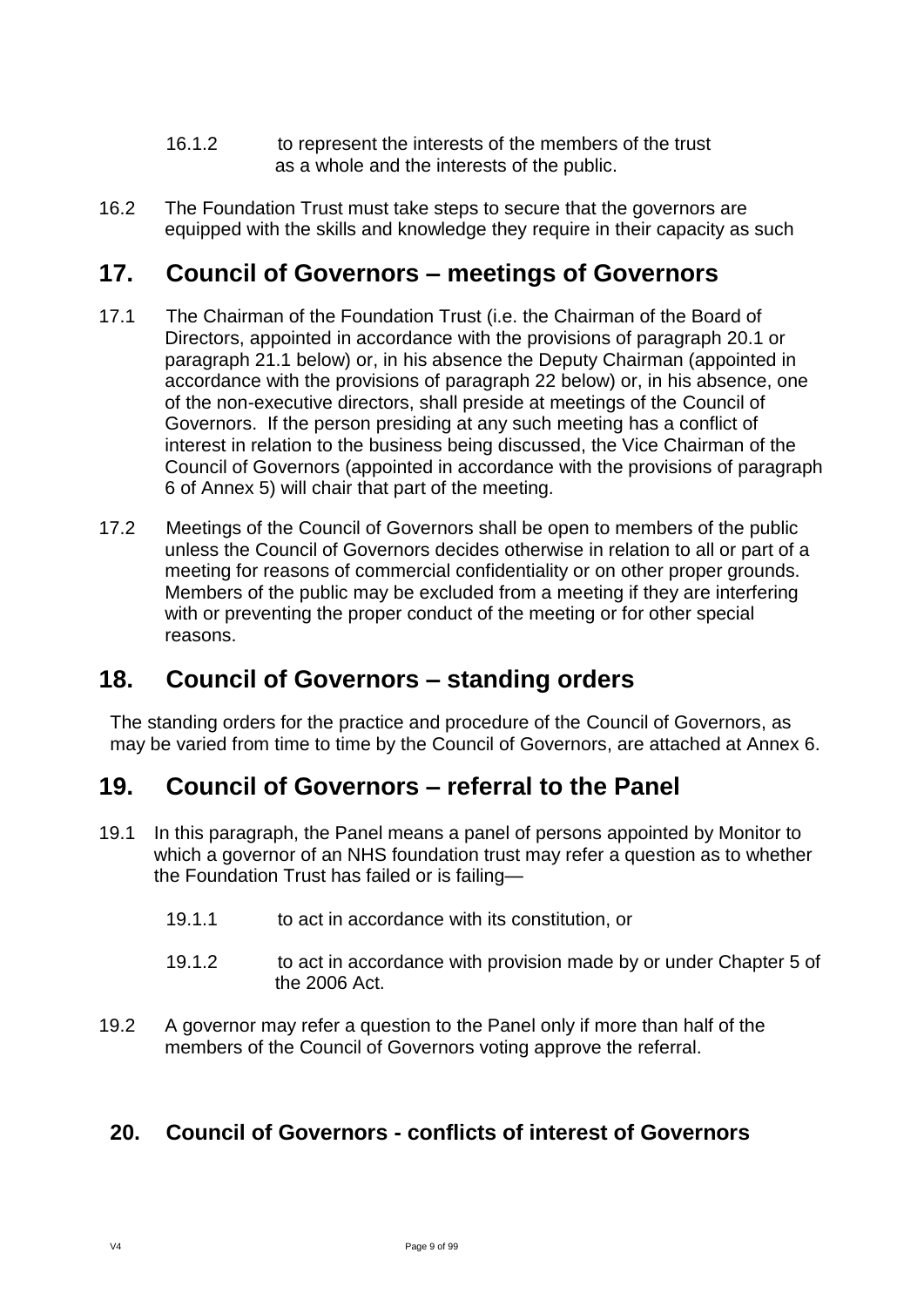- 20.1 Members of the Council of Governors shall disclose to the Council of Governors any material interests (as defined below) held by a Governor, their spouse or partner, which shall be recorded in the register of interests of Governors.
- 20.2 Subject to the exceptions below a material interest is:
	- 20.2.1.1 any directorship of a company;
	- 20.2.1.2 any interest or position in any firm, company, business or organisation (including any charitable or voluntary organisation) which has or is likely to have a trading or commercial relationship with the Foundation Trust;
	- 20.2.1.3 any interest in an organisation providing health and social care services to the National Health Service;
	- 20.2.1.4 a position of authority in a charity or voluntary organisation in the field of health and social care;
		- 20.2.1.5 any connection with any organisation, entity or company considering entering into a financial arrangement with the Foundation Trust including but not limited to lenders or banks.
	- 20.3 The exceptions which shall not be treated as interests or material interests for the purposes of these provisions are as follows:
		- 20.3.1.1 shares not exceeding 2% of the total shares in issue held in any company whose shares are listed on any public exchange:
		- 20.3.1.2 an employment contract with the Foundation Trust held by a Staff Governor;
		- 20.3.1.3 an employment contract with a Clinical Commissioning Group held by a Clinical Commissioning Group Governor;
		- 20.3.1.4 an employment contract with a local authority held by a Local Authority Governor;
		- 20.3.1.5 an employment contract with or other position of authority within a partnership organisation held by a Partnership Governor.
	- 20.4 Any Governor who has an interest in a matter to be considered by the Council of Governors (whether because the matter involves a firm, company, business or organisation in which the Governor or his spouse or partner has a material interest or otherwise) shall declare such interest to the Council of Governors and: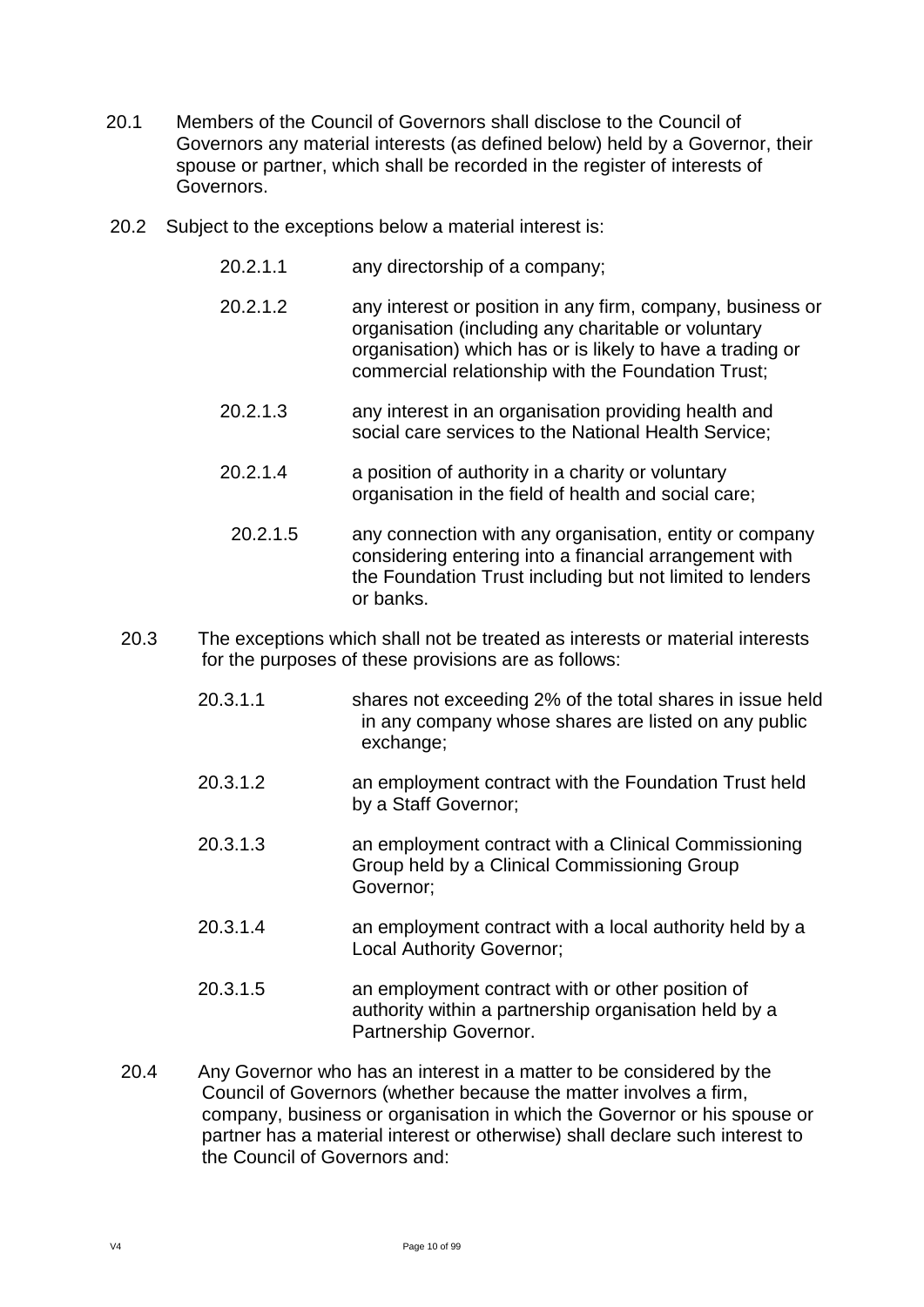- 20.4.1 shall withdraw from the meeting and play no part in the relevant discussion or decision; and
- 20.4.2 shall not vote on the issue (and if by inadvertence they do remain and vote, their vote shall not be counted).
- 20.5 Details of any such interest shall be recorded in the register of interests of Governors.
- 20.6 Any Governor who fails to disclose any interest or material interest required to be disclosed under these provisions must permanently vacate their office if required to do so by a majority of the remaining Governors.

### <span id="page-10-0"></span>**21 Council of Governors – travel expenses**

The Foundation Trust may pay travelling and other expenses to members of the Council of Governors at rates determined by the Foundation Trust.

# <span id="page-10-1"></span>**22 Council of Governors – further provisions**

Further provisions with respect to the Council of Governors are set out in Annex 5.

### <span id="page-10-2"></span>**23 Board of Directors – composition**

23.1 The Foundation Trust is to have a Board of Directors, which shall comprise both executive and non-executive directors.

23.2 The Board of Directors is to comprise:

- 23.2.1 a non-executive Chairman
- 23.2.2 not less than five but not more than seven other nonexecutive directors; and
- 23.2.3 not less than five but not more than seven executive directors.
- 23.3 One of the executive directors shall be the Chief Executive.
- 23.4 The Chief Executive shall be the Accounting Officer.
- 23.5 One of the executive directors shall be the finance director.
- 23.6 One of the executive directors is to be a registered medical practitioner or a registered dentist (within the meaning of the Dentists Act 1984).
- 23.7 One of the executive directors is to be a registered nurse or a registered midwife.

### <span id="page-10-3"></span>**24 Board of Directors – general duty**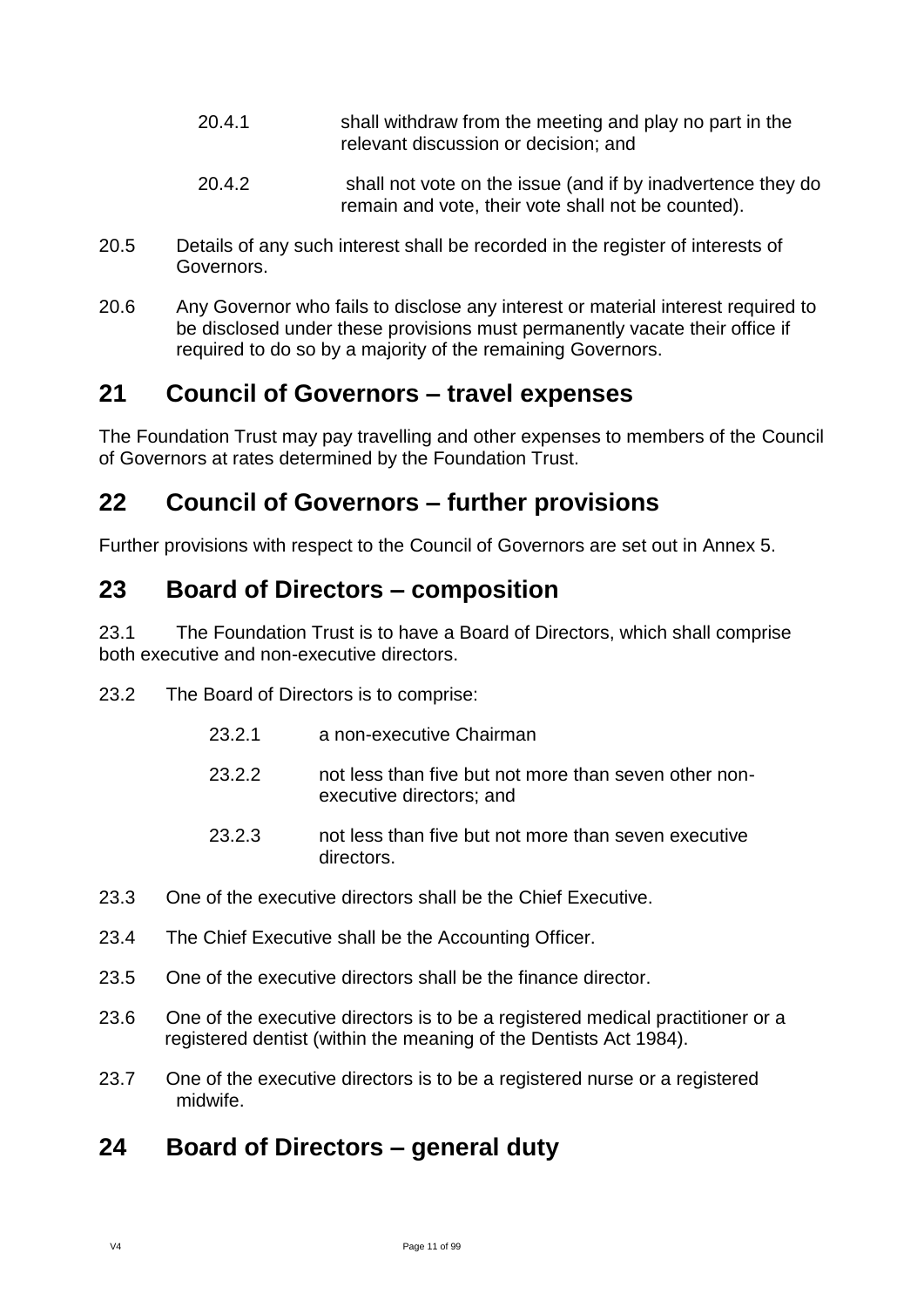The general duty of the Board of Directors and of each director individually, is to act with a view to promoting the success of the trust so as to maximise the benefits for the members of the Foundation Trust as a whole and for the public.

# <span id="page-11-0"></span>**25 Board of Directors– qualification for appointment as a non-executive director**

A person may be appointed as a non-executive director only if –

- 25.1 he is a member of the Public Constituency,
- 25.2 and he is not disqualified by virtue of paragraph 31 below or Annex 7.

### <span id="page-11-1"></span>**26 Board of Directors – appointment and removal of chairman and other non-executive directors**

- 26.1 The Council of Governors at a general meeting of the Council of Governors shall appoint or remove the chairman of the Foundation Trust and the other non-executive directors.
- 26.2 Removal of the chairman or another non-executive director shall require the approval of three-quarters of the members of the Council of Governors.
- 26.3 Further provisions as to the appointment and removal of the chairman and other non-executive directors are set out at Annex 7.

# <span id="page-11-2"></span>**27 Board of Directors – appointment of deputy chairman**

The Council of Governors at a general meeting of the Council of Governors shall appoint one of the non-executive directors as a deputy chairman. If the Chairman is unable to discharge his office as Chairman of the Foundation Trust the Deputy Chairman of the Board of Directors shall be acting Chairman of the Foundation Trust.

### <span id="page-11-3"></span>**28 Board of Directors - appointment and removal of the Chief Executive and other executive directors**

- 28.1 The non-executive directors shall appoint or remove the Chief Executive.
- 28.2 The appointment of the Chief Executive shall require the approval of the Council of Governors.

#### **Appointment of Executive Directors**

28.3 A committee consisting of the Chairman, the Chief Executive and the other nonexecutive directors shall appoint or remove the other executive directors.

#### **Deputy Chief Executive appointment**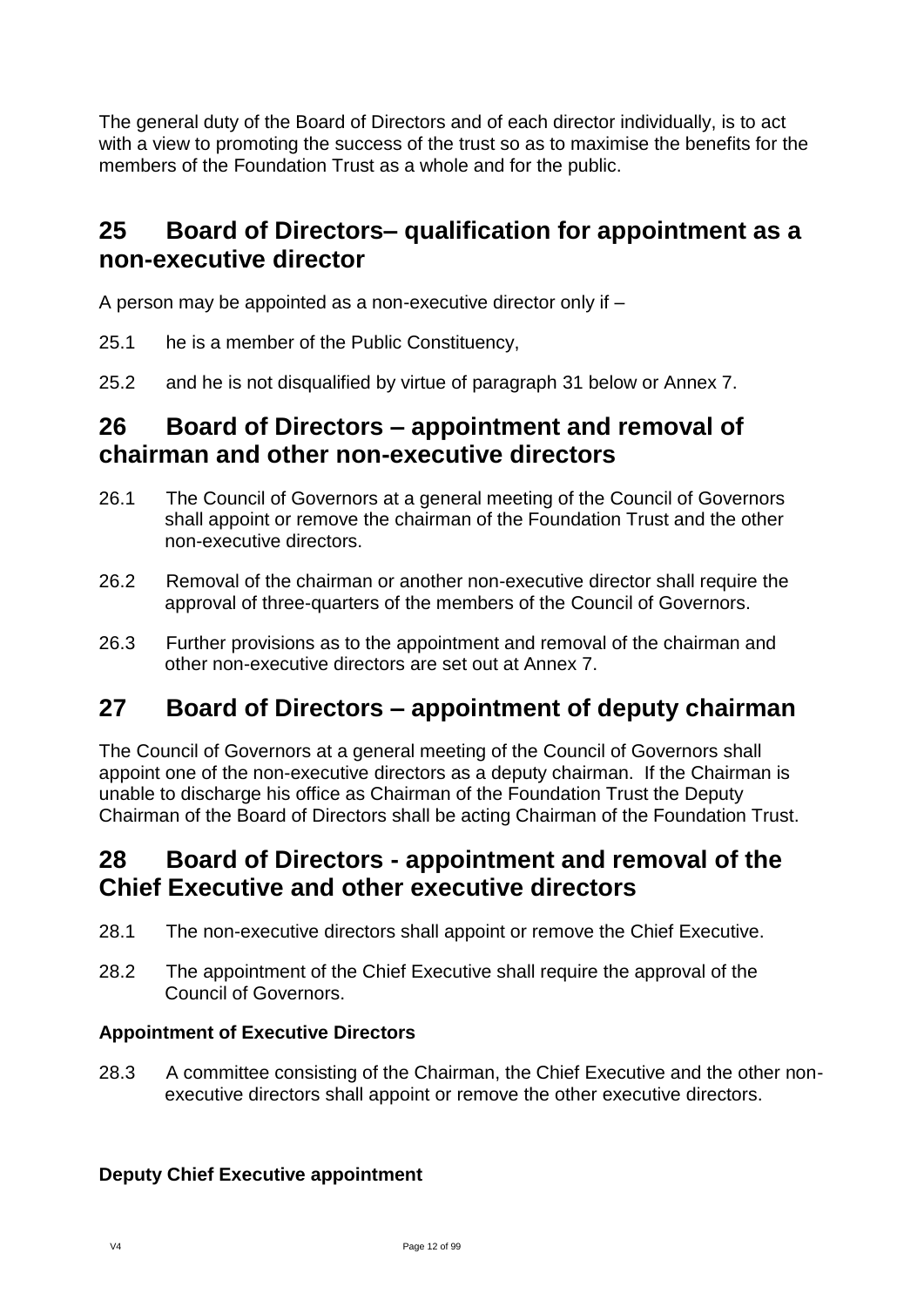28.4 The Board of Directors shall nominate one of the executive directors to be the Deputy Chief Executive.

## <span id="page-12-0"></span>**29 Board of Directors – disqualification**

The following may not become or continue as a member of the Board of Directors:

- 29.1 a person who has been adjudged bankrupt or whose estate has been sequestrated and (in either case) has not been discharged.
- 29.2 a person in relation to whom a moratorium period under a debt relief order applies (under Part 7A of the Insolvency Act 1986).
- 29.3 a person who has made a composition or arrangement with, or granted a trust deed for, his creditors and has not been discharged in respect of it.
- 29.4 a person who within the preceding five years has been convicted in the British Isles of any offence if a sentence of imprisonment (whether suspended or not) for a period of not less than three months (without the option of a fine) was imposed on him.
- 29.5 a person who does not satisfy all of the requirements of Regulation 5(3) of the Health and Social Care Act 2008 (Regulated Activities) Regulations 2014/2936 (as amended or updated from time to time).

Further provisions as to the circumstances in which an individual may not become or continue as a member of the Board of Directors are set out at Annex 6.

### <span id="page-12-1"></span>**30 Board of Directors – meetings**

- 30.1 Meetings of the Board of Directors shall be open to members of the public. Members of the public may be excluded from a meeting for special reasons.
- 30.2 Before holding a meeting, the Board of Directors must send a copy of the agenda of the meeting to the Council of Governors. As soon as practicable after holding a meeting, the Board of Directors must send a copy of the minutes of the meeting to the Council of Governors

# <span id="page-12-2"></span>**31 Board of Directors – standing orders**

The standing orders for the practice and procedure of the Board of Directors, as may be varied from time to time by the Board of Directors, are attached at Annex 7.

# <span id="page-12-3"></span>**32 Board of Directors - conflicts of interest of directors**

32.1 The duties that a director of the Trust has by virtue of being a director include in particular –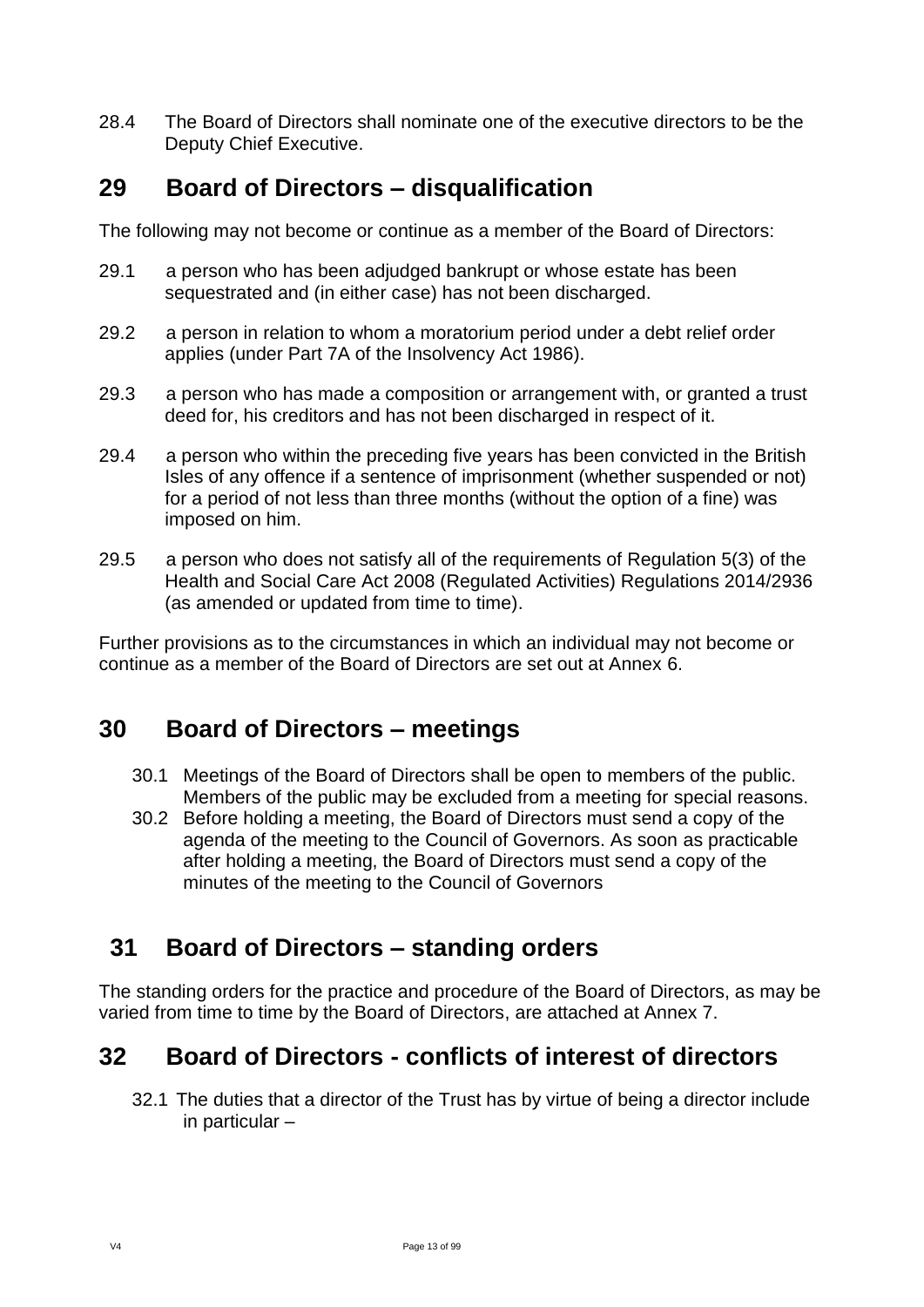- 32.1.1 A duty to avoid a situation in which the director has (or can have) a direct or indirect interest that conflicts (or possibly may conflict) with the interests of the Trust.
- 32.1.2 A duty not to accept a benefit from a third party by reason of being a director or doing (or not doing) anything in that capacity.
- 32.2 The duty referred to in sub-paragraph 34.1.1 is not infringed if
	- 32.2.1 the situation cannot reasonably be regarded as likely to give rise to a conflict of interest; or
	- 32.2.2 the matter has been authorised in accordance with the constitution.
- 32.3 The duty referred to in sub-paragraph 34.1.2 is not infringed if acceptance of the benefit cannot reasonably be regarded as likely to give rise to a conflict of interest.
	- 32.4 In sub-paragraph 34.1.2, "third party" means a person other than
		- 32.4.1 the Trust; or
		- 32.4.2 a person acting on its behalf.
- 32.5 If a director of the Trust has in any way a direct or indirect interest in a proposed transaction or arrangement with the Trust, the director must declare the nature and extent of that interest to the other directors.
- 32.6 If a declaration under this paragraph proves to be, or becomes, inaccurate, incomplete, a further declaration must be made.
- 32.7 Any declaration required by this paragraph must be made before the Trust enters into the transaction or arrangement.
- 32.8 This paragraph does not require a declaration of an interest of which the director is not aware or where the director is not aware of the transaction or arrangement in question.
	- 32.9 A director need not declare an interest
		- 32.9.1 if it cannot reasonably be regarded as likely to give rise to a conflict of interest;
		- 32.9.2 if, or to the extent that, the directors are already aware of it;
		- 32.9.3 if, or to the extent that, it concerns terms of the director's appointment that have been or are to be considered –
			- **32.9.3.1** by a meeting of the Board of Directors; or
			- **32.9.3.2** by a committee of the directors appointed for the purpose under the constitution.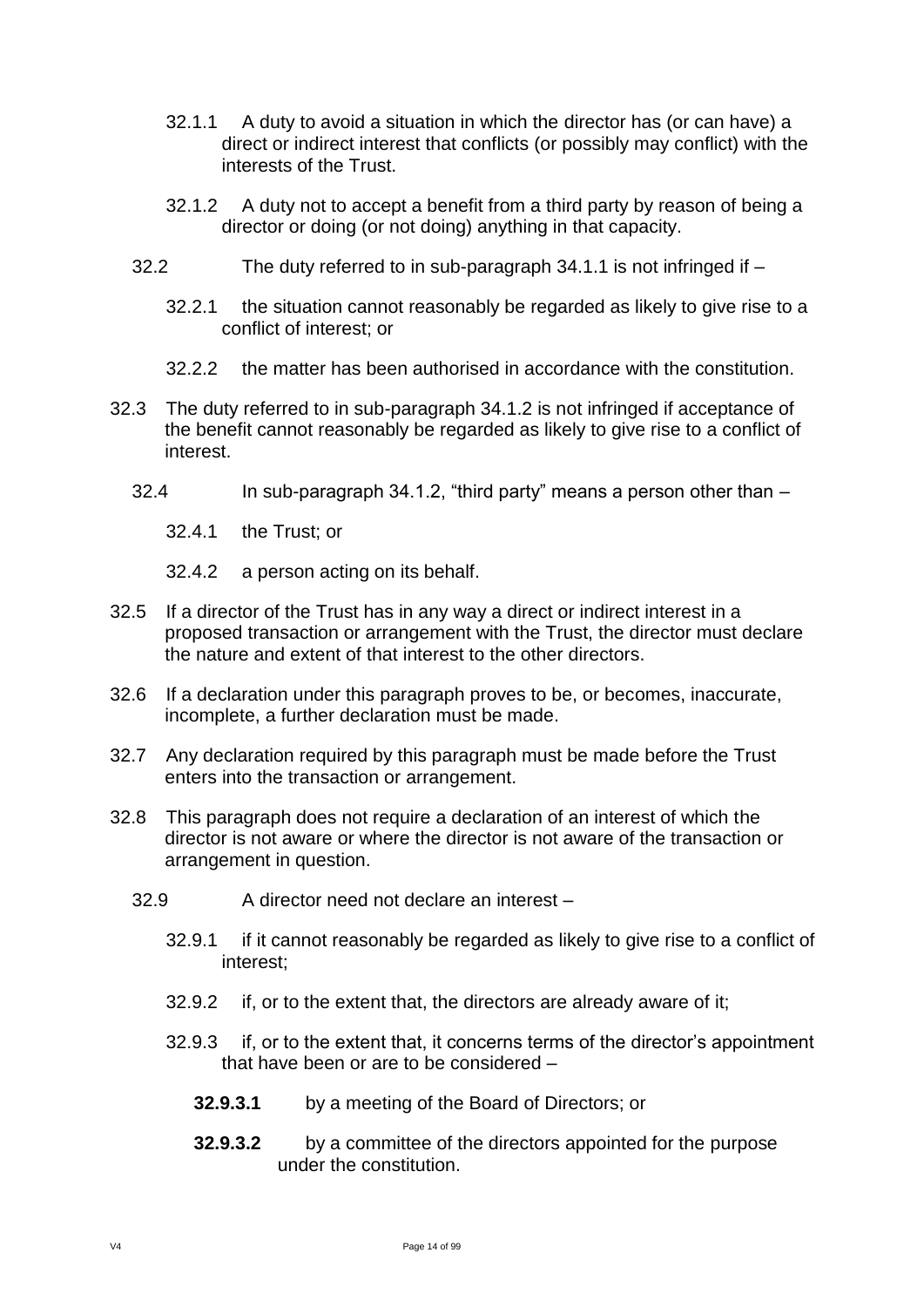- 32.10 A matter shall be authorised for the purposes of paragraph 34.2.2 if:
	- 32.10.1 the Board of Directors by majority disapplies the provision of the constitution which would otherwise prevent a director from being counted as participating in the decision-making process;
	- 32.10.2 the director's interest cannot reasonably be regarded as likely to give rise to a conflict of interest; or
	- 32.10.3 the director's conflict of interest arises from a permitted cause (as determined by the Board of Directors from time to time).
- 32.11 Any Director who has an interest in a matter to be considered by the Board of Directors (whether because the matter involves a firm, company, business or organisation in which the Director or his spouse, partner or close family member has a material interest or otherwise) shall declare such interest to the Board of Directors and:
	- 32.11.1 shall withdraw from the meeting and play no part in the relevant discussion or decision; and
	- 32.11.2 shall not vote on the issue (and if by inadvertence they do remain and vote, their vote shall not be counted).
- 32.12 Details of any such interest shall be recorded in the register of interests of the Board of Directors.

# <span id="page-14-0"></span>**33 Board of Directors – remuneration and terms of office**

- 33.1 The Council of Governors at a general meeting of the Council of Governors shall decide the remuneration and allowances, and the other terms and conditions of office, of the Chairman and the other non-executive directors.
- 33.2 The Foundation Trust shall establish a committee of non-executive directors to decide the remuneration and allowances, and the other terms and conditions of office, of the Chief Executive and other executive directors.

### <span id="page-14-1"></span>**34 Registers**

The Foundation Trust shall have:

- 34.1 a register of members showing, in respect of each member, the constituency to which he belongs and, where there are classes within it, the class to which he belongs;
- 34.2 a register of members of the Council of Governors;
- 34.3 a register of interests of Governors;
- 34.4 a register of directors; and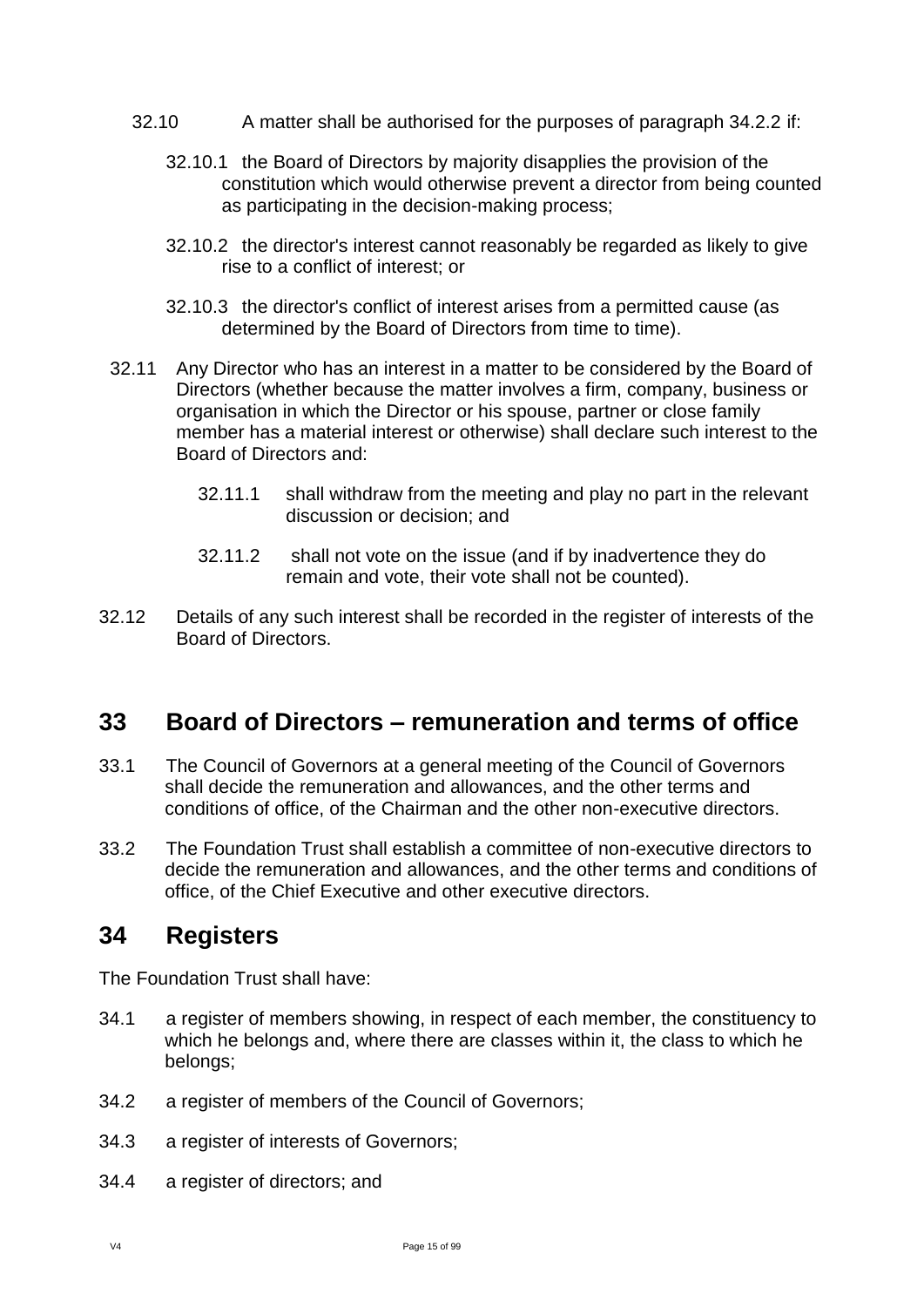34.5 a register of interests of the directors.

### <span id="page-15-0"></span>**35 Admission to and removal from the registers**

- 35.1 The Secretary shall remove from the register of members the name of any member who ceases to be entitled to be a member under the provisions of this constitution.
- 35.2 The Secretary is to send to Monitor a list of persons who were first elected or appointed as Governors and Directors.

### <span id="page-15-1"></span>**36 Registers – inspection and copies**

- 36.1 The Foundation Trust shall make the registers specified in paragraph 29 above available for inspection by members of the public, except in the circumstances set out below or as otherwise prescribed by regulations.
- 36.2 The Foundation Trust shall not make any part of its registers available for inspection by members of the public which shows details of any member of the Foundation Trust, if the member so requests.
- 36.3 So far as the registers are required to be made available:
	- 36.3.1 they are to be available for inspection free of charge at all reasonable times; and
	- 36.3.2 a person who requests a copy of or extract from the registers is to be provided with a copy or extract.
- 36.4 If the person requesting a copy or extract is not a member of the Foundation Trust, the Foundation Trust may impose a reasonable charge for doing so.

### <span id="page-15-2"></span>**37 Documents available for public inspection**

- 37.1 The Foundation Trust shall make the following documents available for inspection by members of the public free of charge at all reasonable times:
	- 37.1.1 a copy of the current constitution;
	- 37.1.2 a copy of the current authorisation;
	- 37.1.3 a copy of the latest annual accounts and of any report of the external auditor on them;
	- 37.1.4 a copy of the latest annual report;
	- 37.1.5 a copy of the latest information as to its forward planning;
	- 37.1.6 a copy of any notice given under section 25 of the 2006 Act;
	- 37.1.7 a copy of the Foundation Trust's membership strategy;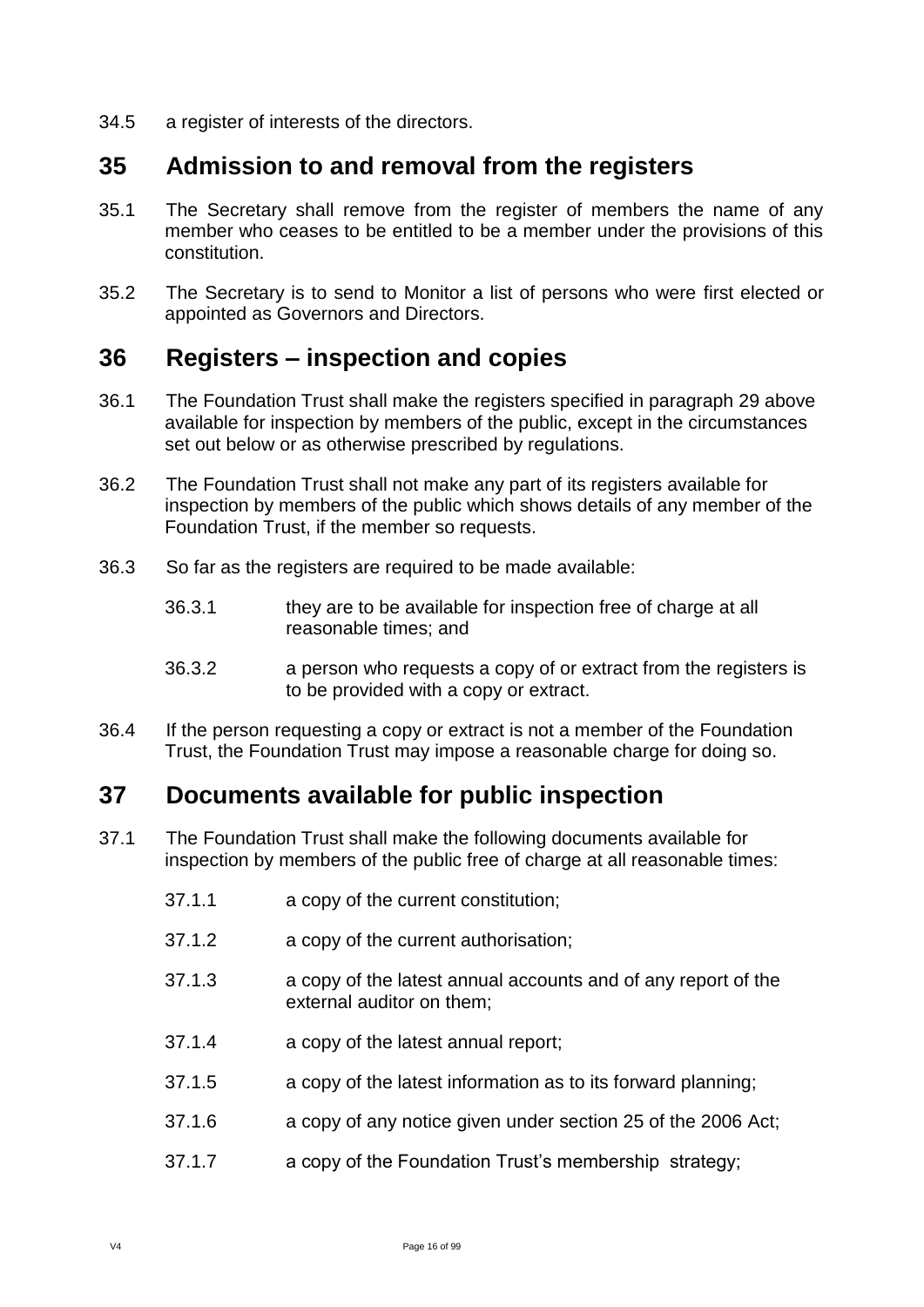- 37.1.8 a copy of the Foundation Trust's policy for the composition of the Council of Governors and of the non-executive directors.
- 37.2 The Foundation Trust shall also make the following documents relating to a special administrator of the Trust available for inspection by members of the public free of charge at all reasonable times:
	- 37.2.1 a copy of any order made under section 65D (appointment of trust special administrator), 65J (power to extend time), 65KC (action following Secretary of State's rejection of final report), 65L (trusts coming out of administration) of 65LA (trusts to be dissolved) of the 2006 Act;
	- 37.2.2 a copy of any report laid under section 65D (appointment of trust special administrator) of the 2006 Act;
	- 37.2.3 a copy of any information published under section 65D (appointment of trust special administrator) of the 2006 Act;
	- 37.2.4 a copy of any draft report published under section 65F (administrator's draft report) of the 2006 Act
	- 37.2.5 a copy of any statement provided under section 65F (administrator's draft report) of the 2006 Act;
	- 37.2.6 a copy of any notice published under section 65F (administrator's draft report), 65G (consultation plan), 65H (consultation requirements), 65J (power to extend time), 65KA (Monitor's decision), 65KB (Secretary of State's response to Monitor's decision), 65KC (action following Secretary of State's rejection of final report) or 65KD (Secretary of State's response to re-submitted final report) of the 2006 Act;
	- 37.2.7 a copy of any statement published or provided under section 65G (consultation plan) of the 2006 Act;
	- 37.2.8 a copy of any final report published under section 65I (administrator's final report);
	- 37.2.9 a copy of any statement published under section 65J (power to extend time) or 65KC (action following Secretary of State's rejection of final report) of the 2006 Act; and
	- 37.2.10 a copy of any information published under section 65M (replacement of trust special administrator) of the 2006 Act.
- 37.3 Any person who requests a copy of or extract from any of the above documents is to be provided with a copy or extract.
- 37.4 If the person requesting a copy or extract is not a member of the Foundation Trust, the Foundation Trust may impose a reasonable charge for doing so.

### <span id="page-16-0"></span>**38 External Auditor**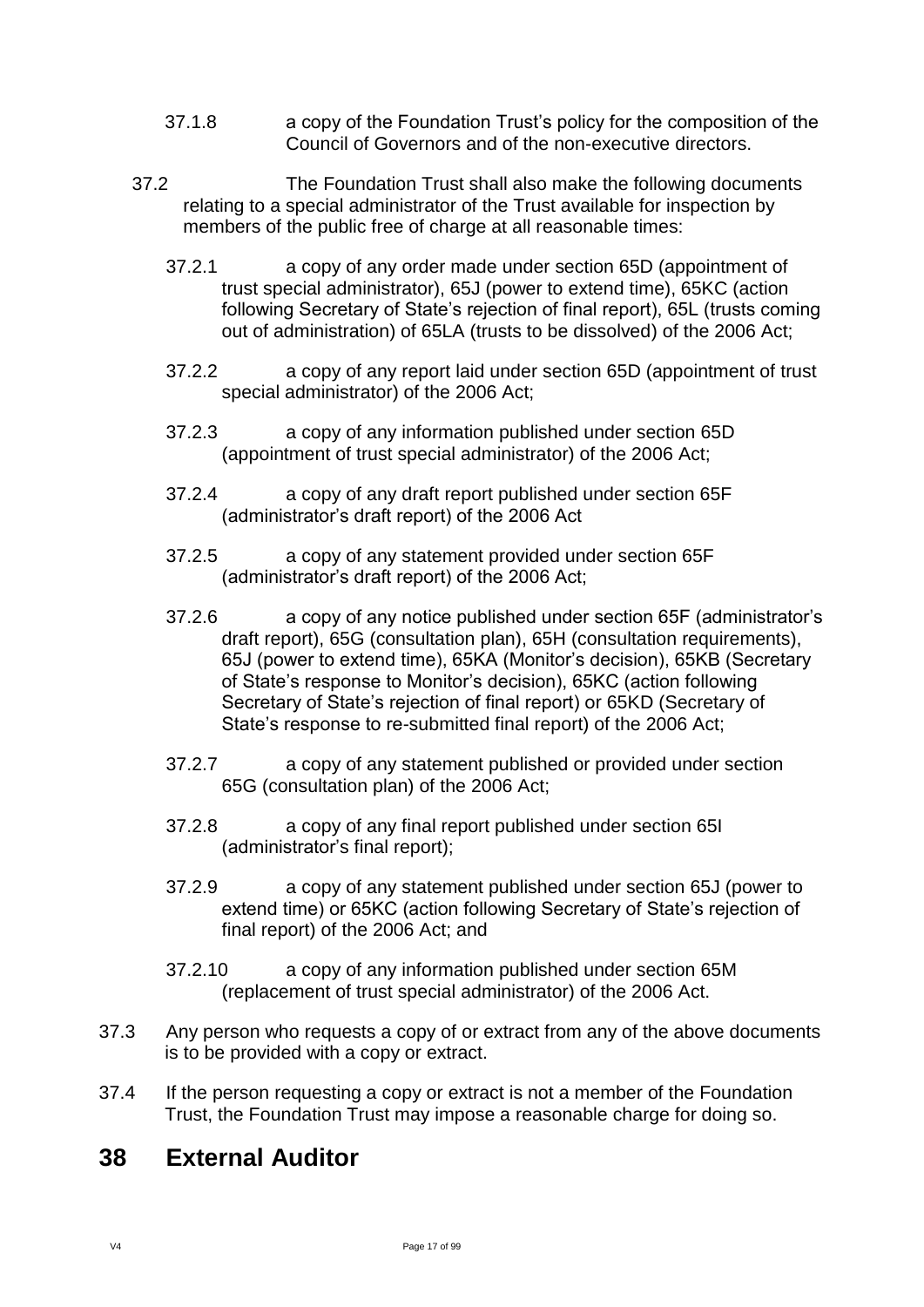- 38.1 The Foundation Trust shall have an external auditor.
- 38.2 The Council of Governors shall appoint or remove the external auditor at a general meeting of the Council of Governors.
- 38.3 The external auditor is to carry out their duties in accordance with Schedule 10 to the 2006 Act and in accordance with any directions given by Monitor on standards, procedures and techniques to be adopted.

### <span id="page-17-0"></span>**39 Audit committee**

The Foundation Trust shall establish a committee of non-executive directors as an audit committee to perform such monitoring, reviewing and other functions as are appropriate.

### <span id="page-17-1"></span>**40 Annual Accounts**

- 40.1 The Foundation Trust must keep proper accounts and proper records in relation to the accounts
- 40.2 Monitor may with the approval of the Secretary of State give directions to the Foundation Trust as to the content and form of its accounts
- 40.3 The accounts are to be audited by the Foundation Trust's external auditor.
- 40.4 The Foundation Trust shall prepare in respect of each Financial Year annual accounts in such form as Monitor may with the approval of the Secretary of State direct.
- 40.5 The functions of the Foundation Trust with respect to the preparation of the annual accounts shall be delegated to the Accounting Officer.

### <span id="page-17-2"></span>**41 Annual report and forward plans and non NHS work**

- 41.1 The Foundation Trust shall prepare an Annual Report and send it to Monitor. Further provisions as to Annual Reports are set out at Annex 10.
- 41.2 The Foundation Trust shall give information as to its forward planning in respect of each Financial Year to Monitor.
- 41.3 The document containing the information with respect to forward planning (referred to above) shall be prepared by the directors.
- 41.4 In preparing the document, the directors shall have regard to the views of the Council of Governors.
- 41.5 Each forward plan must include information about-
	- 41.5.1 the activities other than the provision of goods and services for the purposes of the Health service in England that the Foundation Trust proposes to carry on, and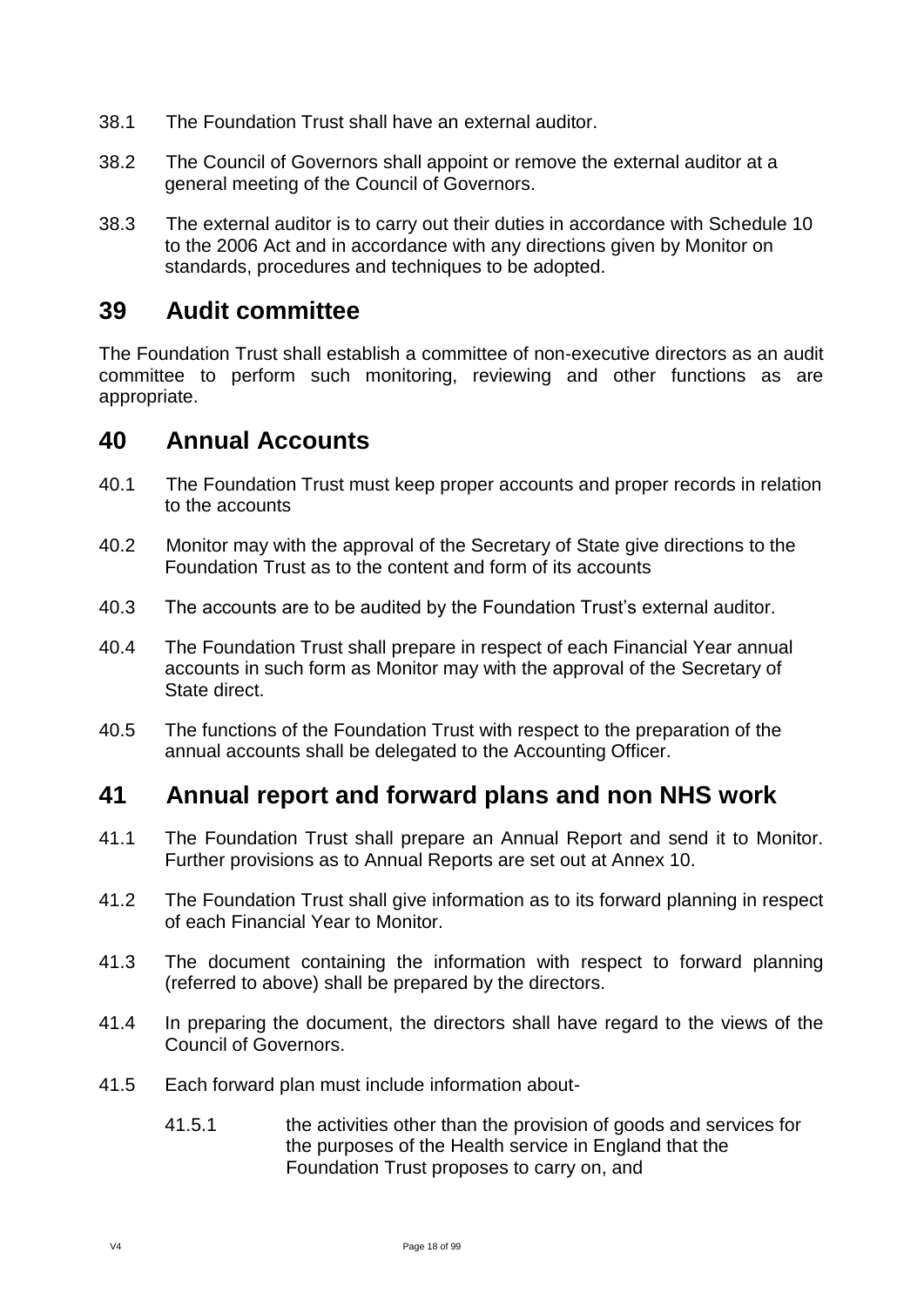- 41.5.2 the income it expects to receive from doing so.
- 41.6 Where a forward plan contains a proposal that the Foundation Trust carry on an activity of a kind mentioned in sub paragraph 43.5.1 the Council of Governors must-
	- 41.6.1 determine whether it is satisfied that the carrying on of the activity will not to any significant extent interfere with the fulfilment by the Foundation Trust of its principal purpose or the performance of its other functions, and
	- 41.6.2 where the Foundation Trust proposes to increase by 5% or more the proportion of its total income in any financial year attributable to activities other than the provision of goods and services for the purposes of health service in England it may implement the proposal only if more than half of the members of the Council of governors of the Foundation Trust voting approve its implementation.

### <span id="page-18-0"></span>**42 Presentation of the annual accounts and reports to the governors and members**

- 42.1 The following documents are to be presented to the Council of Governors at a general meeting of the Council of Governors:
	- 42.1.1 the annual accounts
	- 42.1.2 any report of the external auditor on them
	- 42.1.3 the annual report
- 42.2 The documents shall also be presented to the Members of the Foundation Trust at the Annual Members meeting by at least one member of the Board of Directors in attendance.
- 42.3 The Foundation Trust may combine a meeting of the Council of Governors convened for the purposes of sub paragraph 44.1 with the Annual Members Meeting.

### <span id="page-18-1"></span>**43 Instruments**

- 43.1 The Foundation Trust shall have a seal.
- 43.2 The seal shall not be affixed except under the authority of the Board of Directors.

# <span id="page-18-2"></span>**44 Amendment of the constitution**

44.1 The Foundation Trust may make amendments of its constitution only if –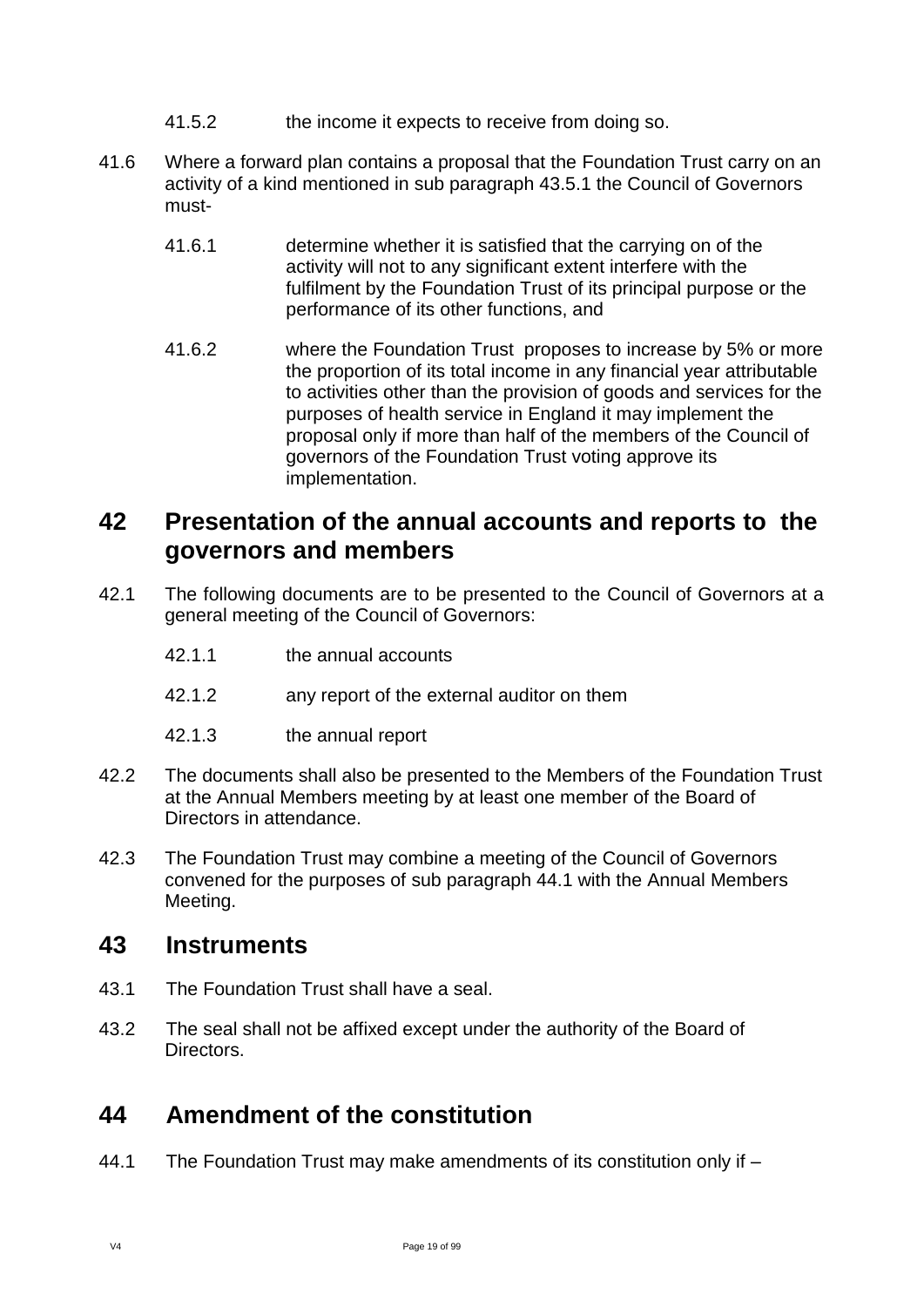- 44.1.1 More than half of the members of the Council of Governors of the Foundation Trust voting approve the amendments, and
- 44.1.2 More than half of the members of the Board of Directors of the Foundation Trust voting approve the amendments.
- 44.2 Amendments made under paragraph 48.1 take effect as soon as the conditions in that paragraph are satisfied, but the amendment has no effect in so far as the constitution would, as a result of the amendment, not accord with Schedule 7 of the 2006 Act.
- 44.3 Where an amendment is made to the constitution in relation the powers or duties of the Council of Governors (or otherwise with respect to the role that the Council of Governors has as part of the Foundation Trust) –
	- 44.3.1 At least one member of the Council of Governors must attend the next Annual Members' Meeting and present the amendment, and
	- 44.3.2 The Foundation Trust must give the members an opportunity to vote on whether they approve the amendment.
- 44.4 If more than half of the members voting approve the amendment, the amendment continues to have effect; otherwise, it ceases to have effect and the trust must take such steps as are necessary as a result.
- 44.5 Amendments by the Foundation Trust of its constitution are to be notified to Monitor. For the avoidance of doubt, Monitor's functions do not include a power or duty to determine whether or not the constitution, as a result of the amendments, accords with Schedule 7 of the 2006 Act.49

### <span id="page-19-0"></span>**45 Mergers etc. and significant transactions**

- 45.1 The Trust may only apply for a merger, acquisition, separation or dissolution with the approval of more than half of all the members of the Council of Governors.
- 45.2 The constitution does not contain any descriptions of the term 'significant transaction' for the purposes of section 51A of the 2006 Act (Significant Transactions).

### **46 Indemnity**

46.1 Members of the Board of Directors and Council of Governors who act honestly and in good faith will not have to meet out of their personal resources any personal civil liability which is incurred in the execution of their functions, save where they have acted recklessly. Any costs arising in this way will be met by the Trust.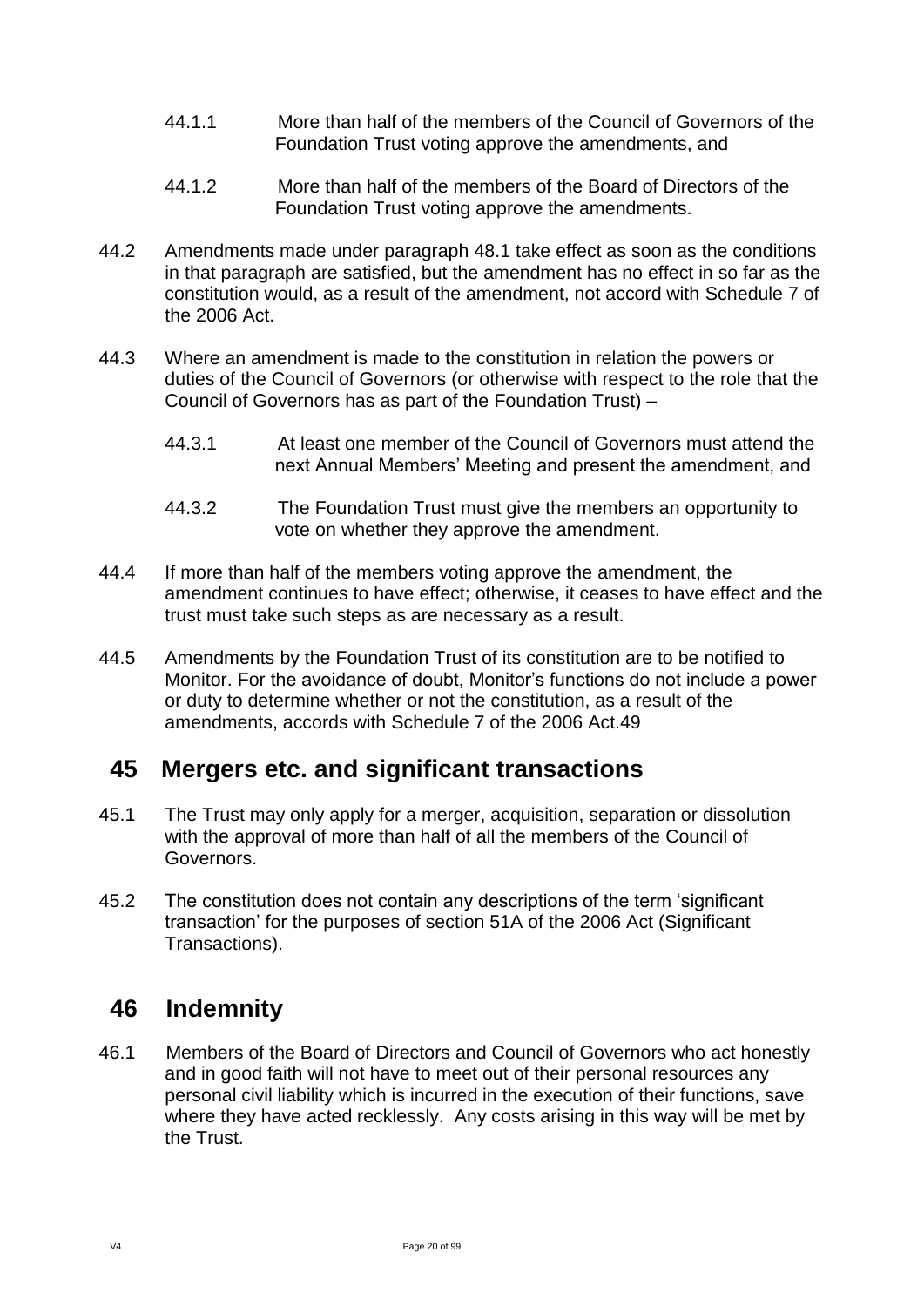46.2 The Trust may purchase and maintain for members of the Board of Directors and Council of Governors insurance in respect of directors' and officers' liability, including, without limitation, liability arising by reason of the Trust acting as a corporate trustee of an NHS charity.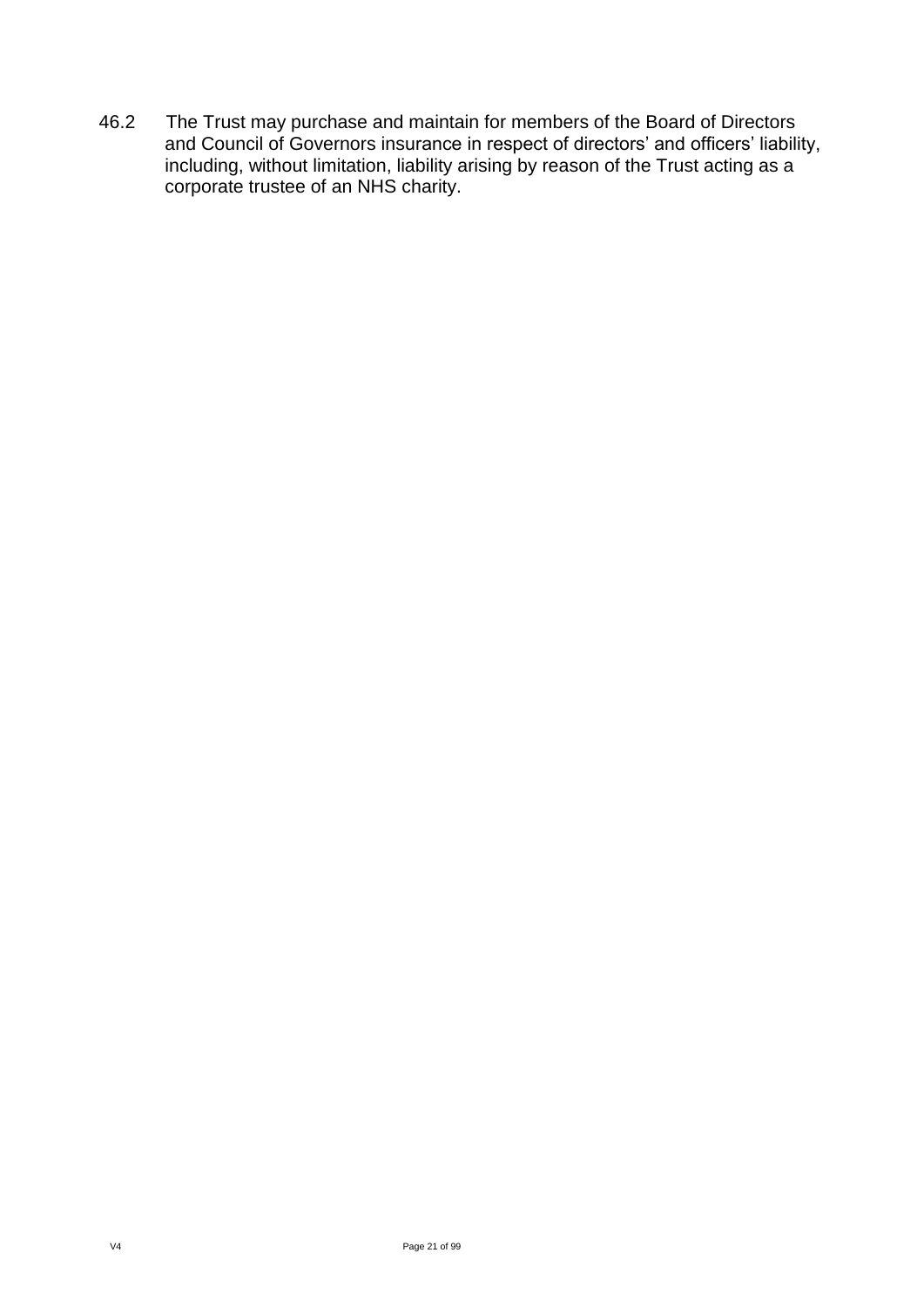### **ANNEX 1 – THE PUBLIC CONSTITUENCY**

(Paragraphs 7.1 and 7.3)

<span id="page-21-0"></span>The areas of the Public Constituency are:

Bletchley & Fenny Stratford, Denbigh, Eaton Manor, Whaddon

Emerson Valley, Furzton, Loughton Park

Linford South, Bradwell, Campbell Park

Hanslope Park, Olney, Sherington, Newport Pagnall North, Newport Pagnall South, Linford North

Walton Park, Danesborough, Middleton, Woughton

Stantonbury, Stony Stratford and Wolverton

Outer catchment area: The parishes within the areas of Buckingham, Winslow, Leighton Buzzard, Linslade, Woburn Sands, Hanslope, Old Stratford, Beachampton, The Horwoods, The Brickhills, Woburn

Extended area: The remainder of the county area of Northamptonshire (not already covered in the outer catchment area), the remainder of the county area of Buckinghamshire (not already covered in the outer catchment area), the remainder of the county area of Bedfordshire (not already covered in the outer catchment area), the unitary council area of Luton and the district council areas of Cherwell, Oxford City and South Oxfordshire

The minimum number of members of each of the areas of the Public Constituency is to be three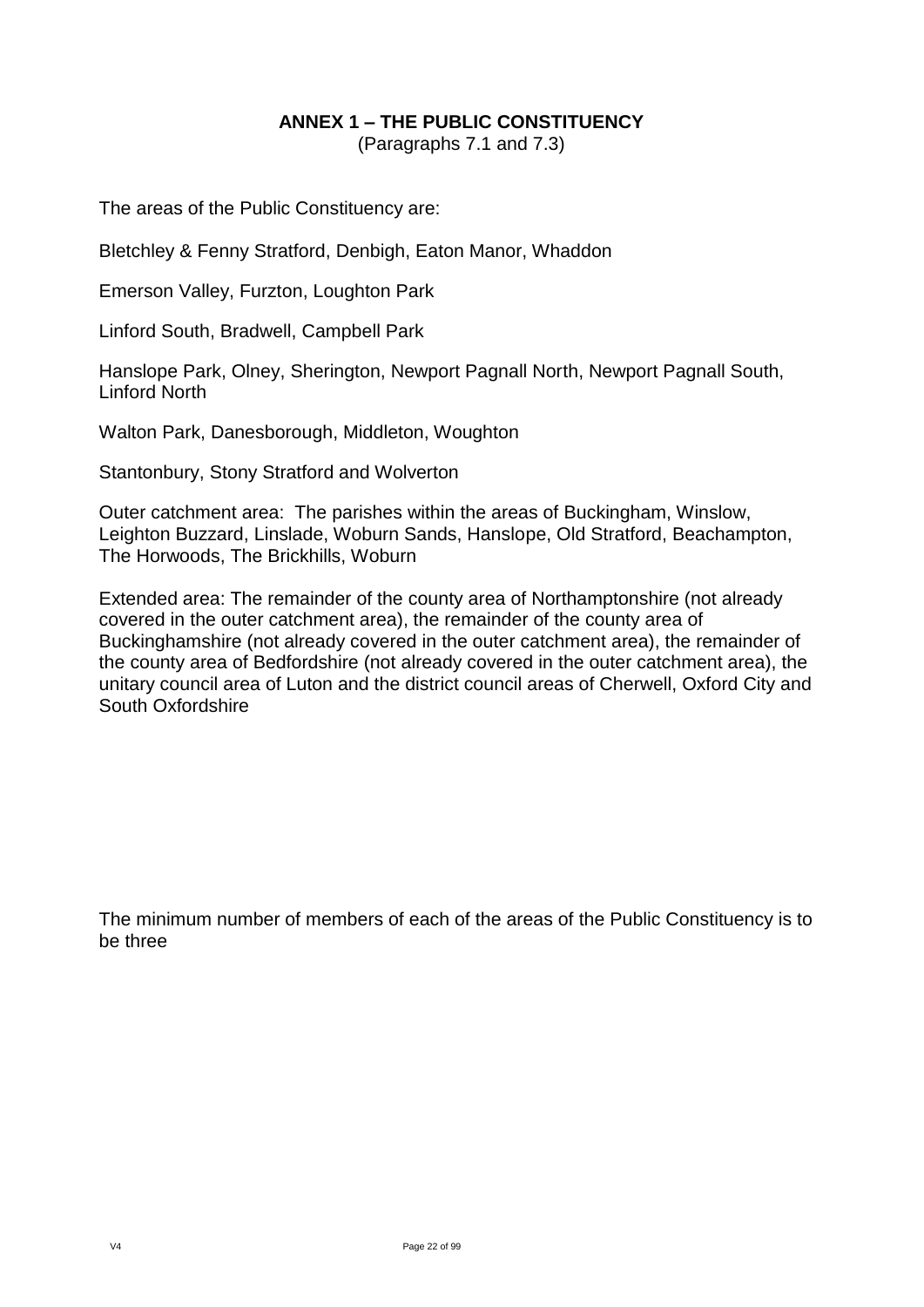### **ANNEX 2 – THE STAFF CONSTITUENCY**

(Paragraphs 8.4 and 8.5)

<span id="page-22-0"></span>The classes of the Staff Constituency are:

- 2.1 registered medical practitioners and registered dentists
- 2.2 registered nurses and registered midwives
- 2.3 allied healthcare professionals
- 2.4 all other staff

The minimum number of members of each class of the Staff Constituency is to be four.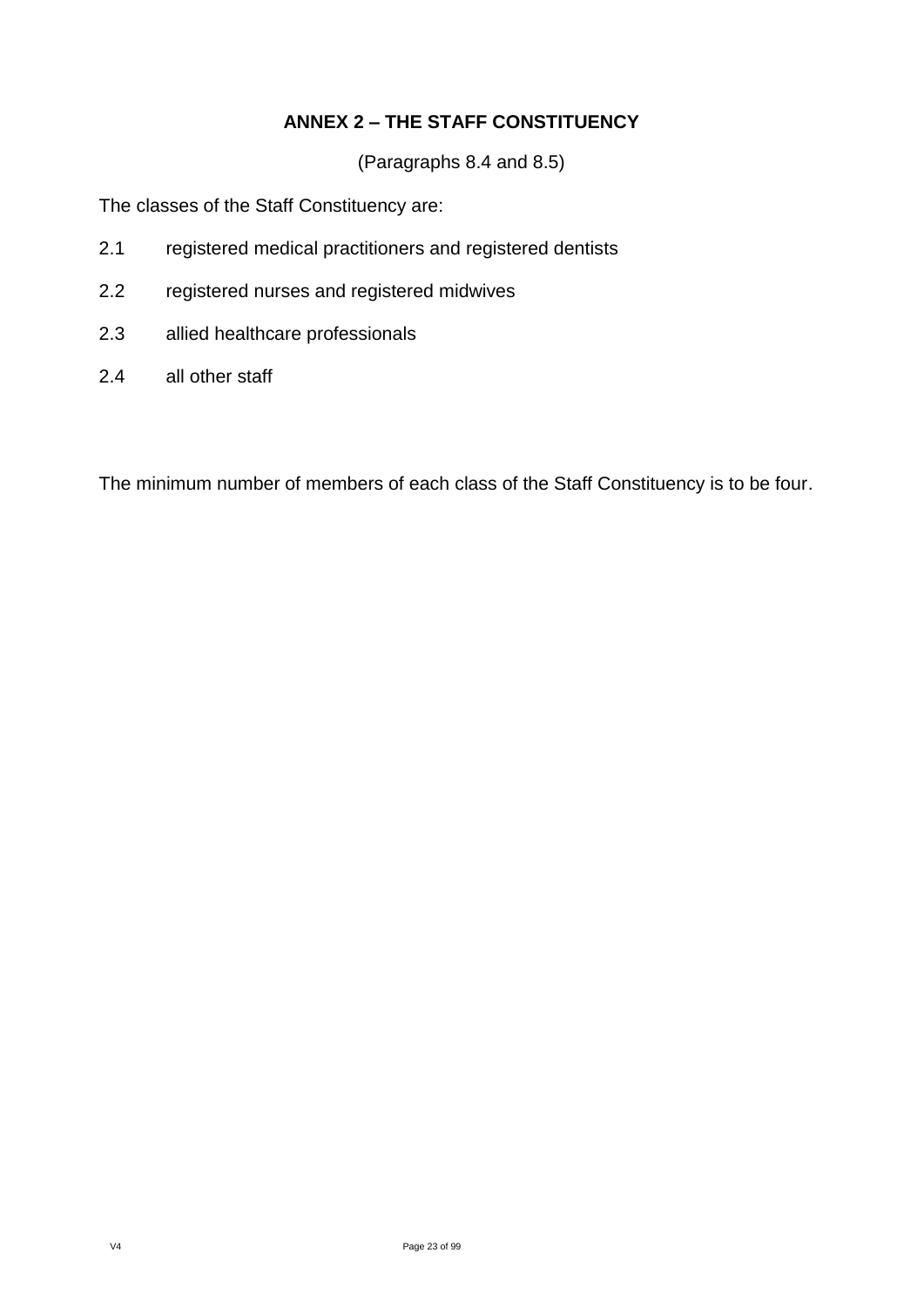### **ANNEX 3 – COMPOSITION OF COUNCIL OF GOVERNORS**

(Paragraphs 12.2 and 12.3)

- <span id="page-23-0"></span>1 The aggregate number of Public Governors is to be more than half of the total number of members of the Council of Governors.
- 2 The Council of Governors, subject to the 2006 Act, shall seek to ensure that through the composition of the Council of Governors:
	- 2.1 the interests of the community served by the Foundation Trust are appropriately represented;
	- 2.2 the level of representation of the Public Constituency, the classes of the Staff Constituency and the appointing organisations strikes an appropriate balance having regard to their legitimate interest in the Foundation Trust's affairs;

and to this end, the Council of Governors:

- 2.3 shall at all times maintain a policy for the composition of the Council of Governors which takes account of the membership strategy, and
- 2.4 shall from time to time and not less than every three years review the policy for the composition of the Council of Governors, and
- 2.5 when appropriate shall propose amendments to this constitution.
- 3 The Council of Governors of the Foundation Trust is to comprise:
	- 3.1 15 Public Governors from the following areas of the Public Constituency:
		- 3.1.1 Bletchley & Fenny Stratford, Denbigh, Eaton Manor, Whaddon – two Public Governors
		- 3.1.2 Emerson Valley, Furzton, Loughton Park two Public **Governors**
		- 3.1.3 Linfield South, Bradwell, Campbell Park two Public **Governors**
		- 3.1.4 Hanslope Park, Olney, Sherington, Newport Pagnall North, Newport Pagnall South, Linford North – two Public Governors
		- 3.1.5 Walton Park, Danesborough, Middleton, Woughton two Public Governors
		- 3.1.6 Stantonbury, Stony Stratford and Wolverton two Public **Governors**
		- 3.1.7 Outer catchment area: Buckingham, Winslow, Leighton Buzzard, Linslade, Woburn Sands, Hanslope, Old Stratford,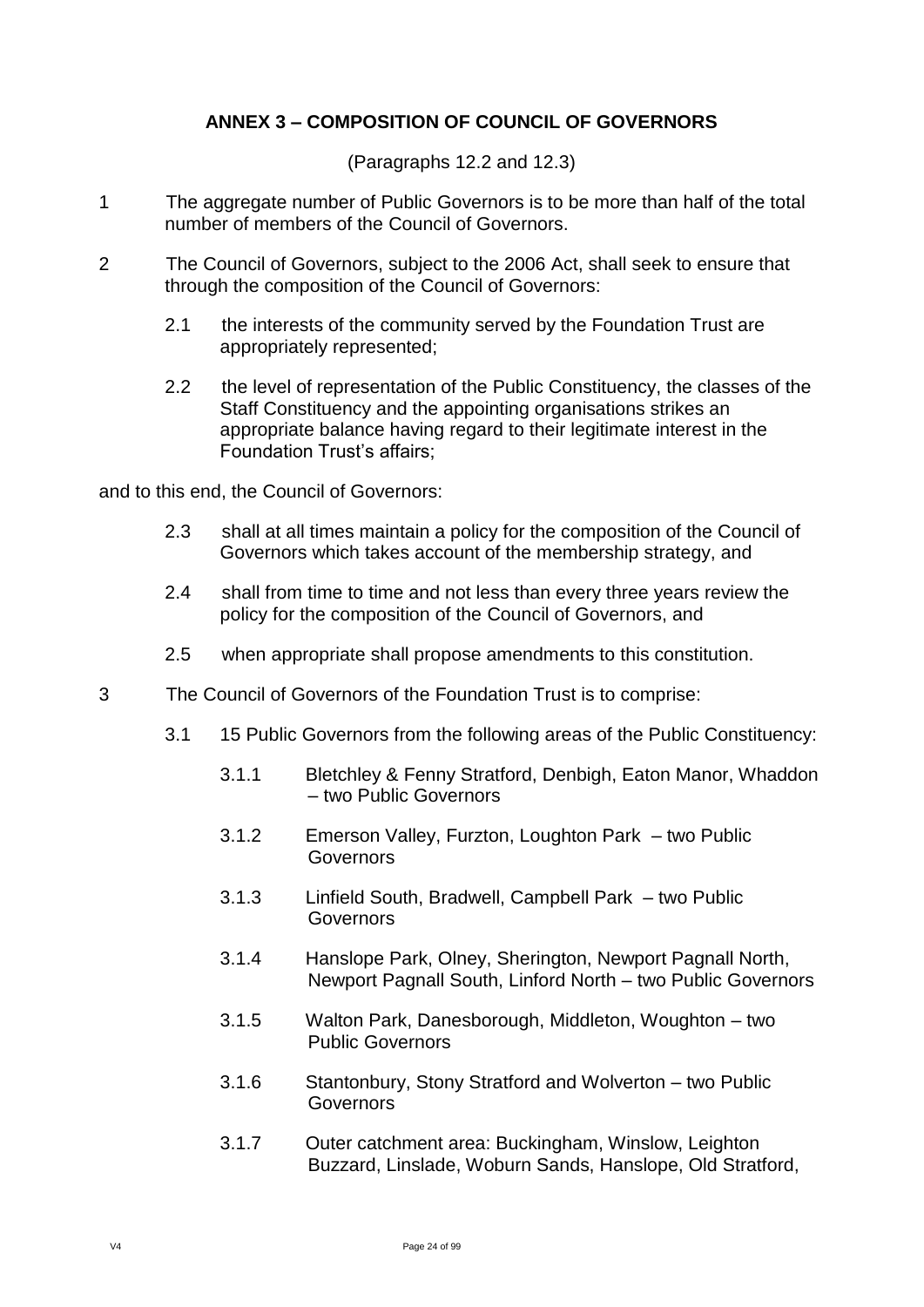Beachampton, The Horwoods, The Brickhills, Woburn – two Public Governors

- 3.1.8 Extended area: The remainder of the county area of Northamptonshire (not already covered in the outer catchment area), the remainder of the county area of Buckinghamshire (not already covered in the outer catchment area), the remainder of the county area of Bedfordshire (not already covered in the outer catchment area), the unitary council area of Luton and the district council areas of Cherwell, Oxford City and South Oxfordshire – one Public Governor
- 3.2 seven Staff Governors from the following classes;
	- 3.2.1 registered medical practitioners and registered dentists one Staff Governor
	- 3.2.2 registered nurses and registered midwives two Staff **Governors**
	- 3.2.3 allied healthcare professionals one Staff Governor
	- 3.2.4 all other staff, including registered volunteers three Staff **Governors**
- 3.3 one Governor to be appointed by Milton Keynes Clinical Commissioning Group;
- 3.4 one Local Authority Governor to be appointed by Milton Keynes Borough Council;
- 3.5 three Partnership Governors to be appointed by partnership organisations;
- 3.6 One representative from Milton Keynes Youth Council. (non voting)
- 3.7 In accordance with Schedule 7 of the Act, if any of the corporation's hospitals includes a medical or dental school provided by the University of Buckingham, at least one member of the Council of Governors must be appointed by that university.
- 4 The partnership organisations that may appoint a Partnership Governor (one each) are:
	- 4.1 Healthwatch Milton Keynes
	- 4.2 Milton Keynes Business Leaders;
	- 4.3 Milton Keynes Council for Voluntary Organisations.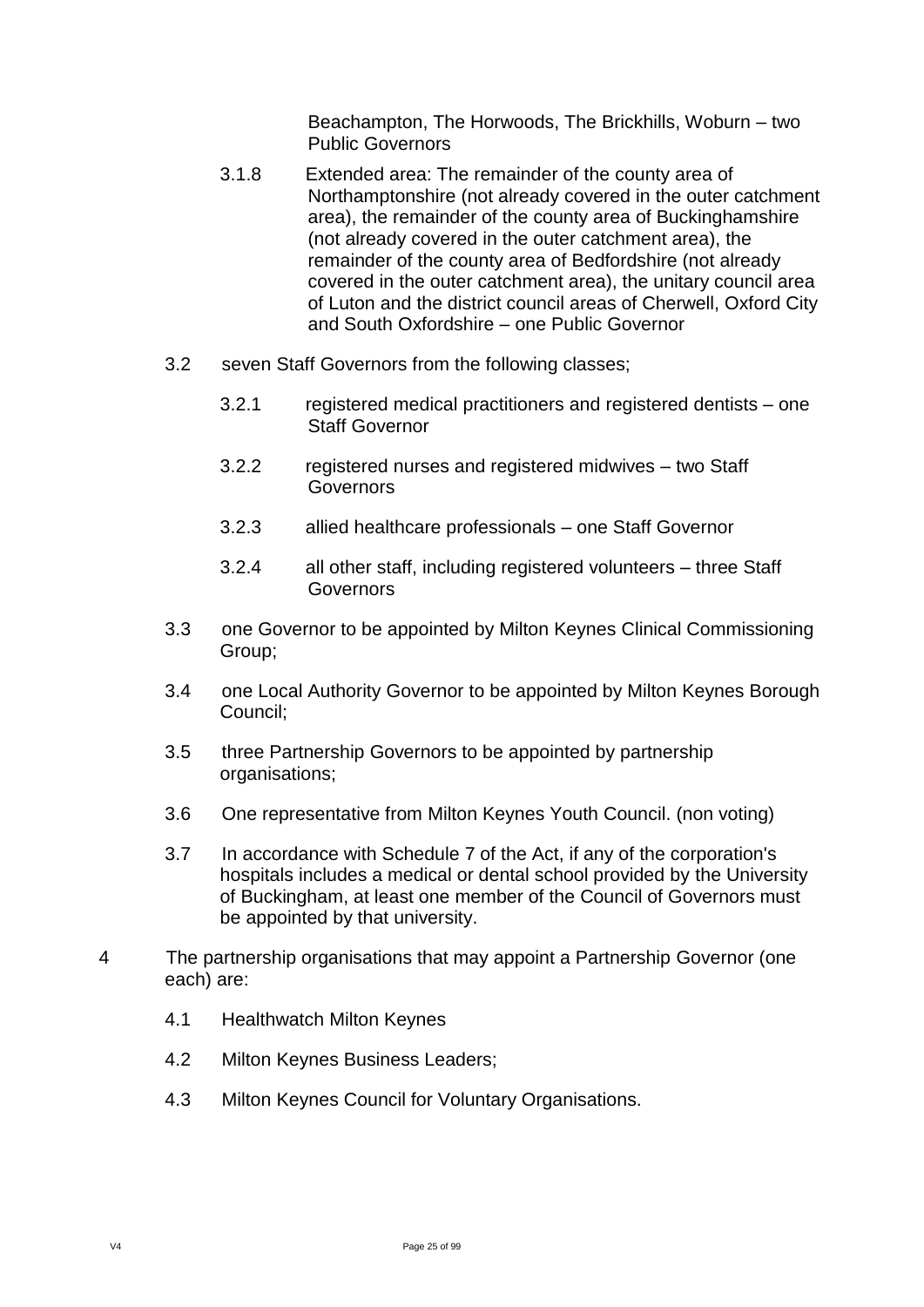### **ANNEX 4 –THE MODEL RULES FOR ELECTIONS**

#### (Paragraph 13.2) **The Model Election Rules**

#### <span id="page-25-0"></span>**PART 1: INTERPRETATION**

1. Interpretation

#### **PART 2: TIMETABLE FOR ELECTION**

- 2. Timetable
- 3. Computation of time

#### **PART 3: RETURNING OFFICER**

- 4. Returning officer
- 5. Staff
- 6. Expenditure
- 7. Duty of co-operation

#### **PART 4: STAGES COMMON TO CONTESTED AND UNCONTESTED ELECTIONS**

- 8. Notice of election
- 9. Nomination of candidates
- 10. Candidate's particulars
- 11. Declaration of interests
- 12. Declaration of eligibility
- 13. Signature of candidate
- 14. Decisions as to validity of nomination forms
- 15. Publication of statement of nominated candidates
- 16. Inspection of statement of nominated candidates and nomination forms
- 17. Withdrawal of candidates
- 18. Method of election

#### **PART 5: CONTESTED ELECTIONS**

- 19. Poll to be taken by ballot
- 20. The ballot paper
- 21. The declaration of identity (Public Constituencies)

#### *Action to be taken before the poll*

- 22. List of eligible voters
- 23. Notice of poll
- 24. Issue of voting information by returning officer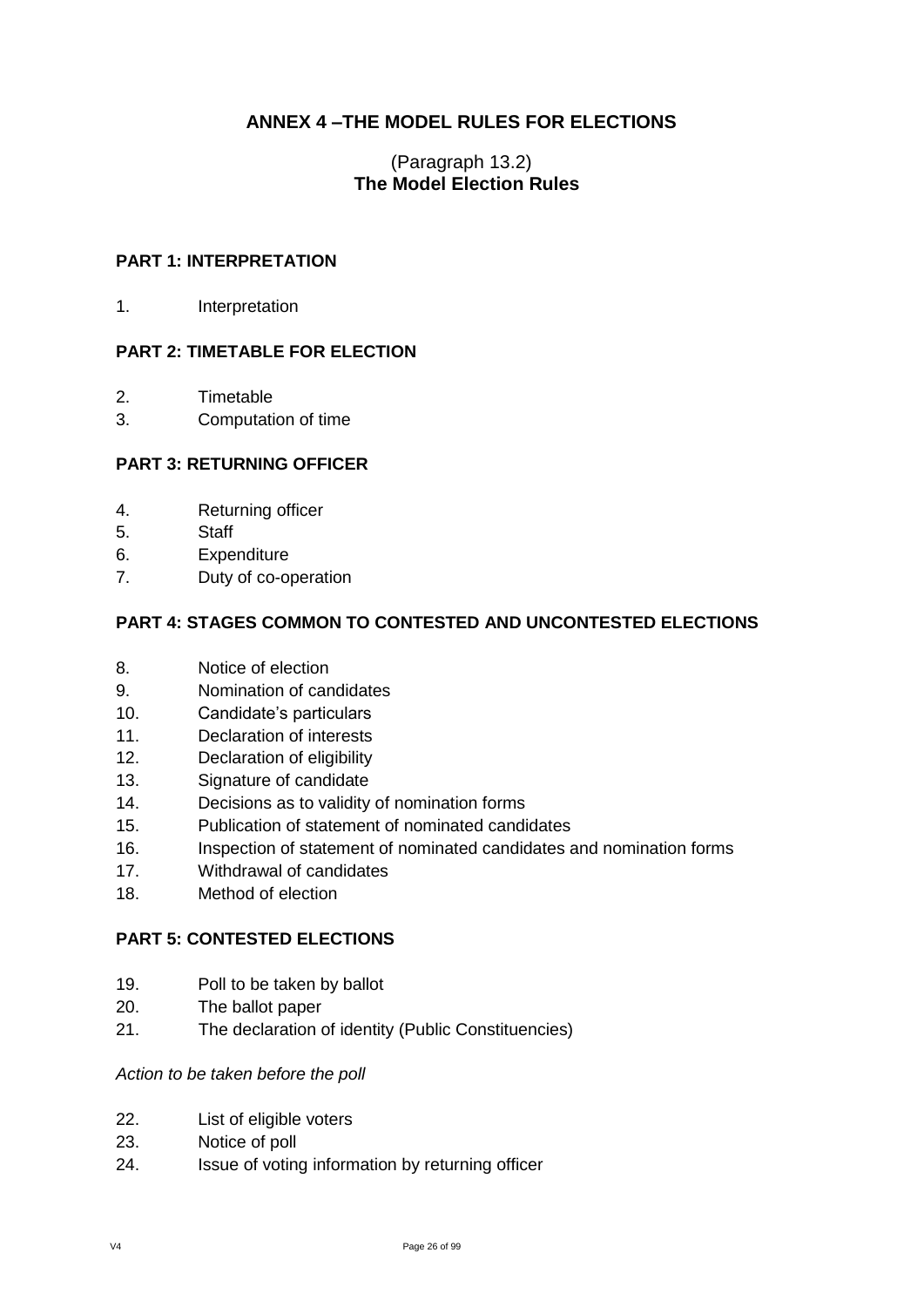- 25. Ballot paper envelope and covering envelope
- 26. E-voting systems

#### *The poll*

- 27. Eligibility to vote
- 28. Voting by persons who require assistance
- 29. Spoilt ballot papers and spoilt text message votes
- 30. Lost voting information
- 31. Issue of replacement voting information
- 32. ID declaration form for replacement ballot papers (Public Constituencies)
- 33 Procedure for remote voting by internet
- 34. Procedure for remote voting by telephone
- 35. Procedure for remote voting by text message

*Procedure for receipt of envelopes, internet votes, telephone vote and text message votes*

- 36. Receipt of voting documents
- 37. Validity of votes
- 38. Declaration of identity but no ballot (Public Constituency)
- 39. De-duplication of votes
- 40. Sealing of packets

#### **PART 6: COUNTING THE VOTES**

- 41. Not used
- 42. Arrangements for counting of the votes
- 43. The count
- 44. Rejected ballot papers and rejected text voting records
- 45. Not used
- 46. Not used
- 47 Not used
- 48. Not used
- 49. Not used
- 50. Not used
- 51. Equality of votes

#### **PART 7: FINAL PROCEEDINGS IN CONTESTED AND UNCONTESTED ELECTIONS**

- 52. Declaration of result for contested elections
- 53. Declaration of result for uncontested elections

#### **PART 8: DISPOSAL OF DOCUMENTS**

- 54. Sealing up of documents relating to the poll
- 55. Delivery of documents
- 56. Forwarding of documents received after close of the poll
- 57. Retention and public inspection of documents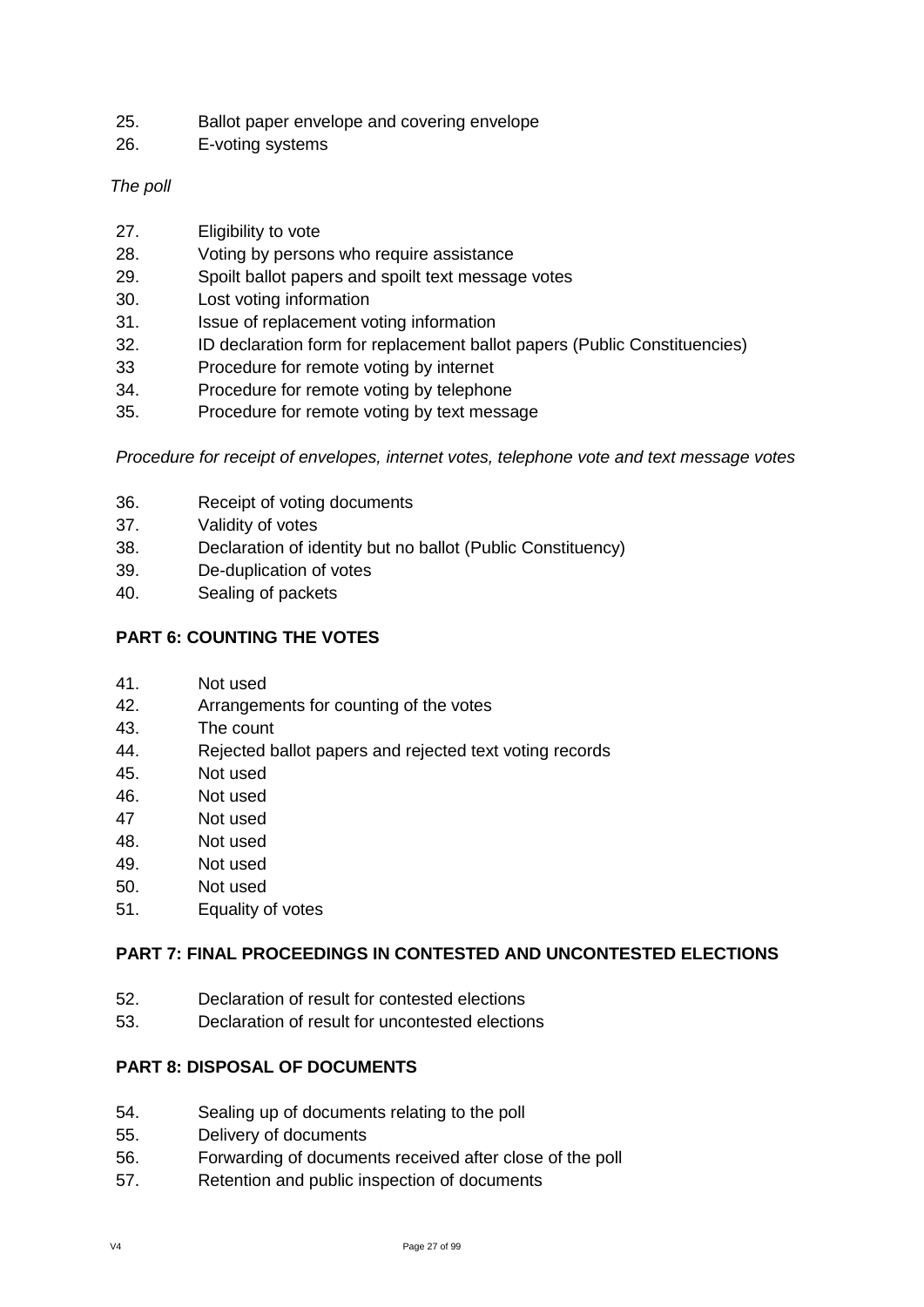#### 58. Application for inspection of certain documents relating to election

#### **PART 9: DEATH OF A CANDIDATE DURING A CONTESTED ELECTION**

59. Countermand or abandonment of poll on death of candidate

#### **PART 10: ELECTION EXPENSES AND PUBLICITY**

#### *Expenses*

- 60. Election expenses
- 61. Expenses and payments by candidates
- 62. Expenses incurred by other persons

#### *Publicity*

- 63. Publicity about election by the corporation
- 64. Information about candidates for inclusion with voting information
- 65. Meaning of "for the purposes of an election"

#### **PART 11: QUESTIONING ELECTIONS AND IRREGULARITIES**

66. Application to question an election

#### **PART 12: MISCELLANEOUS**

- 67. Secrecy
- 68. Prohibition of disclosure of vote
- 69. Disqualification
- 70. Delay in postal service through industrial action or unforeseen event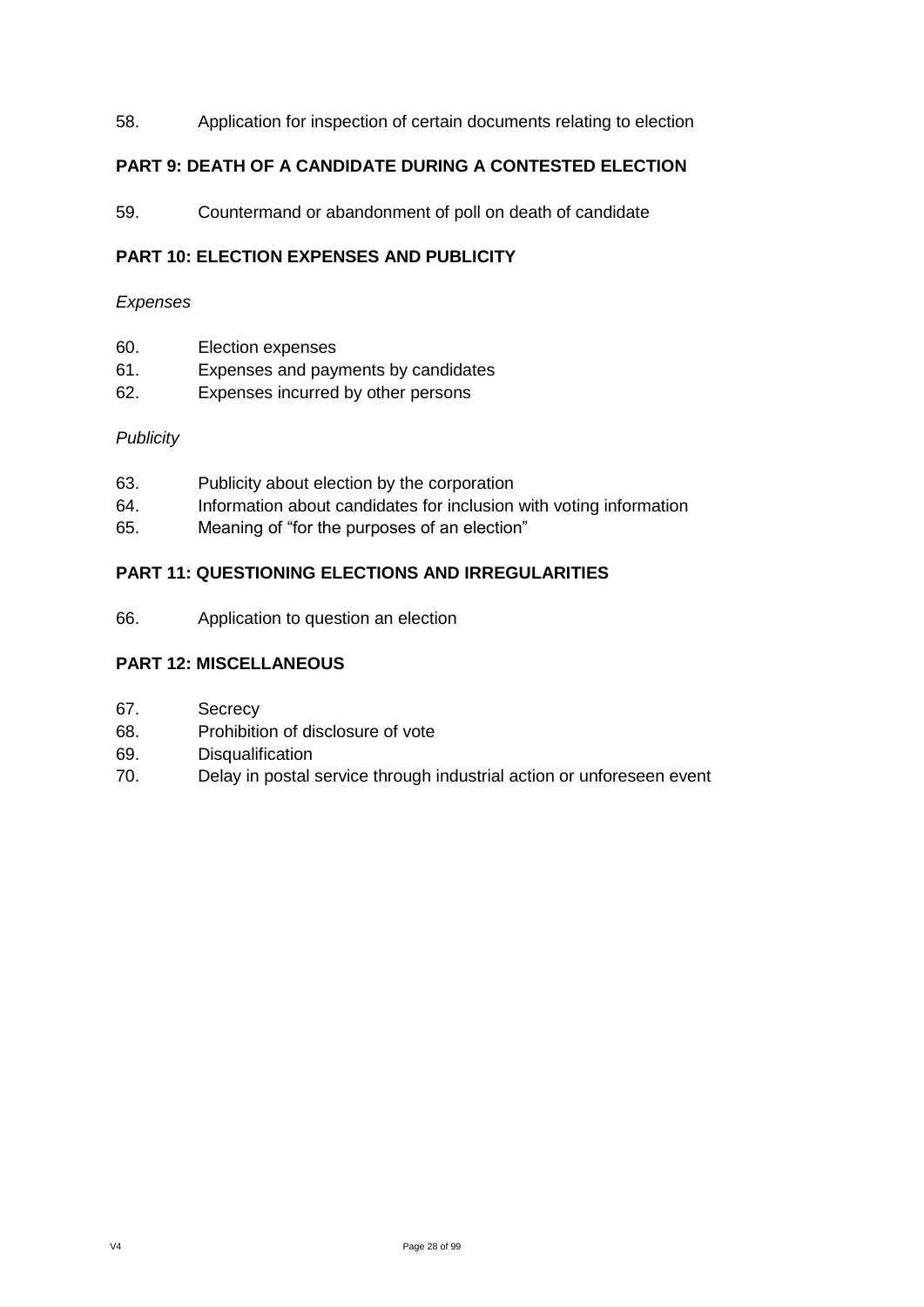#### **PART 1: INTERPRETATION**

#### **1. Interpretation**

1.1 **In these rules, unless the context otherwise requires:** 

"2006 Act" means the National Health Service Act 2006;

"corporation" means the public benefit corporation subject to this constitution;

"Council of Governors" means the council of governors of the corporation;

"declaration of identity" has the meaning set out in rule 21.1;

"election" means an election by a constituency, or by a class within a constituency, to fill a vacancy among one or more posts on the Council of Governors;

"e-voting" means voting using either the internet, telephone or text message;

"e-voting information" has the meaning set out in rule 24.2;

"ID declaration form" has the meaning set out in Rule 21.1; "internet voting record" has the meaning set out in rule 26.4(d);

"internet voting system" means such computer hardware and software, data other equipment and services as may be provided by the returning officer for the purpose of enabling voters to cast their votes using the internet;

"lead governor" means the governor nominated by the corporation to fulfil the role described in Appendix B to The NHS Foundation Trust Code of Governance (Monitor, December 2013) or any later version of such code.

"list of eligible voters" means the list referred to in rule 22.1, containing the information in rule 22.2;

"method of polling" means a method of casting a vote in a poll, which may be by post, internet, text message or telephone;

"Monitor" means the corporate body known as Monitor as provided by section 61 of the 2012 Act;

"numerical voting code" has the meaning set out in rule 64.2(b)

"polling website" has the meaning set out in rule 26.1;

"postal voting information" has the meaning set out in rule 24.1;

"telephone short code" means a short telephone number used for the purposes of submitting a vote by text message;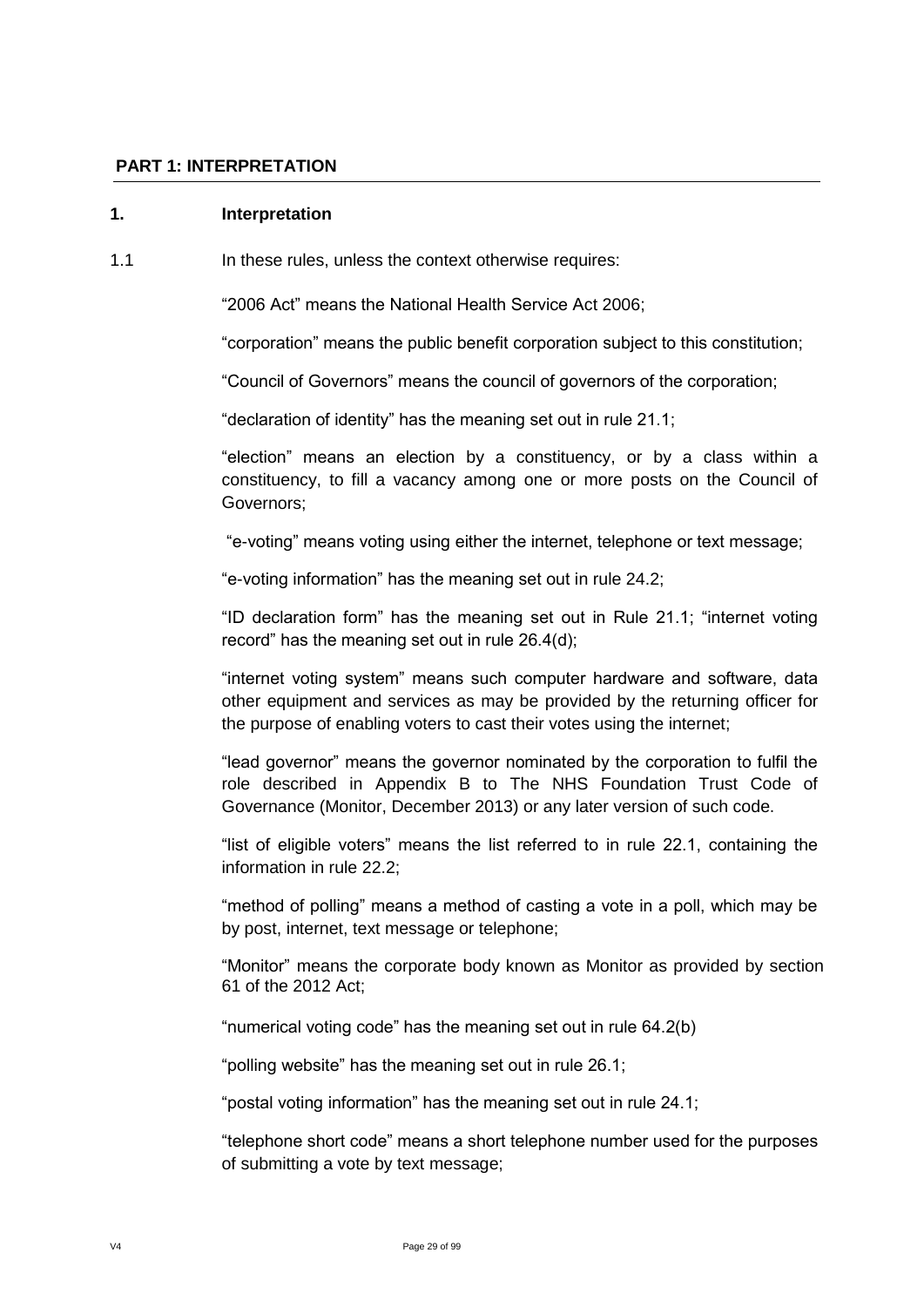"telephone voting facility" has the meaning set out in rule 26.2;

"telephone voting record" has the meaning set out in rule 26.5 (d);

"text message voting facility" has the meaning set out in rule 26.3;

"text voting record" has the meaning set out in rule 26.6 (d);

"the telephone voting system" means such telephone voting facility as may be provided by the returning officer for the purpose of enabling voters to cast their votes by telephone;

"the text message voting system" means such text messaging voting facility as may be provided by the returning officer for the purpose of enabling voters to cast their votes by text message;

"voter ID number" means a unique, randomly generated numeric identifier allocated to each voter by the Returning Officer for the purpose of e-voting,

"voting information" means postal voting information and/or e-voting information

1.2 Other expressions used in these rules and in Schedule 7 to the NHS Act 2006 have the same meaning in these rules as in that Schedule.

#### **PART 2: TIMETABLE FOR ELECTIONS**

#### **2. Timetable**

2.1 The proceedings at an election shall be conducted in accordance with the following timetable:

| <b>Proceeding</b>                                                               | Time                                                                              |
|---------------------------------------------------------------------------------|-----------------------------------------------------------------------------------|
| Publication of notice of election                                               | Not later than the fortieth day before the<br>day of the close of the poll.       |
| Final day for delivery of nomination forms to<br>returning officer              | Not later than the twenty eighth day before<br>the day of the close of the poll.  |
| Publication of statement of nominated<br>candidates                             | Not later than the twenty seventh day<br>before the day of the close of the poll. |
| Final day for delivery of notices of withdrawals<br>by candidates from election | Not later than twenty fifth day before the<br>day of the close of the poll.       |
| Notice of the poll                                                              | Not later than the fifteenth day before the<br>day of the close of the poll.      |
| Close of the poll                                                               | By 5.00pm on the final day of the election.                                       |

#### **3. Computation of time**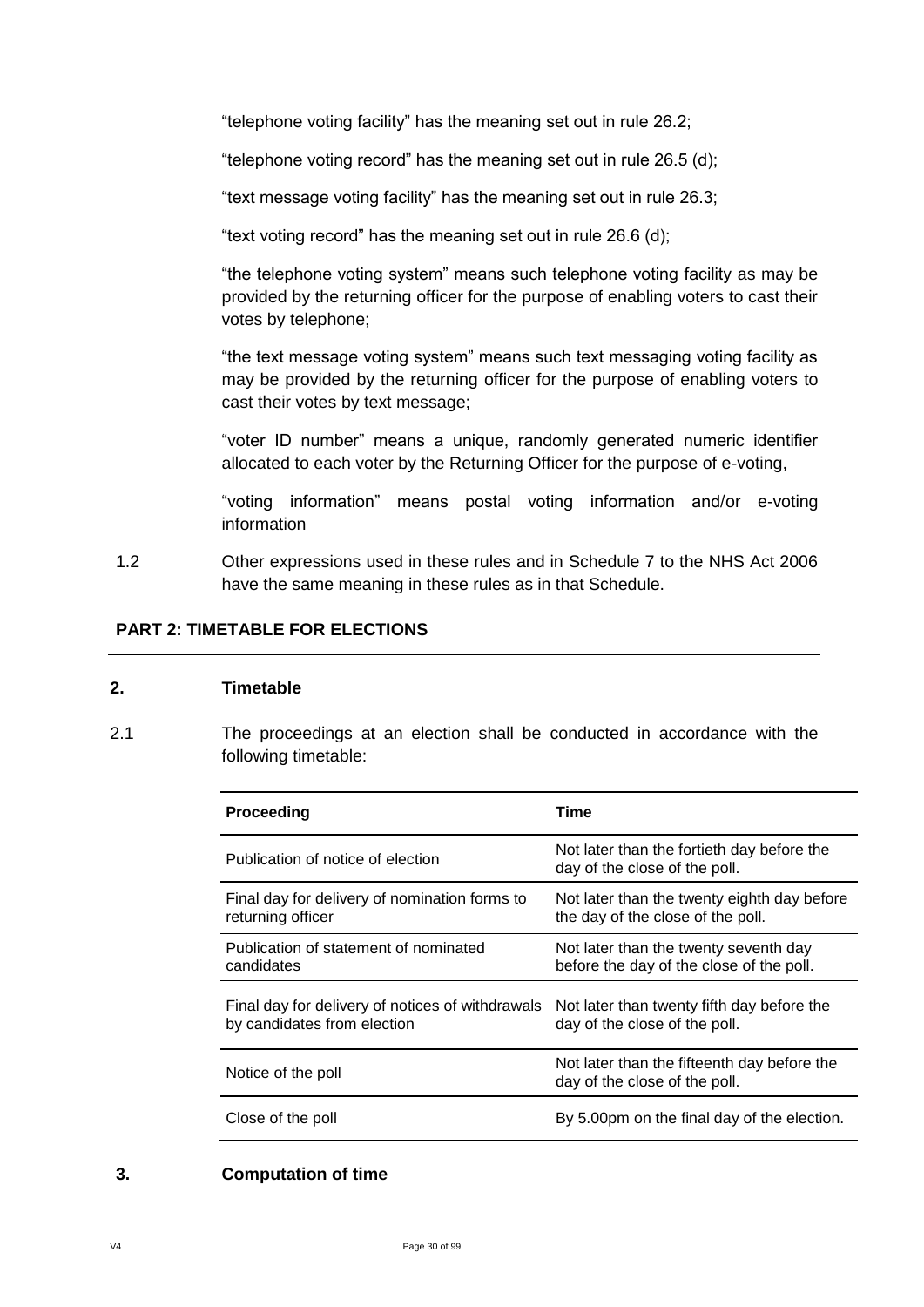- 3.1 In computing any period of time for the purposes of the timetable:
	- (a) a Saturday or Sunday;
	- (b) Christmas day, Good Friday, or a bank holiday; or
	- (c) a day appointed for public thanksgiving or mourning,

shall be disregarded, and any such day shall not be treated as a day for the purpose of any proceedings up to the completion of the poll, nor shall the returning officer be obliged to proceed with the counting of votes on such a day.

3.2 In this rule, "bank holiday" means a day which is a bank holiday under the Banking and Financial Dealings Act 1971 in England and Wales.

#### **PART 3: RETURNING OFFICER**

#### **4. Returning Officer**

- 4.1 Subject to rule 69, the returning officer for an election is to be appointed by the corporation.
- 4.2 Where two or more elections are to be held concurrently, the same returning officer may be appointed for all those elections.

#### **5. Staff**

5.1 Subject to rule 69, the returning officer may appoint and pay such staff, including such technical advisers, as he or she considers necessary for the purposes of the election.

#### **6. Expenditure**

- 6.1 The corporation is to pay the returning officer:
	- (a) any expenses incurred by that officer in the exercise of his or her functions under these rules; and
	- (b) such remuneration and other expenses as the corporation may determine.

#### **7. Duty of co-operation**

7.1 The corporation is to co-operate with the returning officer in the exercise of his or her functions under these rules.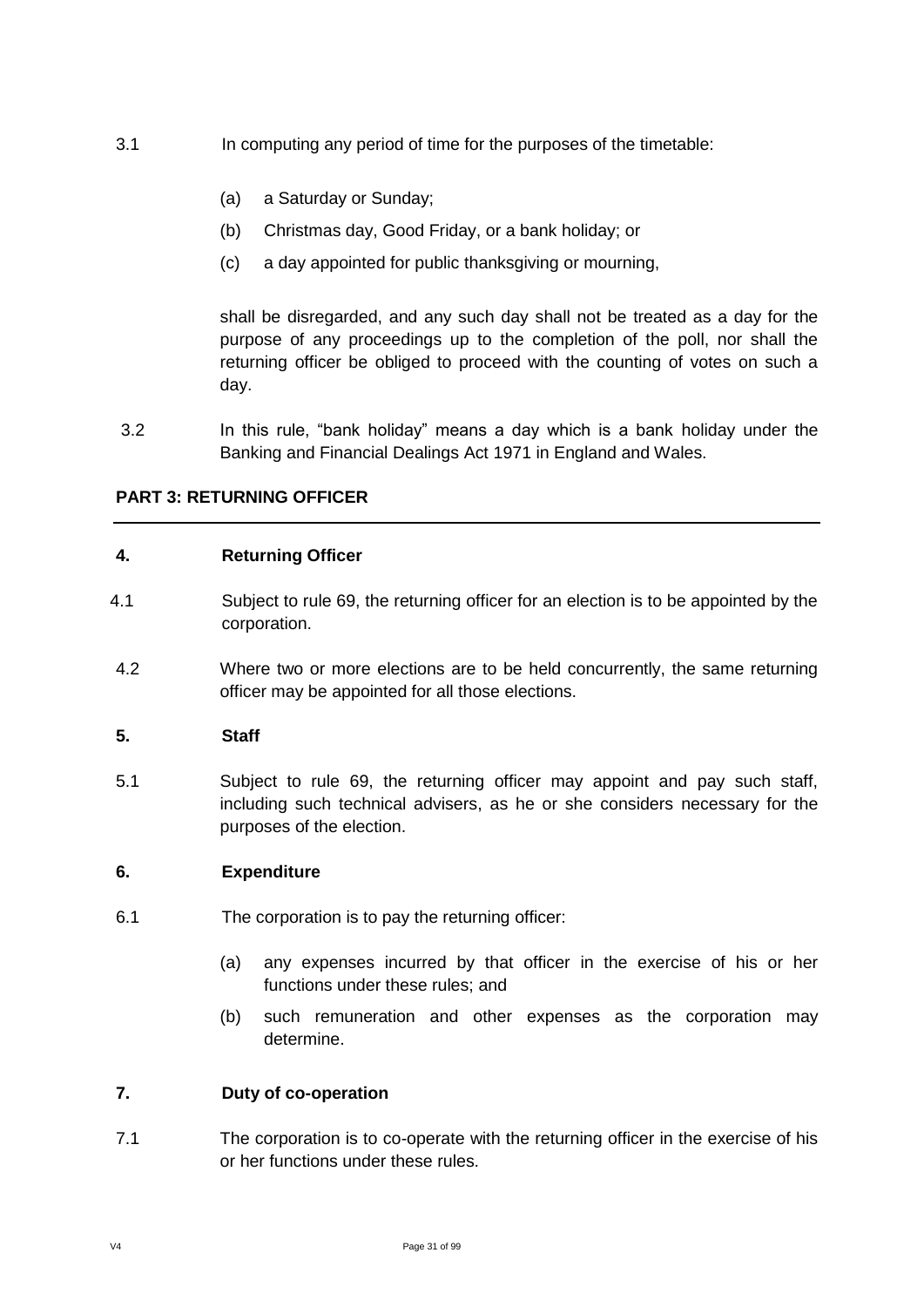#### **8. Notice of election**

- 8.1 The returning officer is to publish a notice of the election stating:
	- (a) the constituency, or class within a constituency, for which the election is being held;
	- (b) the number of members of the Council of Governors to be elected from that constituency, or class within that constituency;
	- (c) the details of any nomination committee that has been established by the corporation;
	- (d) the address and times at which nomination forms may be obtained;
	- (e) the address for return of nomination forms (including, where the return of nomination forms in an electronic format will be permitted, the e-mail address for such return) and the date and time by which they must be received by the returning officer;
	- (f) the date and time by which any notice of withdrawal must be received by the returning officer;
	- (g) the contact details of the returning officer; and
	- (h) the date and time of the close of the poll in the event of a contest.

#### **9. Nomination of candidates**

- 9.1 Subject to rule 9.2, each candidate must nominate themselves on a single nomination form.
- 9.2 The returning officer:
	- (a) is to supply any member of the corporation with a nomination form; and
	- (b) is to prepare a nomination form for signature at the request of any member of the corporation,

but it is not necessary for a nomination to be on a form supplied by the returning officer and a nomination can, subject to rule 13, be in an electronic format.

#### **10. Candidate's particulars**

- 10.1 The nomination form must state the candidate's:
	- (a) full name;
	- (b) contact address in full (which should be a postal address although an e-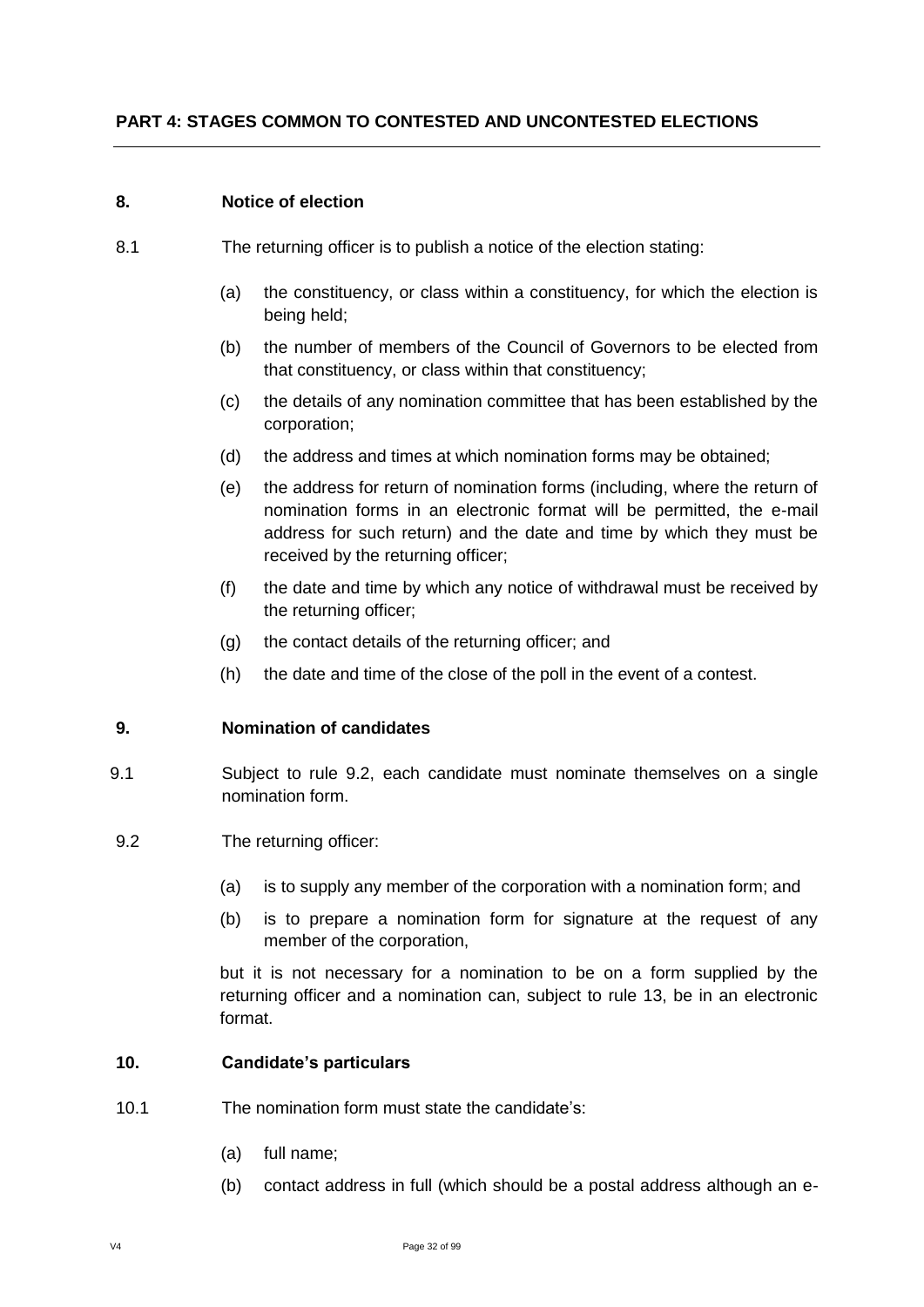mail address may also be provided for the purposes of electronic communication); and

(c) constituency, or class within a constituency, of which the candidate is a member.

#### **11. Declaration of interests**

- 11.1 The nomination form must state:
	- (a) any financial interest that the candidate has in the corporation; and
	- (b) whether the candidate is a member of a political party, and if so, which party,

and if the candidate has no such interests, the paper must include a statement to that effect.

#### **12. Declaration of eligibility**

- 12.1 The nomination form must include a declaration made by the candidate:
	- (a) that he or she is not prevented from being a member of the Council of Governors by paragraph 8 of Schedule 7 of the 2006 Act or by any provision of the constitution; and
	- (b) for a member of the Public Constituency, of the particulars of his or her qualification to vote as a member of that constituency, or class within that constituency, for which the election is being held.

#### **13. Signature of candidate**

- 13.1 The nomination form must be signed and dated by the candidate, in a manner prescribed by the returning officer, indicating that:
	- (a) they wish to stand as a candidate;
	- (b) their declaration of interests as required under rule 11, is true and correct; and
	- (c) their declaration of eligibility, as required under rule 12, is true and correct.
- 13.2 Where the return of nomination forms in an electronic format is permitted, the returning officer shall specify the particular signature formalities (if any) that will need to be complied with by the candidate.

#### **14. Decisions as to the validity of nomination**

14.1 Where a nomination form is received by the returning officer in accordance with these rules, the candidate is deemed to stand for election unless and until the returning officer: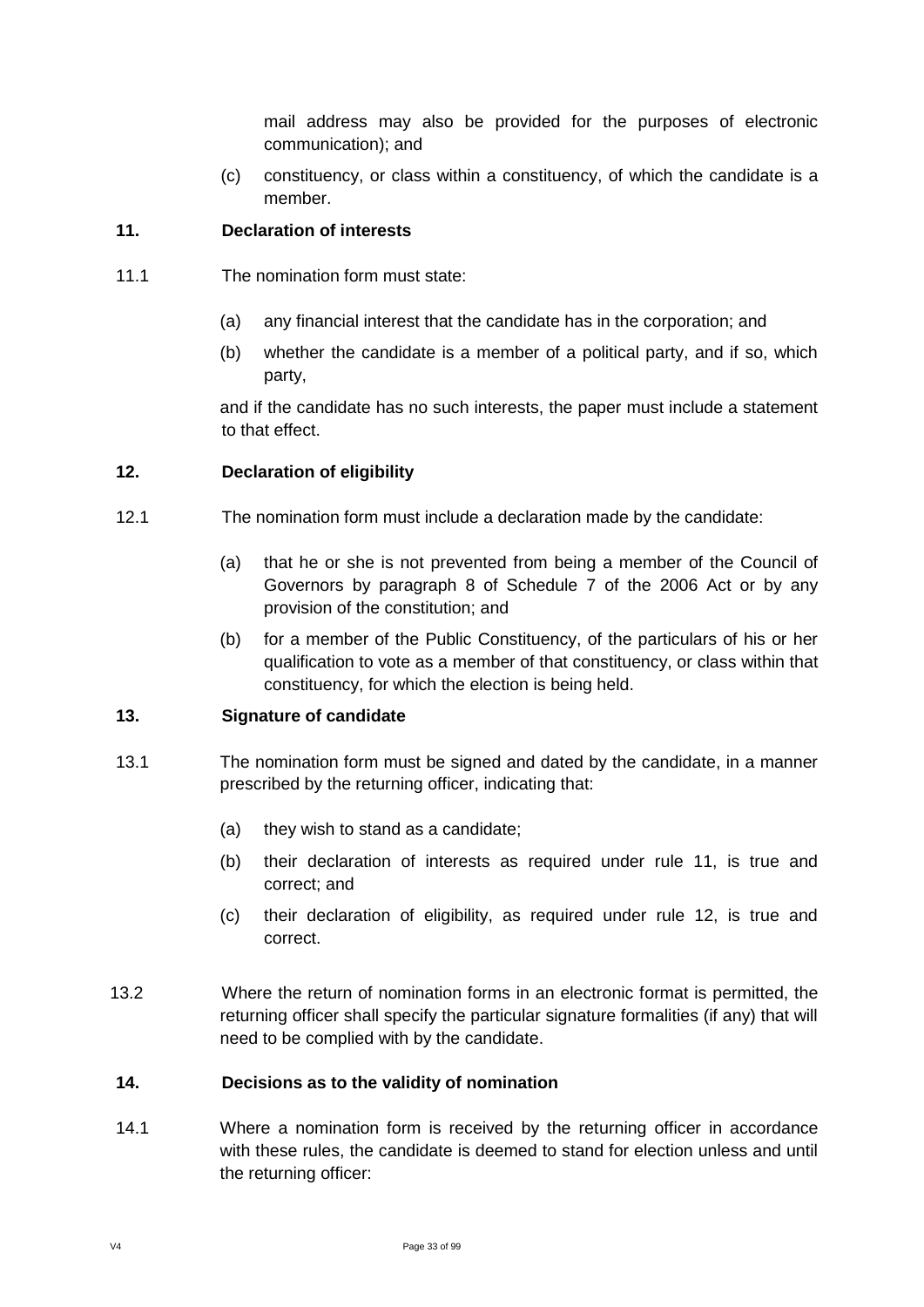- (a) decides that the candidate is not eligible to stand;
- (b) decides that the nomination form is invalid;
- (c) receives satisfactory proof that the candidate has died; or
- (d) receives a written request by the candidate of their withdrawal from candidacy.
- 14.2 The returning officer is entitled to decide that a nomination form is invalid only on one of the following grounds:
	- (a) that the paper is not received on or before the final time and date for return of nomination forms, as specified in the notice of the election;
	- (b) that the paper does not contain the candidate's particulars, as required by rule 10;
	- (c) that the paper does not contain a declaration of the interests of the candidate, as required by rule 11;
	- (d) that the paper does not include a declaration of eligibility as required by rule 12; or
	- (e) that the paper is not signed and dated by the candidate, if required by rule 13.
- 14.3 The returning officer is to examine each nomination form as soon as is practicable after he or she has received it, and decide whether the candidate has been validly nominated.
- 14.4 Where the returning officer decides that a nomination is invalid, the returning officer must endorse this on the nomination form, stating the reasons for their decision.
- 14.5 The returning officer is to send notice of the decision as to whether a nomination is valid or invalid to the candidate at the contact address given in the candidate's nomination form. If an e-mail address has been given in the candidate's nomination form (in addition to the candidate's postal address), the returning officer may send notice of the decision to that address.

#### **15. Publication of statement of candidates**

- 15.1 The returning officer is to prepare and publish a statement showing the candidates who are standing for election.
- 15.2 The statement must show:
	- (a) the name, contact address (which shall be the candidate's postal address), and constituency or class within a constituency of each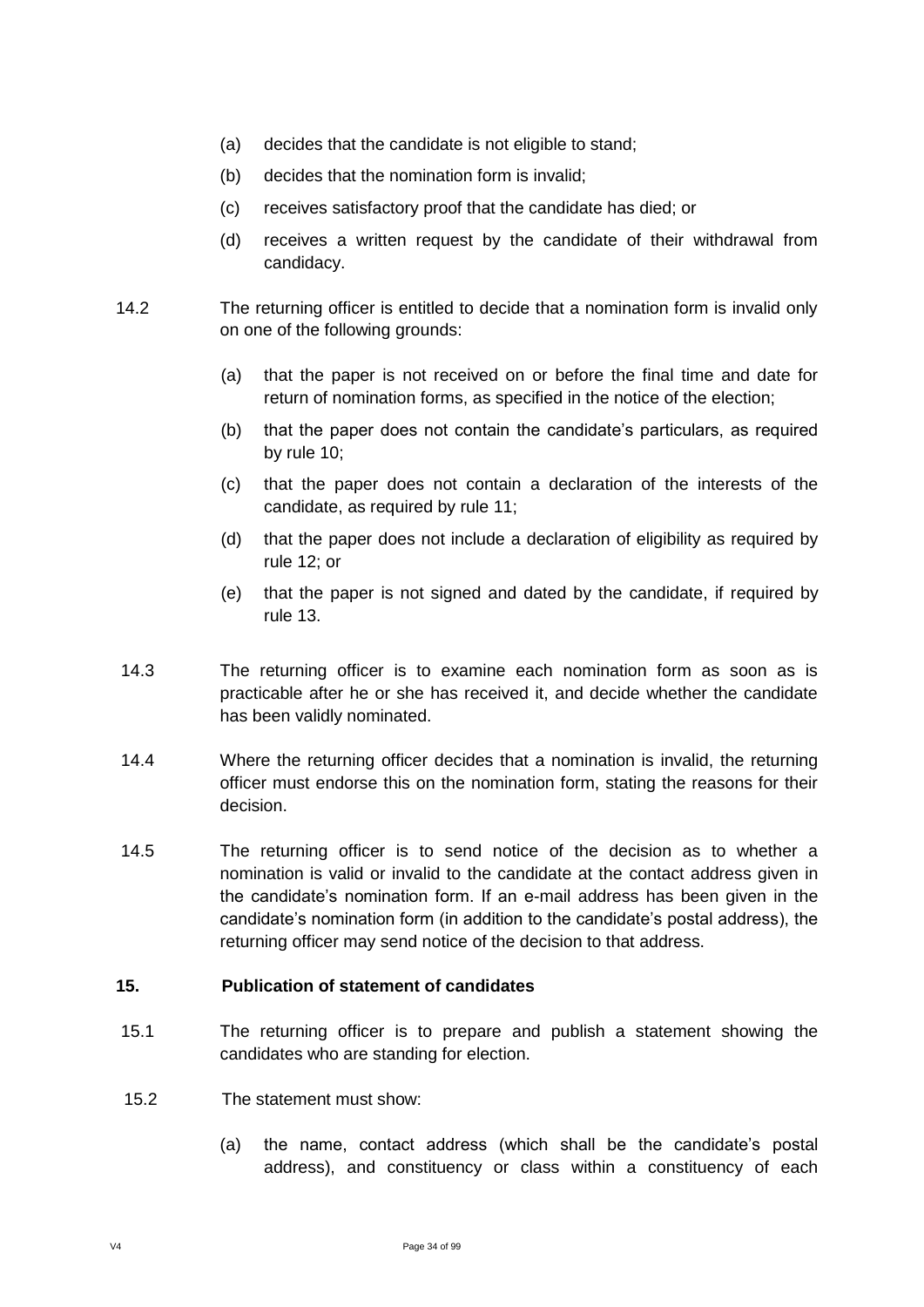candidate standing; and

(b) the declared interests of each candidate standing,

as given in their nomination form.

- 15.3 The statement must list the candidates standing for election in alphabetical order by surname.
- 15.4 The returning officer must send a copy of the statement of candidates and copies of the nomination forms to the corporation as soon as is practicable after publishing the statement.

#### **16. Inspection of statement of nominated candidates and nomination forms**

- 16.1 The corporation is to make the statement of the candidates and the nomination forms supplied by the returning officer under rule 15.4 available for inspection by members of the corporation free of charge at all reasonable times.
- 16.2 If a member of the corporation requests a copy or extract of the statement of candidates or their nomination forms, the corporation is to provide that member with the copy or extract free of charge.

#### **17. Withdrawal of candidates**

17.1 A candidate may withdraw from election on or before the date and time for withdrawal by candidates, by providing to the returning officer a written notice of withdrawal which is signed by the candidate and attested by a witness.

#### **18. Method of election**

- 18.1 If the number of candidates remaining validly nominated for an election after any withdrawals under these rules is greater than the number of members to be elected to the Council of Governors, a poll is to be taken in accordance with Parts 5 and 6 of these rules.
- 18.2 If the number of candidates remaining validly nominated for an election after any withdrawals under these rules is equal to the number of members to be elected to the Council of Governors, those candidates are to be declared elected in accordance with Part 7 of these rules.
- 18.3 If the number of candidates remaining validly nominated for an election after any withdrawals under these rules is less than the number of members to be elected to be Council of Governors, then:
	- (a) the candidates who remain validly nominated are to be declared elected in accordance with Part 7 of these rules; and
	- (b) the returning officer is to order a new election to fill any vacancy which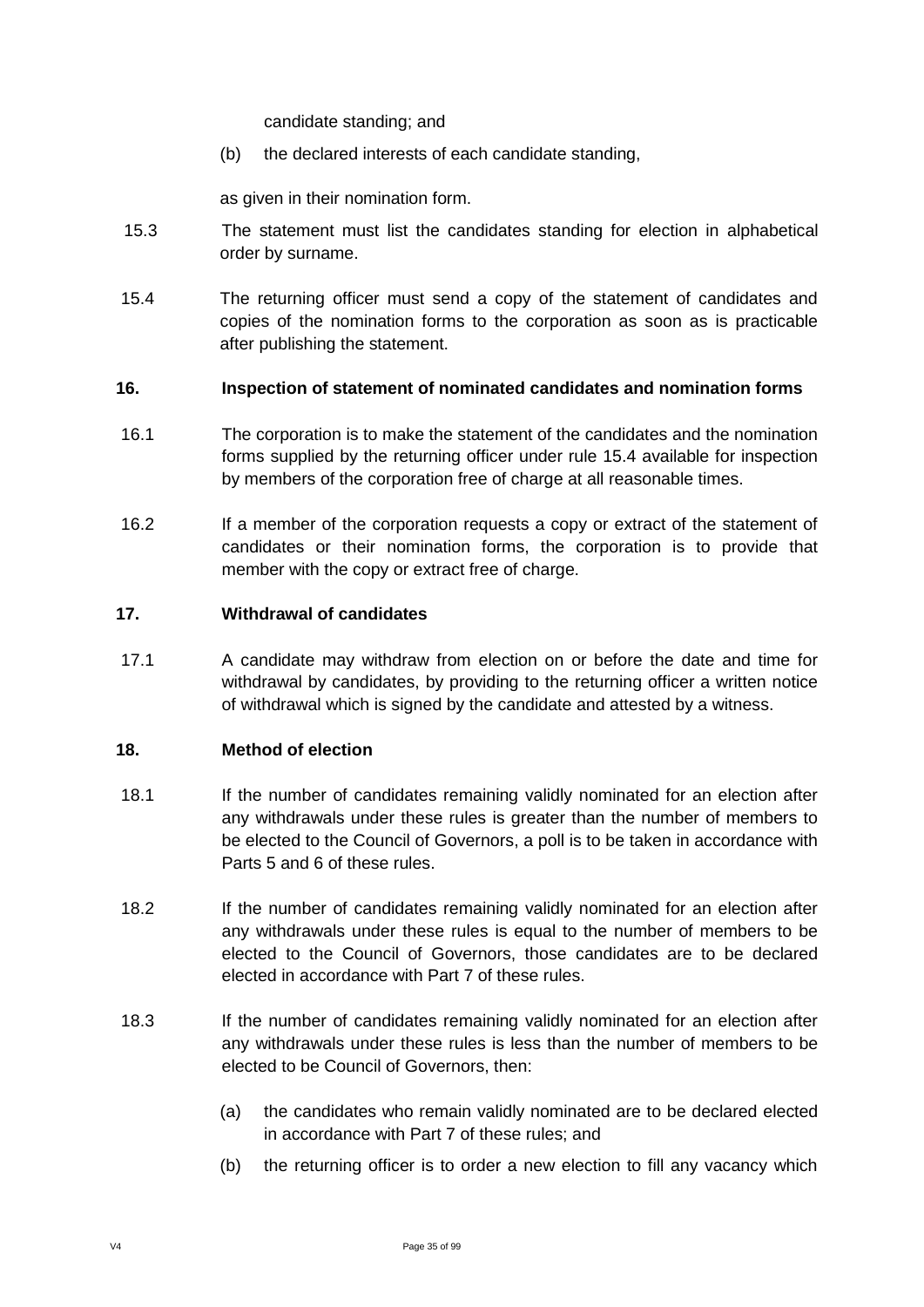remains unfilled, on a day appointed by him or her in consultation with the corporation.

#### **PART 5: CONTESTED ELECTIONS**

#### **19. Poll to be taken by ballot**

- 19.1 The votes at the poll must be given by secret ballot.
- 19.2 The votes are to be counted and the result of the poll determined in accordance with Part 6 of these rules.
- 19.3 The corporation may decide that voters within a constituency or class within a constituency, may, subject to rule 19.4, cast their votes at the poll using such different methods of polling in any combination as the corporation may determine.
- 19.4 The corporation may decide that voters within a constituency or class within a constituency for whom an e-mail address is included in the list of eligible voters may only cast their votes at the poll using an e-voting method of polling.
- 19.5 Before the corporation decides, in accordance with rule 19.3 that one or more e-voting methods of polling will be made available for the purposes of the poll, the corporation must satisfy itself that:
	- (a) if internet voting is to be a method of polling, the internet voting system to be used for the purpose of the election is:
		- (i) configured in accordance with these rules; and
		- (ii) will create an accurate internet voting record in respect of any voter who casts his or her vote using the internet voting system;
	- (b) if telephone voting to be a method of polling, the telephone voting system to be used for the purpose of the election is:
		- (i) configured in accordance with these rules; and
		- (ii) will create an accurate telephone voting record in respect of any voter who casts his or her vote using the telephone voting system;
	- (c) if text message voting is to be a method of polling, the text message voting system to be used for the purpose of the election is:
		- (i) configured in accordance with these rules; and
		- (ii) will create an accurate text voting record in respect of any voter who casts his or her vote using the text message voting system.

#### **20. The ballot paper**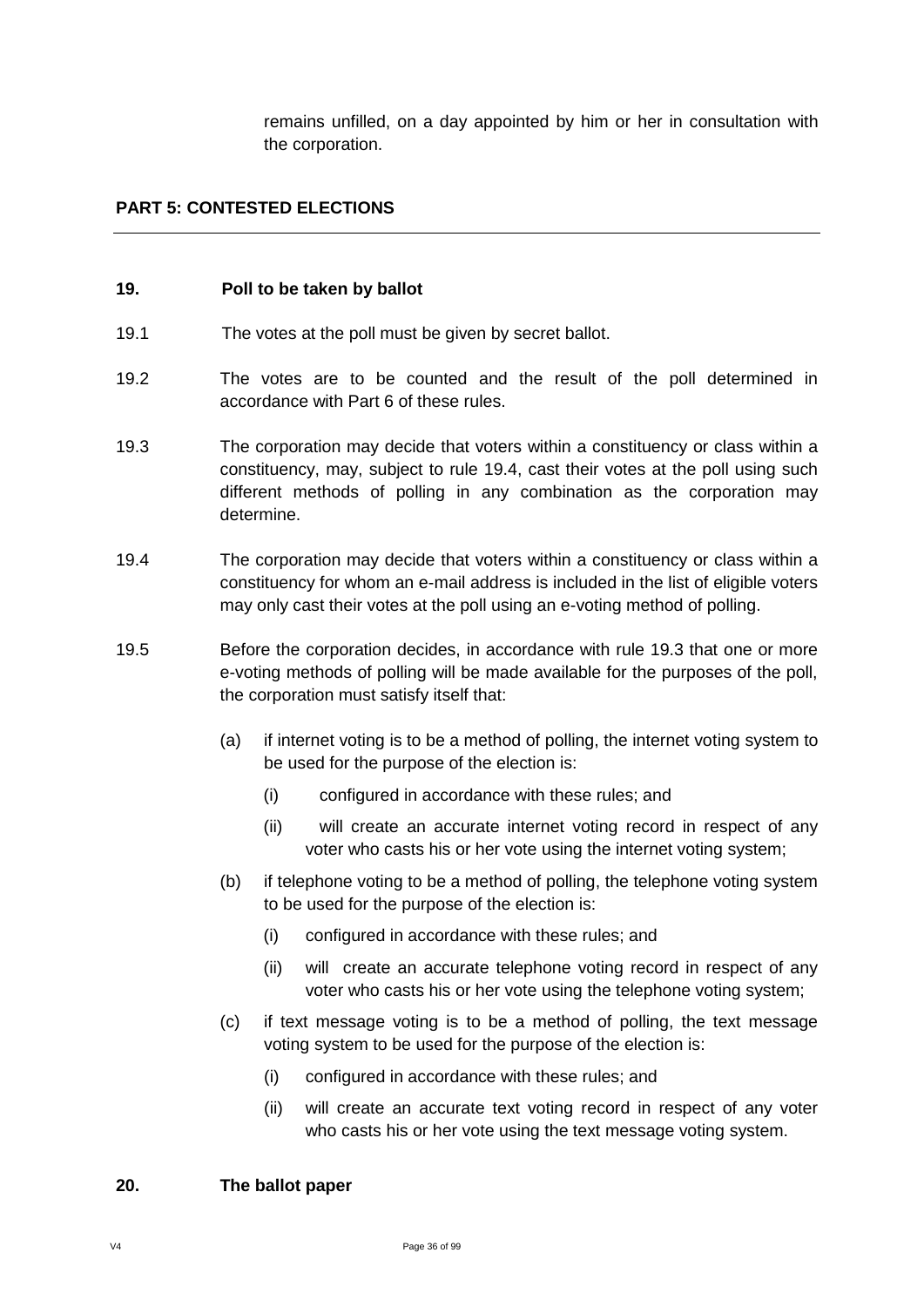- 20.1 The ballot of each voter (other than a voter who casts his or her ballot by an evoting method of polling) is to consist of a ballot paper with the persons remaining validly nominated for an election after any withdrawals under these rules, and no others, inserted in the paper.
- 20.2 Every ballot paper must specify:
	- (a) the name of the corporation;
	- (b) the constituency, or class within a constituency, for which the election is being held;
	- (c) the number of members of the Council of Governors to be elected from that constituency, or class within that constituency;
	- (d) the names and other particulars of the candidates standing for election, with the details and order being the same as in the statement of nominated candidates;
	- (e) instructions on how to vote by all available methods of polling, including the relevant voter's voter ID number if one or more e-voting methods of polling are available;
	- (f) if the ballot paper is to be returned by post, the address for its return and the date and time of the close of the poll; and
	- (g) the contact details of the returning officer.
- 20.3 Each ballot paper must have a unique identifier.
- 20.4 Each ballot paper must have features incorporated into it to prevent it from being reproduced.

#### **21. The declaration of identity (Public Constituencies)**

- 21.1 The corporation shall require each voter who participates in an election for a Public Constituency to make a declaration confirming:
	- (a) that the voter is the person:
		- (i) to whom the ballot paper was addressed; and/or
		- (ii) to whom the voter ID number contained within the e-voting information was allocated;
	- (b) that he or she has not marked or returned any other voting information in the election; and
	- (c) the particulars of his or her qualification to vote as a member of the constituency or class within the constituency for which the election is being held,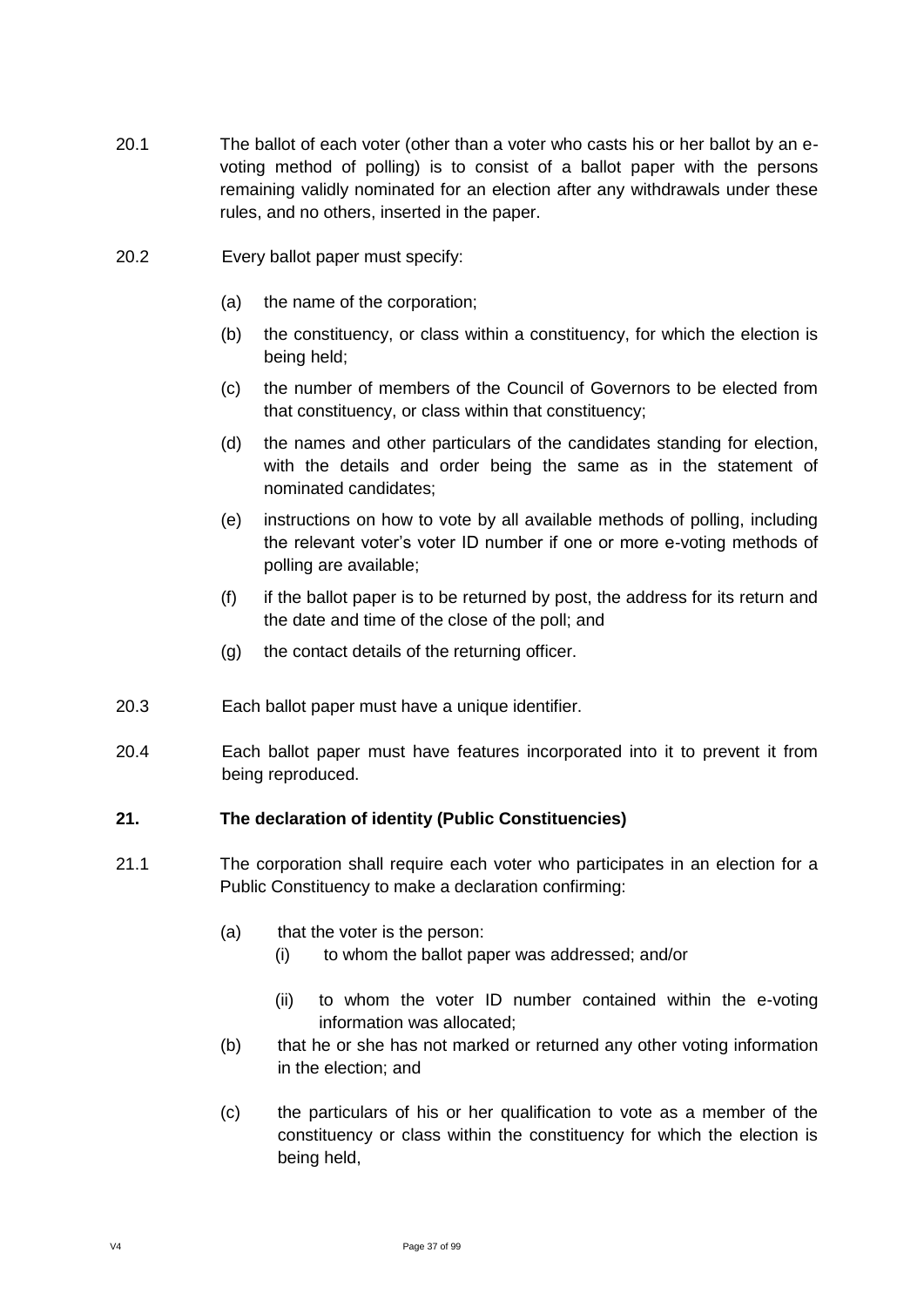### ("declaration of identity")

and the corporation shall make such arrangements as it considers appropriate to facilitate the making and the return of a declaration of identity by each voter, whether by the completion of a paper form ("ID declaration form") or the use of an electronic method.

- 21.2 The voter must be required to return his or her declaration of identity with his or her ballot.
- 21.3 The voting information shall caution the voter that if the declaration of identity is not duly returned or is returned without having been made correctly, any vote cast by the voter may be declared invalid.

#### *Action to be taken before the poll*

#### **22. List of eligible voters**

- 22.1 The corporation is to provide the returning officer with a list of the members of the constituency or class within a constituency for which the election is being held who are eligible to vote by virtue of rule 27 as soon as is reasonably practicable after the final date for the delivery of notices of withdrawals by candidates from an election.
- 22.2 The list is to include, for each member:
	- (a) a postal address; and,
	- (b) the member's e-mail address, if this has been provided

to which his or her voting information may, subject to rule 22.3, be sent.

22.3 The corporation may decide that the e-voting information is to be sent only by e-mail to those members in the list of eligible voters for whom an e-mail address is included in that list.

#### **23. Notice of poll**

- 23.1 The returning officer is to publish a notice of the poll stating:
	- (a) the name of the corporation;
	- (b) the constituency, or class within a constituency, for which the election is being held;
	- (c) the number of members of the Council of Governors to be elected from that constituency, or class with that constituency;
	- (d) the names, contact addresses, and other particulars of the candidates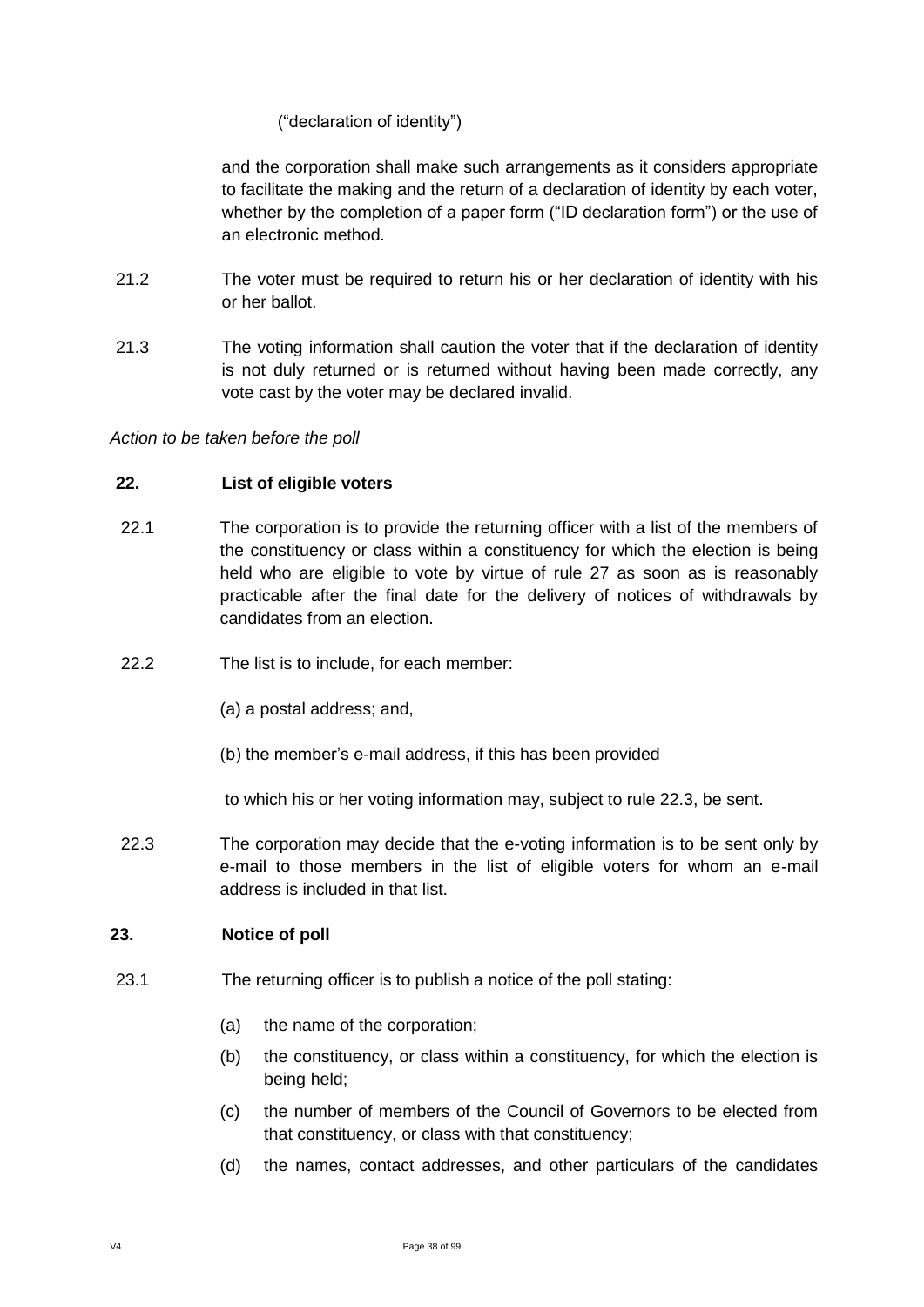standing for election, with the details and order being the same as in the statement of nominated candidates;

- (e) that the ballot papers for the election are to be issued and returned, if appropriate, by post;
- (f) the methods of polling by which votes may be cast at the election by voters in a constituency or class within a constituency, as determined by the corporation in accordance with rule 19.3;
- (g) the address for return of the ballot papers;
- (h) the uniform resource locator (url) where, if internet voting is a method of polling, the polling website is located;
- (i) the telephone number where, if telephone voting is a method of polling, the telephone voting facility is located;
- (j) the telephone number or telephone short code where, if text message voting is a method of polling, the text message voting facility is located;
- (k) the date and time of the close of the poll;
- (l) the address and final dates for applications for replacement voting information; and
- (m) the contact details of the returning officer.

#### **24. Issue of voting information by returning officer**

- 24.1 Subject to rule 24.3, as soon as is reasonably practicable on or after the publication of the notice of the poll, the returning officer is to send the following information by post to each member of the corporation named in the list of eligible voters:
	- (a) a ballot paper and ballot paper envelope;
	- (b) the ID declaration form (if required);
	- (c) information about each candidate standing for election, pursuant to rule 64 of these rules; and
	- (d) a covering envelope;

("postal voting information").

- 24.2 Subject to rules 24.3 and 24.4, as soon as is reasonably practicable on or after the publication of the notice of the poll, the returning officer is to send the following information by e-mail and/ or by post to each member of the corporation named in the list of eligible voters whom the corporation determines in accordance with rule 19.3 and/ or rule 19.4 may cast his or her vote by an e-voting method of polling:
	- (a) instructions on how to vote and how to make a declaration of identity (if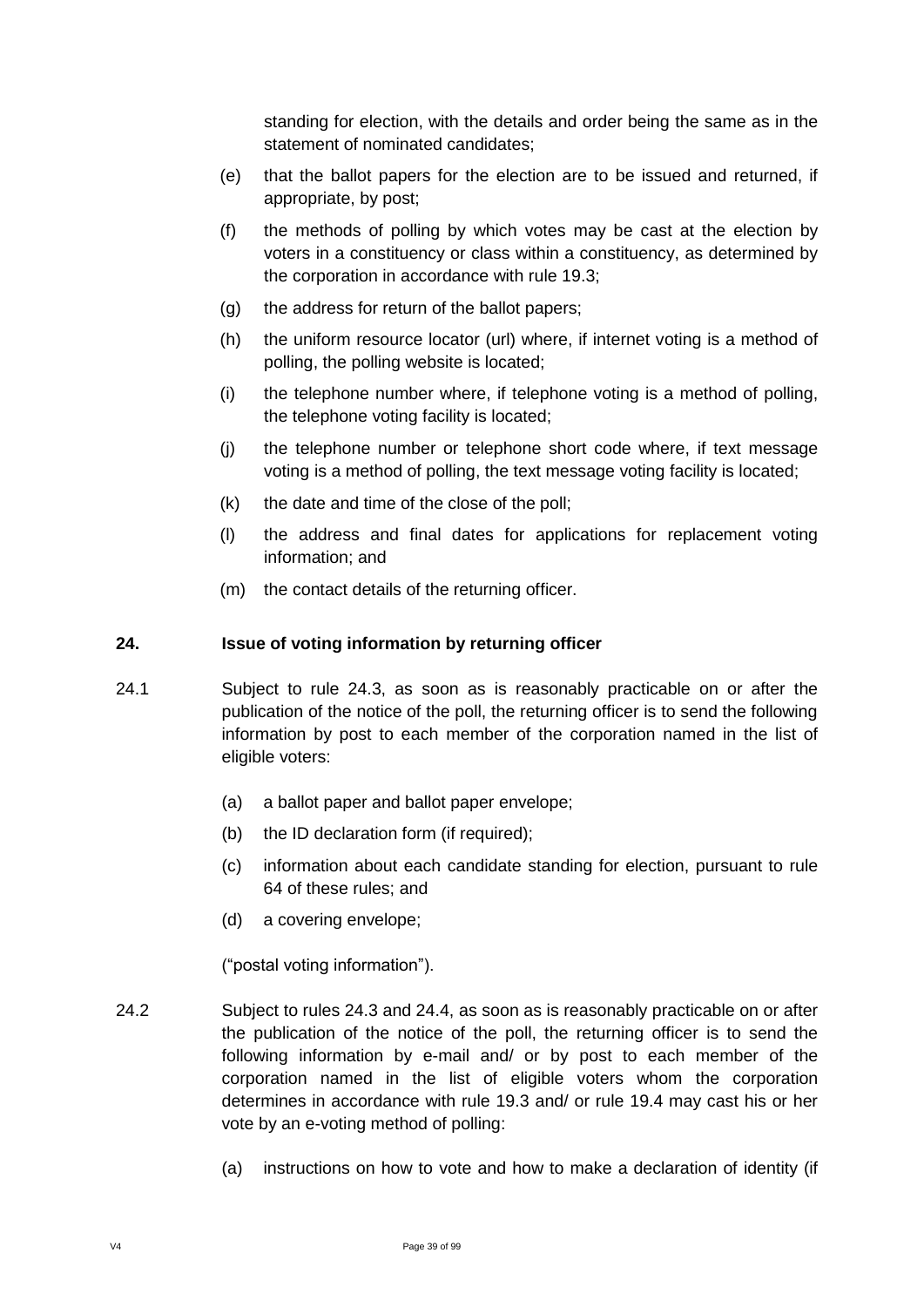required);

- (b) the voter's voter ID number;
- (c) information about each candidate standing for election, pursuant to rule 64 of these rules, or details of where this information is readily available on the internet or available in such other formats as the Returning Officer thinks appropriate; and
- (d) contact details of the returning officer,

("e-voting information").

- 24.3 The corporation may determine that any member of the corporation shall:
	- (a) only be sent postal voting information; or
	- (b) only be sent e-voting information; or
	- (c) be sent both postal voting information and e-voting information;

for the purposes of the poll.

- 24.4 If the corporation determines, in accordance with rule 22.3, that the e-voting information is to be sent only by e-mail to those members in the list of eligible voters for whom an e-mail address is included in that list, then the returning officer shall only send that information by e-mail.
- 24.5 The voting information is to be sent to the postal address and/ or e-mail address for each member, as specified in the list of eligible voters.

## **25. Ballot paper envelope and covering envelope**

- 25.1 The ballot paper envelope must have clear instructions to the voter printed on it, instructing the voter to seal the ballot paper inside the envelope once the ballot paper has been marked.
- 25.2 The covering envelope is to have:
	- (a) the address for return of the ballot paper printed on it; and
	- (b) pre-paid postage for return to that address.
- 25.3 There should be clear instructions, either printed on the covering envelope or elsewhere, instructing the voter to seal the following documents inside the covering envelope and return it to the returning officer:
	- (a) the completed ID declaration form if required; and
	- (b) the ballot paper envelope, with the ballot paper sealed inside it.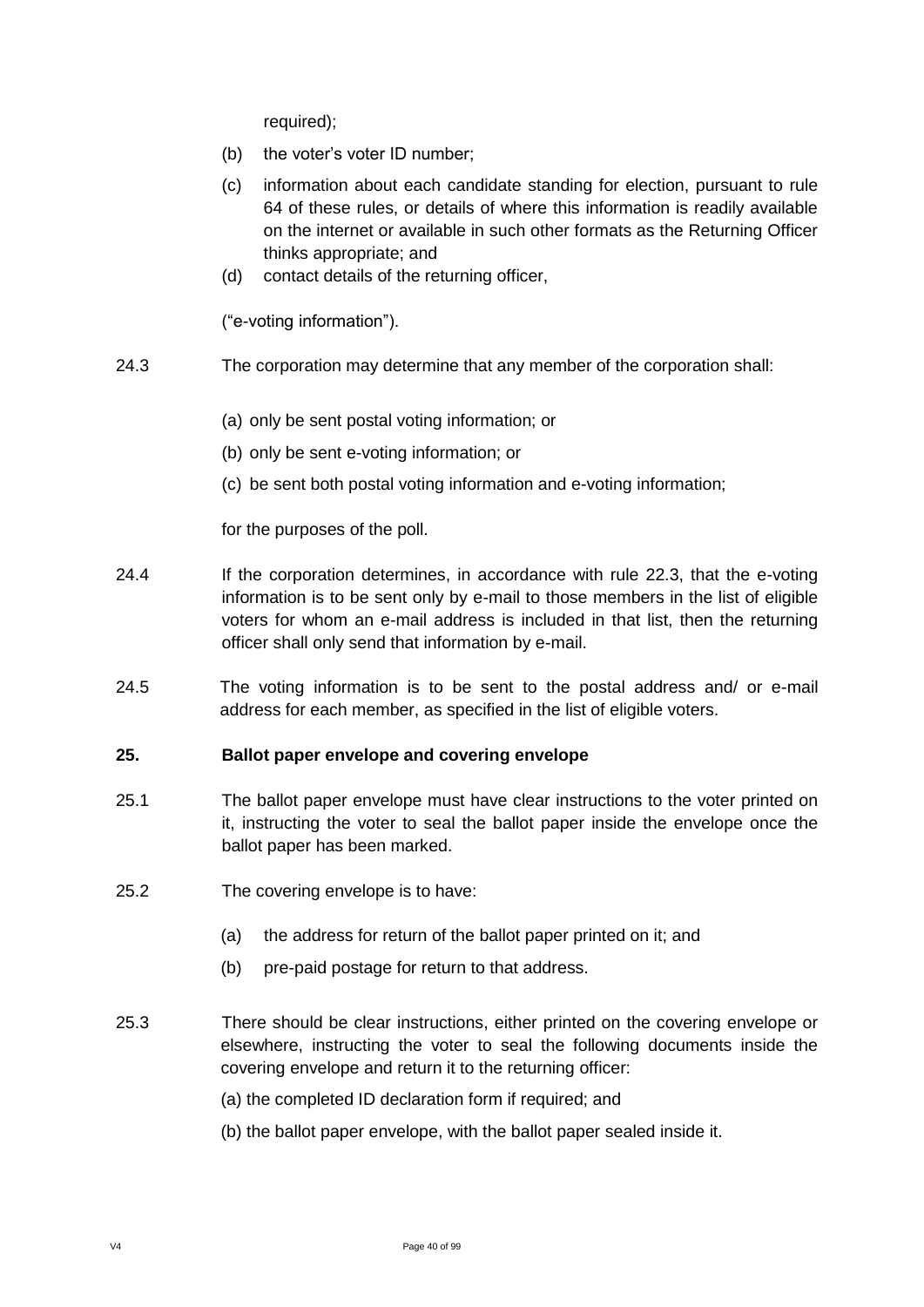### **26. E-voting systems**

- 26.1 If internet voting is a method of polling for the relevant election then the returning officer must provide a website for the purpose of voting over the internet (in these rules referred to as "the polling website").
- 26.2 If telephone voting is a method of polling for the relevant election then the returning officer must provide an automated telephone system for the purpose of voting by the use of a touch-tone telephone (in these rules referred to as "the telephone voting facility").
- 26.3 If text message voting is a method of polling for the relevant election then the returning officer must provide an automated text messaging system for the purpose of voting by text message (in these rules referred to as "the text message voting facility").
- 26.4 The returning officer shall ensure that the polling website and internet voting system provided will:
	- (a) require a voter to:
		- (i) enter his or her voter ID number; and
		- (ii) where the election is for a Public Constituency, make a declaration of identity;

in order to be able to cast his or her vote;

- (b) specify:
	- (i) the name of the corporation;
	- (ii) the constituency, or class within a constituency, for which the election is being held;
	- (iii) the number of members of the Council of Governors to be elected from that constituency, or class within that constituency;
	- (iv) the names and other particulars of the candidates standing for election, with the details and order being the same as in the statement of nominated candidates;
	- (v) instructions on how to vote and how to make a declaration of identity,
	- (vi) the date and time of the close of the poll; and
	- (vii) the contact details of the returning officer;
- (c) prevent a voter from voting for more candidates than he or she is entitled to at the election;
- (d) create a record ("internet voting record") that is stored in the internet voting system in respect of each vote cast by a voter using the internet that comprises of: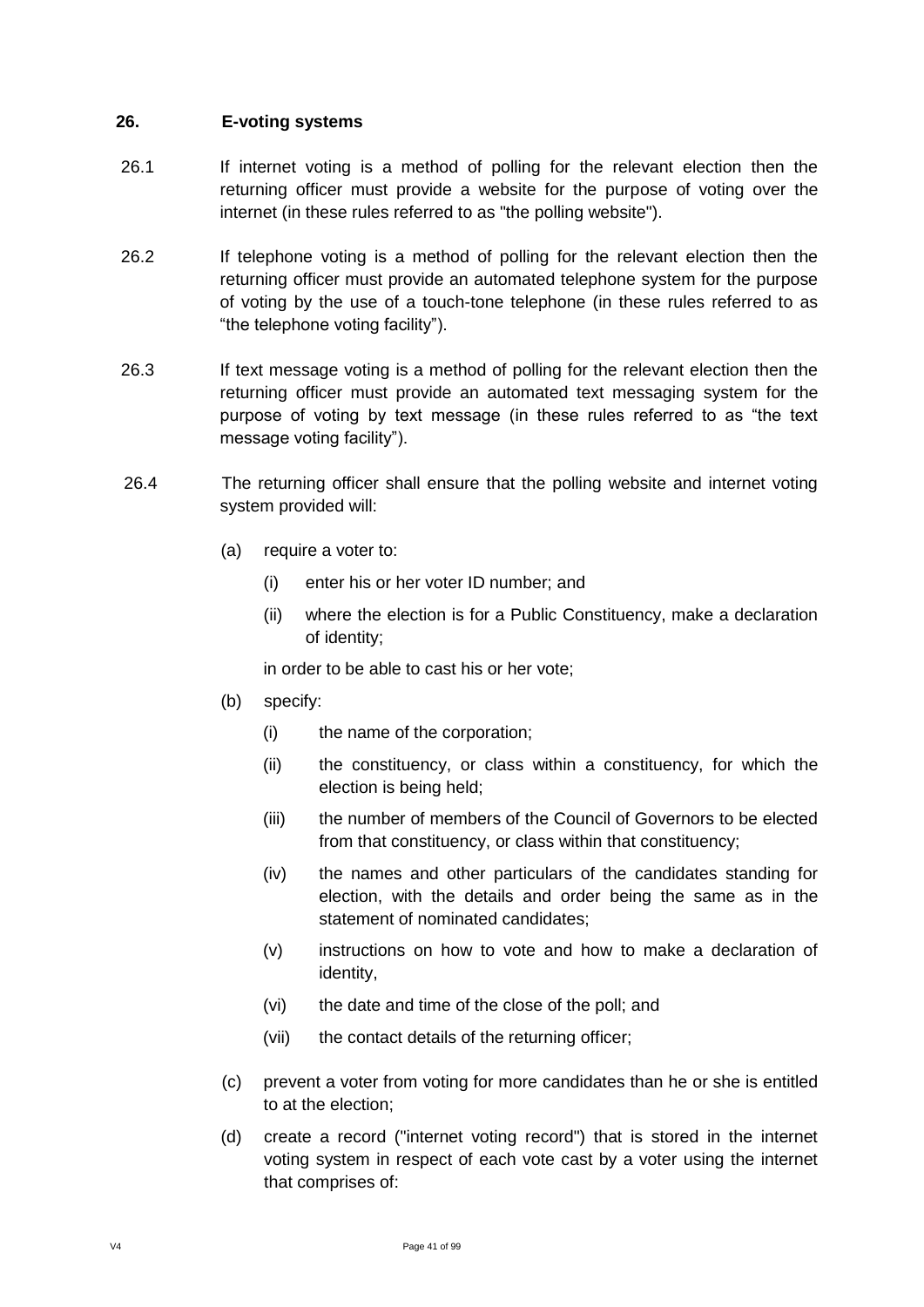- (i) the voter's voter ID number;
- (ii) the voter's declaration of identity (where required);
- (iii) the candidate or candidates for whom the voter has voted; and
- (iv) the date and time of the voter's vote,
- (e) if the voter's vote has been duly cast and recorded, provide the voter with confirmation of this; and
- (f) prevent any voter from voting after the close of poll.
- 26.5 The returning officer shall ensure that the telephone voting facility and telephone voting system provided will:
	- (a) require a voter to
		- (i) enter his or her voter ID number in order to be able to cast his or her vote; and
		- (ii) where the election is for a Public Constituency, make a declaration of identity;
	- (b) specify:
		- (i) the name of the corporation;
		- (ii) the constituency, or class within a constituency, for which the election is being held;
		- (iii) the number of members of the Council of Governors to be elected from that constituency, or class within that constituency;
		- (iv) instructions on how to vote and how to make a declaration of identity,
		- (v) the date and time of the close of the poll; and
		- (vi) the contact details of the returning officer;
	- (c) prevent a voter from voting for more candidates than he or she is entitled to at the election;
	- (d) create a record ("telephone voting record") that is stored in the telephone voting system in respect of each vote cast by a voter using the telephone that comprises of:
		- (i) the voter's voter ID number;
		- (ii) the voter's declaration of identity (where required);
		- (iii) the candidate or candidates for whom the voter has voted; and
		- (iv) the date and time of the voter's vote
	- (e) if the voter's vote has been duly cast and recorded, provide the voter with confirmation of this;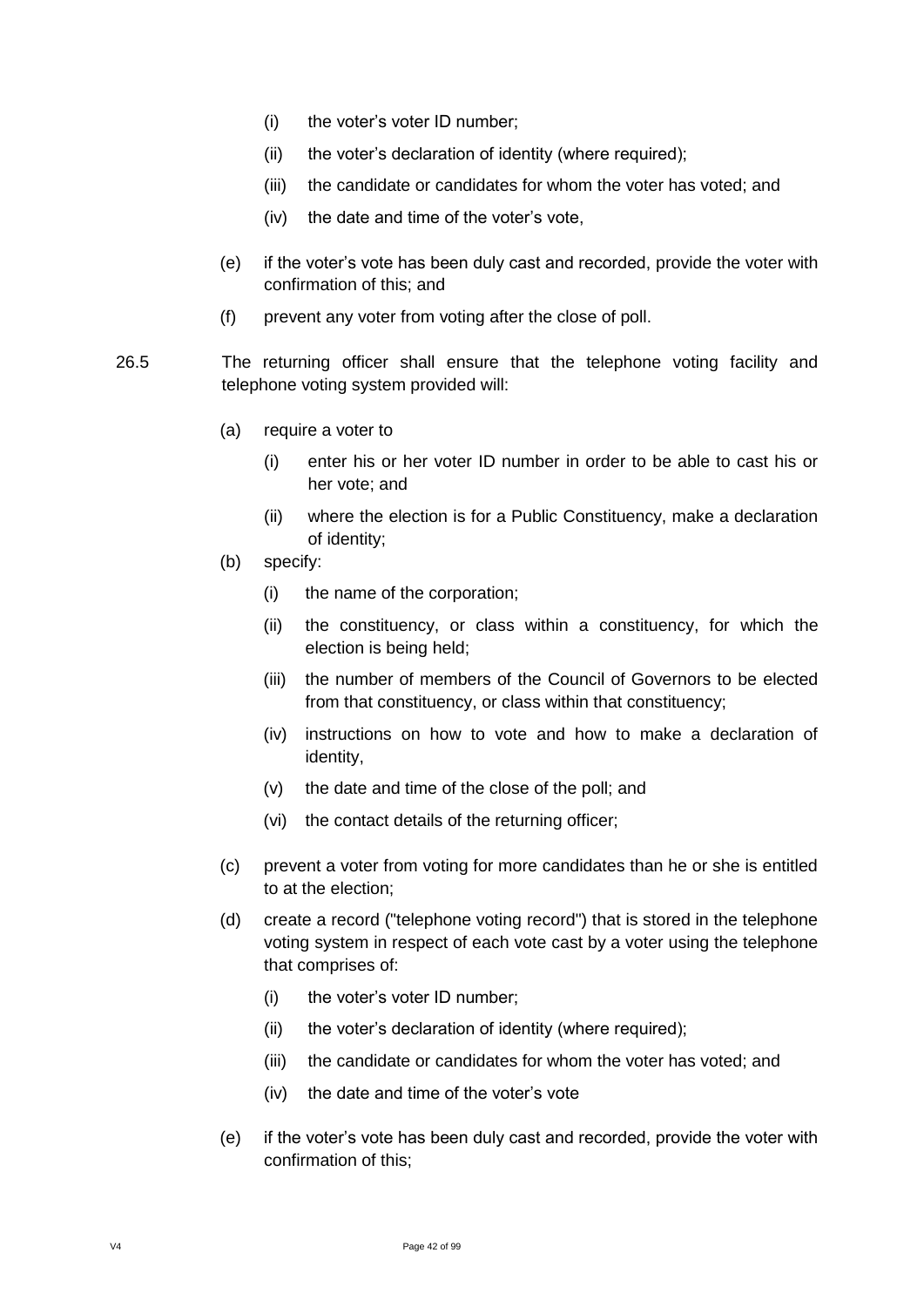- (f) prevent any voter from voting after the close of poll.
- 26.6 The returning officer shall ensure that the text message voting facility and text messaging voting system provided will:
	- (a) require a voter to:
		- (i) provide his or her voter ID number; and
		- (ii) where the election is for a Public Constituency, make a declaration of identity;

in order to be able to cast his or her vote;

- (b) prevent a voter from voting for more candidates than he or she is entitled to at the election;
- (d) create a record ("text voting record") that is stored in the text messaging voting system in respect of each vote cast by a voter by text message that comprises of:
	- (i) the voter's voter ID number;
	- (ii) the voter's declaration of identity (where required);
	- (ii) the candidate or candidates for whom the voter has voted; and
	- (iii) the date and time of the voter's vote
- (e) if the voter's vote has been duly cast and recorded, provide the voter with confirmation of this;
- (f) prevent any voter from voting after the close of poll.

#### *The poll*

#### **27. Eligibility to vote**

27.1 An individual who becomes a member of the corporation on or before the closing date for the receipt of nominations by candidates for the election, is eligible to vote in that election.

#### **28. Voting by persons who require assistance**

- 28.1 The returning officer is to put in place arrangements to enable requests for assistance to vote to be made.
- 28.2 Where the returning officer receives a request from a voter who requires assistance to vote, the returning officer is to make such arrangements as he or she considers necessary to enable that voter to vote.

#### **29. Spoilt ballot papers and spoilt text message votes**

29.1 If a voter has dealt with his or her ballot paper in such a manner that it cannot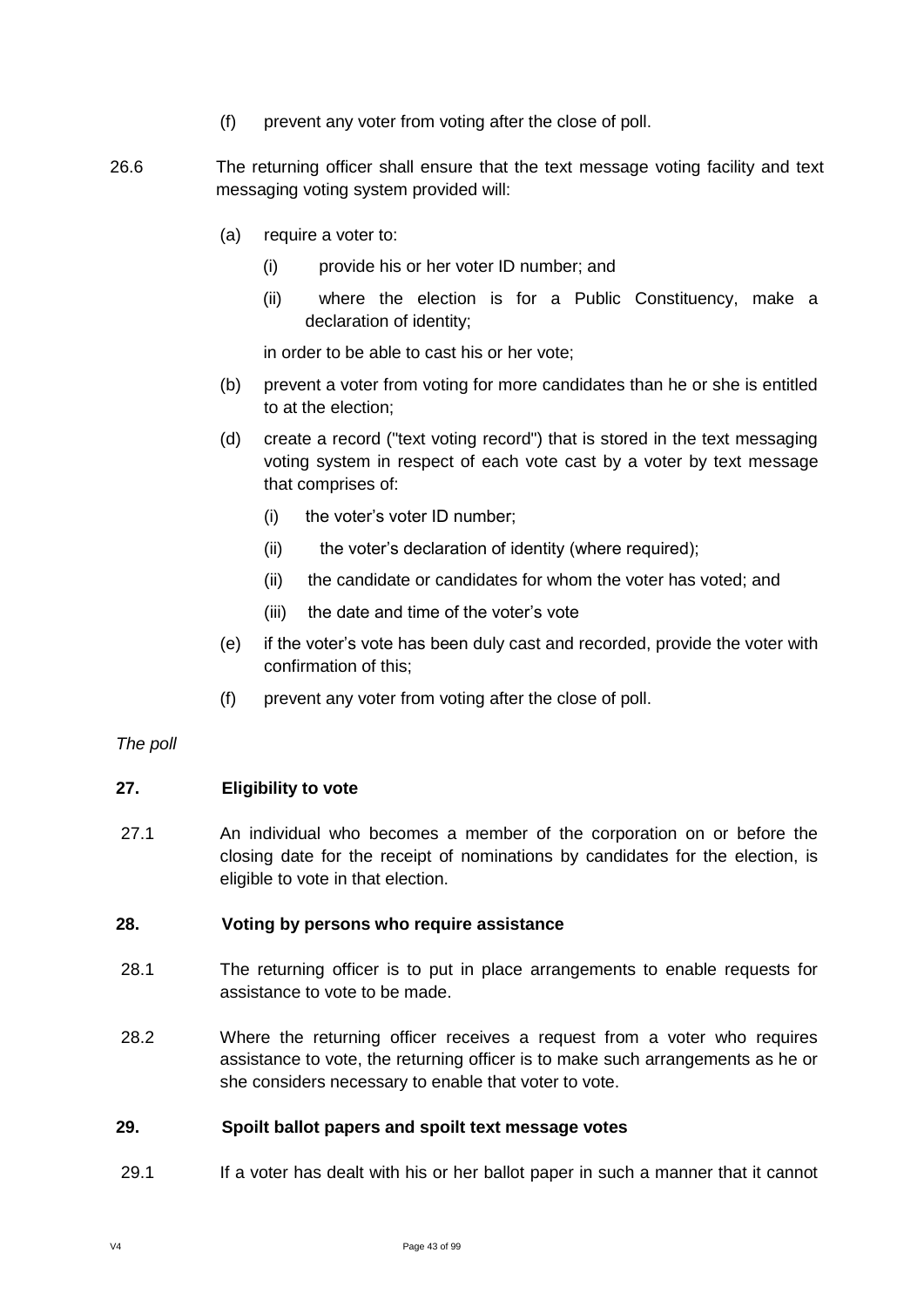be accepted as a ballot paper (referred to as a "spoilt ballot paper"), that voter may apply to the returning officer for a replacement ballot paper.

- 29.2 On receiving an application, the returning officer is to obtain the details of the unique identifier on the spoilt ballot paper, if he or she can obtain it.
- 29.3 The returning officer may not issue a replacement ballot paper for a spoilt ballot paper unless he or she:
	- (a) is satisfied as to the voter's identity; and
	- (b) has ensured that the completed ID declaration form, if required, has not been returned.
- 29.4 After issuing a replacement ballot paper for a spoilt ballot paper, the returning officer shall enter in a list ("the list of spoilt ballot papers"):
	- (a) the name of the voter; and
	- (b) the details of the unique identifier of the spoilt ballot paper (if that officer was able to obtain it); and
	- (c) the details of the unique identifier of the replacement ballot paper.
- 29.5 If a voter has dealt with his or her text message vote in such a manner that it cannot be accepted as a vote (referred to as a "spoilt text message vote"), that voter may apply to the returning officer for a replacement voter ID number.
- 29.6 On receiving an application, the returning officer is to obtain the details of the voter ID number on the spoilt text message vote, if he or she can obtain it.
- 29.7 The returning officer may not issue a replacement voter ID number in respect of a spoilt text message vote unless he or she is satisfied as to the voter's identity.
- 29.8 After issuing a replacement voter ID number in respect of a spoilt text message vote, the returning officer shall enter in a list ("the list of spoilt text message votes"):
	- (a) the name of the voter; and
	- (b) the details of the voter ID number on the spoilt text message vote (if that officer was able to obtain it); and
	- (c) the details of the replacement voter ID number issued to the voter.

## **30. Lost voting information**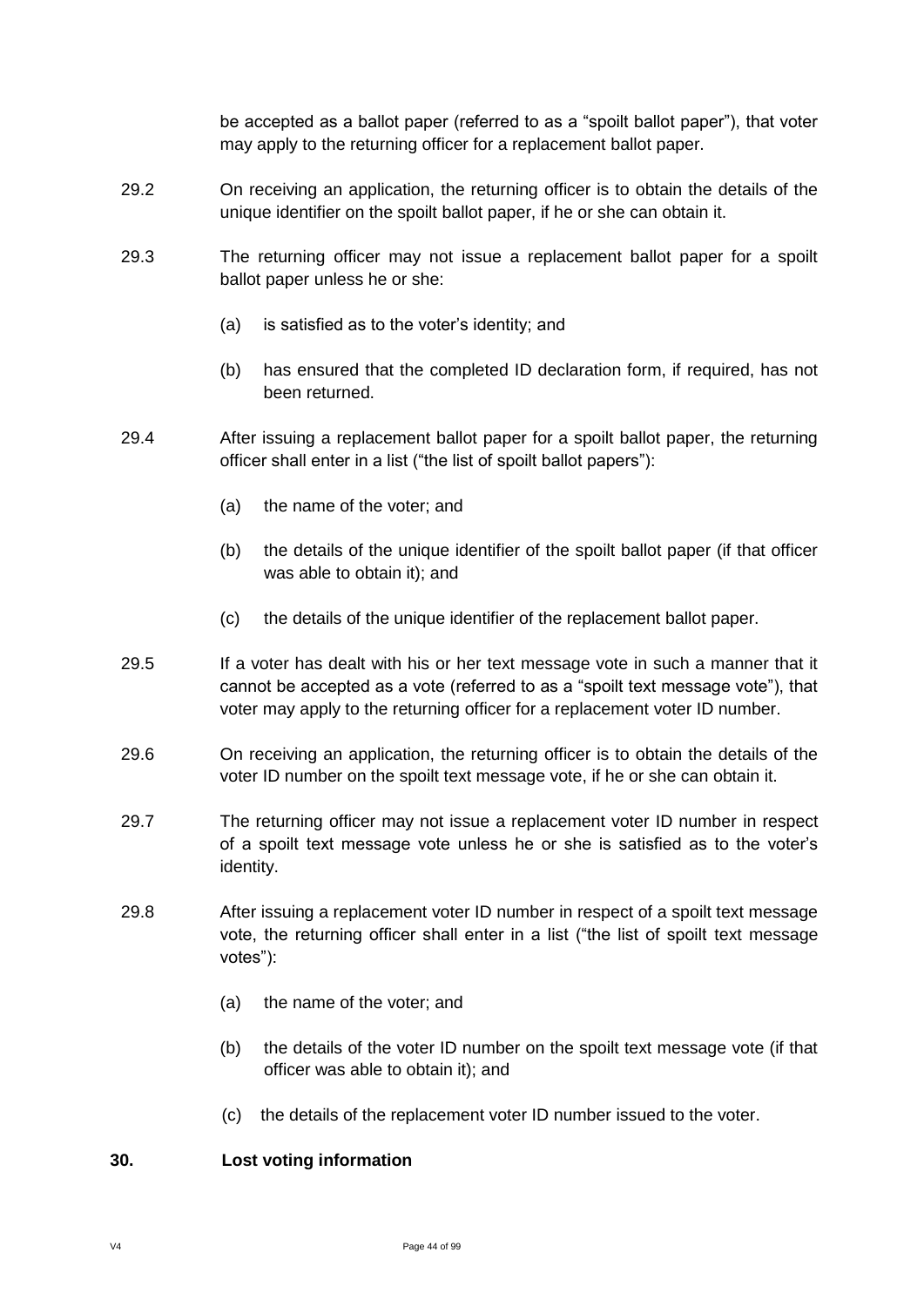- 30.1 Where a voter has not received his or her voting information by the tenth day before the close of the poll, that voter may apply to the returning officer for replacement voting information.
- 30.2 The returning officer may not issue replacement voting information in respect of lost voting information unless he or she:
	- (a) is satisfied as to the voter's identity;
	- (b) has no reason to doubt that the voter did not receive the original voting information; and
	- (c) has ensured that no declaration of identity, if required, has been returned.
- 30.3 After issuing replacement voting information in respect of lost voting information, the returning officer shall enter in a list ("the list of lost ballot documents"):
	- (a) the name of the voter;
	- (b) the details of the unique identifier of the replacement ballot paper, if applicable; and
	- (c) the voter ID number of the voter.

## **31. Issue of replacement voting information**

- 31.1 If a person applies for replacement voting information under rule 29 or 30 and a declaration of identity has already been received by the returning officer in the name of that voter, the returning officer may not issue replacement voting information unless, in addition to the requirements imposed by rule 29.3 or 30.2, he or she is also satisfied that that person has not already voted in the election, notwithstanding the fact that a declaration of identity if required has already been received by the returning officer in the name of that voter.
- 31.2 After issuing replacement voting information under this rule, the returning officer shall enter in a list ("the list of tendered voting information"):
	- (a) the name of the voter;
	- (b) the unique identifier of any replacement ballot paper issued under this rule; and
	- (c) the voter ID number of the voter.

## **32. ID declaration form for replacement ballot papers (Public Constituencies)**

32.1 In respect of an election for a public constituency an ID declaration form must be issued with each replacement ballot paper requiring the voter to make a declaration of identity.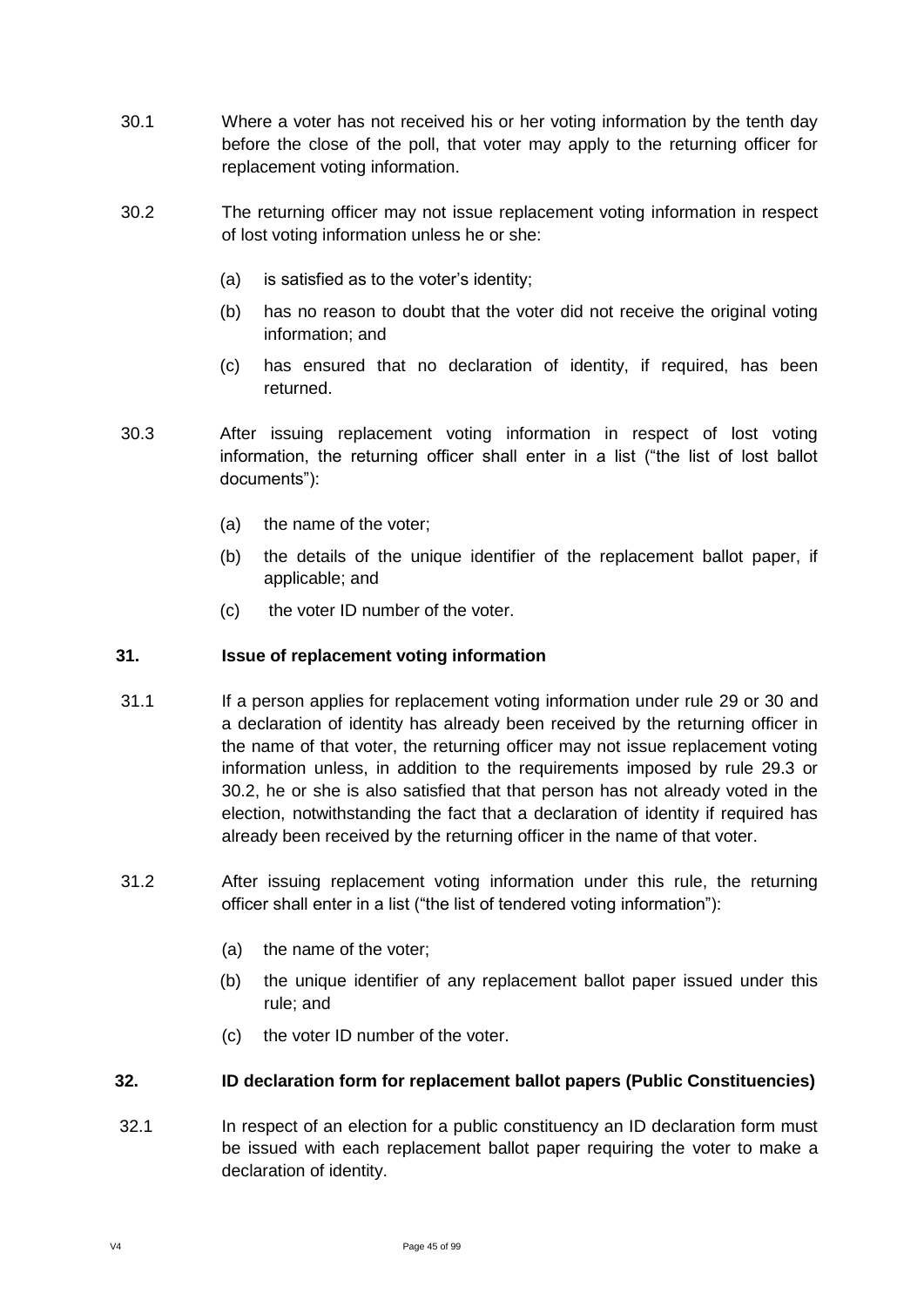### *Polling by internet, telephone or text*

## **33. Procedure for remote voting by internet**

33.1 To cast his or her vote using the internet, a voter will need to gain access to the polling website by keying in the url of the polling website provided in the voting information.

33.2 When prompted to do so, the voter will need to enter his or her voter ID number.

- 33.3 If the internet voting system authenticates the voter ID number, the system will give the voter access to the polling website for the election in which the voter is eligible to vote.
- 33.4 To cast his or her vote, the voter will need to key in a mark on the screen opposite the particulars of the candidate or candidates for whom he or she wishes to cast his or her vote.
- 33.5 The voter will not be able to access the internet voting system for an election once his or her vote at that election has been cast.

#### **34. Voting procedure for remote voting by telephone**

- 34.1 To cast his or her vote by telephone, the voter will need to gain access to the telephone voting facility by calling the designated telephone number provided in the voter information using a telephone with a touch-tone keypad.
- 34.2 When prompted to do so, the voter will need to enter his or her voter ID number using the keypad.
- 34.3 If the telephone voting facility authenticates the voter ID number, the voter will be prompted to vote in the election.
- 34.4 When prompted to do so the voter may then cast his or her vote by keying in the numerical voting code of the candidate or candidates, for whom he or she wishes to vote.
- 34.5 The voter will not be able to access the telephone voting facility for an election once his or her vote at that election has been cast.

### **35. Voting procedure for remote voting by text message**

35.1 To cast his or her vote by text message the voter will need to gain access to the text message voting facility by sending a text message to the designated telephone number or telephone short code provided in the voter information.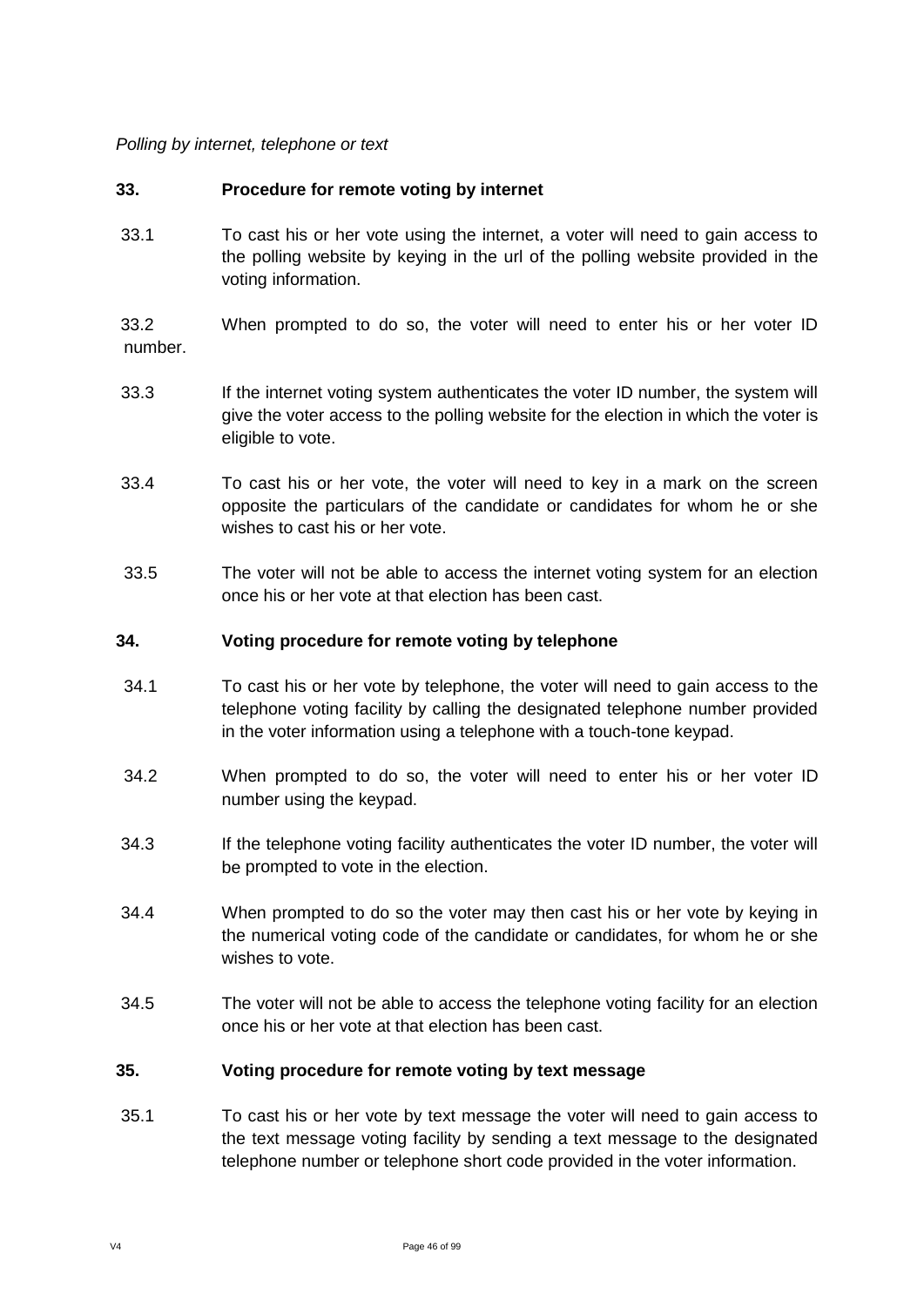- 35.2 The text message sent by the voter must contain his or her voter ID number and the numerical voting code for the candidate or candidates, for whom he or she wishes to vote.
- 35.3 The text message sent by the voter will need to be structured in accordance with the instructions on how to vote contained in the voter information, otherwise the vote will not be cast.

*Procedure for receipt of envelopes, internet votes, telephone votes and text message votes*

#### **36. Receipt of voting documents**

- 36.1 Where the returning officer receives:
	- (a) a covering envelope; or
	- (b) any other envelope containing an ID declaration form if required, a ballot paper envelope, or a ballot paper,

before the close of the poll, that officer is to open it as soon as is practicable; and rules 37 and 38 are to apply.

- 36.2 The returning officer may open any covering envelope or any ballot paper envelope for the purposes of rules 37 and 38, but must make arrangements to ensure that no person obtains or communicates information as to:
	- (a) the candidate for whom a voter has voted; or
	- (b) the unique identifier on a ballot paper.
- 36.3 The returning officer must make arrangements to ensure the safety and security of the ballot papers and other documents.

#### **37. Validity of votes**

- 37.1 A ballot paper shall not be taken to be duly returned unless the returning officer is satisfied that it has been received by the returning officer before the close of the poll, with an ID declaration form if required that has been correctly completed, signed and dated.
- 37.2 Where the returning officer is satisfied that rule 37.1 has been fulfilled, he or she is to:
	- (a) put the ID declaration form if required in a separate packet; and
	- (b) put the ballot paper aside for counting after the close of the poll.
- 37.3 Where the returning officer is not satisfied that rule 37.1 has been fulfilled, he or she is to:
	- (a) mark the ballot paper "disqualified";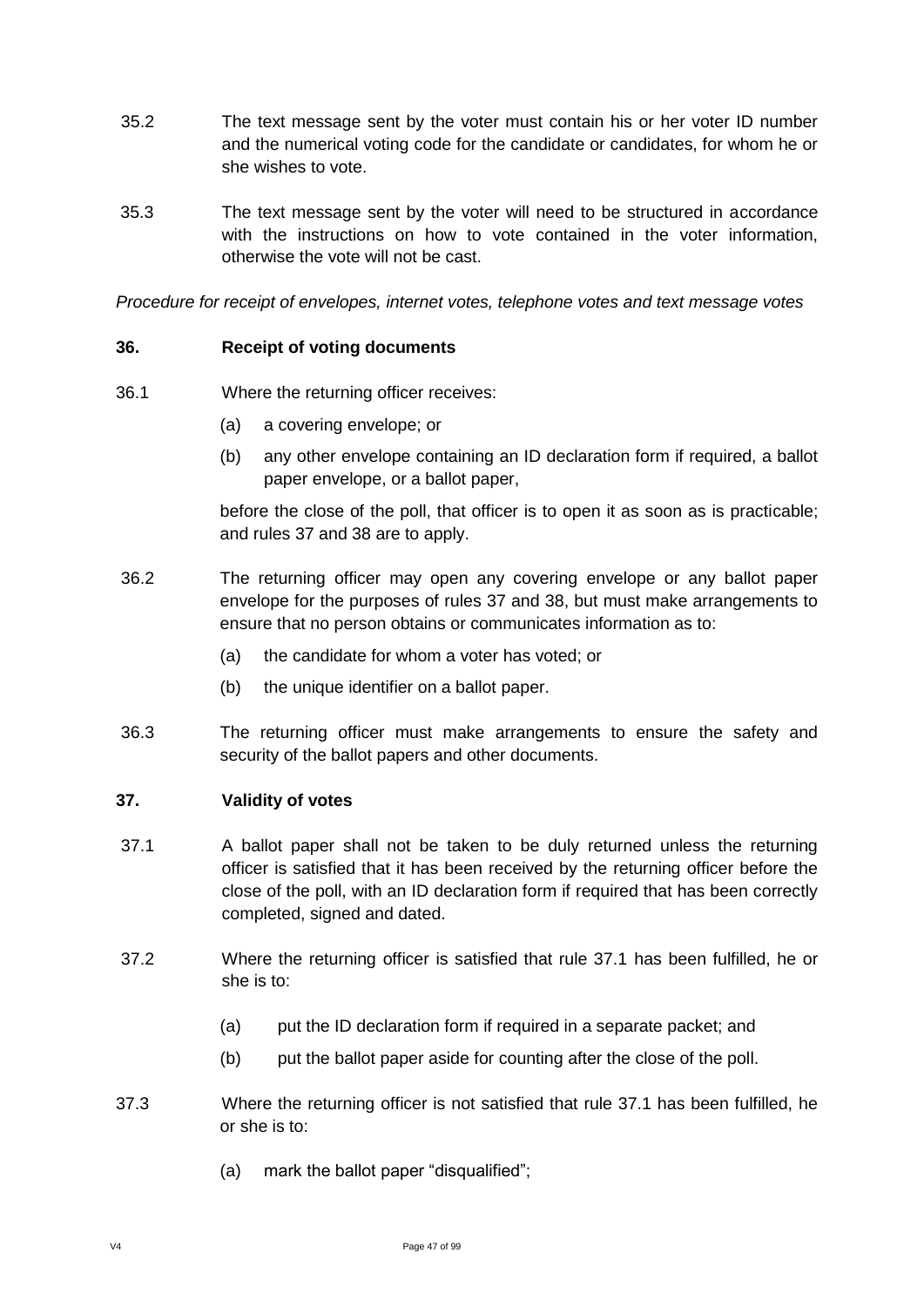- (b) if there is an ID declaration form accompanying the ballot paper, mark it "disqualified" and attach it to the ballot paper;
- (c) record the unique identifier on the ballot paper in a list of disqualified documents (the "list of disqualified documents"); and
- (d) place the document or documents in a separate packet.
- 37.4 An internet, telephone or text message vote shall not be taken to be duly returned unless the returning officer is satisfied that the internet voting record, telephone voting record or text voting record (as applicable) has been received by the returning officer before the close of the poll, with a declaration of identity if required that has been correctly made.
- 37.5 Where the returning officer is satisfied that rule 37.4 has been fulfilled, he or she is to put the internet voting record, telephone voting record or text voting record (as applicable) aside for counting after the close of the poll.
- 37.6 Where the returning officer is not satisfied that rule 37.4 has been fulfilled, he or she is to:
	- (a) mark the internet voting record, telephone voting record or text voting record (as applicable) "disqualified";
	- (b) record the voter ID number on the internet voting record, telephone voting record or text voting record (as applicable) in the list of disqualified documents; and
	- (c) place the document or documents in a separate packet.

# **38. Declaration of identity but no ballot paper (Public Constituency)**

- 38.1 Where the returning officer receives an ID declaration form if required but no ballot paper, the returning officer is to:
	- (a) mark the ID declaration form "disqualified";
	- (b) record the name of the voter in the list of disqualified documents, indicating that a declaration of identity was received from the voter without a ballot paper; and
	- (c) place the ID declaration form in a separate packet.

## **39. De-duplication of votes**

- 39.1 Where different methods of polling are being used in an election, the returning officer shall examine all votes cast to ascertain if a voter ID number has been used more than once to cast a vote in the election.
- 39.2 If the returning officer ascertains that a voter ID number has been used more than once to cast a vote in the election he or she shall: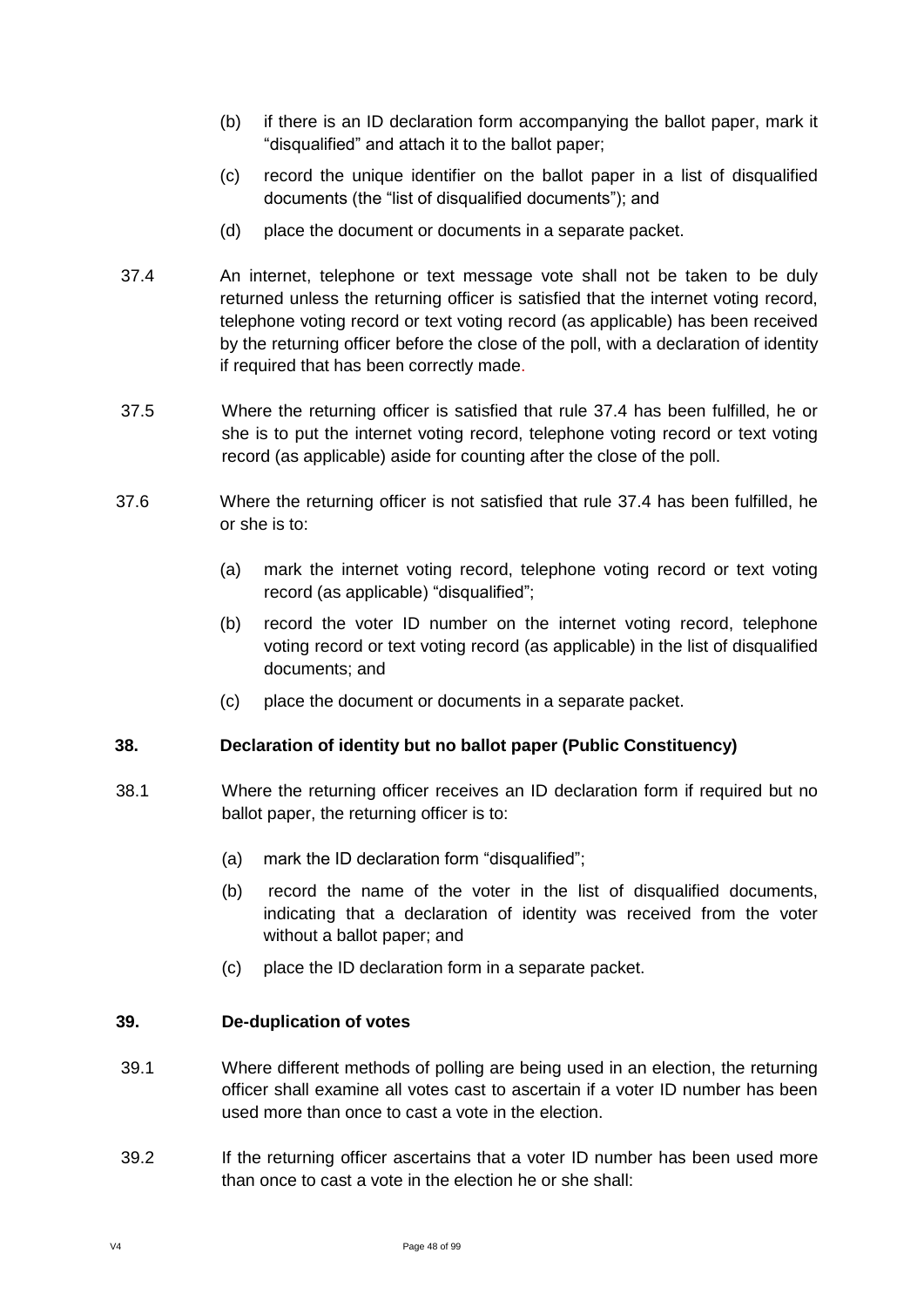- (a) only accept as duly returned the first vote received that was cast using the relevant voter ID number; and
- (b) mark as "disqualified" all other votes that were cast using the relevant voter ID number.
- 39.3 Where a ballot paper is disqualified under this rule the returning officer shall:
	- (a) mark the ballot paper "disqualified";
	- (b) if there is an ID declaration form accompanying the ballot paper, mark it "disqualified" and attach it to the ballot paper;
	- (c) record the unique identifier and the voter ID number on the ballot paper in the list of disqualified documents;
	- (d) place the document or documents in a separate packet; and
	- (e) disregard the ballot paper when counting the votes in accordance with these rules.
- 39.4 Where an internet voting record, telephone voting record or text voting record is disqualified under this rule the returning officer shall:
	- (a) mark the internet voting record, telephone voting record or text voting record (as applicable) "disqualified";
	- (b) record the voter ID number on the internet voting record, telephone voting record or text voting record (as applicable) in the list of disqualified documents;
	- (c) place the internet voting record, telephone voting record or text voting record (as applicable) in a separate packet; and
	- (d) disregard the internet voting record, telephone voting record or text voting record (as applicable) when counting the votes in accordance with these rules.

## **40. Sealing of packets**

- 40.1 As soon as is possible after the close of the poll and after the completion of the procedure under rules 37 and 38, the returning officer is to seal the packets containing:
	- (a) the disqualified documents, together with the list of disqualified documents inside it;
	- (b) the ID declaration forms, if required;
	- (c) the list of spoilt ballot papers and the list of spoilt text message votes;
	- (d) the list of lost ballot documents;
	- (e) the list of eligible voters; and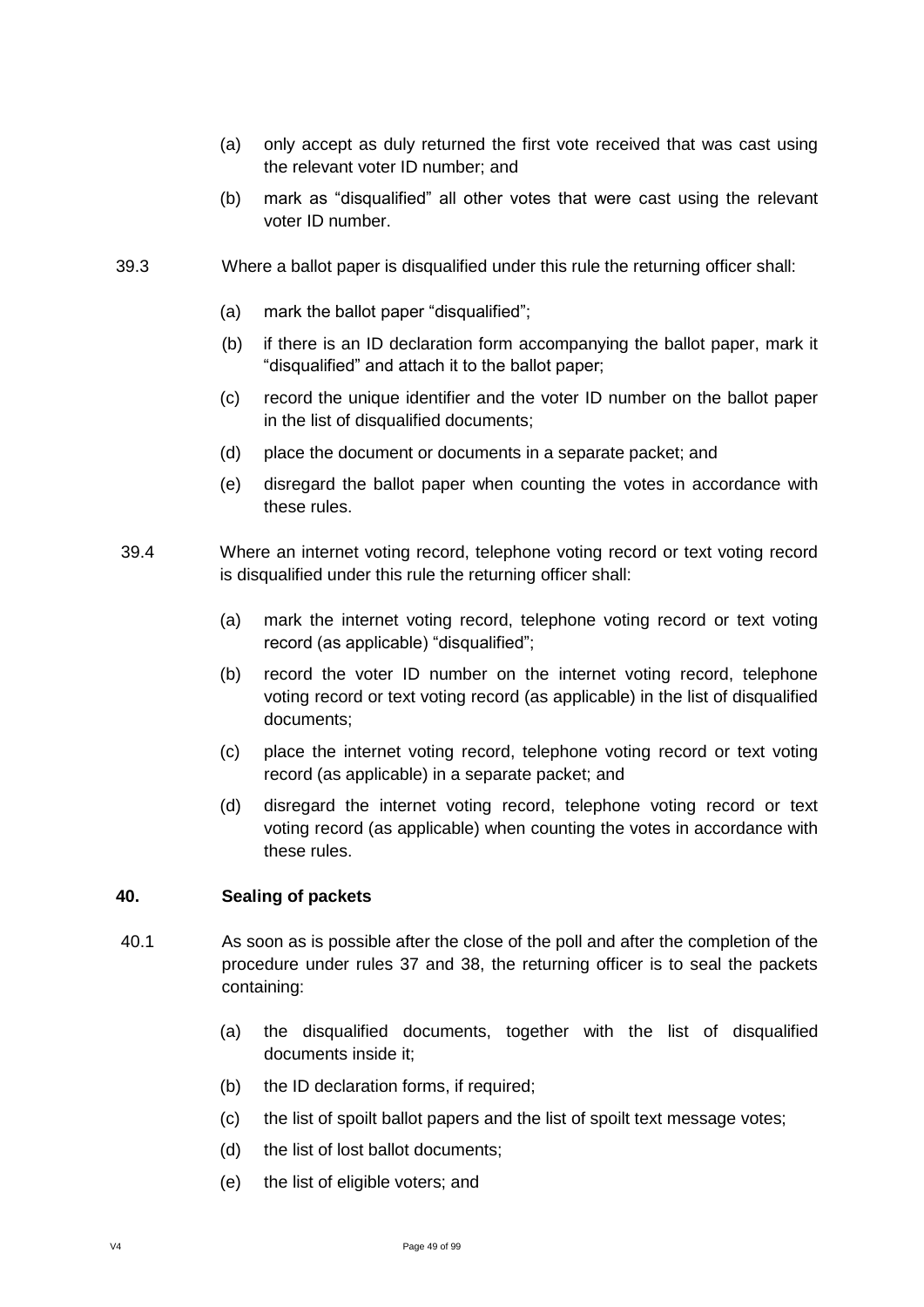(f) the list of tendered voting information

and ensure that complete electronic copies of the internet voting records, telephone voting records and text voting records created in accordance with rule 26 are held in a device suitable for the purpose of storage.

## **PART 6: COUNTING THE VOTES**

#### **41. Not used**

#### **42. Arrangements for counting of the votes**

- 42.1 The returning officer is to make arrangements for counting the votes as soon as is practicable after the close of the poll.
- 42.2 The returning officer may make arrangements for any votes to be counted using vote counting software where:
	- (a) the Board of Directors and the Council of Governors of the corporation have approved:
		- (i) the use of such software for the purpose of counting votes in the relevant election; and
		- (ii) a policy governing the use of such software, and
	- (b) the corporation and the returning officer are satisfied that the use of such software will produce an accurate result.

#### **43. The count**

- 43.1 The returning officer is to:
	- (a) count and record the number of:
		- (iii) ballot papers that have been returned; and
		- (iv) the number of internet voting records, telephone voting records and/or text voting records that have been created, and
	- (b) count the votes according to the provisions in this Part of the rules and/or the provisions of any policy approved pursuant to rule 42.2(a)(ii) where vote counting software is being used.
- 43.2 The returning officer, while counting and recording the number of ballot papers, internet voting records, telephone voting records and/or text voting records and counting the votes, must make arrangements to ensure that no person obtains or communicates information as to the unique identifier on a ballot paper or the voter ID number on an internet voting record, telephone voting record or text voting record.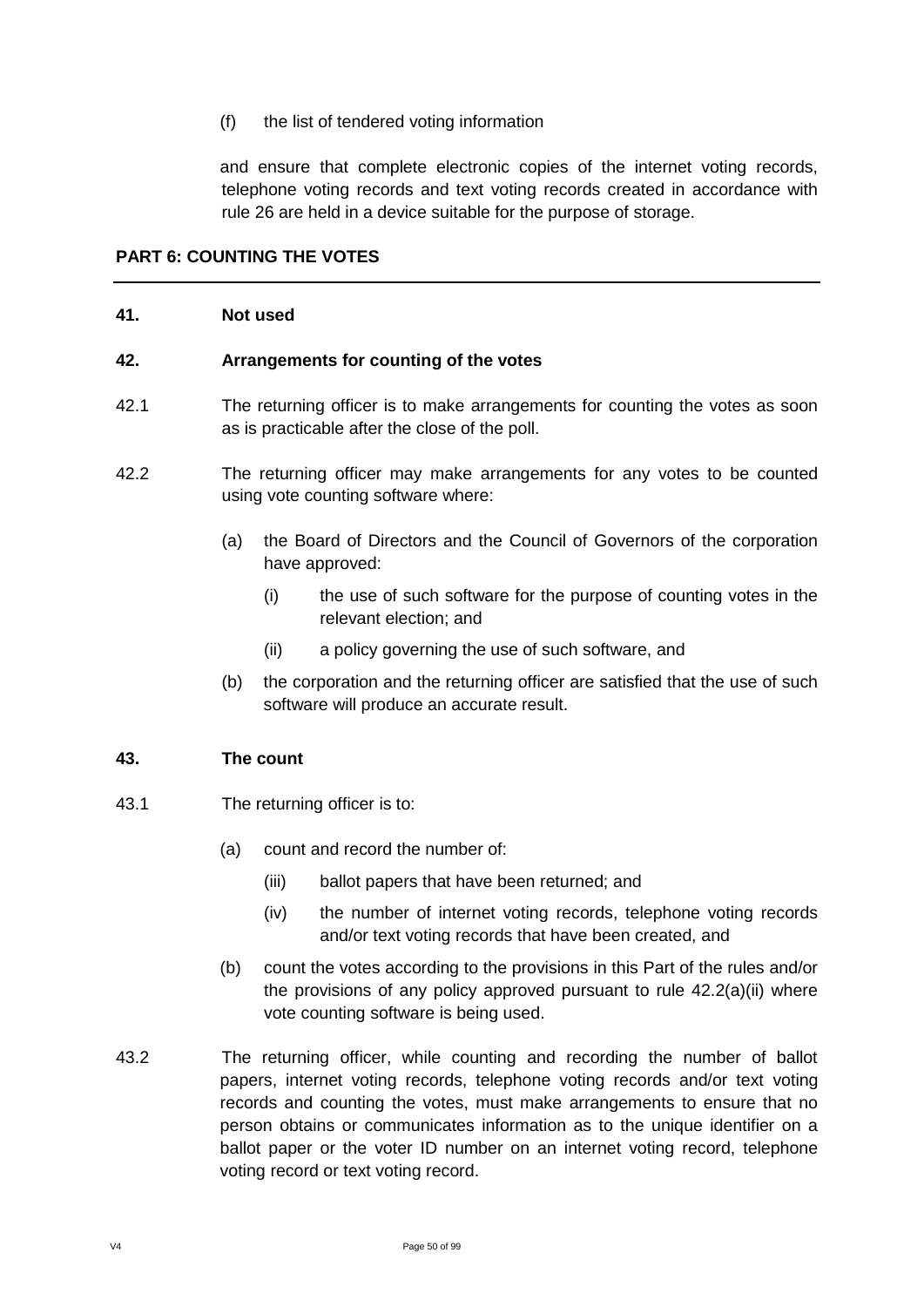43.3 The returning officer is to proceed continuously with counting the votes as far as is practicable.

## **44. Rejected ballot papers and rejected text voting records**

- 44.1 Any ballot paper:
	- (a) which does not bear the features that have been incorporated into the other ballot papers to prevent them from being reproduced;
	- (b) on which votes are given for more candidates than the voter is entitled to vote;
	- (c) on which anything is written or marked by which the voter can be identified except the unique identifier; or
	- (d) which is unmarked or rejected because of uncertainty,

shall, subject to rules 44.2 and 44.3, be rejected and not counted.

- 44.2 Where the voter is entitled to vote for more than one candidate, a ballot paper is not to be rejected because of uncertainty in respect of any vote where no uncertainty arises, and that vote is to be counted.
- 44.3 A ballot paper on which a vote is marked:
	- (a) elsewhere than in the proper place;
	- (b) otherwise than by means of a clear mark;
	- (c) by more than one mark,

is not to be rejected for such reason (either wholly or in respect of that vote) if an intention that the vote shall be for one or other of the candidates clearly appears, and the way the paper is marked does not itself identify the voter and it is not shown that he or she can be identified by it.

- 44.4 The returning officer is to:
	- (a) endorse the word "rejected" on any ballot paper which under this rule is not to be counted; and
	- (b) in the case of a ballot paper on which any vote is counted under rules 44.2 and 44.3, endorse the words "rejected in part" on the ballot paper and indicate which vote or votes have been counted.
- 44.5 The returning officer is to draw up a statement showing the number of rejected ballot papers under the following headings:
	- (a) does not bear proper features that have been incorporated into the ballot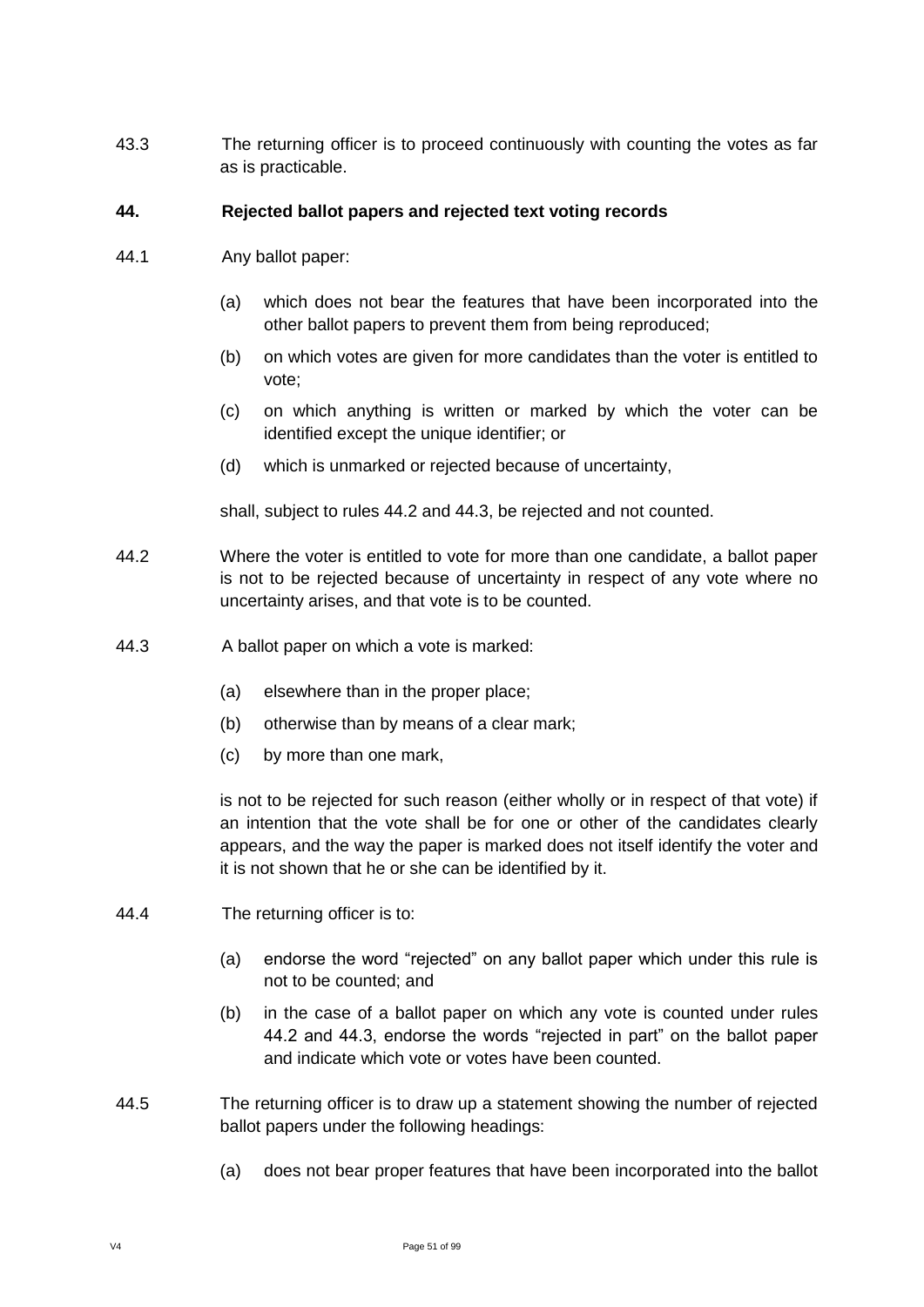paper;

- (b) voting for more candidates than the voter is entitled to;
- (c) writing or mark by which voter could be identified; and
- (d) unmarked or rejected because of uncertainty,

and, where applicable, each heading must record the number of ballot papers rejected in part.

- 44.6 Any text voting record:
	- (a) on which votes are given for more candidates than the voter is entitled to vote;
	- (b) on which anything is written or marked by which the voter can be identified except the voter ID number; or
	- (c) which is unmarked or rejected because of uncertainty,

shall, subject to rules 44.7 and 44.8, be rejected and not counted.

- 44.7 Where the voter is entitled to vote for more than one candidate, a text voting record is not to be rejected because of uncertainty in respect of any vote where no uncertainty arises, and that vote is to be counted.
- 44.8 A text voting record on which a vote is marked:
	- (a) otherwise than by means of a clear mark;
	- (b) by more than one mark,

is not to be rejected for such reason (either wholly or in respect of that vote) if an intention that the vote shall be for one or other of the candidates clearly appears, and the way the text voting record is marked does not itself identify the voter and it is not shown that he or she can be identified by it.

- 44.9 The returning officer is to:
	- (a) endorse the word "rejected" on any text voting record which under this rule is not to be counted; and
	- (b) in the case of a text voting record on which any vote is counted under rules 44.7 and 44.8, endorse the words "rejected in part" on the text voting record and indicate which vote or votes have been counted.
- 44.10 The returning officer is to draw up a statement showing the number of rejected text voting records under the following headings:
	- (a) voting for more candidates than the voter is entitled to;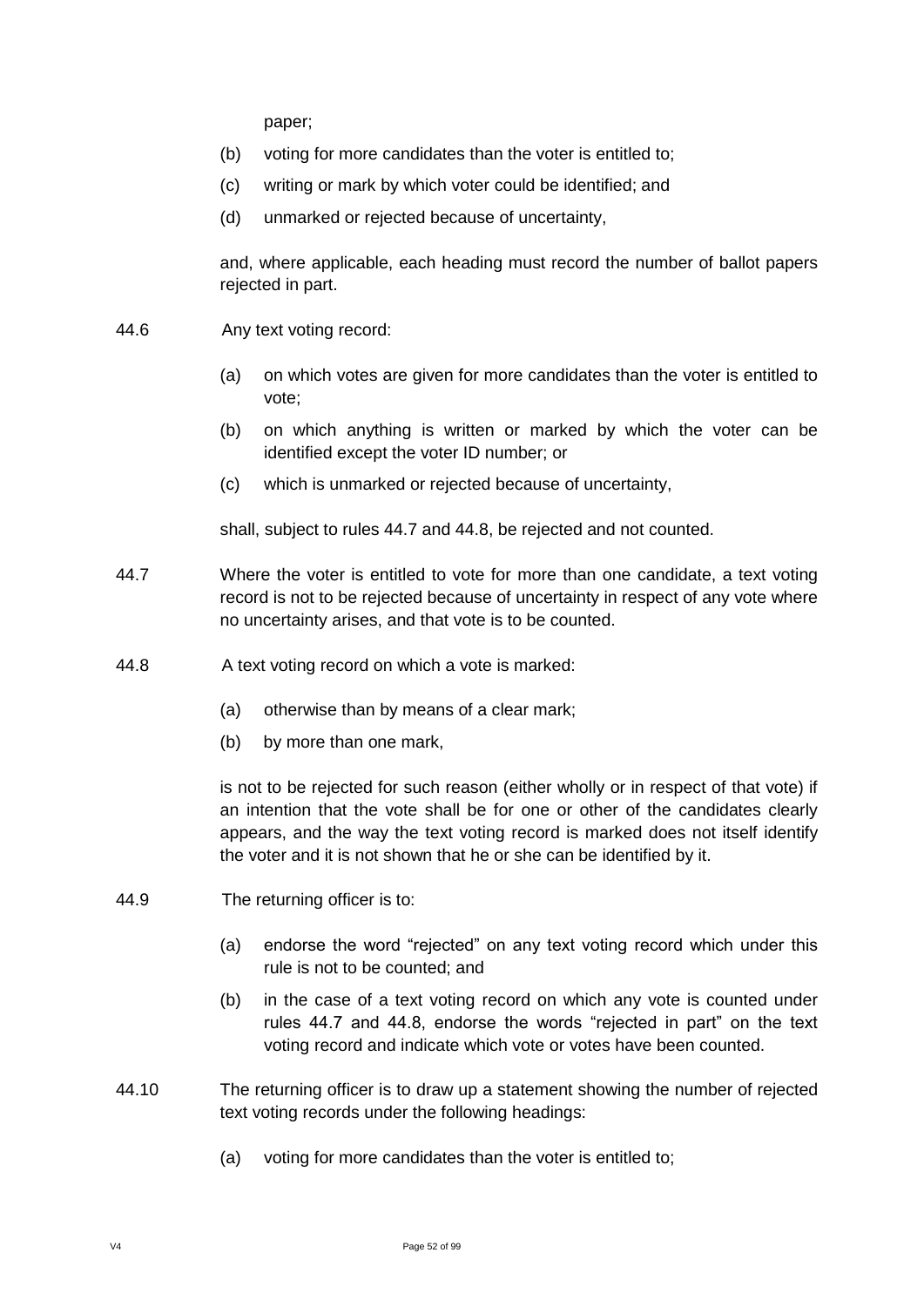- (b) writing or mark by which voter could be identified; and
- (c) unmarked or rejected because of uncertainty,

and, where applicable, each heading must record the number of text voting records rejected in part.

- **45. Not used**
- **46. Not used**
- **47. Not used**
- **48. Not used**
- **49. Not used**
- **50. Not used**

### **51. Equality of votes**

51.1 Where, after the counting of votes is completed, an equality of votes is found to exist between any candidates and the addition of a vote would entitle any of those candidates to be declared elected, the returning officer is to decide between those candidates by a lot, and proceed as if the candidate on whom the lot falls had received an additional vote.

### **PART 7: FINAL PROCEEDINGS IN CONTESTED AND UNCONTESTED ELECTIONS**

#### **52. Declaration of result for contested elections**

- 52.1 In a contested election, when the result of the poll has been ascertained, the returning officer is to:
	- (a) declare the candidate or candidates whom more votes have been given than for the other candidates, up to the number of vacancies to be filled on the Council of Governors from the constituency, or class within a constituency, for which the election is being held to be elected,
	- (b) give notice of the name of each candidate who he or she has declared elected:
		- (i) where the election is held under a proposed constitution pursuant to powers conferred on the Trust by section 33(4) of the 2006 Act, to the chairman of the NHS Trust; or
		- (ii) in any other case, to the chairman of the corporation; and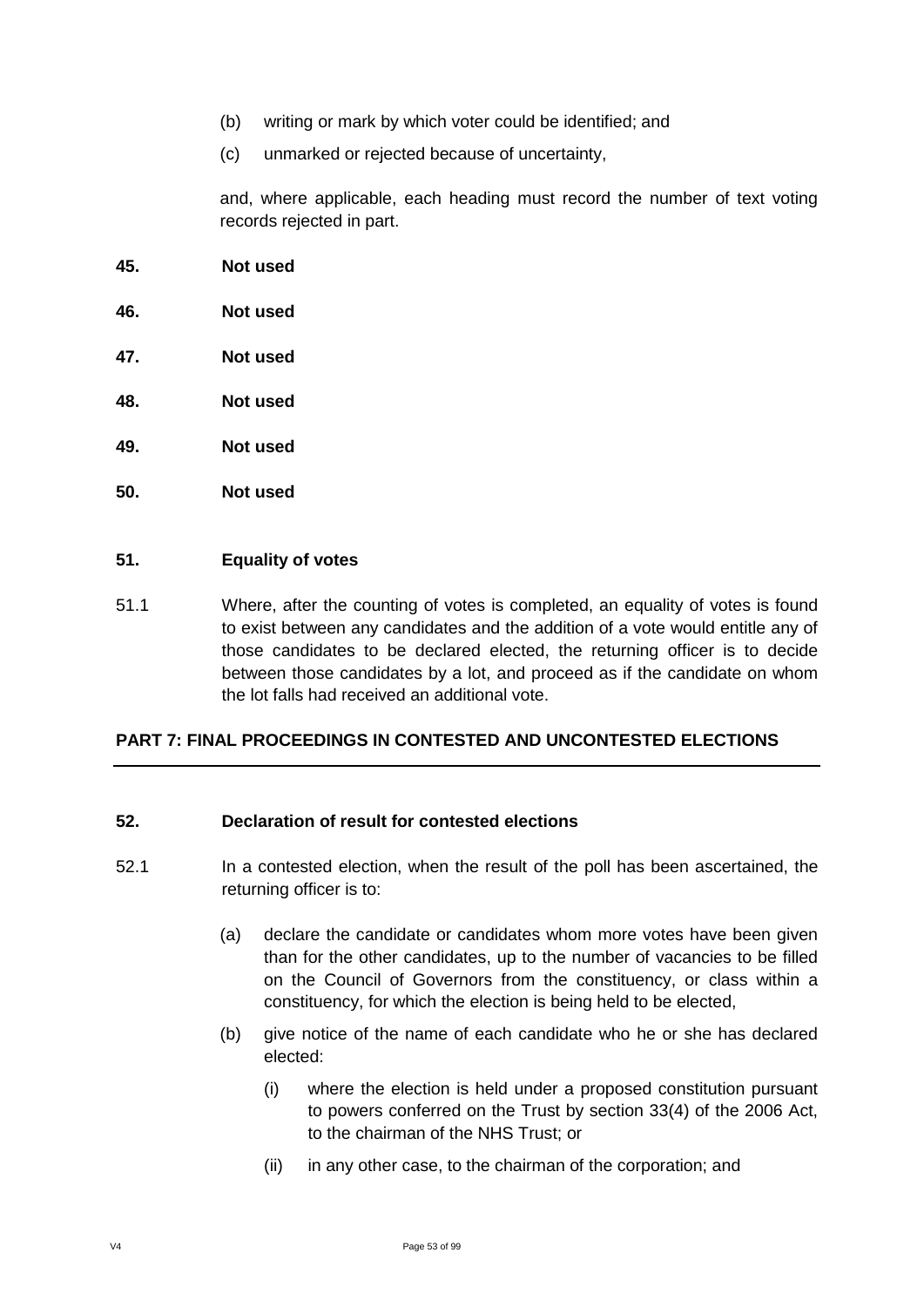- (c) give public notice of the name of each candidate whom he or she has declared elected.
- 52.2 The returning officer is to make:
	- (a) the total number of votes given for each candidate (whether elected or not); and
	- (b) the number of rejected ballot papers under each of the headings in rule 44.5;
	- (c) the number of rejected text voting records under each of the headings in rule 44.10,

available on request.

## **53. Declaration of result for uncontested elections**

- 53.1 In an uncontested election, the returning officer is to as soon as is practicable after final day for the delivery of notices of withdrawals by candidates from the election:
	- (a) declare the candidate or candidates remaining validly nominated to be elected;
	- (b) give notice of the name of each candidate who he or she has declared elected to the chairman of the corporation; and
	- (c) give public notice of the name of each candidate who he or she has declared elected.

## **PART 8: DISPOSAL OF DOCUMENTS**

#### **54. Sealing up of documents relating to the poll**

- 54.1 On completion of the counting at a contested election, the returning officer is to seal up the following documents in separate packets:
	- (a) the counted ballot papers, internet voting records, telephone voting records and text voting records;
	- (b) the ballot papers and text voting records endorsed with "rejected in part";
	- (c) the rejected ballot papers and text voting records; and
	- (d) the statement of rejected ballot papers and the statement of rejected text voting records,

and ensure that complete electronic copies of the internet voting records,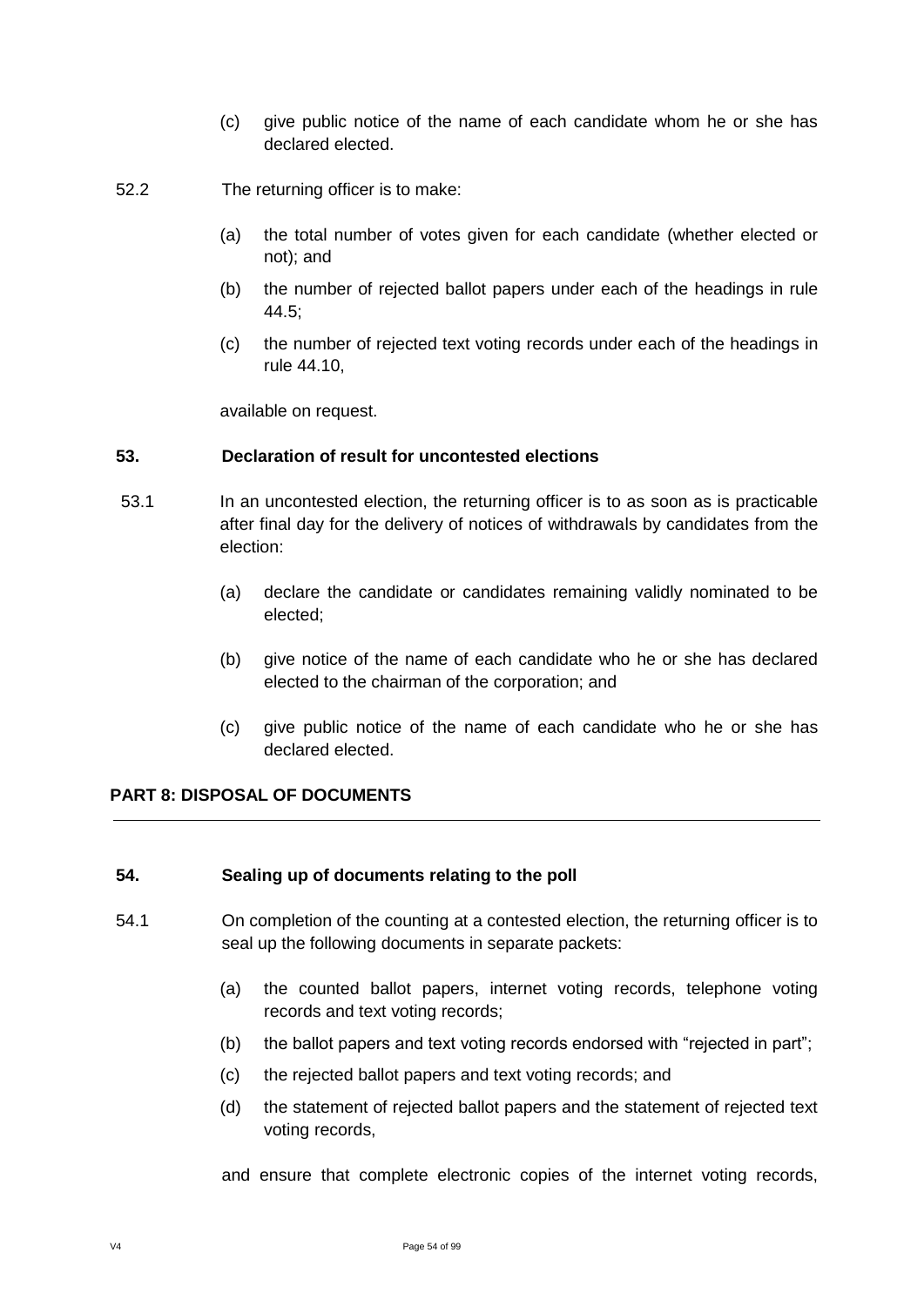telephone voting records and text voting records created in accordance with rule 26 are held in a device suitable for the purpose of storage.

- 54.2 The returning officer must not open the sealed packets of:
	- (a) the disqualified documents, with the list of disqualified documents inside it;
	- (b) the list of spoilt ballot papers and the list of spoilt text message votes;
	- (c) the list of lost ballot documents; and
	- (d) the list of eligible voters,

or access the complete electronic copies of the internet voting records, telephone voting records and text voting records created in accordance with rule 26 and held in a device suitable for the purpose of storage.

- 54.3 The returning officer must endorse on each packet a description of:
	- (a) its contents;
	- (b) the date of the publication of notice of the election;
	- (c) the name of the corporation to which the election relates; and
	- (d) the constituency, or class within a constituency, to which the election relates.

#### **55. Delivery of documents**

55.1 Once the documents relating to the poll have been sealed up and endorsed pursuant to rule 56, the returning officer is to forward them to the chair of the corporation.

#### **56. Forwarding of documents received after close of the poll**

- 56.1 Where:
	- (a) any voting documents are received by the returning officer after the close of the poll; or
	- (b) any envelopes addressed to eligible voters are returned as undelivered too late to be resent; or
	- (c) any applications for replacement voting information are made too late to enable new voting information to be issued,

the returning officer is to put them in a separate packet, seal it up, and endorse and forward it to the chairman of the corporation.

#### **57. Retention and public inspection of documents**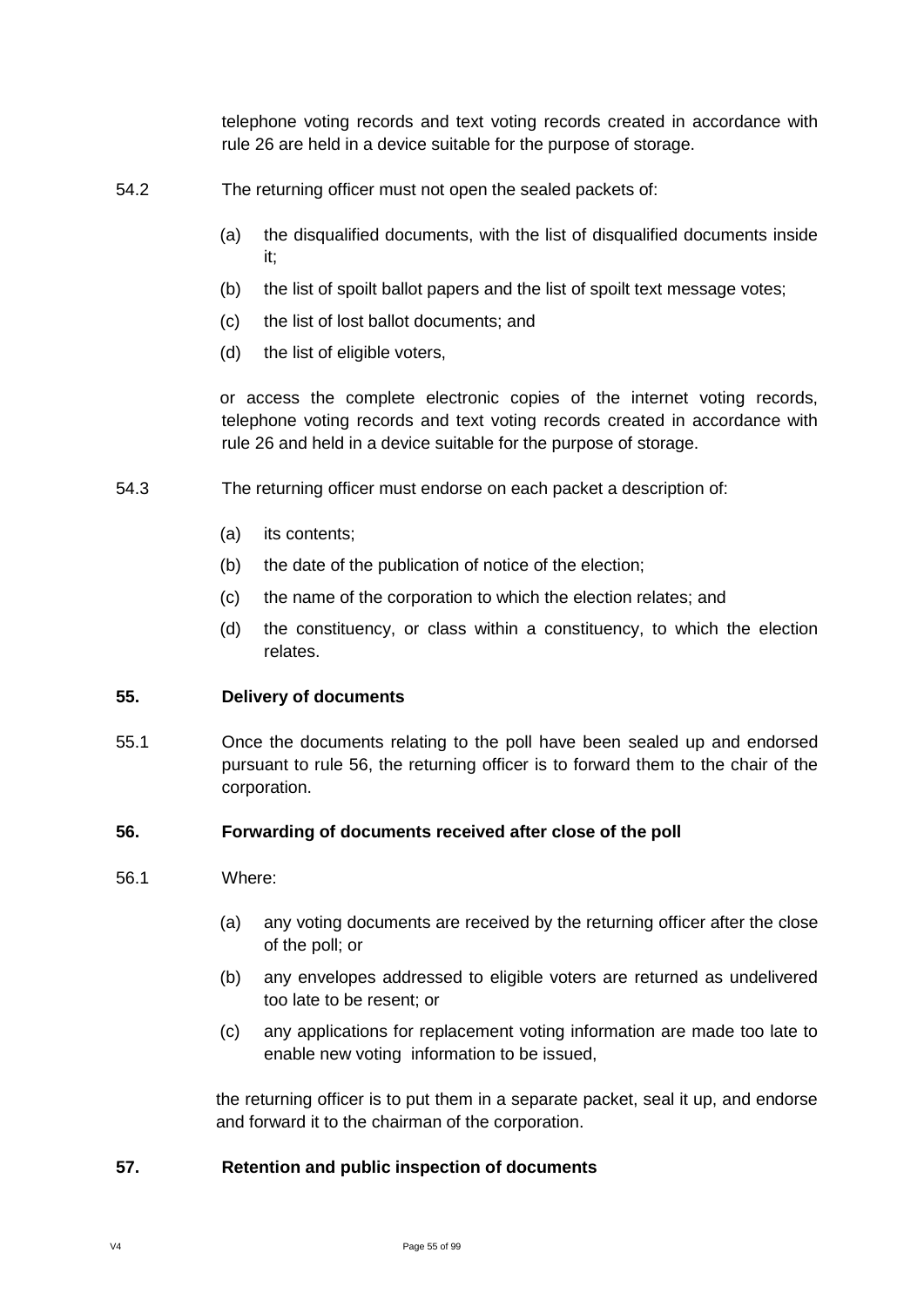- 57.1 The corporation is to retain the documents relating to an election that are forwarded to the chair by the returning officer under these rules for one year, and then, unless otherwise directed by the Board of Directors of the corporation, cause them to be destroyed.
- 57.2 With the exception of the documents listed in rule 58.1, the documents relating to an election that are held by the corporation shall be available for inspection by members of the public at all reasonable times.
- 57.3 A person may request a copy or extract from the documents relating to an election that are held by the corporation, and the corporation is to provide it, and may impose a reasonable charge for doing so.

#### **58. Application for inspection of certain documents relating to an election**

- 58.1 The corporation may not allow:
	- (a) the inspection of, or the opening of any sealed packet containing:
		- (i) any rejected ballot papers, including ballot papers rejected in part;
		- (ii) any rejected text voting records, including text voting records rejected in part;
		- (iii) any disqualified documents, or the list of disqualified documents,
		- (iv) any counted ballot papers, internet voting records, telephone voting records or text voting records; or
		- (v) the list of eligible voters, or
	- (b) access to or the inspection of the complete electronic copies of the internet voting records, telephone voting records and text voting records created in accordance with rule 26 and held in a device suitable for the purpose of storage,

by any person without the consent of the Board of Directors of the corporation.

- 58.2 A person may apply to the Board of Directors of the corporation to inspect any of the documents listed in rule 58.1, and the Board of Directors of the corporation may only consent to such inspection if it is satisfied that it is necessary for the purpose of questioning an election pursuant to Part 11.
- 58.3 The Board of Directors of the corporation's consent may be on any terms or conditions that it thinks necessary, including conditions as to:
	- (a) persons;
	- (b) time;
	- (c) place and mode of inspection; and/or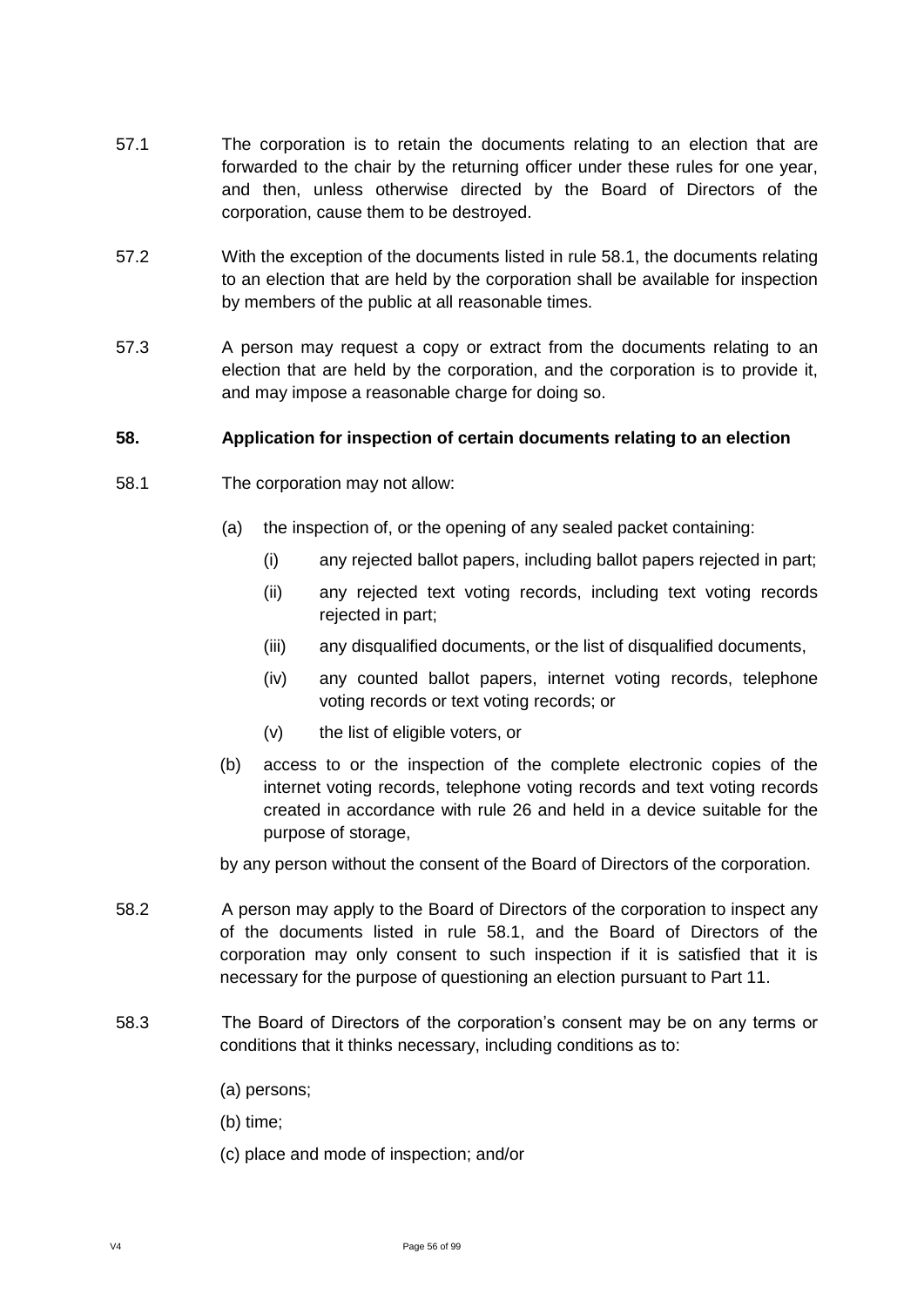(d) production or opening,

and the corporation must only make the documents available for inspection in accordance with those terms and conditions.

- 58.4 On an application to inspect any of the documents listed in rule 58.1 the Board of Directors of the corporation must:
	- (a) in giving its consent; and
	- (b) in making the documents available for inspection

ensure that the way in which the vote of any particular member has been given shall not be disclosed, until it has been established:

- (i) that his or her vote was given; and
- (ii) that Monitor has declared that the vote was invalid.

## **PART 9: DEATH OF A CANDIDATE DURING A CONTESTED ELECTION**

#### **59. Countermand or abandonment of poll on death of candidate**

- 59.1 If at a contested election, proof is given to the returning officer's satisfaction before the result of the election is declared that one of the persons named or to be named as a candidate has died, then the returning officer is to:
	- (a) countermand notice of the poll, or, if voting information has been issued, direct that the poll be abandoned within that constituency or class; and
	- (b) order a new election, on a date to be appointed by him or her in consultation with the corporation, within the period of 40 days, computed in accordance with rule 3 of these rules, beginning with the day that the poll was countermanded or abandoned.
- 59.2 Where a new election is ordered under rule 59.1, no fresh nomination is necessary for any candidate who was validly nominated for the election where the poll was countermanded or abandoned but further candidates shall be invited for that constituency or class.
- 59.3 Where a poll is abandoned under rule 59.1(a), rules 59.4 to 59.7 are to apply.
- 59.4 The returning officer shall not take any step or further step to open envelopes or deal with their contents in accordance with rules 38 and 39, and is to make up separate sealed packets in accordance with rule 40.
- 59.5 The returning officer is to: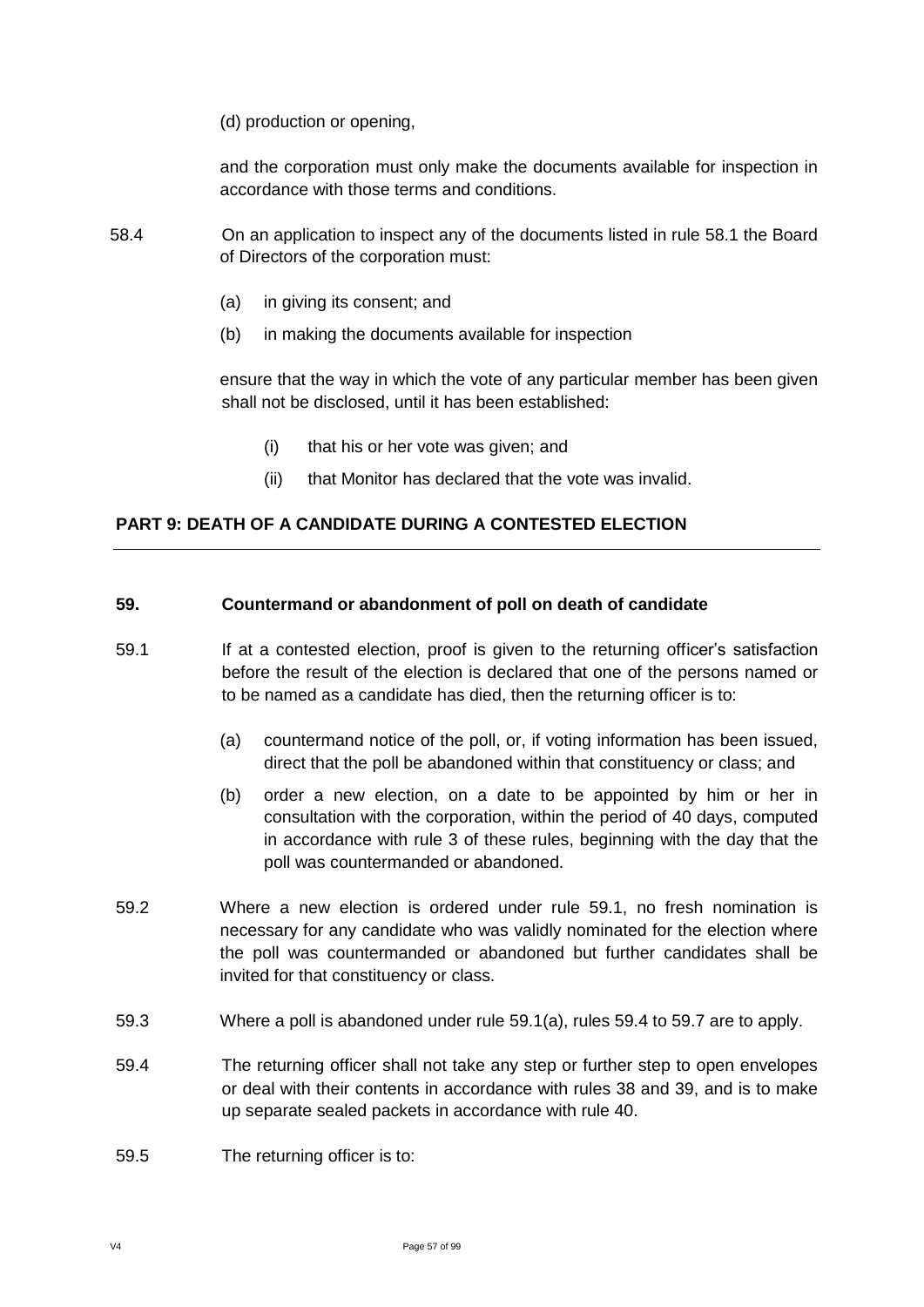- (a) count and record the number of ballot papers, internet voting records, telephone voting records and text voting records that have been received;
- (b) seal up the ballot papers, internet voting records, telephone voting records and text voting records into packets, along with the records of the number of ballot papers, internet voting records, telephone voting records and text voting records, and

ensure that complete electronic copies of the internet voting records telephone voting records and text voting records created in accordance with rule 26 are held in a device suitable for the purpose of storage.

- 59.6 The returning officer is to endorse on each packet a description of:
	- (a) its contents;
	- (b) the date of the publication of notice of the election;
	- (c) the name of the corporation to which the election relates; and
	- (d) the constituency, or class within a constituency, to which the election relates.
- 59.7 Once the documents relating to the poll have been sealed up and endorsed pursuant to rules 59.4 to 59.6, the returning officer is to deliver them to the chairman of the corporation, and rules 57 and 58 are to apply.

## **PART 10: ELECTION EXPENSES AND PUBLICITY**

#### *Election expenses*

#### **60. Election expenses**

60.1 Any expenses incurred, or payments made, for the purposes of an election which contravene this Part are an electoral irregularity, which may only be questioned in an application made to Monitor under Part 11 of these rules.

#### **61. Expenses and payments by candidates**

- 61.1 A candidate may not incur any expenses or make a payment (of whatever nature) for the purposes of an election, other than expenses or payments that relate to:
	- (a) personal expenses;
	- (b) travelling expenses, and expenses incurred while living away from home; and
	- (c) expenses for stationery, postage, telephone, internet(or any similar means of communication) and other petty expenses, to a limit of £100.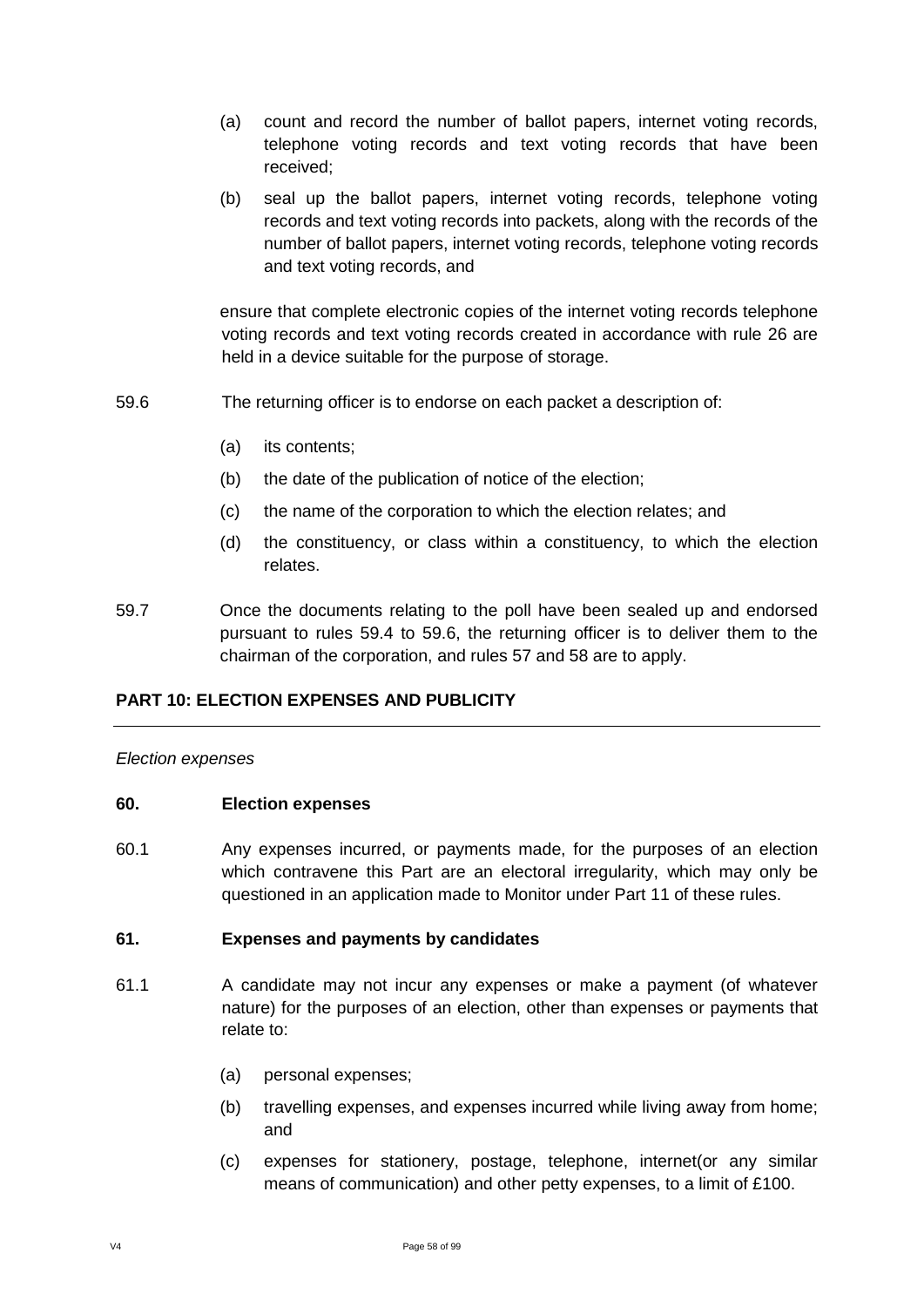## **62. Election expenses incurred by other persons**

- 62.1 No person may:
	- (a) incur any expenses or make a payment (of whatever nature) for the purposes of a candidate's election, whether on that candidate's behalf or otherwise; or
	- (b) give a candidate or his or her family any money or property (whether as a gift, donation, loan, or otherwise) to meet or contribute to expenses incurred by or on behalf of the candidate for the purposes of an election.
- 62.2 Nothing in this rule is to prevent the corporation from incurring such expenses, and making such payments, as it considers necessary pursuant to rules 63 and 64.

## *Publicity*

## **63. Publicity about election by the corporation**

- 63.1 The corporation may:
	- (a) compile and distribute such information about the candidates; and
	- (b) organise and hold such meetings to enable the candidates to speak and respond to questions,

as it considers necessary.

- 63.2 Any information provided by the corporation about the candidates, including information compiled by the corporation under rule 64, must be:
	- (a) objective, balanced and fair;
	- (b) equivalent in size and content for all candidates;
	- (c) compiled and distributed in consultation with all of the candidates standing for election; and
	- (d) must not seek to promote or procure the election of a specific candidate or candidates, at the expense of the electoral prospects of one or more other candidates.
- 63.3 Where the corporation proposes to hold a meeting to enable the candidates to speak, the corporation must ensure that all of the candidates are invited to attend, and in organising and holding such a meeting, the corporation must not seek to promote or procure the election of a specific candidate or candidates at the expense of the electoral prospects of one or more other candidates.

## **64. Information about candidates for inclusion with voting information**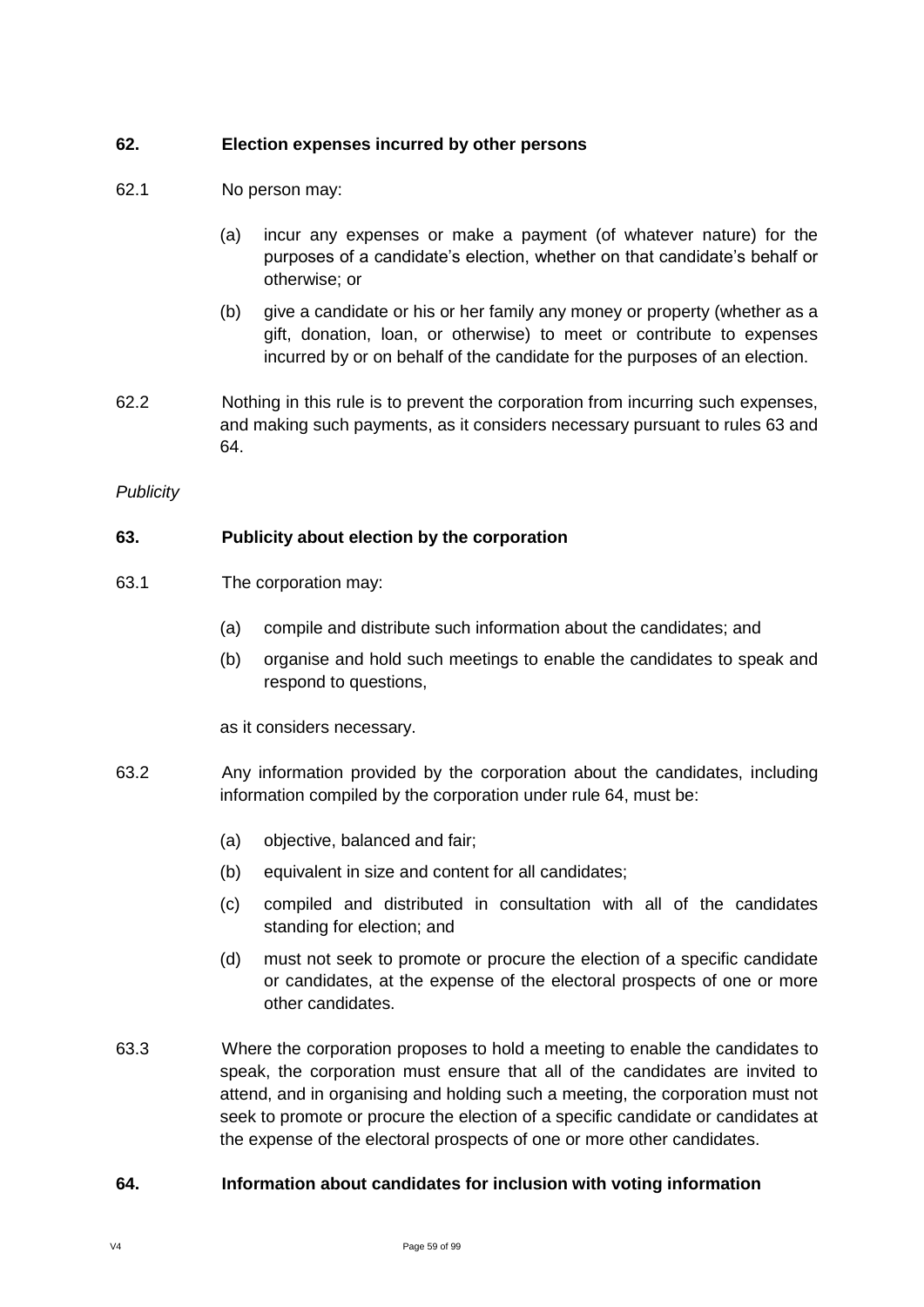- 64.1 The corporation must compile information about the candidates standing for election, to be distributed by the returning officer pursuant to rule 24 of these rules.
- 64.2 The information must consist of:
	- (a) a statement submitted by the candidate of no more than 250 words;
	- (b) if voting by telephone or text message is a method of polling for the election, the numerical voting code allocated by the returning officer to each candidate, for the purpose of recording votes using the telephone voting facility or the text message voting facility ("numerical voting code"); and
	- (c) a photograph of the candidate.

#### **65. Meaning of "for the purposes of an election"**

- 65.1 In this Part, the phrase "for the purposes of an election" means with a view to, or otherwise in connection with, promoting or procuring a candidate's election, including the prejudicing of another candidate's electoral prospects; and the phrase "for the purposes of a candidate's election" is to be construed accordingly.
- 65.2 The provision by any individual of his or her own services voluntarily, on his or her own time, and free of charge is not to be considered an expense for the purposes of this Part.

## **PART 11: QUESTIONING ELECTIONS AND THE CONSEQUENCE OF IRREGULARITIES**

#### **66. Application to question an election**

- 66.1 An application alleging a breach of these rules, including an electoral irregularity under Part 10, may be made to Monitor for the purpose of seeking a referral to the independent election arbitration panel (IEAP).
- 66.2 An application may only be made once the outcome of the election has been declared by the returning officer.
- 66.3 An application may only be made to Monitor by:
	- (a) a person who voted at the election or who claimed to have had the right to vote; or
	- (b) a candidate, or a person claiming to have had a right to be elected at the election.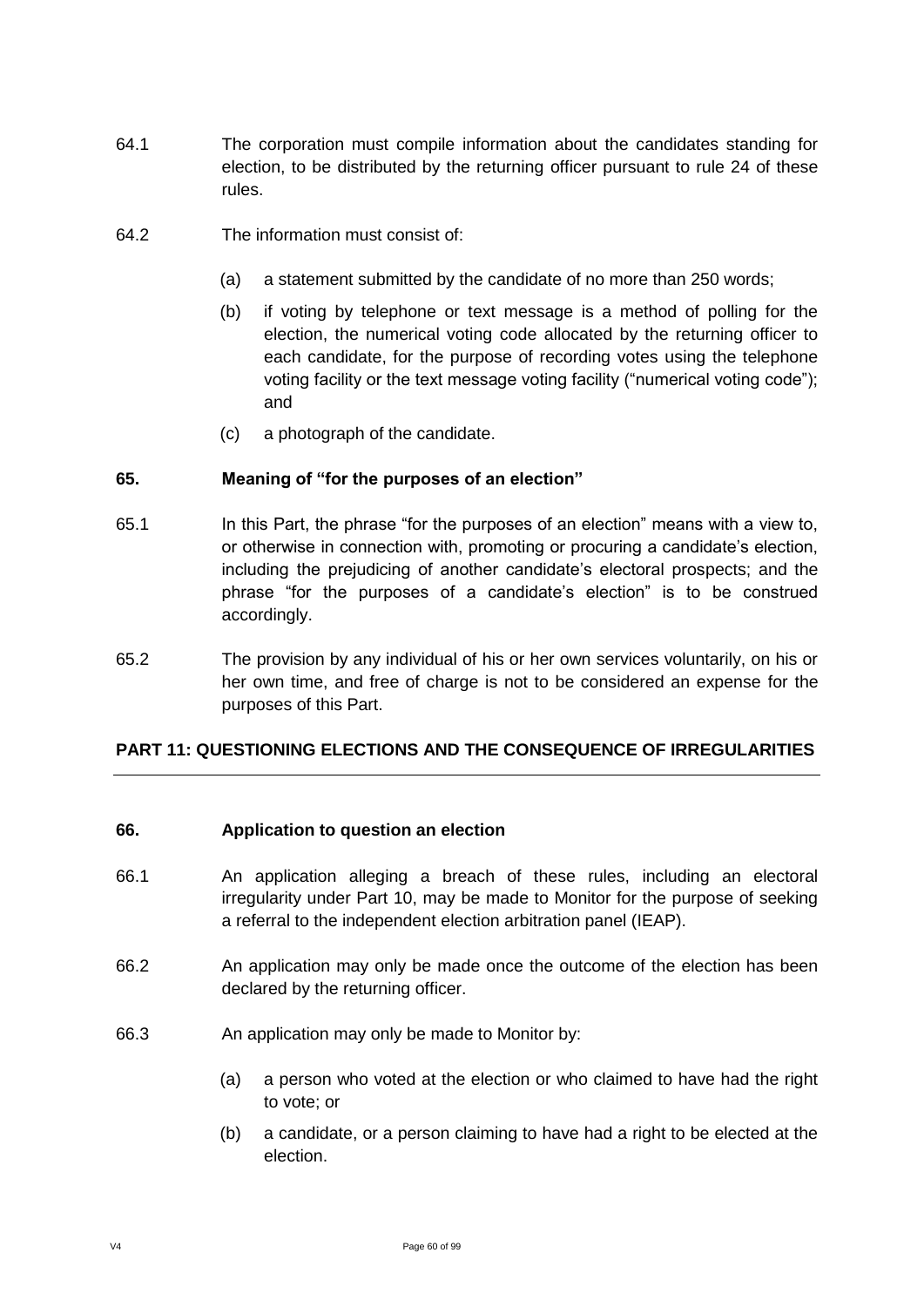### 66.4 The application must:

- (a) describe the alleged breach of the rules or electoral irregularity; and
- (b) be in such a form as the independent panel may require.
- 66.5 The application must be presented in writing within 21 days of the declaration of the result of the election. Monitor will refer the application to the independent election arbitration panel appointed by Monitor.
- 66.6 If the independent election arbitration panel requests further information from the applicant, then that person must provide it as soon as is reasonably practicable.
- 66.7 Monitor shall delegate the determination of an application to a person or panel of persons to be nominated for the purpose.
- 66.8 The determination by the IEAP shall be binding on and shall be given effect by the corporation, the applicant and the members of the constituency (or class within a constituency) including all the candidates for the election to which the application relates.
- 66.9 The IEAP may prescribe rules of procedure for the determination of an application including costs.

## **PART 12: MISCELLANEOUS**

#### **67. Secrecy**

- 67.1 The following persons:
	- (a) the returning officer; and
	- (b) the returning officer's staff,

must maintain and aid in maintaining the secrecy of the voting and the counting of the votes, and must not, except for some purpose authorised by law, communicate to any person any information as to:

- (i) the name of any member of the corporation who has or has not been given voting information or who has or has not voted;
- (ii) the unique identifier on any ballot paper;
- (iii) the voter ID number allocated to any voter; and
- (iv) the candidate(s) for whom any member has voted.
- 67.2 No person may obtain or attempt to obtain information as to the candidate(s) for whom a voter is about to vote or has voted, or communicate such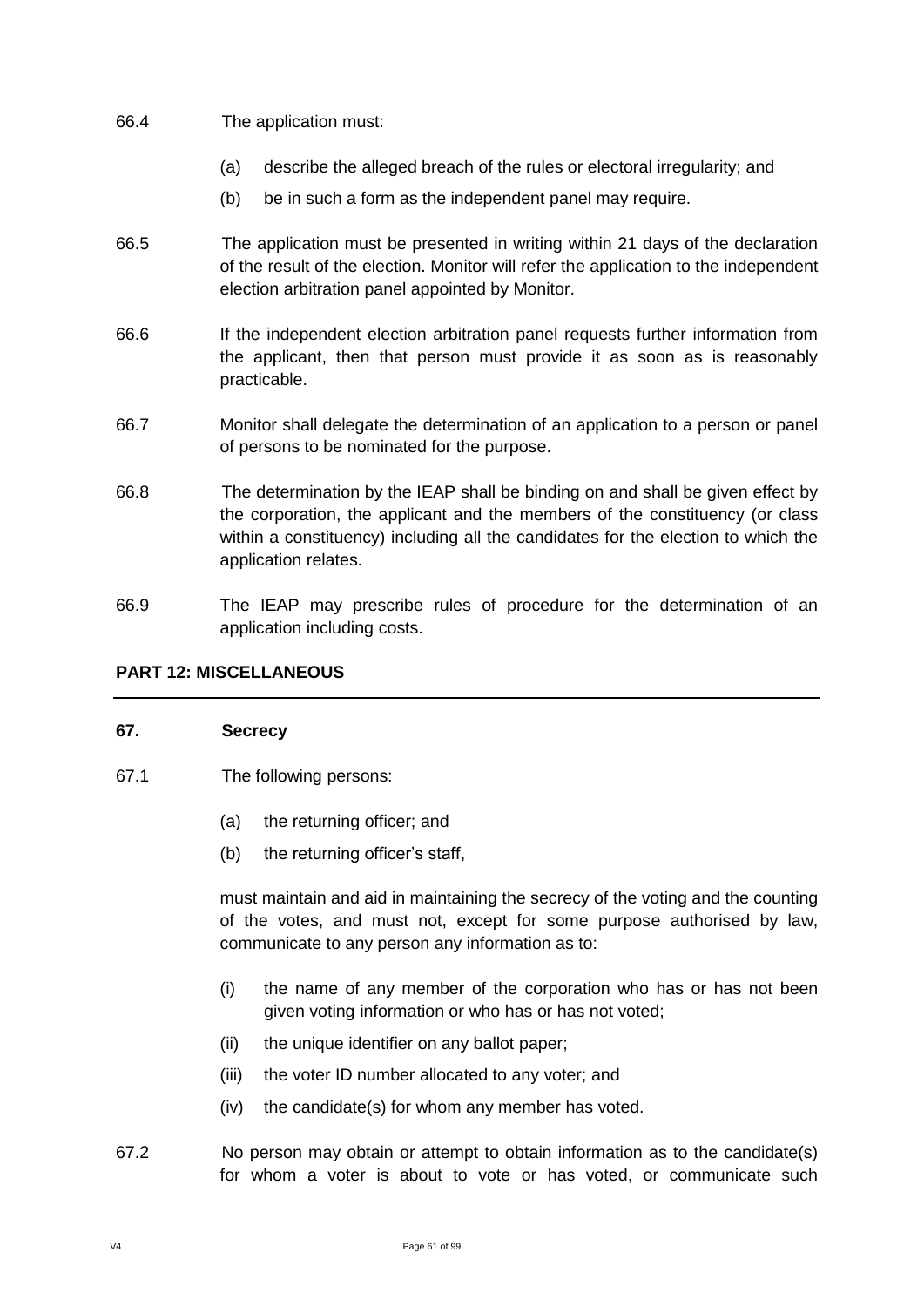information to any person at any time, including the unique identifier on a ballot paper given to a voter or the voter ID number allocated to a voter.

67.3 The returning officer is to make such arrangements as he or she thinks fit to ensure that the individuals who are affected by this provision are aware of the duties it imposes.

#### **68. Prohibition of disclosure of vote**

68.1 No person who has voted at an election shall, in any legal or other proceedings to question the election, be required to state for whom he or she has voted.

#### **69. Disqualification**

- 69.1 A person may not be appointed as a returning officer, or as staff of the returning officer pursuant to these rules, if that person is:
	- (a) a member of the corporation;
	- (b) an employee of the corporation;
	- (c) a director of the corporation; or
	- (d) employed by or on behalf of a person who has been nominated for election.

## **70. Delay in postal service through industrial action or unforeseen event**

- 70.1 If industrial action, or some other unforeseen event, results in a delay in:
	- (a) the delivery of the documents in rule 24; or
	- (b) the return of the ballot papers,

the returning officer may extend the time between the publication of the notice of the poll and the close of the poll by such period as he or she considers appropriate.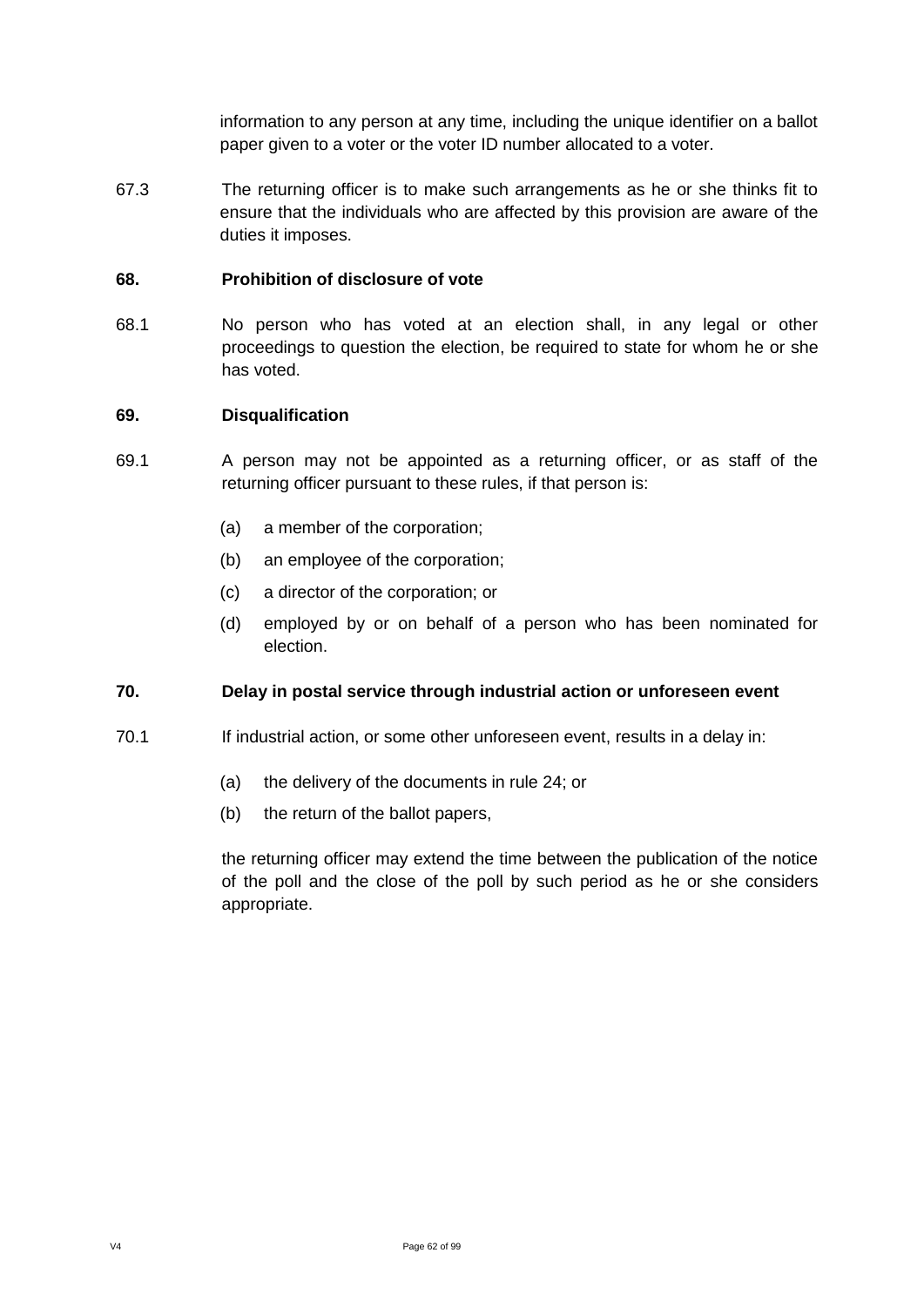# **ANNEX 5 – ADDITIONAL PROVISIONS – COUNCIL OF GOVERNORS**

(Paragraphs 14.7,15, 18 and 22)

# **Elected Governors**

1. A member of the Public Constituency may not vote at an election for a Public Governor unless within twenty-one days before they vote they have made a declaration in the form specified by the Secretary that they are qualified to vote as a member of the relevant area of the Public Constituency. It is an offence to knowingly or recklessly make such a declaration which is false in a material particular.

# **Appointed Governors**

2. The Secretary, having consulted Milton Keynes Clinical Commissioning Group (CCG) is to adopt a process for agreeing the appointment of the CCG Governor with that CCG.

3. The Secretary, having consulted Milton Keynes Borough Council, is to adopt a process for agreeing the appointment of the Local Authority Governor with that local authority.

4. The Partnership Governors are to be appointed by the partnership organisations, in accordance with a process agreed with the Secretary.

# **Appointment of Vice Chairman of the Council of Governors**

5. The Council of Governors shall appoint one of the Governors to be Vice Chairman of the Council of Governors.

# **Tenure for appointed Governors**

6. An appointed Governor:

- 6.1 shall hold office for a period of three years commencing immediately after his appointment is announced;
- 6.2 shall be eligible for re-appointment at the end of his term;
- 6.3 may not hold office for longer than nine consecutive years, and shall not be eligible for re-appointment if he has already held office for more than six consecutive years.

7. For the purposes of these provisions concerning terms of office for appointed Governors, "year" means a period commencing immediately after the conclusion of the annual members meeting, and ending at the conclusion of the next annual members meeting.

8. An appointed Governor shall cease to hold office if the appointing organisation which appointed him terminates the appointment.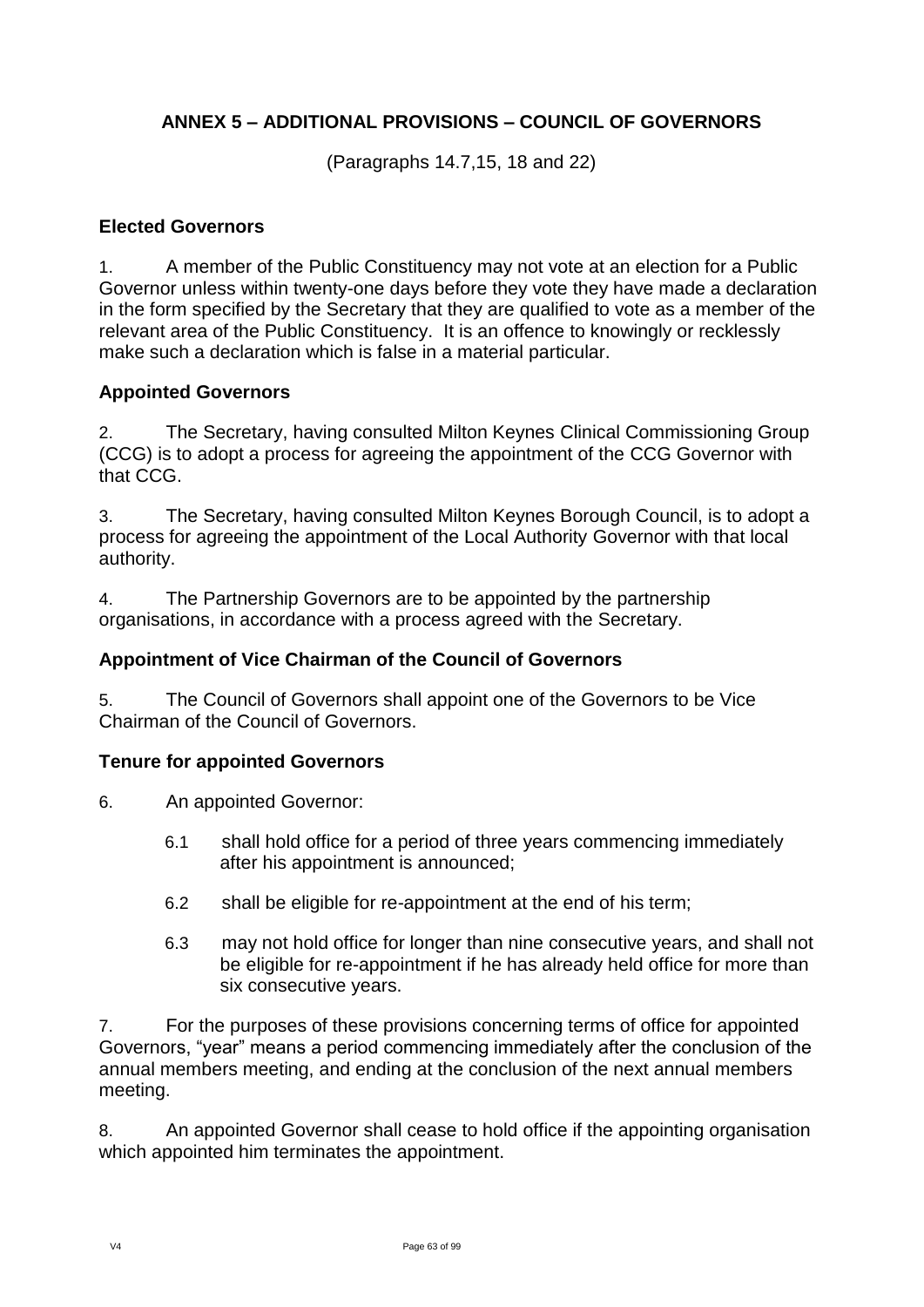# **Further provisions as to eligibility to be a Governor**

9. A person may not become a Governor of the Foundation Trust, and if already holding such office will immediately cease to do so, if:

9.1 they are a Director of the Foundation Trust;

9.2 they are a member of a Patients' Forum unless that Patients' Forum is a partnership organisation;

- 9.3 they have been previously removed as a Governor pursuant to paragraph 11 of this Annex 5.
- 9.4 being a member of the Public Constituency, they refuse to sign a declaration in the form specified by the Secretary of particulars of their qualification to vote as a member of the Foundation Trust, and that they are not prevented from being a member of the Council of Governors;
- 9.5 they are subject to a sex offender order ;
- 10. A person holding office as a Governor shall immediately cease to do so if:
	- 10.1 they resign by notice in writing to the Secretary;
	- 10.2 they fail to attend three consecutive meetings of the Council of Governors, unless the other Governors are satisfied that:
		- 10.2.1 the absences were due to reasonable causes; and
		- 10.2.2 they will be able to start attending meetings of the Council of Governors again within such a period as the other Governors consider reasonable;
	- 10.3 they have refused without reasonable cause to undertake any training which the Council of Governors requires all Governors to undertake;
	- 10.4 they have failed to sign and deliver to the Secretary a statement in the form required by the Secretary confirming acceptance of the code of conduct for Governors;
	- 10.5 they are removed from the Council of Governors under the following provisions.

11. A Governor may be removed from the Council of Governors by a resolution approved by not less than three-quarters of the remaining Governors present and voting on the grounds that:

- 11.1 they have committed a serious breach of the code of conduct; or
- 11.2 they have acted in a manner detrimental to the interests of the Foundation Trust; and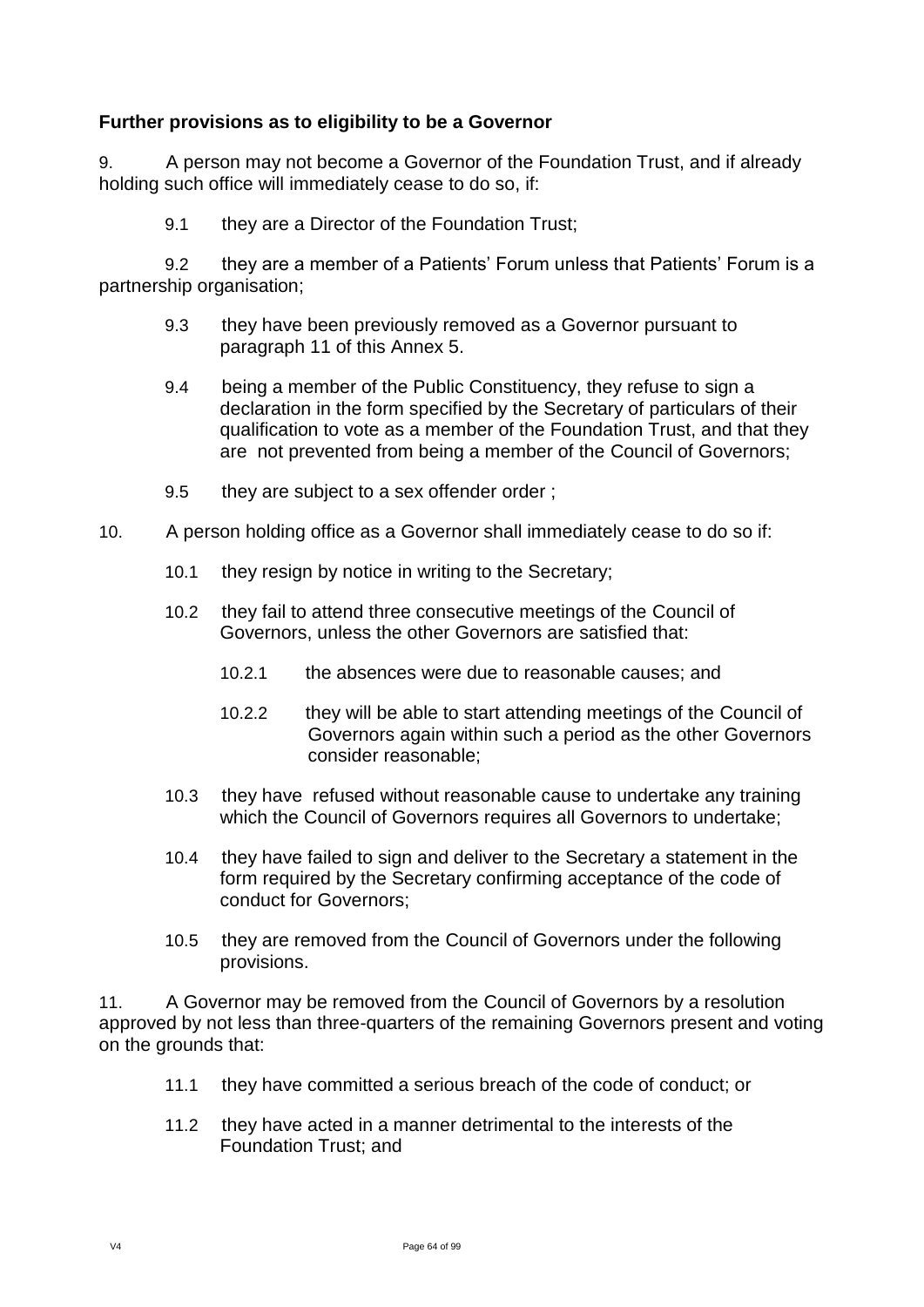11.3 the Council of Governors consider that it is not in the best interests of the Foundation Trust for them to continue as a Governor.

# **Vacancies amongst Governors**

12. Where a vacancy arises on the Council of Governors for any reason other than expiry of term of office, the following provisions will apply.

13. Where the vacancy arises amongst the appointed Governors, the Secretary shall request that the appointing organisation appoints a replacement to hold office for the remainder of the term of office.

14. Where the vacancy arises amongst the elected Governors, the Council of Governors shall be at liberty either:

- 14.1 to call an election within three months to fill the seat for the remainder of that term of office; or
- 14.2 to invite the next highest polling candidate for that seat at the most recent election, who is willing to take office, to fill the seat until the next annual election, at which time the seat will fall vacant and subject to election for any unexpired period of the term of office; or
- 14.3 if the unexpired period of the term of office is less than six months, to leave the seat vacant until the next elections are held.

# **Further provisions as to meetings of Council of Governors**

15. The Council of Governors is to meet at least three times in each financial year. Save in the case of emergencies or the need to conduct urgent business, the Secretary shall give at least fourteen days written notice of the date and place of every meeting of the Council of Governors together with an agenda and any supporting papers to all Governors. Notice will also be published in a local newspaper or newspapers circulating in the area served by the Foundation Trust, and on the Foundation Trust's website.

16. Meetings of the Council of Governors may be called by the Secretary, or by the Chairman, or by ten Governors (including at least two elected Governors and two appointed Governors) who give written notice to the Secretary specifying the business to be carried out. The Secretary shall send a written notice to all Governors as soon as possible after receipt of such a request. The Secretary shall call a meeting on at least fourteen but not more than twenty-eight days' notice to discuss the specified business. If the Secretary fails to call such a meeting then the Chairman or ten Governors, whichever is the case, shall call such a meeting.

17. Ten Governors including not less than four Public Governors, not less than one Staff Governor and not less than one appointed Governor shall form a quorum.

18. The Council of Governors may invite the Chief Executive or any other member or members of the Board of Directors, or a representative of the external auditor or other advisors to attend a meeting of the Council of Governors.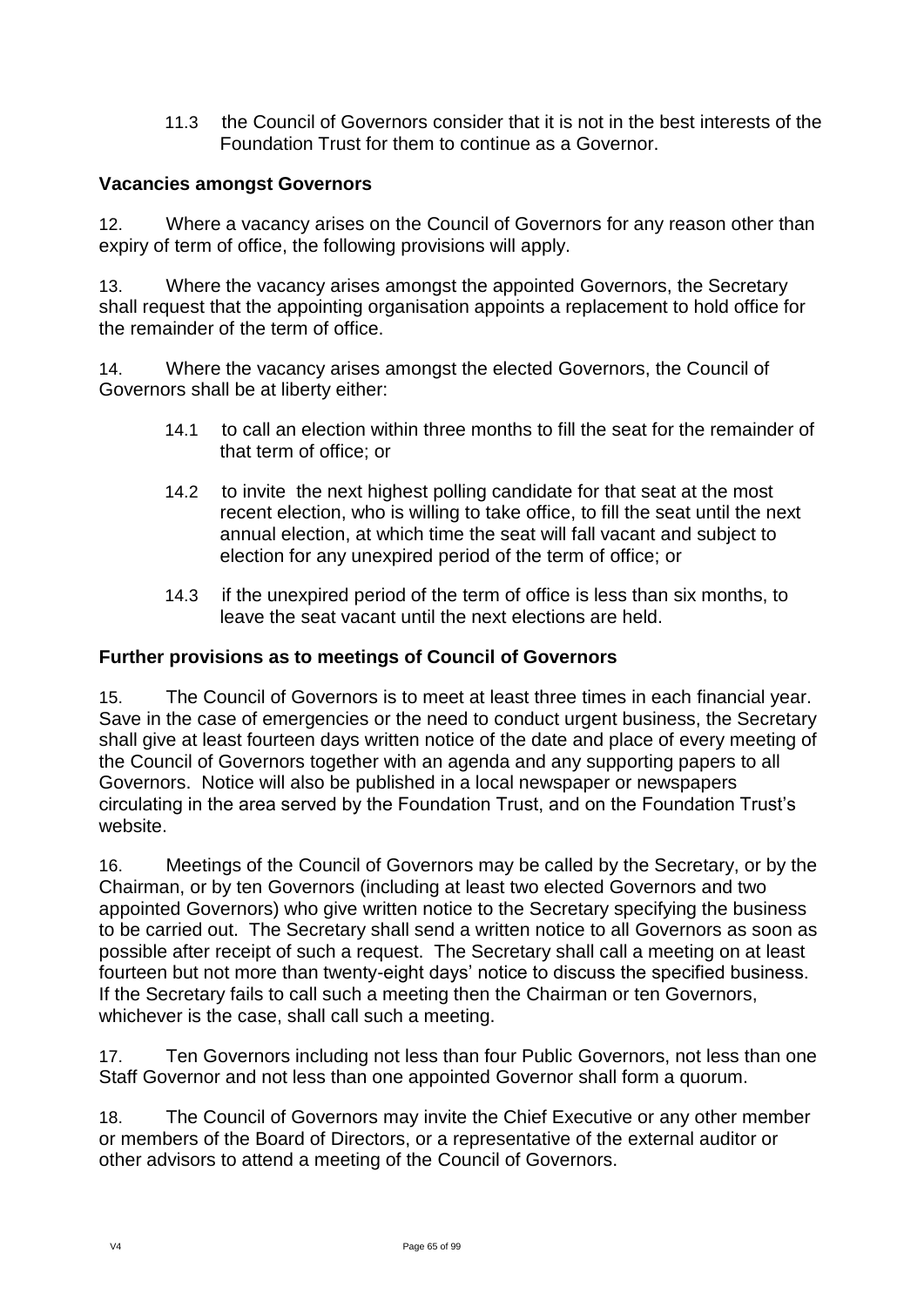19. The Council of Governors may agree that its members can participate in its meetings by telephone, video or computer link. Participation in a meeting in this manner shall be deemed to constitute presence in person at the meeting.

20. Subject to the following provisions of this paragraph, questions arising at a meeting of the Council of Governors shall be decided by a majority of votes.

- 20.1 In case of an equality of votes the person presiding at or chairing the meeting shall have a second and casting vote.
- 20.2 No resolution of the Council of Governors shall be passed if it is opposed by all of the Public Governors present.

21. The Council of Governors may not delegate any of its powers to a committee or sub-committee, but it may appoint committees consisting of its members, Directors, and other persons to assist the Council of Governors in carrying out its functions. The Council of Governors may, through the Secretary, request that advisors assist them or any committee they appoint in carrying out its duties.

22. All decisions taken in good faith at a meeting of the Council of Governors or of any committee shall be valid even if it is discovered subsequently that there was a defect in the calling of the meeting, or the appointment of the Governors attending the meeting.

# **Declaration**

23. An elected Governor may not vote at a meeting of the Council of Governors unless, before attending the meeting, they have made a declaration in the form specified by the Secretary of the particulars of their qualification to vote as a member of the Foundation Trust and that they are not prevented from being a member of the Council of Governors. An elected Governor shall be deemed to have confirmed the declaration upon attending any subsequent meeting of the Council of Governors, and every agenda for meetings of the Council of Governors will draw this to the attention of elected Governors.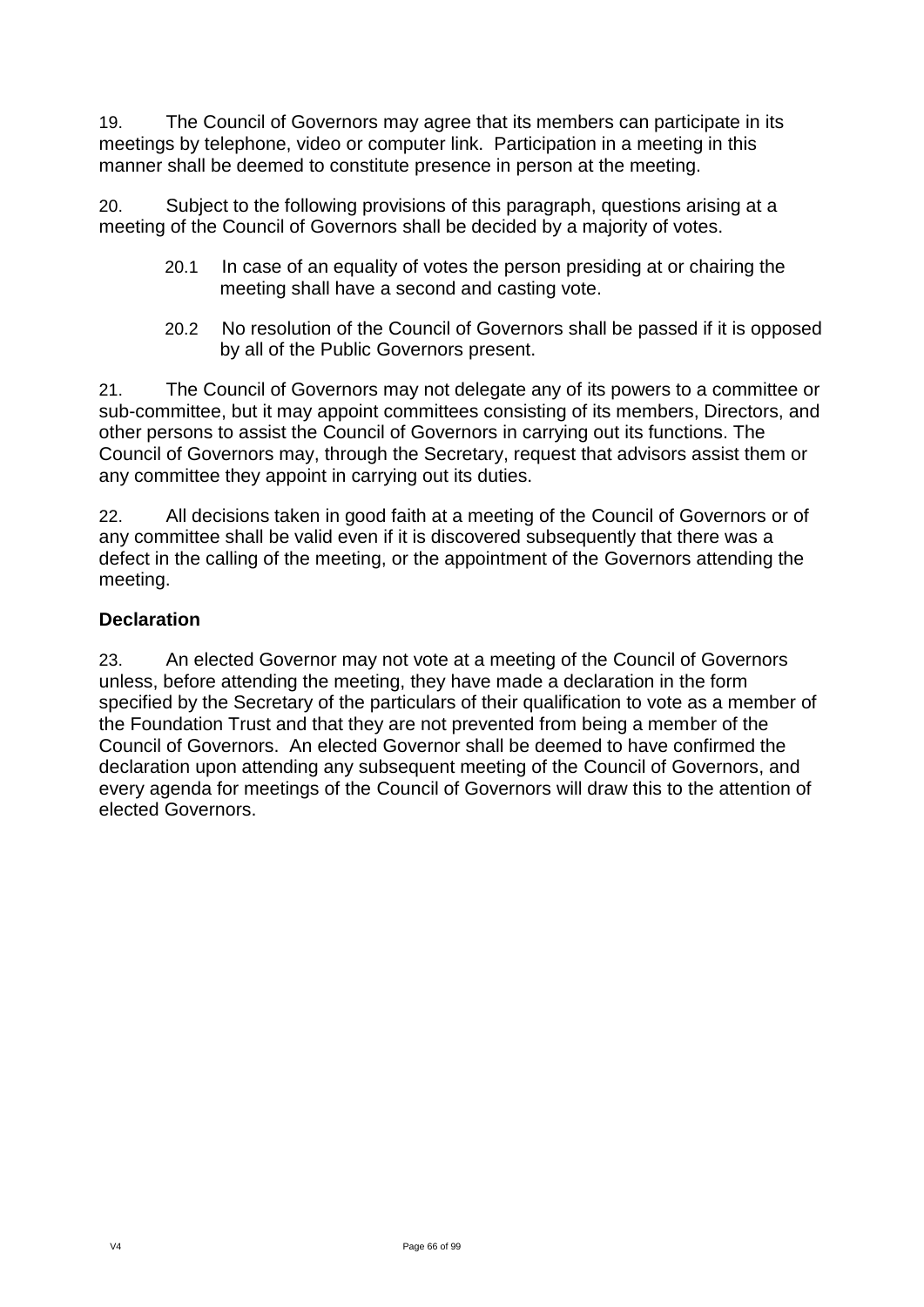## **ANNEX 6 – STANDING ORDERS FOR THE PRACTICE AND PROCEDURE OF THE COUNCIL OF GOVERNORS**

(Paragraph 18)

# **RULES OF PROCEDURE**

## **FOR**

## **MEETINGS OF THE COUNCIL OF GOVERNORS**

## **OF**

## **MILTON KEYNES UNIVERSITY HOSPITAL NHS FOUNDATION TRUST**

## 1 **INTERPRETATION**

In these Rules:

(a) unless the context otherwise requires, the following expressions have the following meanings:

| "the Board"            | means the board of directors of the<br>Foundation Trust from time to time;                                                                                                                                                                         |
|------------------------|----------------------------------------------------------------------------------------------------------------------------------------------------------------------------------------------------------------------------------------------------|
| "the Constitution"     | means the constitution of the Foundation<br>Trust as amended from time to time;                                                                                                                                                                    |
| "the Council"          | means the Council of Governors of the<br>Foundation Trust from time to time;                                                                                                                                                                       |
| "the Foundation Trust" | means Milton Keynes University Hospital<br><b>NHS Foundation Trust;</b>                                                                                                                                                                            |
| "Meeting"              | means a duly convened meeting of the<br>Council;                                                                                                                                                                                                   |
| "Question on Notice"   | means a question from a Governor or<br>Governors (notice of which has been given<br>pursuant to Rule 7) about a matter over which<br>the Council has powers or duties or which<br>affects the services provided by the<br><b>Foundation Trust:</b> |

(b) other terms defined in the Constitution shall have the same meaning in these Rules.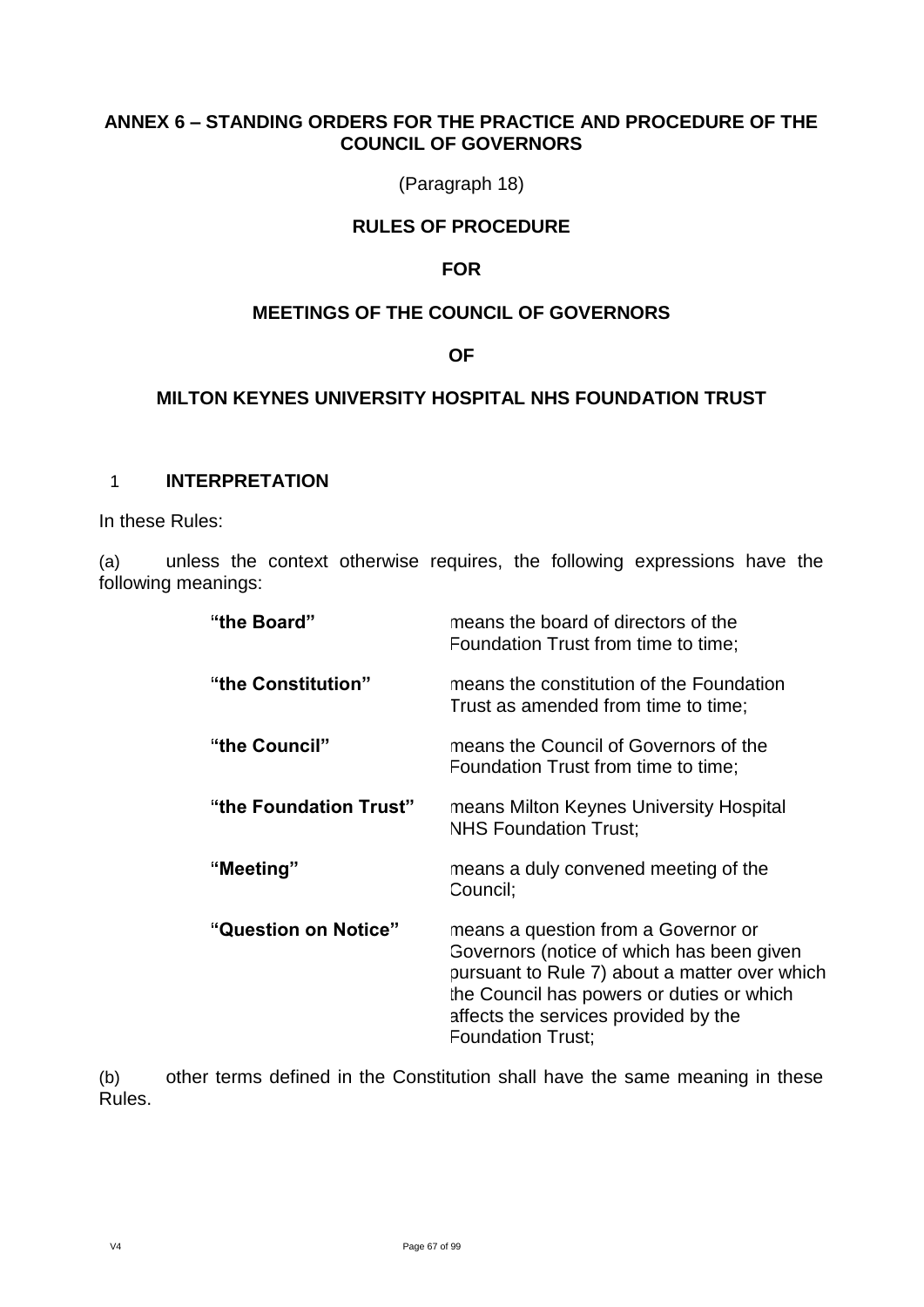# 2 **APPROVAL OF THE RULES**

These Rules of Procedure shall be agreed and adopted by majority vote at the first meeting of the Council. Any subsequent amendments to these Rules of Procedure may only be made pursuant to Rule 19.

# 3 **MEETINGS**

Meetings of the Council shall be held at regular intervals and at least three times per year, at such times and places as the Chairman may determine from time to time. The Secretary will publish the dates, times and locations of meetings of the Council for the year six months in advance. Other, or emergency, meetings of the Council may be called in accordance with the Constitution.

# 4 **AGENDAS AND PAPERS**

An agenda, copies of any Questions on Notice and/or motions on notice to be considered at the relevant Meeting and any supporting papers shall be sent to each Governor so as to arrive with each Governor no later than seven days in advance of each Meeting. Minutes of the previous Meeting will be circulated with these papers for approval and this will be a specific agenda item.

# 5 **REPORTS FROM THE EXECUTIVE DIRECTORS**

At any meeting a Governor may ask any question through the Chairman without notice on any report by an executive director, or other officer of the Foundation Trust, after that report has been received by or while such report is under consideration by the Council at the Meeting. Unless the Chairman decides otherwise no statements will be made other than those which are strictly necessary to define any question posed and in any event no statements will be allowed to last longer than three minutes each. A Governor who has put such a question may also put one supplementary question if the supplementary question arises directly out of the reply given to the initial question. The Chairman may, in its absolute discretion, reject any question from any Governor if in the opinion of the Chairman the question is substantially the same and relates to the same subject matter as a question which has already been put to that Meeting or a previous Meeting. At the absolute discretion of the Chairman, questions may, at any Meeting which is held in public, be asked of the executive directors present by members of the Foundation Trust or any other members of the public present at the Meeting.

# 6 **QUESTIONS ON NOTICE AT MEETINGS**

Subject to the provisions of Rule 7, a Governor may ask a Question on Notice of:

- (a) the Chairman;
- (b) another Governor;
- (c) an executive director of the Foundation Trust;
- (d) the chair of any sub-committee or working group of the Council.

# 7 **NOTICE OF QUESTIONS**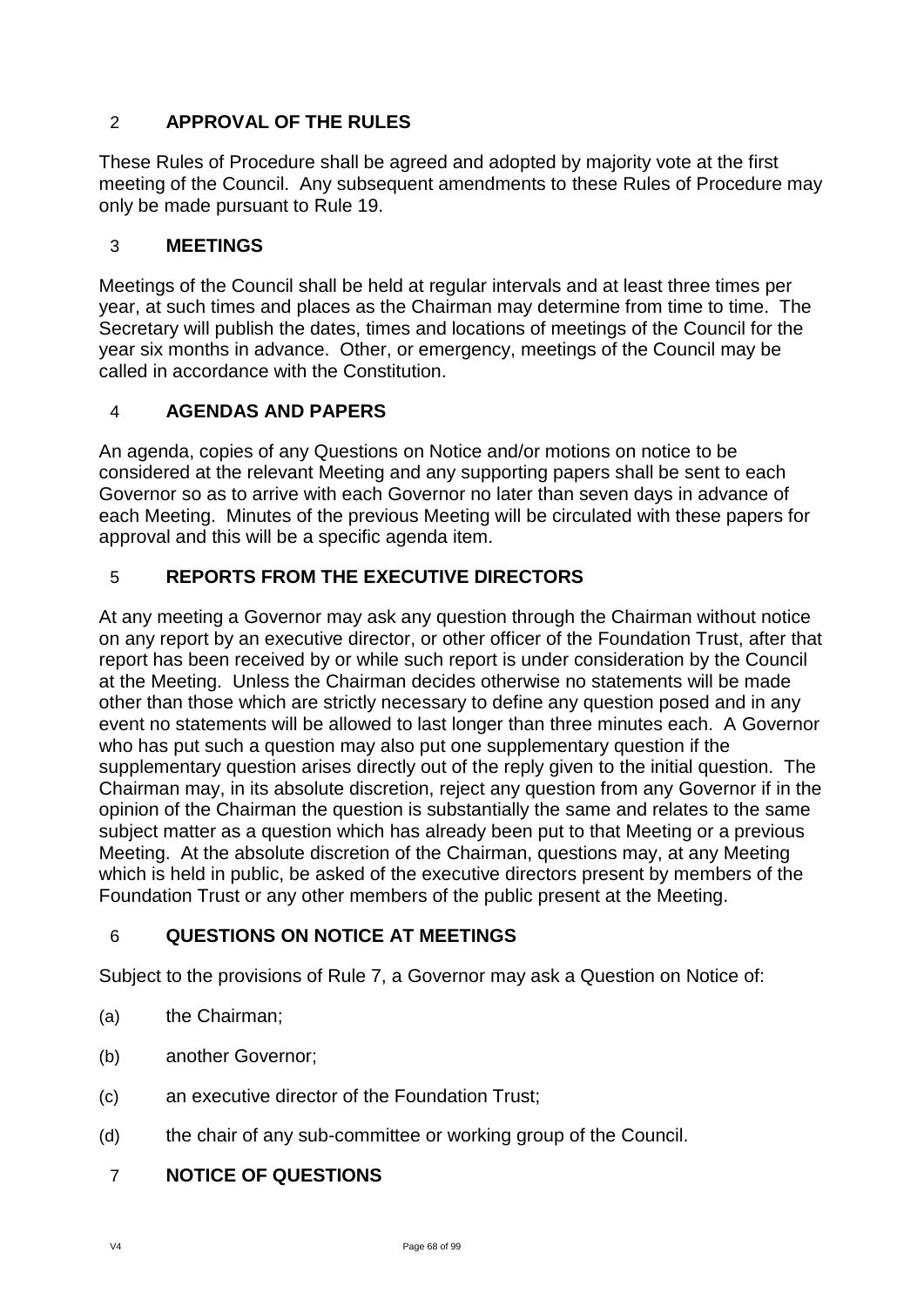Notice of a Question on Notice must be given in writing to the Secretary at least 14 days prior to the relevant Meeting. For the purposes of this Rule 7, receipt of any such Questions on Notice via electronic means is acceptable.

# 8 **RESPONSE TO A QUESTION ON NOTICE**

An answer to a Question on Notice may take the form of:

(a) a direct oral answer at the relevant Meeting (which may, where the desired information is in a publication of the Foundation Trust or other published work, take the form of a reference to that publication);

(b) where the reply cannot conveniently be given orally at the relevant Meeting, a written answer which will be circulated as soon as reasonably practicable to the questioner and to the other Governors with the agenda for the next Meeting; or

(c) a brief oral answer at the relevant Meeting supplemented by a written answer circulated as soon as reasonably practicable to the questioner and to the other Governors with the agenda for the next Meeting.

# 9 **SUPPLEMENTARY QUESTIONS IN RESPECT OF A QUESTION ON NOTICE**

Supplementary questions for the purpose of clarification of a reply to a Question on Notice may be asked at the absolute discretion of the Chairman.

# 10 **MOTIONS ON NOTICE**

(a) Notice

Subject to Rule 11, a motion may only be submitted by Governors and must be received by the Secretary in writing at least 14 days prior to the Meeting at which it is proposed to be considered, together with any relevant supporting papers. Except for motions which can be moved without notice under Rule 11, the notice of every motion must be signed or transmitted by at least two Governors. For the purposes of this Rule 10, receipt of any such motions via electronic means is acceptable. All motions received by the Secretary will be acknowledged by the Secretary in writing to the Governors who have signed or transmitted the same.

(b) Scope

Motions may only be about matters for which the Council has a responsibility or which affect the services provided by the Foundation Trust.

## 11 **MOTIONS WITHOUT NOTICE**

The following motions may be moved at any Meeting without notice:

- (a) in relation to the accuracy of the minutes of the previous Meeting;
- (b) to change the order of business in the agenda for the Meeting;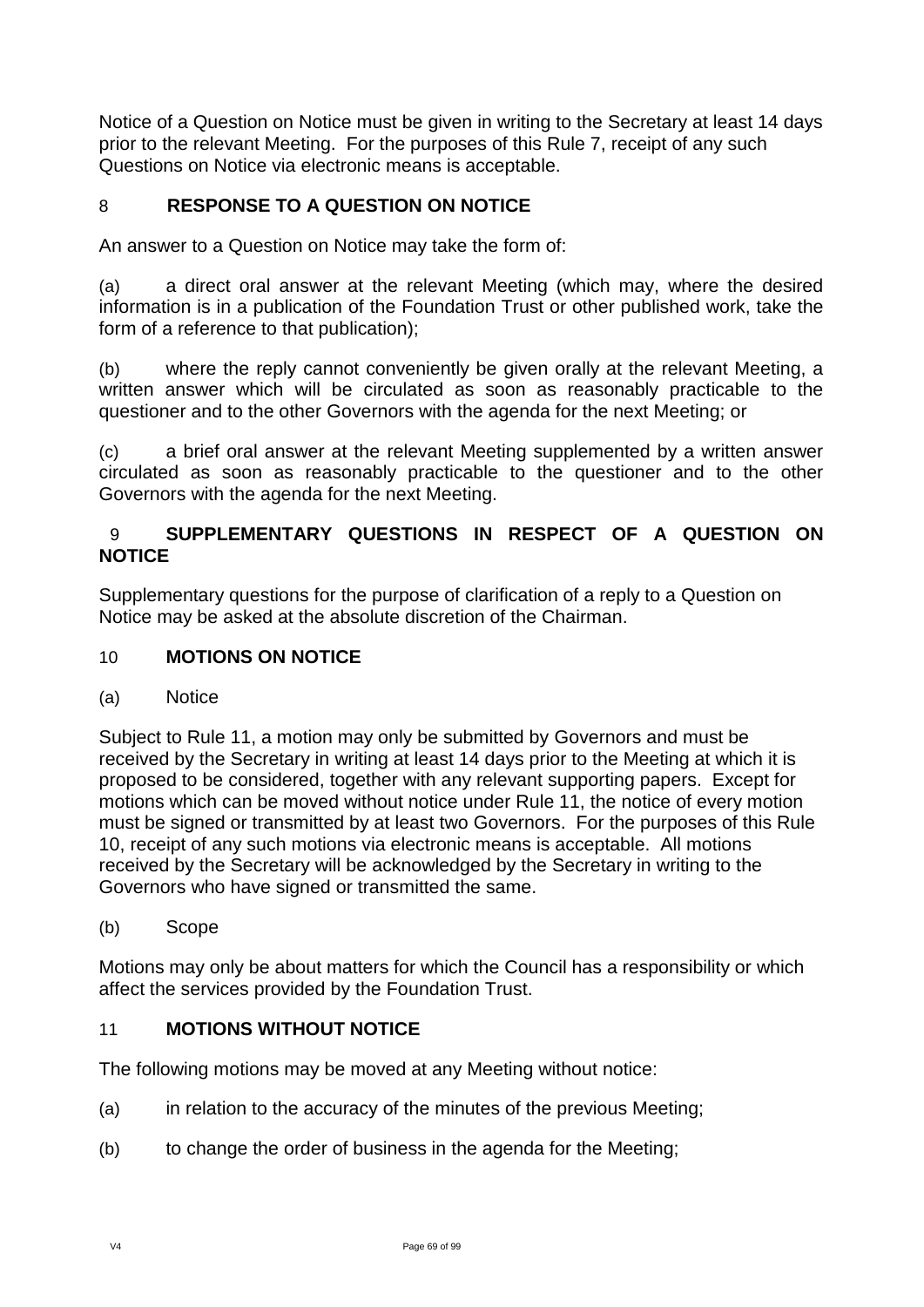- (c) to refer a matter discussed at a Meeting to an appropriate body or individual;
- (d) to appoint a working group arising from an item on the agenda for the Meeting;
- (e) to receive reports or adopt recommendations made by the Board;
- (f) to withdraw a motion;
- (g) to amend a motion;
- (h) to proceed to the next business on the agenda;
- (i) that the question be now put;
- (j) to adjourn a debate;
- (k) to adjourn a Meeting;

(l) to suspend a particular Rule contained within these Rules (provided that any Rule may only be suspended if at least one half of the aggregate number of Governors are present at the Meeting in question and provided also that the Rule in question may only be suspended for the duration of the Meeting in question);

(m) to exclude the public and press from the Meeting in question (the motion shall be "To exclude the press and public from the remainder of the Meeting, owing to the confidential nature of the business to be transacted.");

(n) to not hear further from a Governor, or to exclude them from the Meeting in question (if a Governor persistently disregards the ruling of the Chairman or behaves improperly or offensively or deliberately obstructs business, the Chairman, in its absolute discretion, may move that the Governor in question be not heard further at the Meeting in question. If seconded, the motion will be voted on without discussion. If the Governor continues to behave improperly after such a motion is carried, the Chairman may move that either the Governor leaves the meeting room or that the Meeting in question is adjourned for a specified period. If seconded, the motion will be voted on without discussion);

(o) to give the consent of the Council to any matter where its consent is required pursuant to the Constitution.

# 12 **URGENT MOTIONS OR QUESTIONS**

Urgent motions or questions may only be submitted by a Governor and must be received by the Secretary in writing before the commencement of the Meeting in question. The Chairman shall decide whether the motion or question in question should be tabled.

# 13 **VOTING**

(a) Every question at a Meeting shall be determined by a majority of the votes of the Chairman of the Meeting and Governors present and voting on the question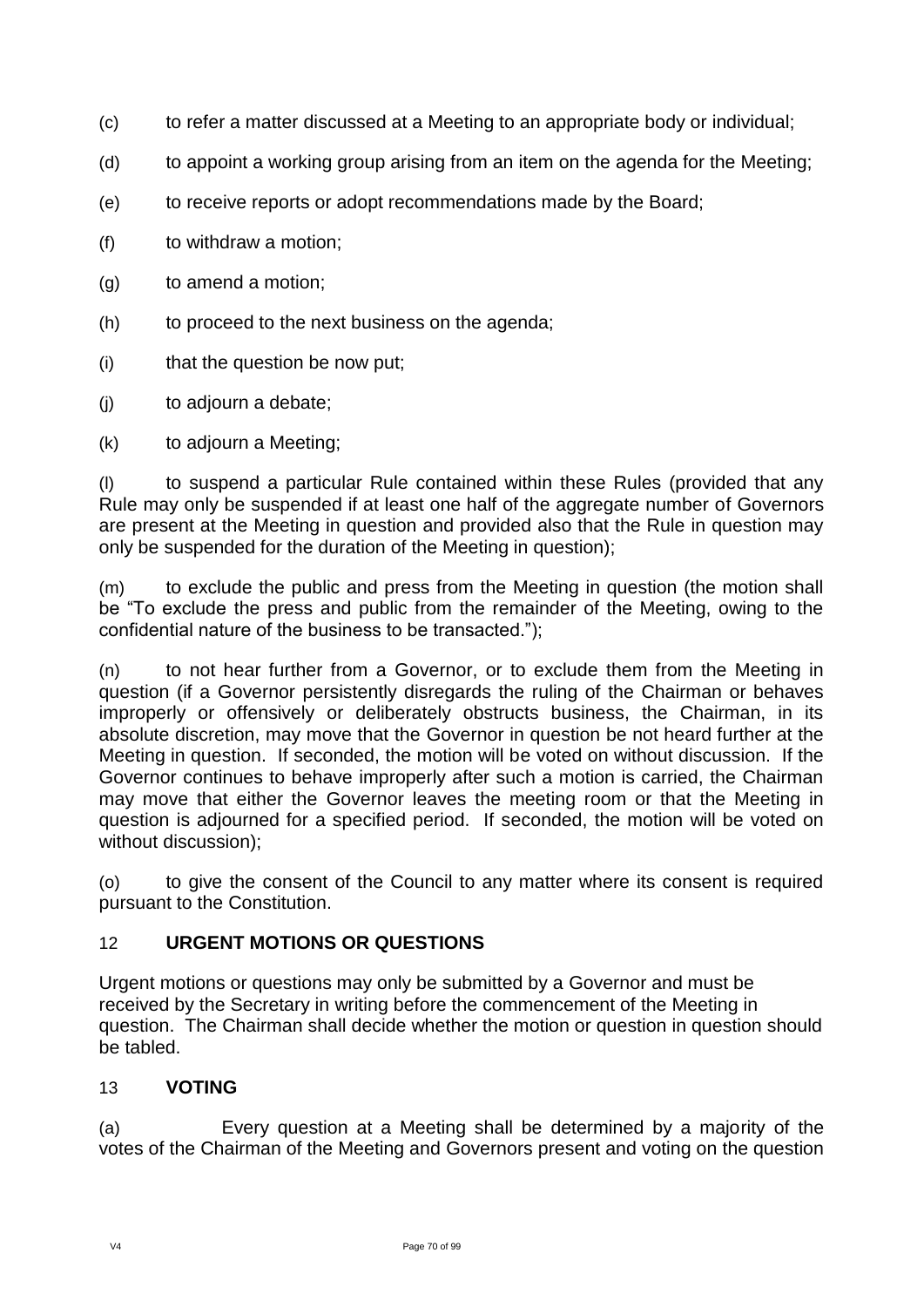and, in the case of the number of votes for and against a motion being equal, the Chairman of the Meeting shall have a second or casting vote.

(b) All questions put to the vote shall, at the discretion of the Chairman of the meeting, be determined by oral expression or by a show of hands. A paper ballot may also be used if a majority of the Governors present so request.

(c) If at least one-third of the Governors present so request, the voting (other than by paper ballot) on any question may be recorded to show how each Governor present voted or abstained.

(d) If a Governor so requests, his/her vote shall be recorded by name upon any vote (other than by paper ballot).

(e) In no circumstances may an absent Governor vote by proxy. Absence is defined as being absent at the time of the vote.

# 14 **ANY OTHER BUSINESS**

There will not be an agenda item entitled "Any Other Business". Instead, there will an item for "Motions or Questions on Notice" (which are subject to the other provisions of these Rules). There will be another item for "Urgent Motions or Questions" (which are subject to Rule 12).

# 15 **SPEAKING RULES**

This Rule applies to all forms of speech/debate by Governors or members of the Foundation Trust and the public in relation to the motion or question under discussion at a Meeting.

(a) Content and Length of Speeches

Any approval to speak must be given by the Chairman. Governors will be heard first, and after their debate is complete the Chairman will, if the meeting is in public, ask for any questions or comments from members of the Foundation Trust and the public in that order. Speeches must be directed to the matter, motion or question under discussion or to a point of order. Unless in the opinion of the Chairman it would not be desirable or appropriate to time limit speeches on any topic to be discussed having regard to its nature complexity or importance, no proposal, speech, nor any reply, may exceed three minutes. In the interests of time the Chairman may, in its absolute discretion, limit the number replies questions or speeches which are heard at any one Meeting.

(b) When a person may speak again

A person who has already spoken on a matter at a Meeting may not speak again at that Meeting in respect of the same matter, except:

- $(i)$  in exercise of a right of reply;
- (ii) on a point of order.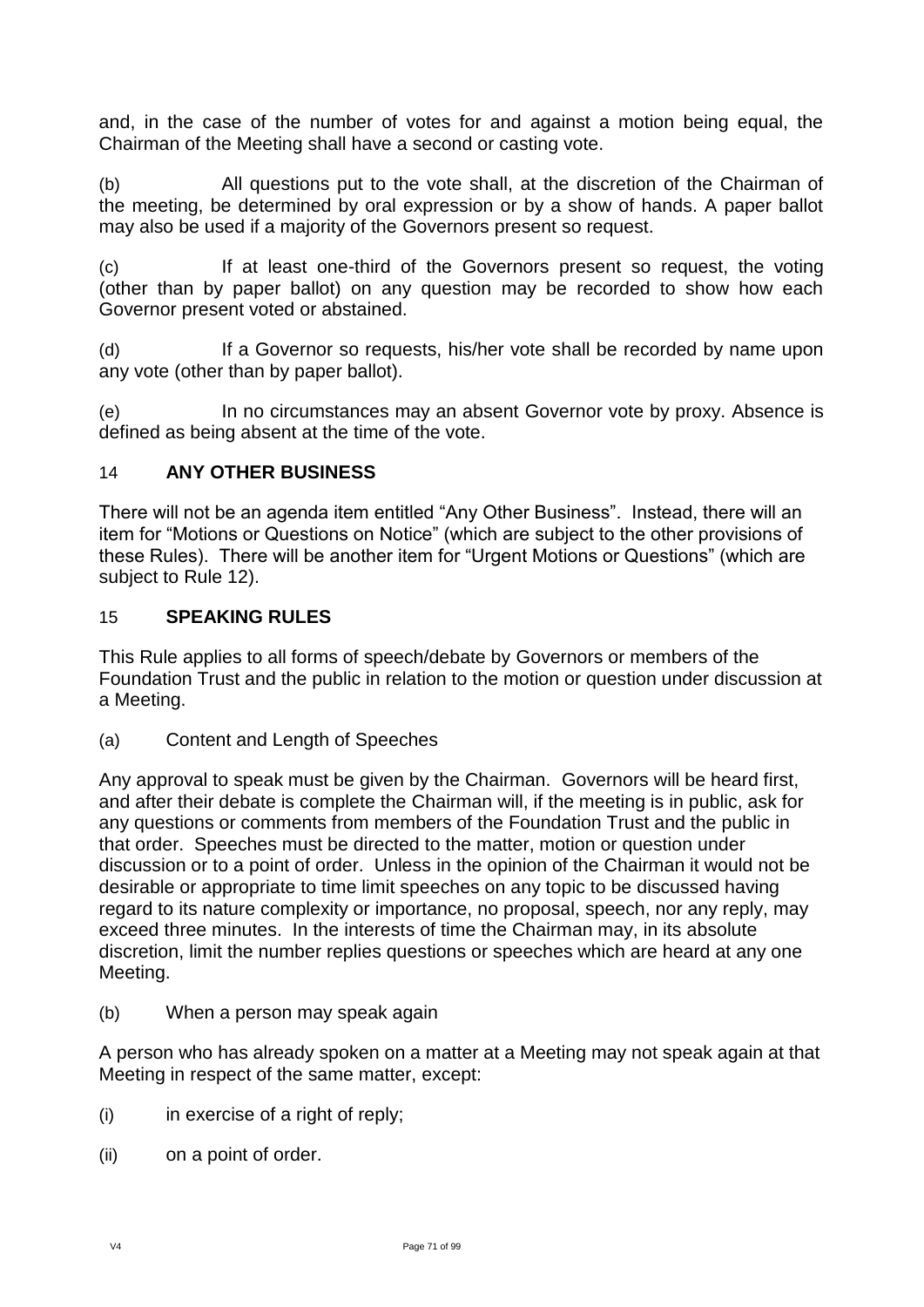# (c) Identification

All speakers must state their name and role before starting to speak to ensure the accuracy of the minutes.

## 16 **ATTENDANCE**

Governors who are unable to attend a Meeting shall notify the Secretary in writing in advance of the Meeting in question so that their apologies may be submitted.

## 17 **QUORUM**

The quorum for a Meeting will be as set out in the Constitution.

# 18 **CHAIR**

The Council will be chaired in accordance with the Constitution. If the Council is dealing with the matter of succession of the Chairman, then the Vice Chairman of the Council will preside. If the Vice Chairman is not present, the meeting will be chaired, for that part of the meeting only, by a Public Governor selected from among those present.

# 19 **AMENDMENTS TO RULES OF PROCEDURE**

These Rules of Procedure may only be amended at a Meeting. A motion to change the Rules of Procedure must be signed by a majority of the Governors and submitted to the Secretary in writing at least 21 days before the Meeting at which the motion is intended to be proposed.

# 20 **DISPUTE BETWEEN THE COUNCIL AND THE BOARD**

In situations where any conflict arises between the Board and the Council, the Chairman may initiate an independent review to investigate and make recommendations in respect of how the conflict may be settled. Normally this will be achieved by inviting the chair of another foundation trust to conduct the review, and the choice of individual will be agreed by both the Council and the Board.

# 21 **TERMS OF REFERENCE AND CODE OF CONDUCT FOR GOVERNORS**

Governors shall at all times comply with the Council of Governors' Terms of Reference and the Code of Conduct for Governors.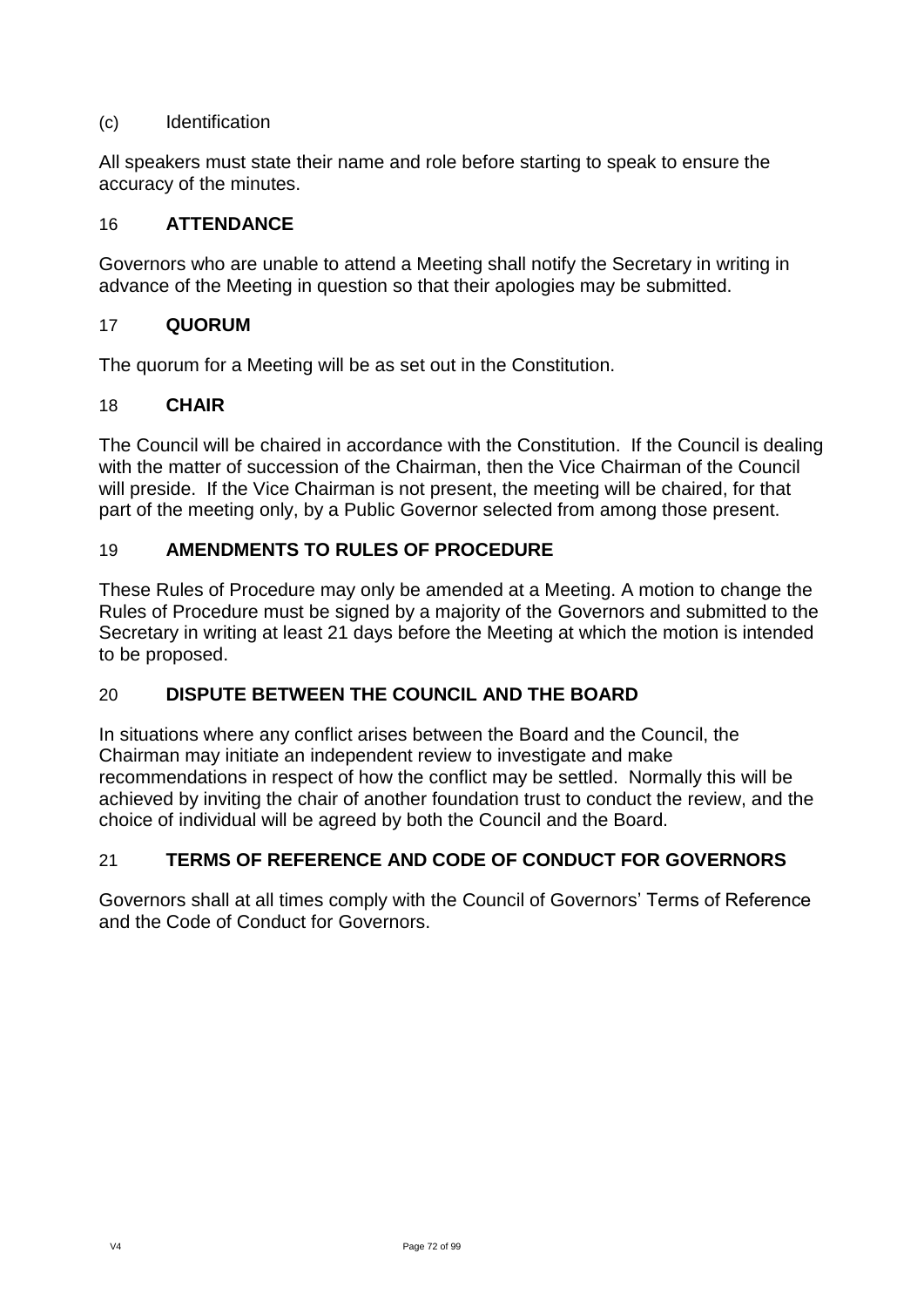## **ANNEX 7 – STANDING ORDERS FOR THE PRACTICE AND PROCEDURE OF THE BOARD OF DIRECTORS**

(Paragraph 26)

## **STANDING ORDERS FOR THE PRACTICE AND PROCEDURE OF THE BOARD OF DIRECTORS**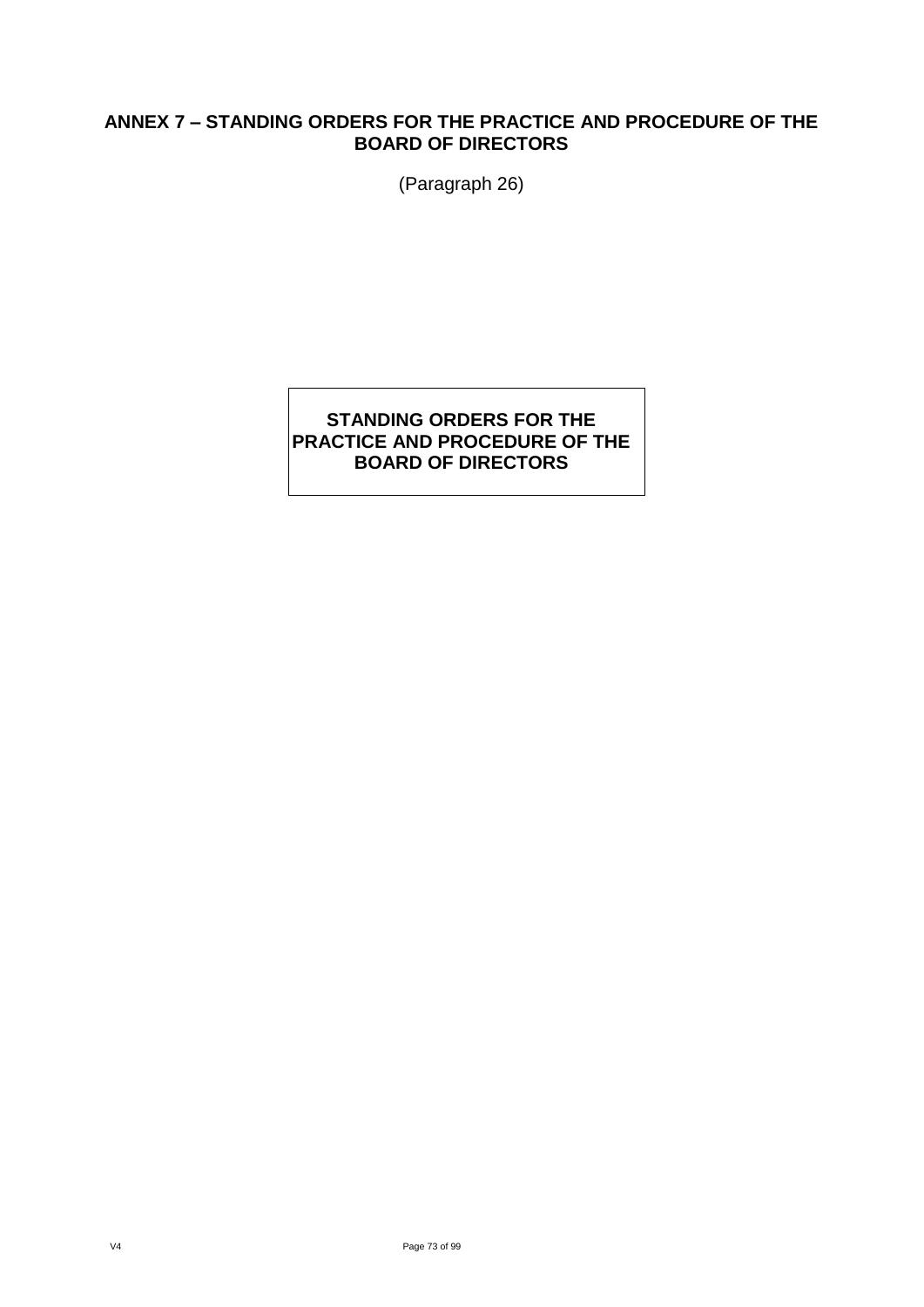## **CONTENTS**

|    | <b>INTRODUCTION</b><br><b>Statutory Framework</b><br><b>Delegation of Powers</b>                                                                                                                                                                                                                                                                                                                                                                                                                                    | 3<br>3<br>3                                                                                                               |
|----|---------------------------------------------------------------------------------------------------------------------------------------------------------------------------------------------------------------------------------------------------------------------------------------------------------------------------------------------------------------------------------------------------------------------------------------------------------------------------------------------------------------------|---------------------------------------------------------------------------------------------------------------------------|
| 1. | <b>INTERPRETATION</b>                                                                                                                                                                                                                                                                                                                                                                                                                                                                                               | 4                                                                                                                         |
| 2. | <b>THE TRUST</b><br><b>Composition of the Trust</b><br>Appointment of the Chairman and Directors<br>Terms of Office of the Chairman and Directors<br>Appointment of Deputy Chairman<br>Powers of Deputy Chairman                                                                                                                                                                                                                                                                                                    | 5<br>5<br>$6\phantom{1}6$<br>6<br>$\overline{6}$<br>6                                                                     |
| 3. | <b>MEETINGS OF THE TRUST</b><br><b>Calling Meetings</b><br>Notice of Meetings<br>Setting the Agenda<br><b>Chairman of Meeting</b><br>Notices of Motion<br><b>Withdrawal of Motion or Amendments</b><br>Motion to Rescind a Resolution<br><b>Motions</b><br>Chairman's Ruling<br>Voting<br><b>Minutes</b><br><b>Suspension of Standing Orders</b><br>Variation and Amendment of Standing Orders<br><b>Record of Attendance</b><br>Quorum<br><b>Associate Directors</b><br>Procedure for asking questions at meetings | 7<br>$\overline{7}$<br>$\overline{7}$<br>$\overline{7}$<br>$\overline{7}$<br>8<br>88889<br>9<br>9<br>10<br>10<br>10<br>10 |
| 4. | <b>ARRANGEMENTS</b><br><b>FUNCTIONS</b><br><b>FOR</b><br><b>THE</b><br><b>EXERCISE</b><br><b>OF</b><br><b>BY</b><br><b>DELEGATION</b><br><b>Emergency Powers</b><br><b>Delegation to Committees</b><br><b>Delegation to Officers</b>                                                                                                                                                                                                                                                                                | 10<br>10<br>10<br>11                                                                                                      |
| 5. | <b>COMMITTEES</b><br><b>Appointment of Committees</b><br>Confidentiality                                                                                                                                                                                                                                                                                                                                                                                                                                            | 11<br>11<br>12                                                                                                            |
| 6. | <b>CUSTODY OF SEAL AND SEALING OF DOCUMENTS</b><br><b>Custody of Seal</b><br>Sealing of Documents<br><b>Register of Sealing</b>                                                                                                                                                                                                                                                                                                                                                                                     | 12<br>12<br>12<br>12                                                                                                      |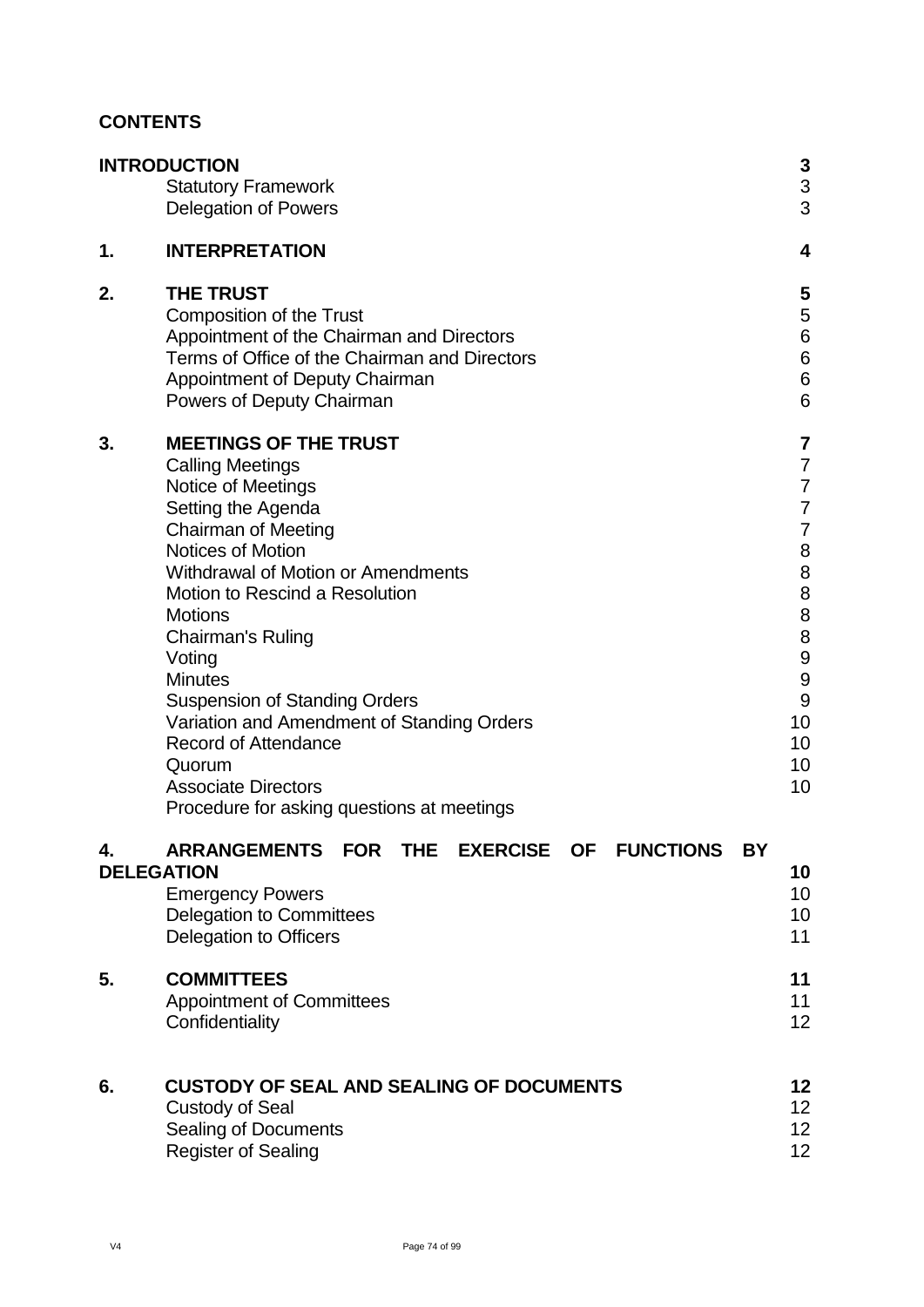| 7. | <b>SIGNATURE OF DOCUMENTS</b>                                                 | 12       |
|----|-------------------------------------------------------------------------------|----------|
| 8. | <b>MISCELLANEOUS</b><br>Standing Orders to be given to Directors and Officers | 13<br>13 |
|    | Documents having the Standing of Standing Orders                              | 13       |
|    | <b>Review of Standing Orders</b>                                              | 13       |
|    |                                                                               |          |

## **INTRODUCTION**

## **Statutory Framework**

Milton Keynes University Hospital NHS Foundation Trust (the Trust) is a public benefit corporation authorised by the Independent Regulator of NHS Foundation Trusts which was established under the Health and Social Care (Community Health Standards) Act 2003.

The Trust's principal place of business is:

Milton Keynes University Hospital Standing Way **Eaglestone** Milton Keynes MK6 5LD

NHS Foundation Trusts are governed by statute, mainly the National Health Service Act 2003, by their constitutions and by the terms of their authorisation issued by Monitor (collectively 'the Regulatory Framework').

The functions of the Trust are conferred by the Regulatory Framework.

As a body corporate the Trust has specific powers to contract in its own name and to act as a corporate trustee. In the latter role it is accountable to the Charity Commission for those funds deemed to be charitable. The Trust also has a common law duty as a bailee for patients' property held by the Trust on behalf of patients.

The Constitution requires the Board of Directors to adopt Standing Orders (SOs) for the regulation of its practice and procedure.

## **Delegation of Powers**

Under the SOs relating to the Arrangements for the Exercise of Functions by Delegation (SO 4) the Board exercises its powers to make arrangements for the exercise, on behalf of the Trust, of any of its functions by a committee or sub-committee appointed by virtue of SO 5, in each case subject to such restrictions and conditions as the Board thinks fit or as the Independent Regulator may direct. Delegated Powers are covered in a separate document (Reservation of Powers to the Board and Delegation of Powers). That document has effect as if incorporated into the Standing Orders.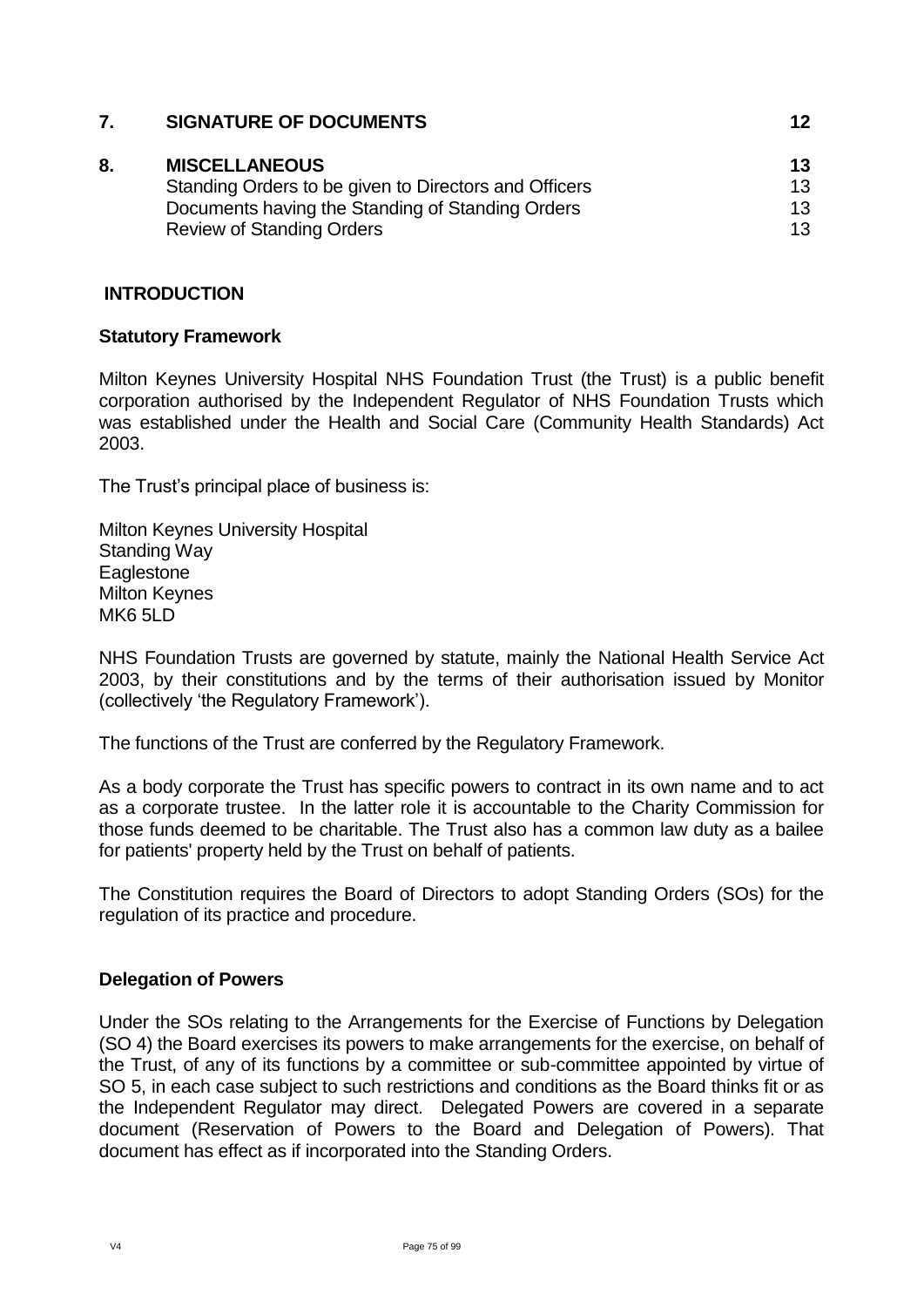## **1. INTERPRETATION**

1.1 Save as permitted by law, and subject to the Constitution, at any meeting the Chairman of the Trust shall be the final authority on the interpretation of SOs (on which he/she should be advised by the Chief Executive or Trust Secretary).

1.2 Any expression to which a meaning is given in the NHS Act 2006 or in the Regulations or Orders made under the Act shall have the same meaning in this interpretation and in addition:

**"ACCOUNTING OFFICER"** shall be the Officer responsible and accountable for funds entrusted to the Trust. He/She shall be responsible for ensuring the proper stewardship of public funds and assets. For this Trust it shall be the Chief Executive.

**"TRUST"** means the Milton Keynes University Hospital NHS Foundation Trust.

**"BOARD"** shall mean the Chairman, non-executive Directors, and the executive Directors of the Trust as a collective body.

**"BUDGET"** shall mean a resource, expressed in financial terms, proposed by the Board for the purpose of carrying out, for a specific period, any or all of the functions of the Trust;

**"CHAIRMAN"** is the person appointed by the Council of Members to lead the Board and to ensure that it successfully discharges its overall responsibility for the Trust as a whole. The expression "the Chairman of the Trust" shall be deemed to include the Deputy Chairman of the Trust if the Chairman is absent from the meeting or is otherwise unavailable.

**"CHIEF EXECUTIVE"** shall mean the chief executive officer of the Trust.

**"COMMITTEE"** shall mean a sub-committee appointed by the Board.

**"COMMITTEE MEMBERS"** shall be persons formally appointed by the Board to sit on or to chair specific committees.

**"DEPUTY CHAIRMAN"** means the non-executive Director appointed by the Council of Governors to take on the Chairman's duties if the Chairman is unable to discharge his office as Chairman , for any reason.

**"DIRECTOR"** shall mean a person appointed as a Director of the Trust in accordance with the Constitution and includes the Chairman.

**"DIRECTOR OF FINANCE "** shall mean the chief finance officer of the Trust.

**"HE/SHE & HIS/HERS"** shall refer to the appropriate postholder and are to be read as the gender of that post which may change.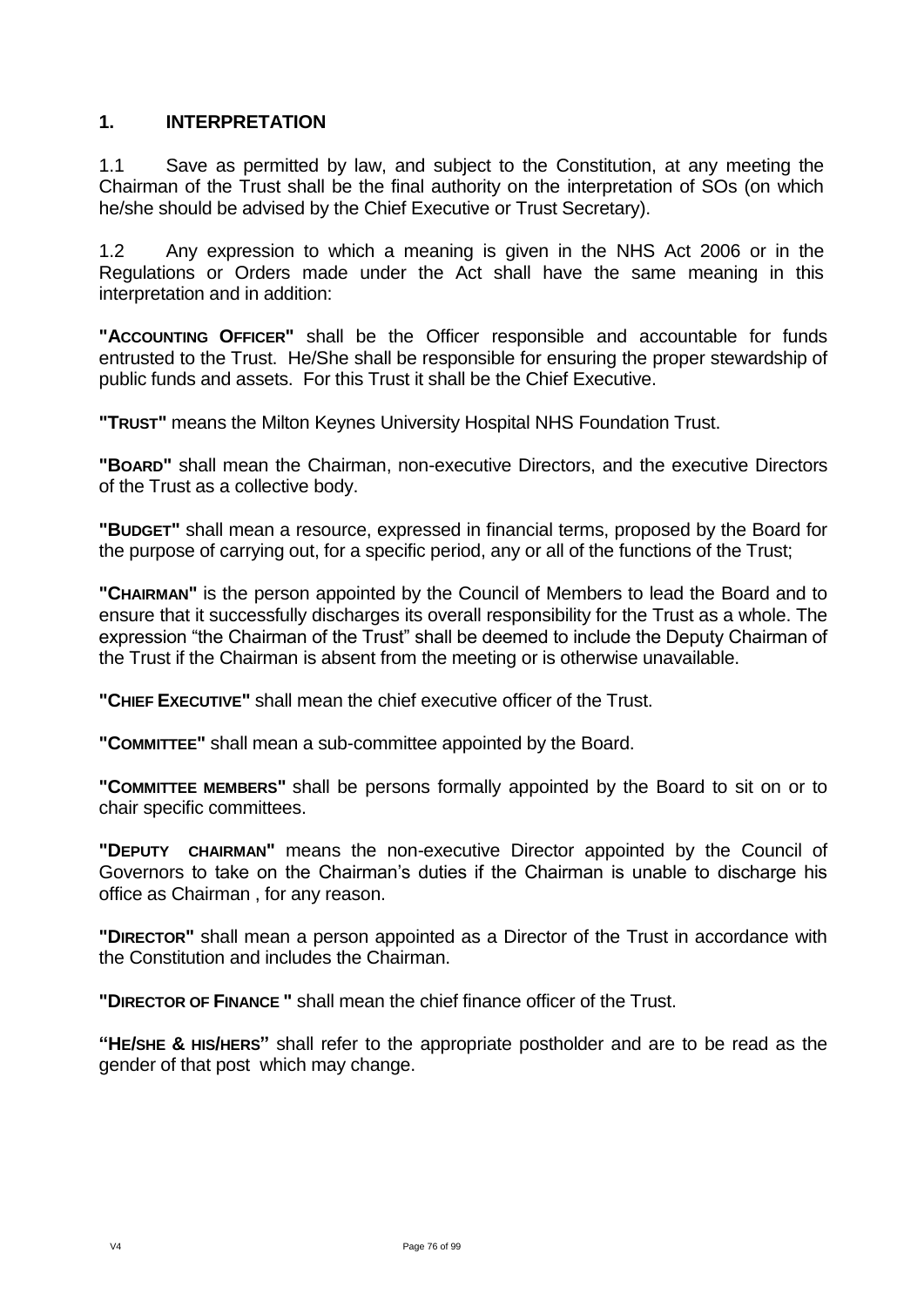**"FUNDS HELD ON TRUST"** shall mean those funds which the Trust holds at its date of incorporation, receives on distribution by statutory instrument, or chooses subsequently to accept. Such funds may or may not be charitable.

**"COUNCIL OF GOVERNORS"** means the Council of Governors of the Trust as constituted by the Constitution.

**"MONITOR"** means the Independent Regulator of NHS Foundation Trusts.

**"MOTION"** means a formal proposition to be discussed and voted on during the course of a meeting.

**"NOMINATED OFFICER"** means an officer charged with the responsibility for discharging specific tasks within Standing Orders (SOs) and Standing Financial Instructions (SFIs).

**"NON-EXECUTIVE DIRECTOR"** means a Director, including the Chairman, who does not hold an executive office of the Trust.

**"SECRETARY"** means a person appointed by the Trust to act independently of the Board, to provide advice to the Board on corporate governance issues and monitor the Trust's compliance with the law, these SO's , and the Regulatory Framework.

**"SFIS"** means Standing Financial Instructions.

**"SOS"** means Standing Orders.

## **2. THE TRUST**

2.1 All business shall be conducted in the name of the Trust.

2.2 All funds received in trust shall be in the name of the Trust as corporate trustee. In relation to funds held on trust, powers exercised by the Trust as corporate trustee shall be exercised separately and distinctly from those powers exercised as a Trust.

2.3 The Board has resolved that certain powers and decisions may only be exercised or made by the Board in formal session. These powers and decisions are set out in "Reservation of Powers to the Board" and have effect as if incorporated into the Standing Orders.

2.4 **Composition of the Trust Board** - In accordance with the Constitution the composition of the Board shall be:

The Chairman of the Trust

not less than five but not more than seven non- executive Directors

not less than five but not more than seven executive Directors

including: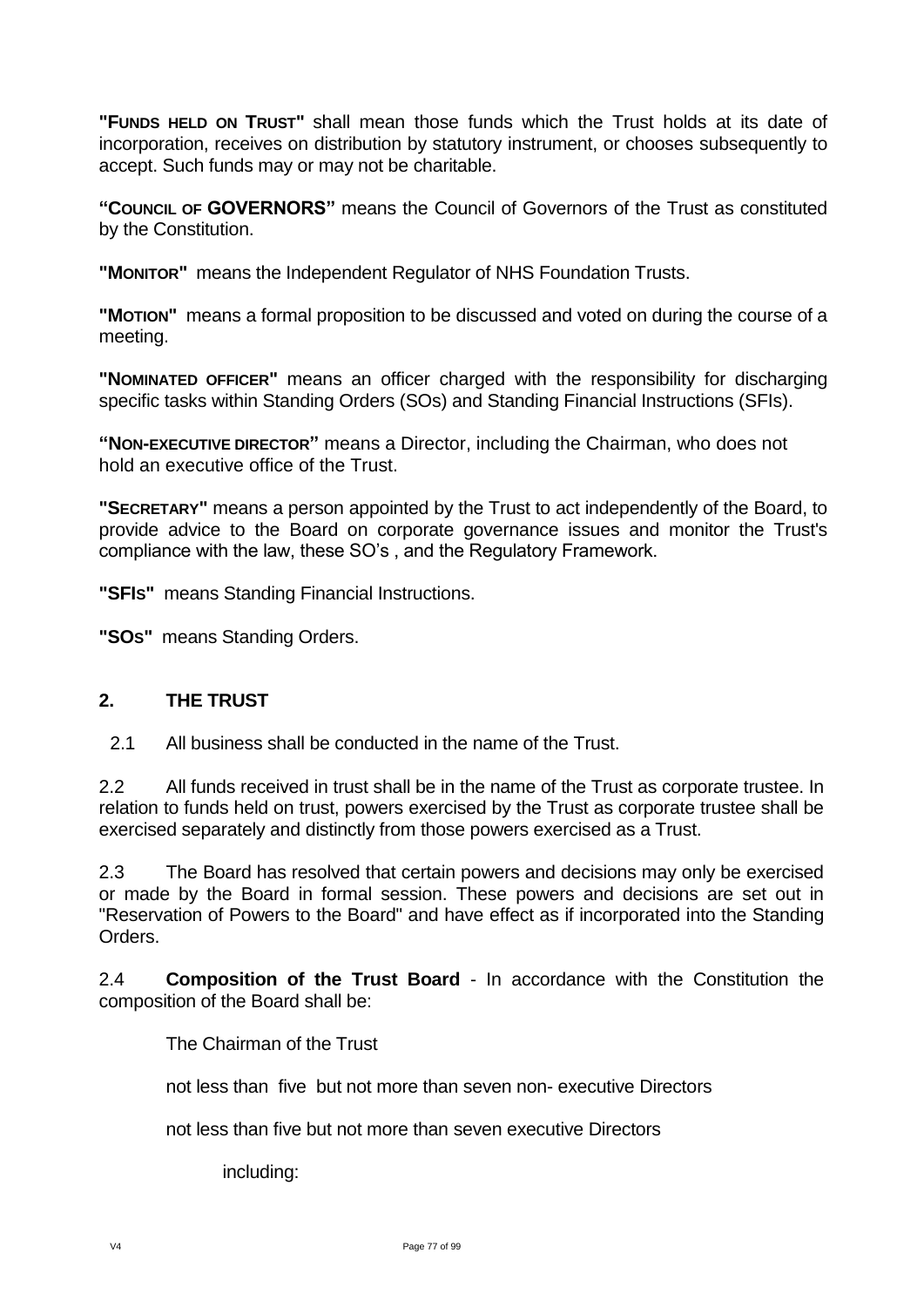- the Chief Executive
- the Director of Finance  $\bullet$ 
	- a registered medical or dental practitioner
- a registered nurse or midwife

# 2.5 **Appointment of the Chairman and Directors**

## 2.**5.1 Appointment and removal of Non executive Directors.**

The Chairman and the other non-executive directors are appointed and removed by the Council of Governors in accordance with the procedure described in the Constitution.

## **2.5.1.1 Non-Executive Appointments Committee**

The Trust shall appoint a Non-Executive Appointments Committee (a Committee of the Council of Governors) which will comprise of the Chairman of the Trust (or, when a Chairman is being appointed, the Deputy Chairman/ Senior Independent Director unless he is standing for appointment, in which case another non-executive director), three elected Governors and one Appointed Governor. The Committee will be chaired by a Governor. The Chairman of another Foundation Trust will be invited to act as an independent assessor to the Committee.

## 2.6 **Appointment and removal of Chief Executive**

In accordance with the Constitution the non-executive Directors of the Trust will appoint and remove the Chief Executive as a director of the Trust. The appointment of the Chief Executive is subject to the approval of a majority of the members of the Council of Governors present and voting at a meeting of the Council of Governors.

# 2.7 **Appointment and removal of Executive Directors**

In accordance with the Constitution the Board shall appoint an Executive Remuneration and Nominations Committee (a Committee of the Board of Directors) consisting of the Chairman, the Chief Executive, and the other non-executive Directors to appoint or remove the executive Directors other than the Chief Executive. The Committee will be chaired by the Chairman of the Trust.

2.8 **Terms of Office of the Chairman and Non-Executive Directors** – The Chairman and the non-executive Directors are to be appointed for a period of office in accordance with the terms and conditions of office decided by the Council of Governors at a general meeting/ delegated to the Non-Executive Appointments Committee with subsequent approval at a general meeting.

2.9 **Terms of Office of Executive Directors** - The Executive Remuneration and Nominations Committee consisting of non-executive Directors shall decide the terms and conditions of office including remuneration and allowances of executive Directors.

2.10 **Appointment of Deputy Chairman** - For the purpose of enabling the proceedings of the Trust to be conducted in the absence of the Chairman, the Council of Governors will appoint a non-executive Director to be Deputy Chairman for such a period,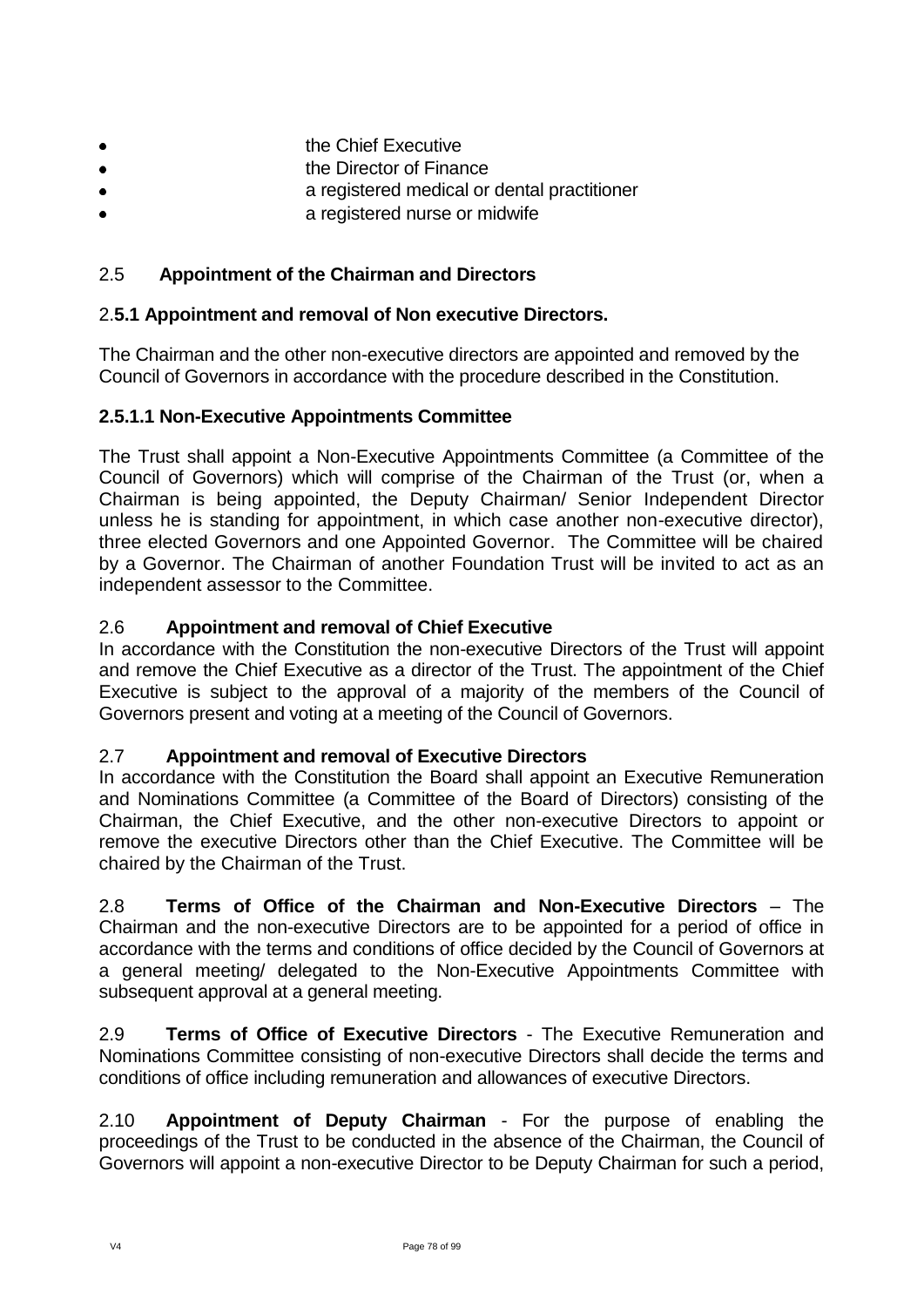not exceeding the remainder of his/her term as non-executive Director of the Trust, as they may specify on appointing him/her.

2.11 Any non-executive Director so elected may at any time resign from the office of Deputy Chairman by giving notice in writing to the Chairman and the Council of Governors, may thereupon appoint another non-executive Director as Deputy Chairman in accordance with paragraph 2.10.

2.12 **Powers of Deputy Chairman** - Where the Chairman of the Trust has died or has otherwise ceased to hold office or where he/she has been unable to perform his/her duties as Chairman owing to illness, absence from England and Wales or any other cause, the Deputy Chairman of the Board of Directors shall be acting chairman of the Trust and references to the Chairman in these SOs shall, so long as there is no Chairman able to perform his/her duties, be taken to include references to the Deputy Chairman.

# **3. MEETINGS OF THE BOARD**

3.1 **Calling Meetings** - Ordinary meetings of the Board shall be held at such times and places as the Board may determine.

3.2 The Secretary may call a meeting of the Board at any time. The Chairman or four Directors may request the Secretary to call a meeting giving written notice of the business to be carried out. The Secretary shall send a written notice to all Directors as soon as possible after the receipt of such a request. The Secretary shall call a meeting on at least 14 but not more than 28 days' notice to discuss the specified business. If the Secretary fails to call such a meeting then the Chairman or four Directors, whichever is the case, shall call such a meeting.

3.3 **Notice of Meetings** – Save in the case of emergencies or the need to conduct urgent business, the Secretary shall give to all Directors at least 14 days, but not more than 28 days, written notice of the date and place of every meeting of the Board of Directors.

3.4 Before each meeting of the Board, a notice of the meeting, specifying the business proposed to be transacted at it, shall be delivered to every Director, or sent by post to the usual place of residence of such Director, so as to be available to him at least five clear days before the meeting.

3.5 Lack of service of the notice on any director shall not affect the validity of a meeting.

3.6 Failure to serve such a notice on more than two Directors will invalidate the meeting. A notice shall be presumed to have been served at the time at which the notice would be delivered in the ordinary course of the post.

3.7 In the case of a meeting called by four Directors or the Chairman in default of the Secretary, the notice shall be signed either by those Directors or the Chairman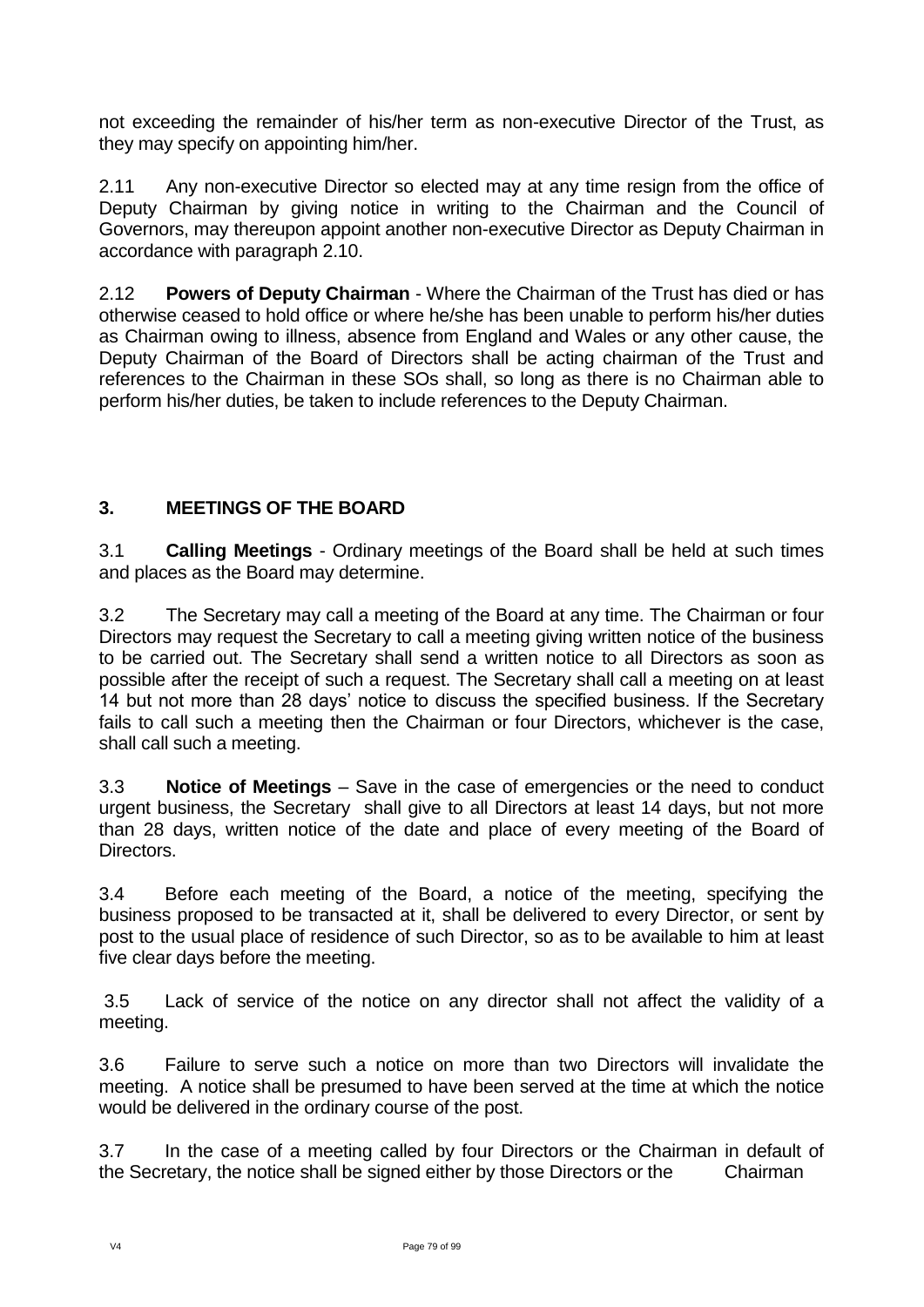and no business shall be transacted at the meeting other than that specified in the notice.

3.8 **Setting the Agenda** - The Board may determine that certain matters shall appear on every agenda for a meeting of the Board and shall be addressed prior to any other business being conducted.

3.9 A Director desiring a matter to be included on an agenda shall make his/her request in writing to the Chairman at least 10 days before the meeting, subject to SO 3.3. Requests made less than 10 days before a meeting may be included on the agenda at the discretion of the Chairman.

3.10 **Chairman of Meeting** - At any meeting of the Board, the Chairman, if present, shall preside. If the Chairman is absent from the meeting the Deputy Chairman, if present, shall preside. If the Chairman and Deputy Chairman are absent such non-executive Director as the Directors present shall choose shall preside.

3.11 If the Chairman is absent from a meeting temporarily on the grounds of a declared conflict of interest the Deputy Chairman, if present, shall preside. If the Chairman and Deputy Chairman are absent, or are disqualified from participating, such non-executive Director as the Directors present shall choose shall preside.

3.12 **Notices of Motion** - A Director of the Trust desiring to move or amend a motion shall send a written notice thereof at least 10 days before the meeting to the Chairman, who shall insert in the agenda for the meeting all notices so received subject to the notice being permissible under the appropriate regulations. This paragraph shall not prevent any motion being moved during the meeting, without notice on any business mentioned on the agenda subject to SO 3.7.

3.13 **Withdrawal of Motion or Amendments** - A motion or amendment once moved and seconded may be withdrawn by the proposer with the concurrence of the seconder and the consent of the Chairman.

3.14 **Motion to Rescind a Resolution** - Notice of motion to amend or rescind any resolution (or the general substance of any resolution) which has been passed within the preceding 6 calendar months shall bear the signature of the Director who gives it and also the signature of 4 other Directors. When any such motion has been disposed of by the Board, it shall not be competent for any Director other than the Chairman to propose a motion to the same effect within 6 months, however the Chairman may do so if he/she considers it appropriate.

3.15 **Motions** - The mover of a motion shall have a right of reply at the close of any discussion on the motion or any amendment thereto.

3.16 When a motion is under discussion or immediately prior to discussion it shall be open to a Director to move:

• An amendment to the motion.

• The adjournment of the discussion or the meeting.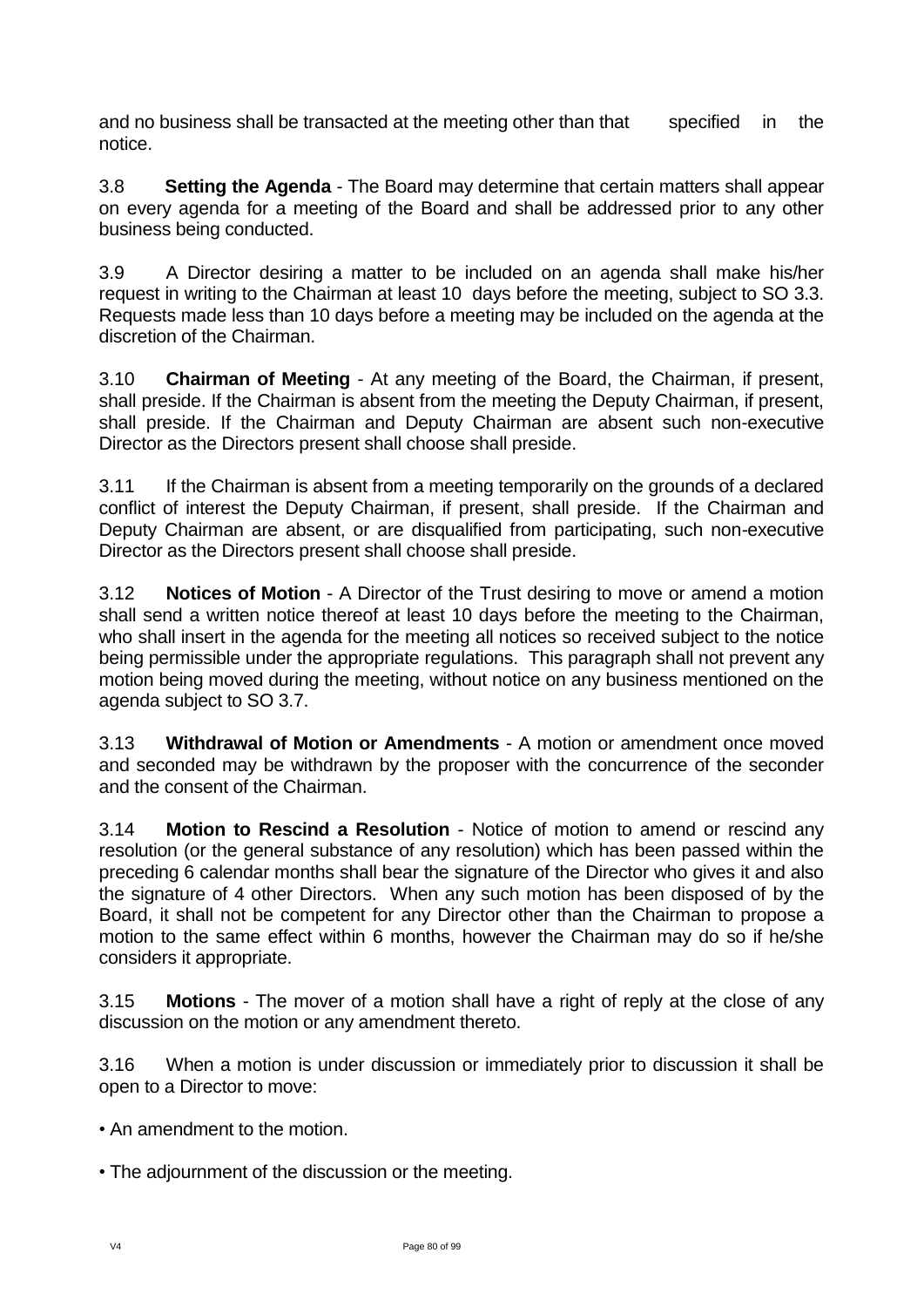- That the meeting proceed to the next business. (\*)
- The appointment of an ad hoc sub-committee to deal with a specific item of business.

• That the motion be now put. (\*)

In the case of sub-paragraphs denoted by  $(*)$  above to ensure objectivity motions may only be put by a Director who has not previously taken part in the debate and who is eligible to vote. No amendment to the motion shall be admitted if, in the opinion of the Chairman of the meeting, the amendment negates the substance of the motion.

3.17 **Chairman's Ruling** - Statements of Directors made at meetings of the Board shall be relevant to the matter under discussion at the material time and the decision of the Chairman of the meeting on questions of order, relevancy, regularity and any other matters shall be observed at the meeting.

3.18 **Voting** - Every question at a meeting shall be determined by a majority of the votes of the Directors present and voting on the question and, in the case of any equality of votes, the person presiding shall have a second or casting vote.

3.19 All questions put to the vote shall, at the discretion of the Chairman of the meeting, be determined by oral expression or by a show of hands. A paper ballot may also be used if a majority of the Directors present so request.

3.20 If at least one-third of the Directors present so request, the voting (other than by paper ballot) on any question may be recorded to show how each Director present voted or abstained.

3.21 If a Director so requests, his/her vote shall be recorded by name upon any vote (other than by paper ballot).

3.22 In no circumstances may an absent Director vote by proxy. Absence is defined as being absent at the time of the vote.

3.23 Any director or member of a committee of the Directors may participate in a meeting of the Board of Directors or such committee by means of a conference telephone or similar communications equipment whereby all persons participating in the meeting can hear each other and participation in the meeting in this manner shall be deemed to constitute presence in person at such meeting.

3.24 An acting Director who has been appointed formally by the Executive Remuneration and Nominations Committee as an additional Director, in accordance with the Constitution, to carry out a vacant Director's duties during a period of temporary incapacity shall be entitled to exercise the voting rights of the executive Director. An officer attending the Board to represent an executive Director during a period of incapacity or temporary absence without being formally appointed to the Board may not exercise the voting rights of the executive Director. An officer's status when attending a meeting shall be recorded in the minutes.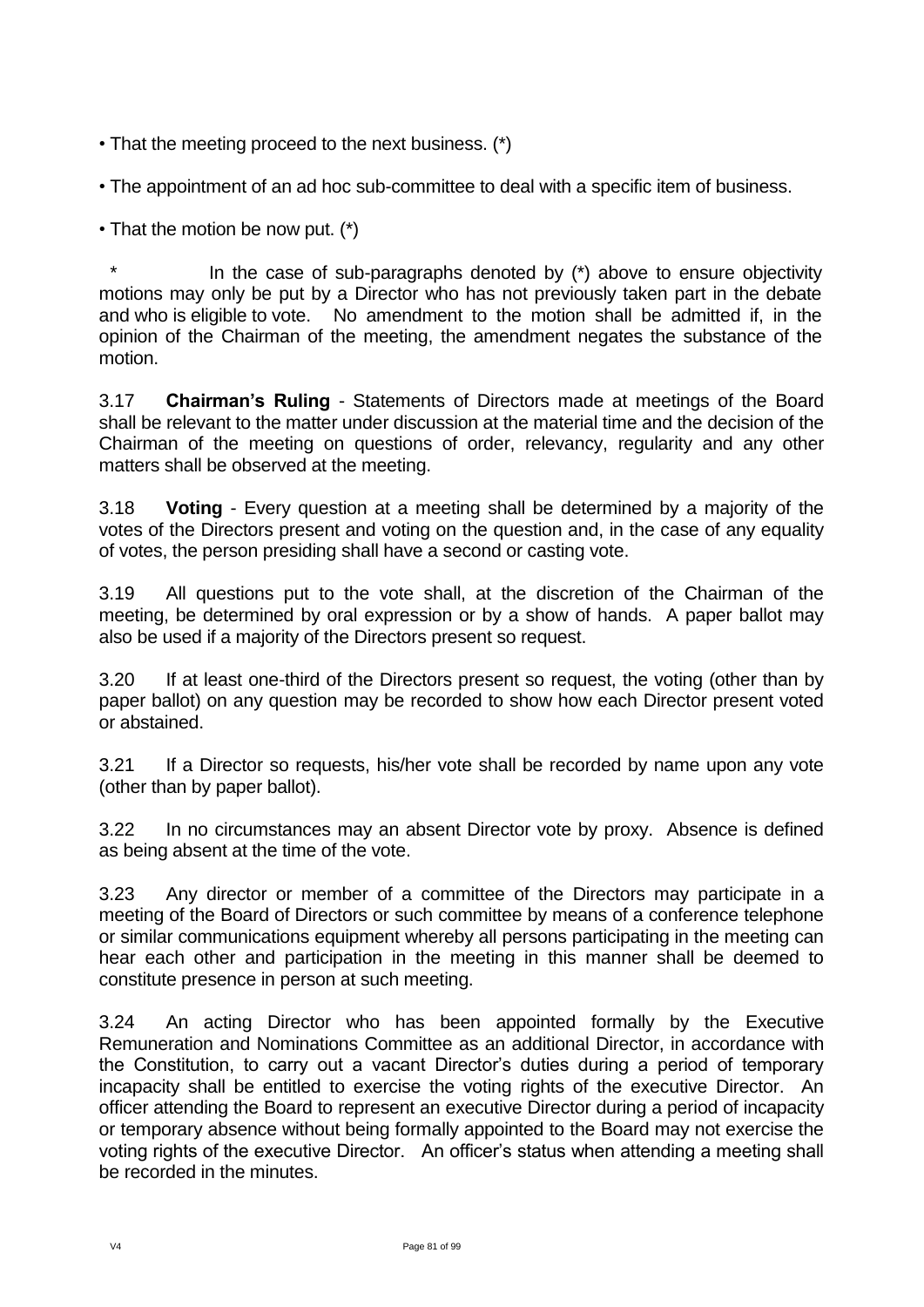3.25 **Minutes** - The Minutes of the proceedings of a meeting shall be drawn up and submitted for agreement at the next ensuing meeting where they will be signed by the person presiding at it.

3.26 No discussion shall take place upon the minutes except upon their accuracy or where the Chairman considers discussion appropriate. Any amendment to the minutes shall be agreed and recorded at the next meeting.

3.27 Minutes shall be circulated in accordance with the Directors' wishes.

3.28 **Suspension of Standing Orders** - Except where this would contravene any statutory provision or any direction made by Monitor, any one or more of the SOs may be suspended at any meeting, provided that at least two-thirds of the Board are present, including one executive Director and one non-executive Director, and that a majority of those present vote in favour of suspension.

3.29 A decision to suspend SOs shall be recorded in the minutes of the meeting.

3.30 A separate record of matters discussed during the suspension of SOs shall be made and shall be available to the Directors.

3.31 No formal business may be transacted while SOs are suspended.

3.32 **Variation and Amendment of Standing Orders** - These SOs shall be amended only if:

• a notice of motion under Standing Order 3.12 has been given; and

• no fewer than half the total of the Trust's non-executive Directors vote in favour of amendment; and

• at least two-thirds of the Directors are present ; and

• the variation proposed does not contravene a statutory provision or direction made by the Monitor.

3.33 **Record of Attendance** - The names of the Directors present at the meeting shall be recorded in the minutes.

3.34 **Quorum** - No business shall be transacted at a meeting of the Board unless at least six Directors including not less than three executive (one of whom must be either the Chief Executive or the Deputy Chief Executive ) and not less than three non-executive Directors (one of whom must be the Chairman or Deputy Chairman of the Board of Directors) are present.

3.35 **Associate Directors** – Unless the Chairman decides otherwise, for proper grounds, Associate Directors shall be entitled to receive notice of, and to attend and speak at meetings of the Board but shall not be entitled to vote or count in the quorum, at such meetings.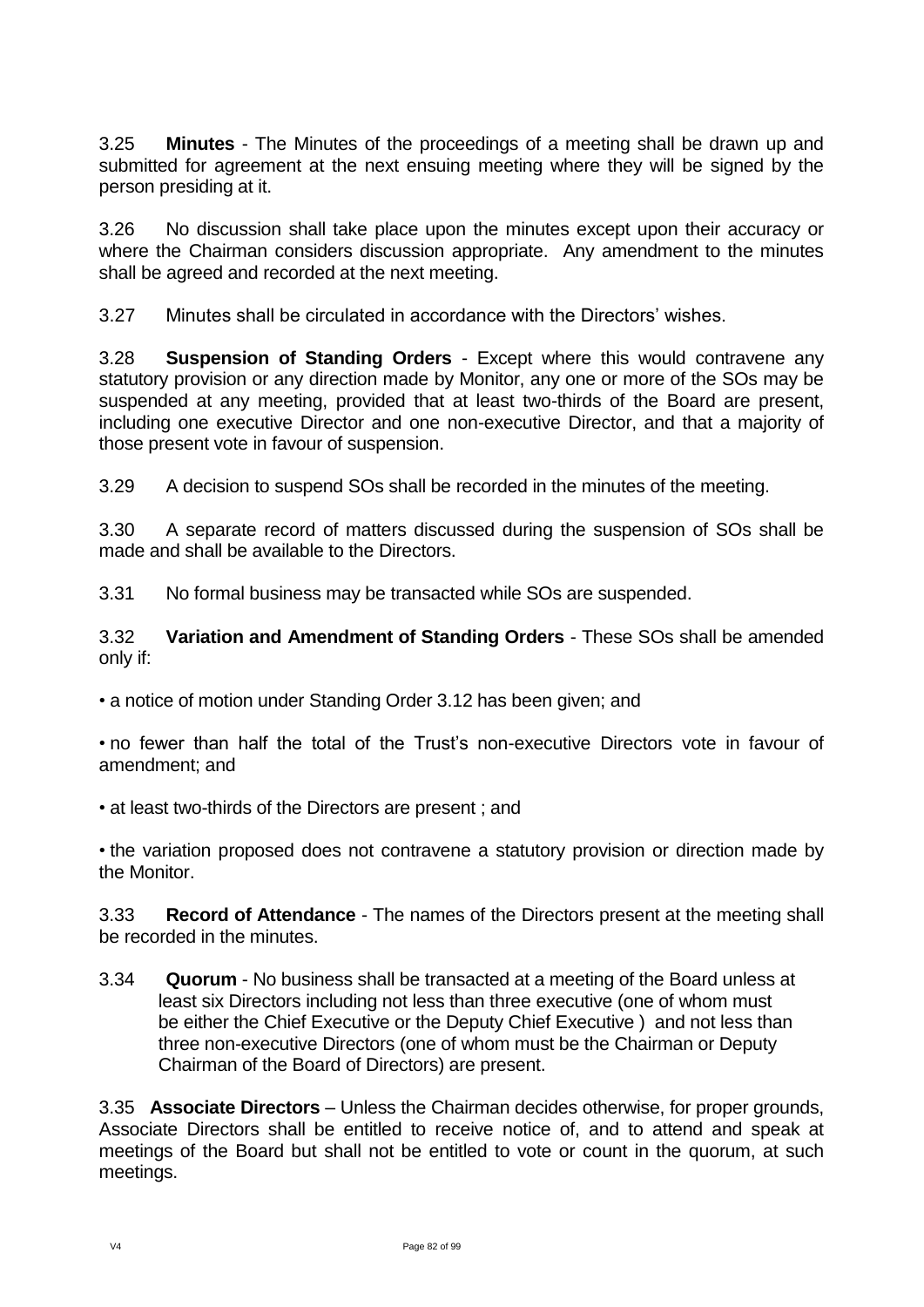## **3.36 Procedure for asking questions at Board of Director meetings**

Questions may be submitted in writing on any matter within the powers and the duties of the Trust. The Chair reserves the right to refuse any written question that:

• Is not within the powers and duties of the Trust to answer;

• Is defamatory or offensive, or related to individual members of staff;

• Would require the disclosure of confidential or exempt information;

• Is substantially the same as a question that has previously been answered. In addition the Chair may decide not to deal with complex or lengthy subjects in the public setting of the question session and may choose to respond with written answers only. The Chair has discretion on whether a question can be submitted for answer.

## **3.36.1 Process for submitting questions**

Questions will be answered if submitted in writing to the Trust Secretary by 10am at least 4 working days before the date of the Board meeting. Questions must show the name and address of the person submitting the question, and if on behalf of an organisation, its address must also be stated. No more than two questions may be submitted by any person at any meeting, to allow the Trust to deal with a fair crosssection of questions. The Trust will provide a written response in time for the meeting, which will normally be read out by the Chair.

## **3.36.2 Procedure at the Board meeting in public**

The Chair will first close the Board meeting and then announce the start of the question session, usually lasting up to 15 minutes. If the person who has submitted the question is present, they will be invited to read out their question, with the Chair then reading out the written response. If the questioner is not present the Chair may choose to read out the question before giving the answer. Discussion will not normally follow at the question session except that the Chair may allow one additional oral question to be put after an answer. If the response to this oral question is not easily available then a further written answer may be provided at the Chair's discretion.

## **4. ARRANGEMENTS FOR THE EXERCISE OF FUNCTIONS BY DELEGATION**

4.1 Subject to SO 2.3 and such directions as may be given by Monitor, the Board may make arrangements for the exercise, on behalf of the Trust, of any of its functions by a committee or sub-committee, appointed by virtue of SO 5.1 or 5.2 below, in each case subject to such restrictions and conditions as the Board thinks fit.

4.2 **Emergency Powers** - The powers which the Board has retained to itself within these SOs (SO 2.3) may in emergency be exercised by the Chief Executive and the Chairman after having consulted at least two non-executive Directors. The exercise of such powers by the Chief Executive and the Chairman shall be reported to the next formal meeting of the Board for ratification.

4.3 **Delegation to Committees** – The Board shall agree from time to time to the delegation of executive powers to be exercised by committees which it has formally constituted. The composition and terms of reference of these committees, and their specific executive powers shall be approved by the Board.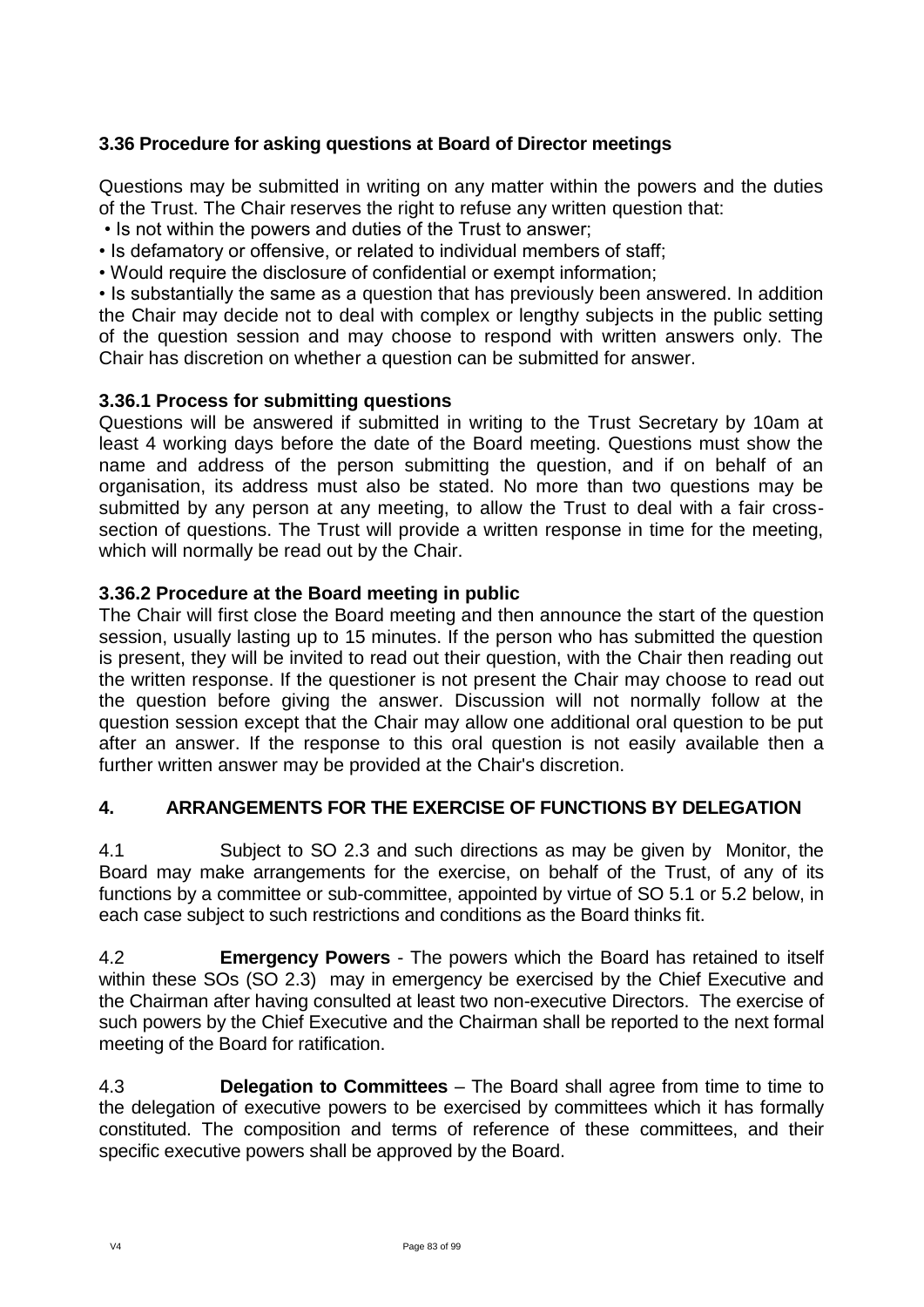4.4 **Delegation to Officers** - Those functions of the Trust which have not been retained as reserved by the Board or delegated to an executive committee or subcommittee shall be exercised on behalf of the Board by the Chief Executive. The Chief Executive shall determine which functions he/she will perform personally and shall nominate officers to undertake the remaining functions for which he/she will still retain an accountability to the Board.

4.5 The Chief Executive shall prepare a Scheme of Delegation identifying his/her proposals which shall be considered and approved by the Board, subject to any amendment agreed during the discussion. The Chief Executive may periodically propose amendment to the Scheme of Delegation which shall be considered and approved by the Board as indicated above.

4.6 Nothing in the Scheme of Delegation shall impair the discharge of the direct accountability to the Board of the Director of Finance or any other executive Director to provide information and advise the Board in accordance with any statutory requirements or Monitor.

4.7 The arrangements made by the Board as set out in the "Reservation of Powers to the Board and Delegation of Powers" shall have effect as if incorporated in these Standing Orders.

# **5. COMMITTEES**

5.1 **Appointment of committees** - Subject to SO 2.7 and such directions as may be given by Monitor, the Board may and, if directed by Monitor, shall appoint committees of the Board, consisting wholly or partly of Directors of the Trust.

5.2 A committee appointed under SO 5.1 may, subject to such directions as may be given by Monitor or the Board, appoint sub-committees of the committee consisting wholly or partly of members of the committee or wholly of persons who are not members of the committee (whether or not they are Directors of the Trust).

5.3 The SOs of the Board, as far as they are applicable, shall apply with appropriate alteration to meetings of any committees or sub-committees of the Board.

5.4 Each such committee or sub-committee shall have such terms of reference and powers and be subject to such conditions (as to reporting back to the Board), as the Board shall decide. Such terms of reference shall have effect as if incorporated into the Standing Orders.

5.5 Committees may not delegate their executive powers to a sub-committee unless expressly authorised by the Board.

5.6 The Board shall approve the appointments to each of the committees which it has formally constituted.

5.7 Where the Trust is required to appoint persons to a committee and/or to undertake statutory functions as required by Monitor and where such appointments are to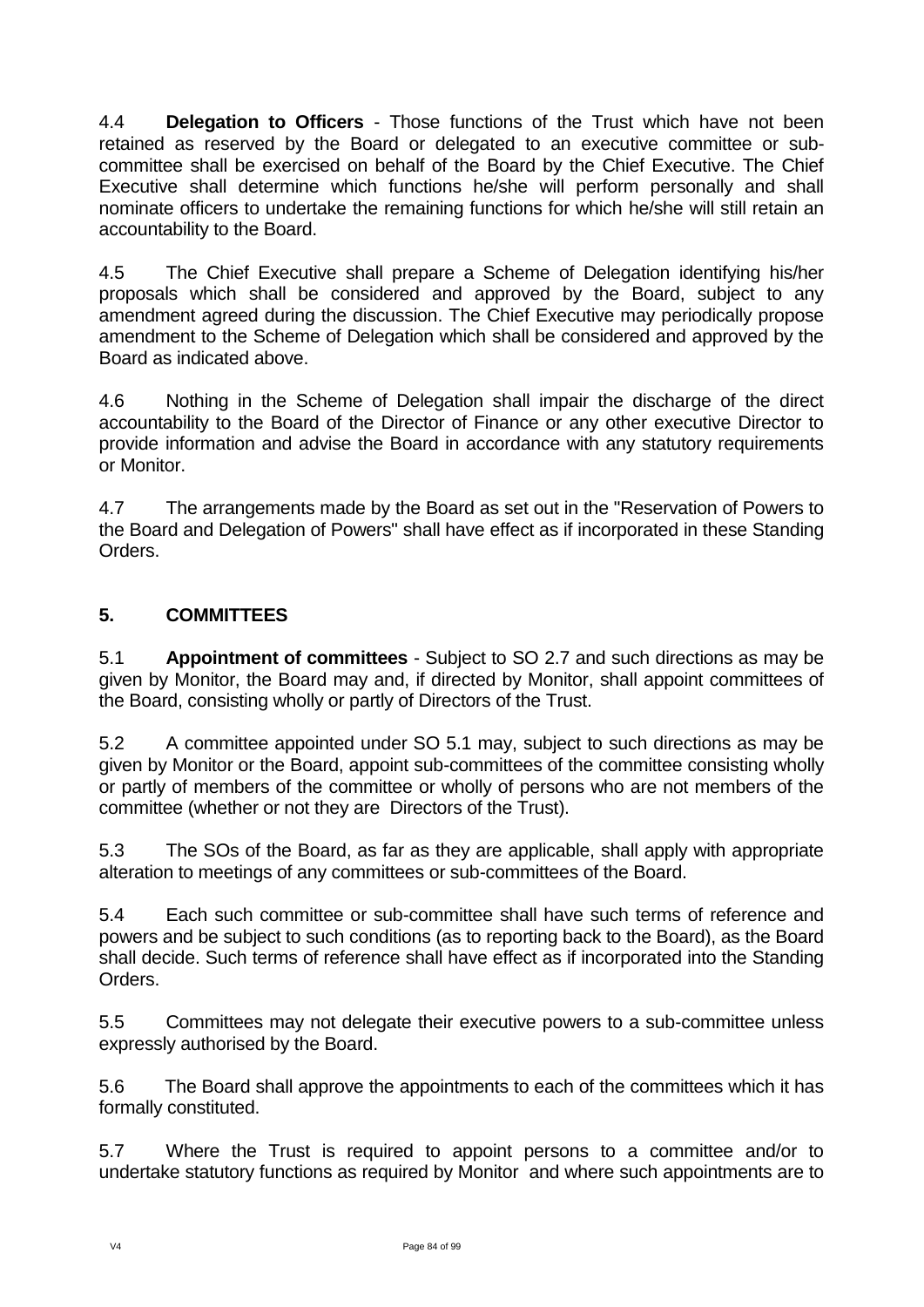operate independently of the Board such appointment shall be made in accordance with applicable statute and regulations and with the guidance issued by Monitor.

5.8 The committees established by the Board are:

- Remuneration
- Audit
- Quality and Clinical Risk
- Finance and Investment
- Workforce and Development Assurance
- Charitable Funds

5.9 **Confidentiality** - A member of a committee shall not disclose a matter dealt with by, or brought before, the committee without its permission until the committee shall have reported to the Board or shall otherwise have concluded on that matter.

5.10 A Director of the Trust or a member of a committee or a sub-committee shall not disclose any matter reported to the Board or otherwise dealt with by the committee or subcommittee, notwithstanding that the matter has been reported or action has been concluded, if the Board or committee or sub-committee shall resolve that it is confidential.

# **6. CUSTODY OF SEAL AND SEALING OF DOCUMENTS**

6.1 **Custody of Seal** - The Common Seal of the Trust shall be kept by the Secretary in a secure place.

6.2 **Sealing of Documents** - The Seal of the Trust shall not be fixed to any documents unless the sealing has been authorised by a resolution of the Board.

6.3 **Register of Sealing** - An entry of every sealing shall be made and numbered consecutively in a book provided for that purpose, and shall be signed by the persons who shall have approved and authorised the document and those who attested the seal. A report of all sealing shall be made to the Trust Board at the next meeting. (The report shall contain details of the seal number, the description of the document and date of sealing).

## **7. SIGNATURE OF DOCUMENTS**

7.1 Where the signature of any document will be a necessary step in legal proceedings involving the Trust, it shall be signed by the Chief Executive, unless any enactment otherwise requires or authorises, or the Board shall have given the necessary authority to some other person for the purpose of such proceedings.

7.2 The Chief Executive or nominated officers shall be authorised, by resolution of the Board, to sign on behalf of the Trust any agreement or other document (not required to be executed as a deed) the subject matter of which has been approved by the Board or a committee or sub-committee to which the Board has delegated appropriate authority.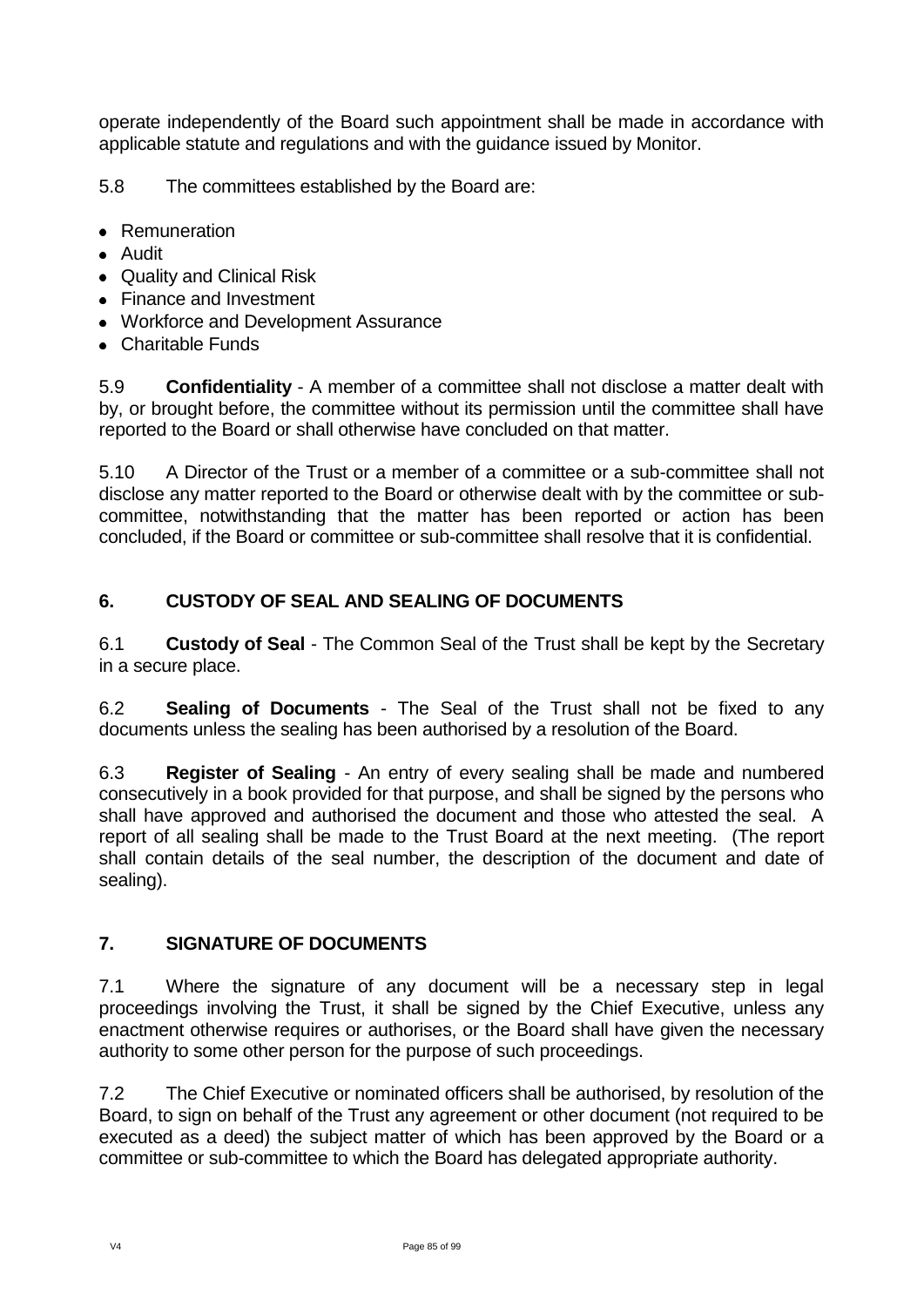# **8. MISCELLANEOUS**

8.1 **Standing Orders to be given to Directors** - It is the duty of the Chief Executive to ensure that existing Directors and all new appointees are notified of and understand their responsibilities within SOs and SFIs. Updated copies shall be issued to all Directors. New Directors shall be informed in writing and shall receive copies where appropriate of SOs and SFIs.

8.2 **Documents having the standing of Standing Orders** - Standing Financial Instructions and Reservation of Powers to the Board and Delegation of Powers shall have the effect as if incorporated into SOs.

8.3 **Review of Standing Orders** - SOs shall be reviewed annually by the Board. The requirement for review extends to all documents having the effect as if incorporated in SOs.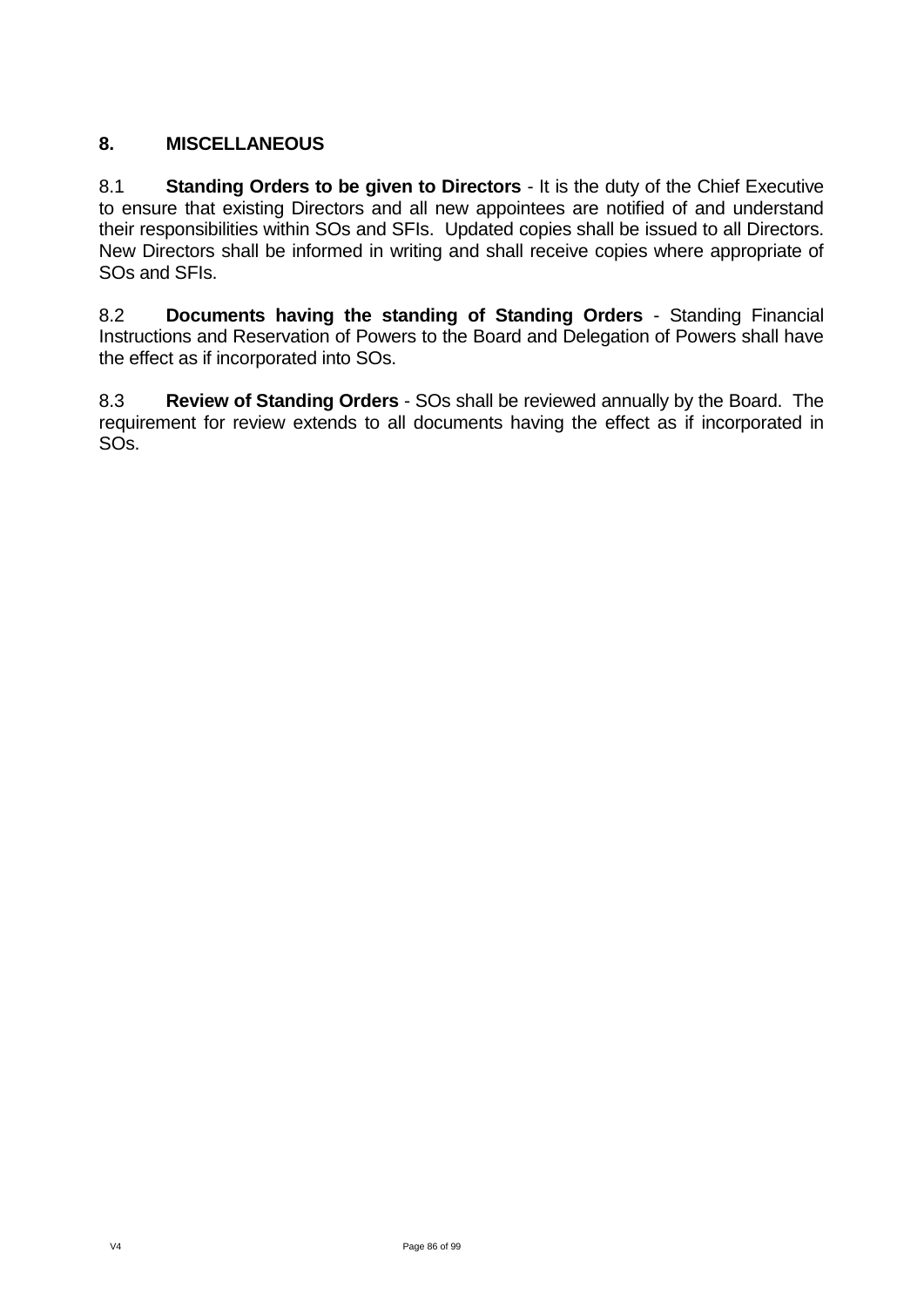## **ANNEX 8 – ADDITIONAL PROVISIONS – MEMBERS AND ANNUAL MEMBERS MEETING**

(Paragraphs 4 and 8.3)

#### 1. **DISQUALIFICATION FROM MEMBERSHIP**

- 1.1 An individual may not become a member of the Foundation Trust if:
- 1.1.1 they are under 14 years of age; or

1.1.2 within the last five years they have been involved as a perpetrator in a serious incident of violence, whether at any of the Foundation Trust's hospitals or facilities or against any of the Foundation Trust's employees or other persons who exercise functions for the purposes of the Foundation Trust, or against any registered volunteer, or elsewhere or against any other person.

#### 2. **TERMINATION OF MEMBERSHIP**

- 2.1 A member shall cease to be a member if:
- 2.1.1 they resign by notice to the Trust Secretary;
- 2.1.2 they die;
- 2.1.3 they are expelled from membership under this constitution;
- 2.1.4 they cease to be entitled under this constitution to be a member of the Public Constituency or of any of the classes of the Staff Constituency;
- 2.1.5 it appears to the Trust Secretary that they no longer wish to be a member of the Foundation Trust, and after enquiries made in accordance with a process approved by the Council of Governors, they fail to demonstrate that they wish to continue to be a member of the Foundation Trust.
- 2.2 A member may be expelled by a resolution approved by not less than two-thirds of the Governors present and voting at a General Meeting. The following procedure is to be adopted.
- 2.2.1 Any member may complain to the Trust Secretary that another member has acted in a way detrimental to the interests of the Foundation Trust.
- 2.2.2 If a complaint is made, the Council of Governors may itself consider the complaint having taken such steps as it considers appropriate to ensure that each member's point of view is heard and may either:
- 2.2.2.1 dismiss the complaint and take no further action; or
- 2.2.2.2 for a period not exceeding twelve months suspend the rights of the member complained of to attend members meetings and vote under this constitution;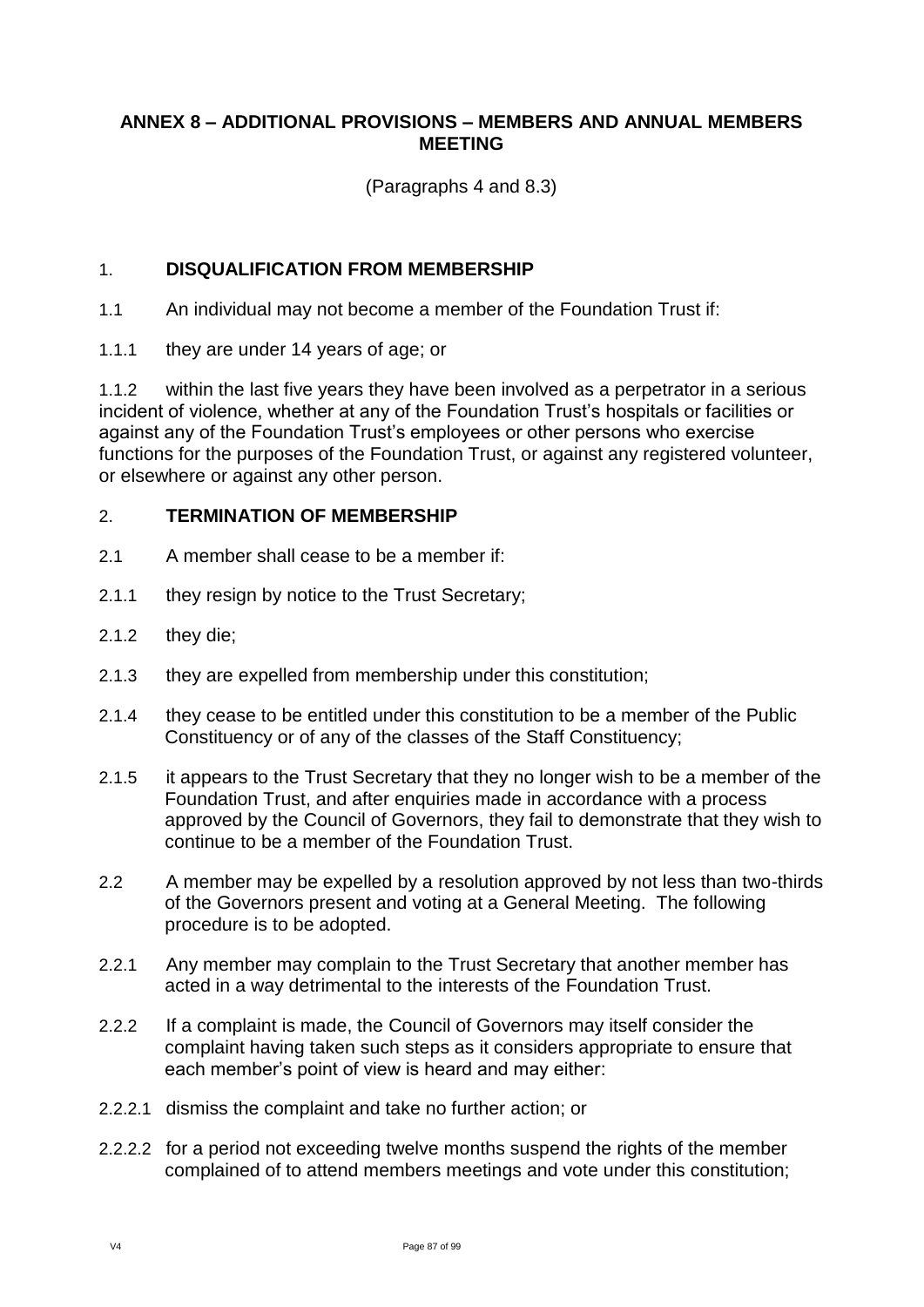- 2.2.2.3 arrange for a resolution to expel the member complained of to be considered at the next General Meeting of the Council of Governors.
- 2.2.3 If a resolution to expel a member is to be considered at a General Meeting of the Council of Governors, details of the complaint must be sent to the member complained of not less than one calendar month before the meeting with an invitation to answer the complaint and attend the meeting.
- 2.2.4 At the meeting the Council of Governors will consider evidence in support of the complaint and such evidence as the member complained of may wish to place before them.
- 2.2.5 If the member complained of fails to attend the meeting without due cause the meeting may proceed in their absence.
- 2.3 A person expelled from membership will cease to be a member upon the declaration by the Chairman of the meeting that the resolution to expel them is carried.
- 2.4 No person who has been expelled from membership is to be re-admitted except by a resolution carried by the votes of two-thirds of the Council of Governors present and voting at a General Meeting.

#### 3. **MEMBERS MEETINGS**

- 3.1 The Foundation Trust is to hold a members meeting (called the annual members meeting) within nine months of the end of each financial year.
- 3.2 All members meetings other than annual meetings are called special members meetings.
- 3.3 Members meetings are open to all members of the Foundation Trust, Governors and Directors, and representatives of the external auditor, but not to members of the public unless the Council of Governors decides otherwise. The Council of Governors may invite representatives of the media and any experts or advisors whose attendance they consider to be in the best interests of the Foundation Trust to attend a members meeting.
- 3.4 All members meetings are to be convened by the Secretary by order of the Council of Governors.
- 3.5 The Council of Governors may decide where a members meeting is to be held and may also for the benefit of members:
- 3.5.1 arrange for the annual members meeting to be held in different venues each year:
- 3.5.2 make provisions for a members meeting to be held at different venues simultaneously or at different times. In making such provision the Council of Governors shall also fix an appropriate quorum for each venue, provided that the aggregate of the quorum requirements shall not be less than the quorum set out below.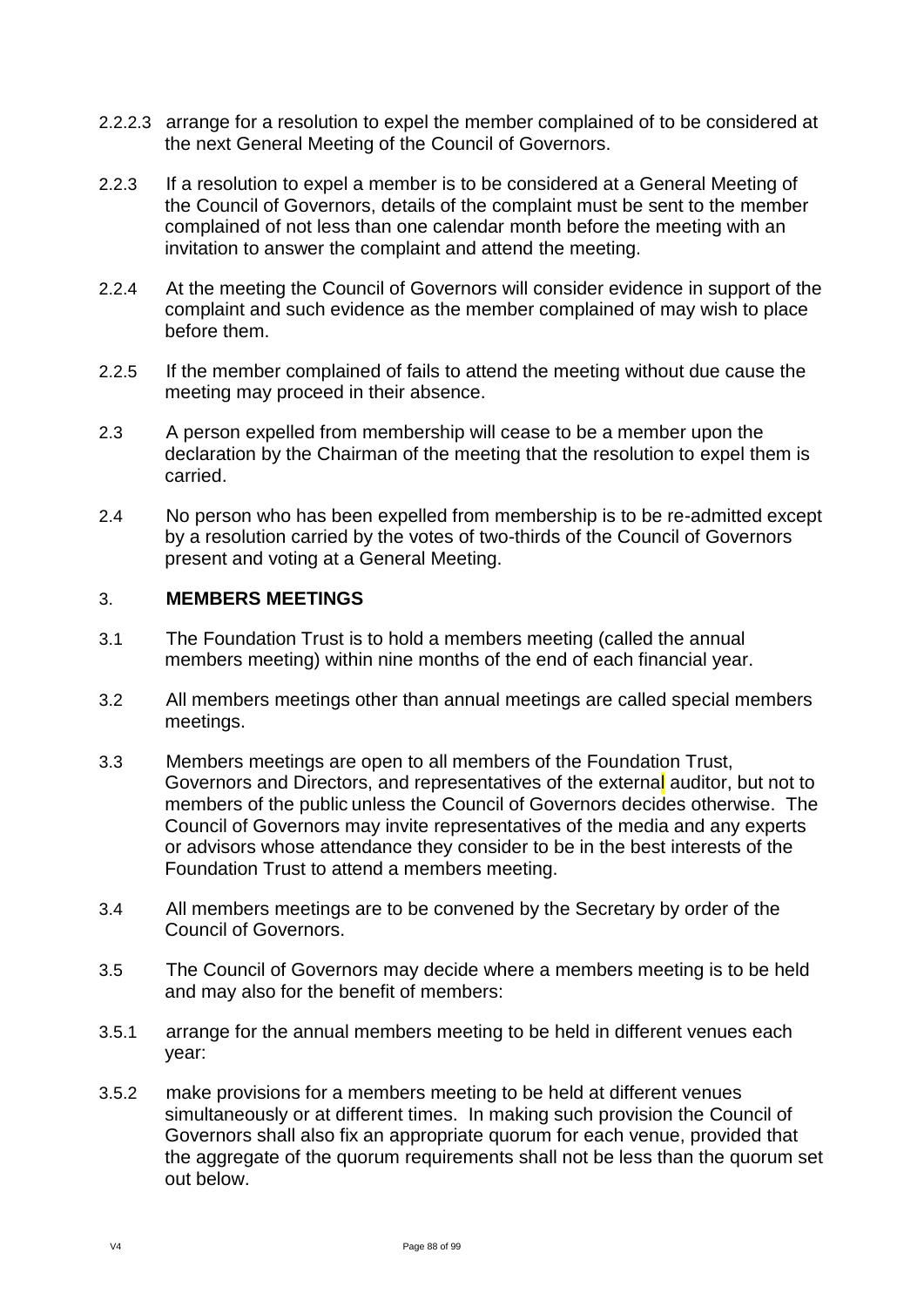- 3.6 At the annual members meeting:
- 3.6.1 the Board of Directors shall present to the members:
- 3.6.1.1 the annual accounts;
- 3.6.1.2 any report of the auditor;
- 3.6.1.3 forward planning information for the next Financial Year
- 3.6.2 the Council of Governors shall present to the members a report on:
- 3.6.2.1 steps taken to secure that (taken as a whole) the actual membership of the Public Constituency and of the classes of the Staff Constituency is representative of those eligible for such membership;
- 3.6.2.2 the progress of the membership strategy; and
- 3.6.2.3 any proposed changes to the policy for the composition of the Council of Governors and of the non-executive Directors
- 3.6.3 the results of the election and appointment of Governors and the appointment of non-executive Directors will be announced.
- 3.7 Notice of a members meeting is to be given:
- 3.7.1 by notice to all members;
- 3.7.2 by notice prominently displayed at the head office and at all of the Foundation Trust's places of business; and
- 3.7.3 by notice on the Foundation Trust's website at least 14 clear days before the date of the meeting. The notice must:

be given to the Council of Governors and the Board of Directors, and to the auditor;

- 3.7.4 state whether the meeting is an annual or special members meeting;
- 3.7.5 give the time, date and place of the meeting; and
- 3.7.6 indicate the business to be dealt with at the meeting.
- 3.8 Before a members meeting can do business there must be a quorum present. Except where this constitution says otherwise a quorum is one member present from each of the Foundation Trust's constituencies.

3.9 The Foundation Trust may make arrangements for members to vote by post, or by using electronic communications.

3.10 It is the responsibility of the Council of Governors, the Chairman of the meeting and the Secretary to ensure that at any members meeting: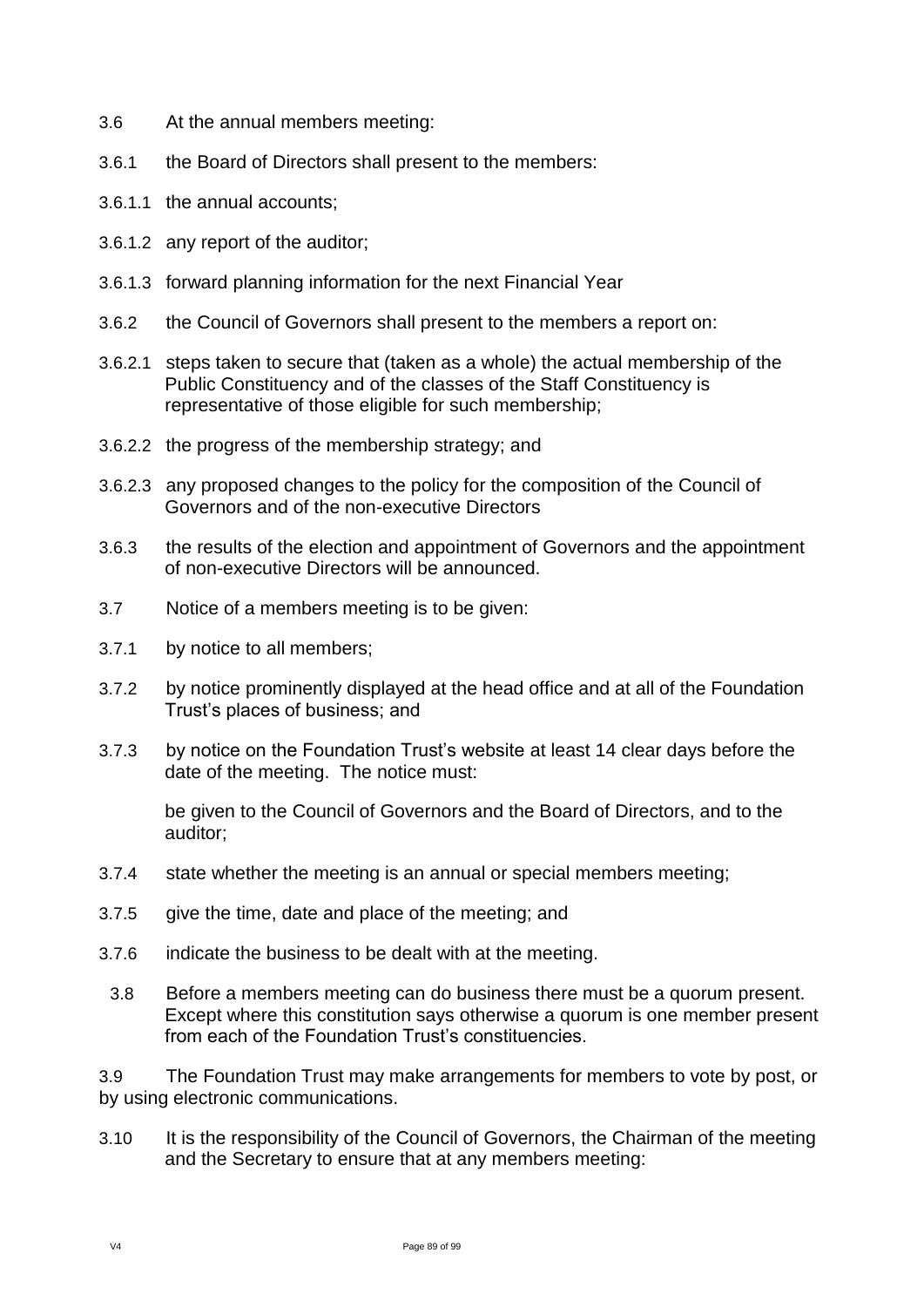- 3.10.1 the issues to be decided are clearly explained;
- 3.10.2 sufficient information is provided to members to enable rational discussion to take place.
- 3.11 The Chairman of the Foundation Trust, or in their absence the Deputy Chairman of the Board of Directors, shall act as chairman at all members meetings of the Foundation Trust. If neither the Chairman nor the Deputy Chairman of the Board of Directors is present, the members of the Council of Governors present shall elect one of their number to be Chairman and if there is only one Governor present and willing to act they shall be Chairman.
- 3.12 If no quorum is present within half an hour of the time fixed for the start of the meeting, the meeting shall stand adjourned to the same day in the next week at the same time and place or to such time and place as the Council of Governors determine. If a quorum is not present within half an hour of the time fixed for the start of the adjourned meeting, the number of members present during the meeting is to be a quorum.
- 3.13 A resolution put to the vote at a members meeting shall be decided upon by a poll.
- 3.14 Every member present and every member who has voted by post or using electronic communications is to have one vote. In the case of an equality of votes the Chairman of the meeting is to have a second and casting vote.
- 3.15 The result of any vote will be declared by the Chairman and entered in the minute book. The minute book will be conclusive evidence of the result of the vote.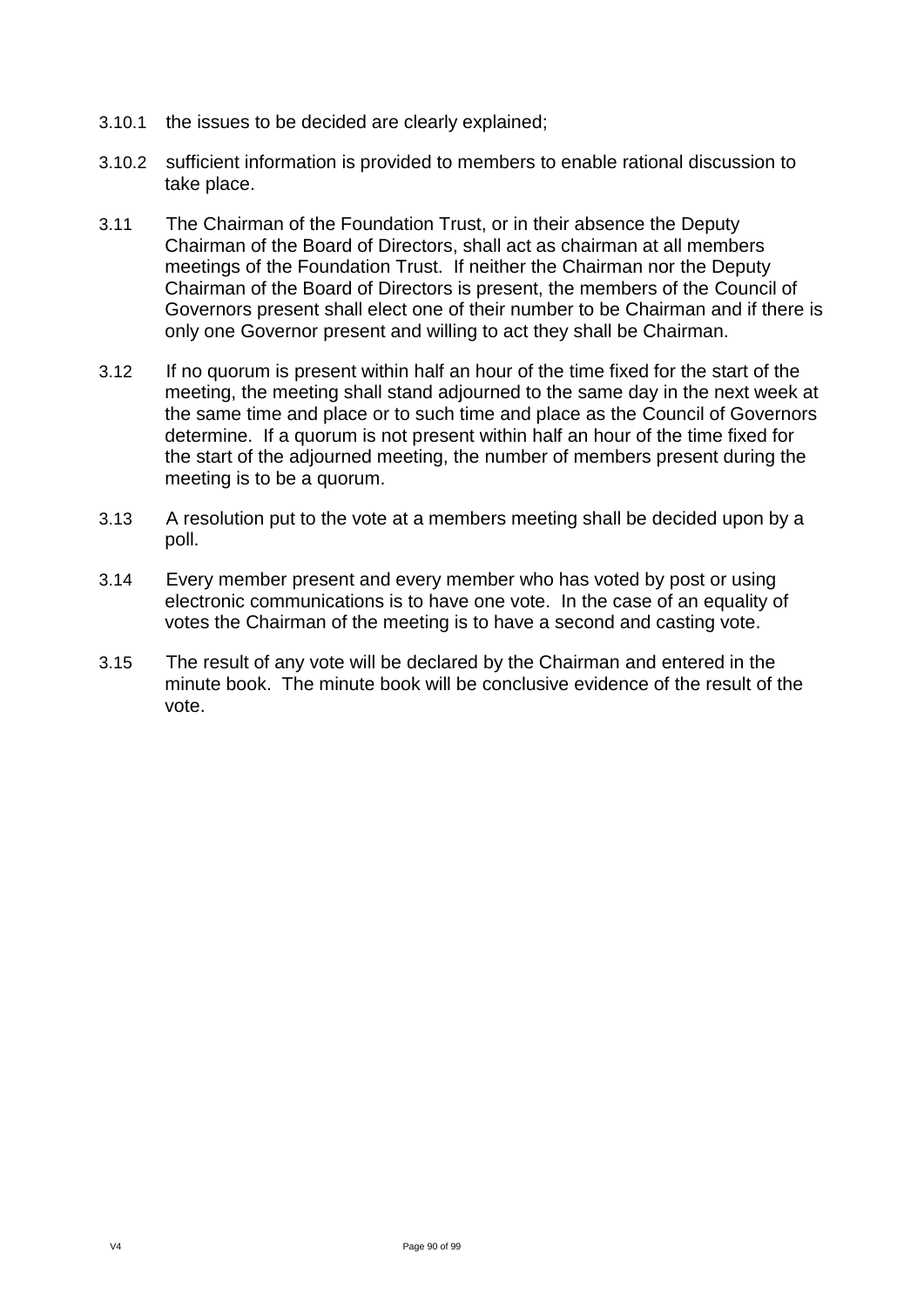## **ANNEX 9 – FURTHER PROVISIONS**

#### 1. **COMMITMENTS**

1.1 The Foundation Trust shall exercise its functions effectively, efficiently and economically.

#### **Representative membership**

1.2 The Foundation Trust shall at all times strive to ensure that taken as a whole its actual membership is representative of those eligible for membership. To this end:

1.2.1 the Foundation Trust shall at all times have in place and pursue a membership strategy which shall be approved by the Council of Governors, and shall be reviewed by them from time to time, and at least every three years,

1.2.2 the Council of Governors shall present to each annual members meeting a report on:

1.2.2.1 steps taken to secure that (taken as a whole) the actual membership of the Public Constituency and of the classes of the Staff Constituency is representative of those eligible for such membership;

1.2.2.2 the progress of the membership strategy;

1.2.2.3 any changes to the membership strategy.

## **Co-operation with NHS bodies and local authorities**

1.3 In exercising its functions the Foundation Trust shall co-operate with NHS bodies and local authorities.

## **Openness**

1.4 In conducting its affairs, the Foundation Trust shall have regard to the need to provide information to members and conduct its affairs in an open and accessible way.

#### **Prohibiting distribution**

1.5 The profits or surpluses of the Foundation Trust are not to be distributed either directly or indirectly in any way at all among members of the Foundation Trust.

#### 2. **FRAMEWORK**

2.1 The affairs of the Foundation Trust are to be conducted by the Board of Directors, the Council of Governors and the members in accordance with this constitution and the Foundation Trust's authorisation. The members, the Council of Governors and the Board of Directors are to have the roles and responsibilities set out in this constitution.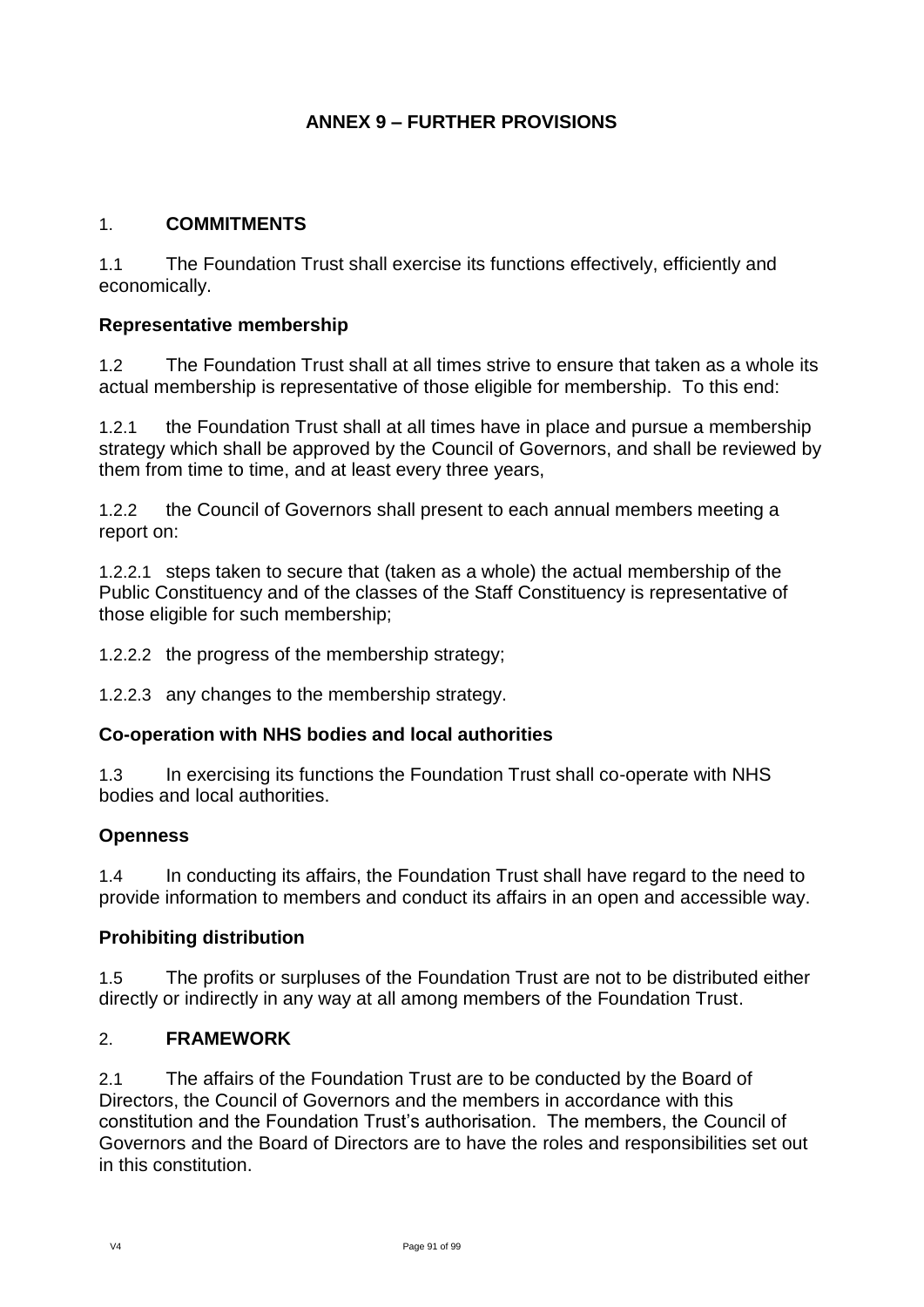## **Members**

2.2 Members may attend and participate at members meetings, vote in elections to, and stand for election to, the Council of Governors, and take such other part in the affairs of the Foundation Trust as is provided in this constitution.

#### **Council of Governors**

2.3 The roles and responsibilities of the Council of Governors, which are to be carried out in accordance with this constitution and the Foundation Trust's terms of Authorisation, are:

2.3.1 at a General Meeting:

2.3.1.1 to appoint or remove the Chairman and the other non-executive Directors;

2.3.1.2 to approve an appointment (by the non-executive Directors) of the Chief Executive;

2.3.1.3 to decide the remuneration and allowances, and the other terms and conditions of office, of the non-executive Directors;

2.3.1.4 to appoint or remove the Foundation Trust's external auditor;

2.3.1.5 to be presented with the annual accounts, any report of the external auditor on them and the annual report;

2.3.2 to provide their views to the Board of Directors when the Board of Directors is preparing the document containing information about the Foundation Trust's forward planning;

2.3.3 to respond as appropriate when consulted by the Board of Directors in accordance with this constitution;

2.3.4 to undertake such functions as the Board of Directors shall from time to time request;

2.3.5 to prepare and from time to time review the Foundation Trust's membership strategy and its policy for the composition of the Council of Governors and of the nonexecutive Directors and when appropriate to make recommendations for the revision of this constitution.

#### **Board of Directors**

2.4 The business of the Foundation Trust is to be managed by the Board of Directors, who shall exercise all the powers of the Foundation Trust, subject to any contrary provisions of the 2006 Act as given effect by this constitution.

## 3. **TRUST SECRETARY**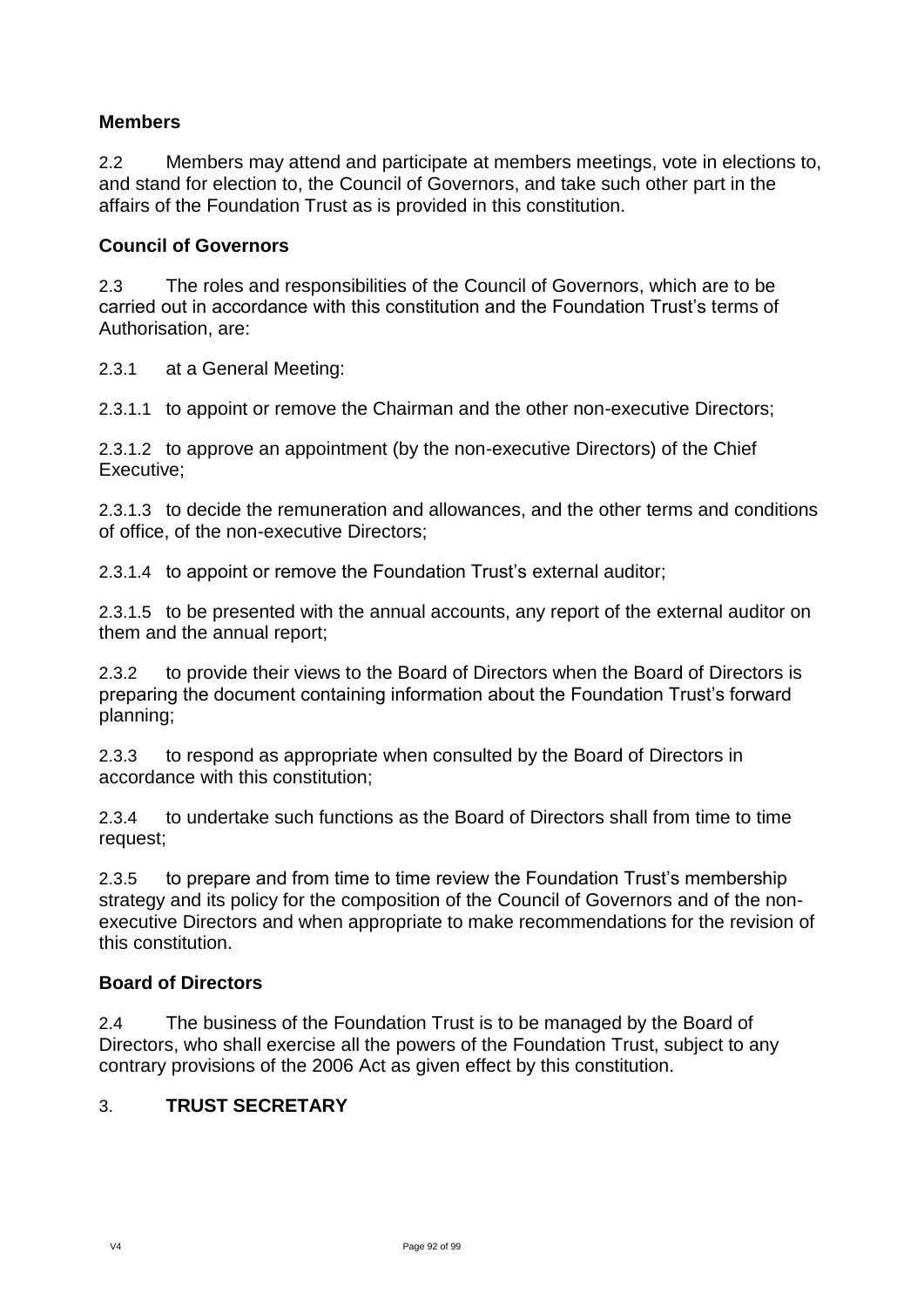3.1 The Foundation Trust shall have a Secretary who may be an employee. The Trust Secretary may not be a Governor, or the Chief Executive or the Finance Director. The Secretary's functions shall include:

3.1.1 acting as Secretary to the Council of Governors and the Board of Directors, and any committees;

3.1.2 summoning and attending all members meetings, meetings of the Council of Governors and the Board of Directors, and keeping the minutes of those meetings;

3.1.3 keeping the register of members and other registers and books required by this constitution to be kept;

3.1.4 having charge of the Foundation Trust's seal;

3.1.5 publishing to members in an appropriate form information which they should have about the Foundation Trust's affairs;

3.1.6 preparing and sending to Monitor and any other statutory body all returns which are required to be made.

3.2 Minutes of every members meeting, of every meeting of the Council of Governors and of every meeting of the Board of Directors are to be kept. Minutes of meetings will be read at the next meeting and signed by the Chairman of that meeting. The signed minutes will be conclusive evidence of the events of the meeting.

3.3 The Secretary is to be appointed and removed by the Board of Directors.

3.4 The Board of Directors of Milton Keynes University Hospital NHS Foundation Trust shall appoint the first Secretary of the Foundation Trust.

## 4. **FURTHER PROVISIONS AS TO ACCOUNTS**

4.1 The following documents will be made available to the Controller and Auditor General for examination at his request:

4.1.1 the accounts;

4.1.2 any records relating to them; and

4.1.3 any report of the external auditor on them.

4.2 In preparing its annual accounts, the Accounting Officer shall cause the Foundation Trust to comply with any directions given by Monitor with the approval of the Treasury as to:

4.2.1 the methods and principles according to which the accounts are to be prepared;

4.2.2 the information to be given in the accounts;

and shall be responsible for the functions of the Foundation Trust as set out in paragraph 25 of Schedule 7 to the 2006 Act.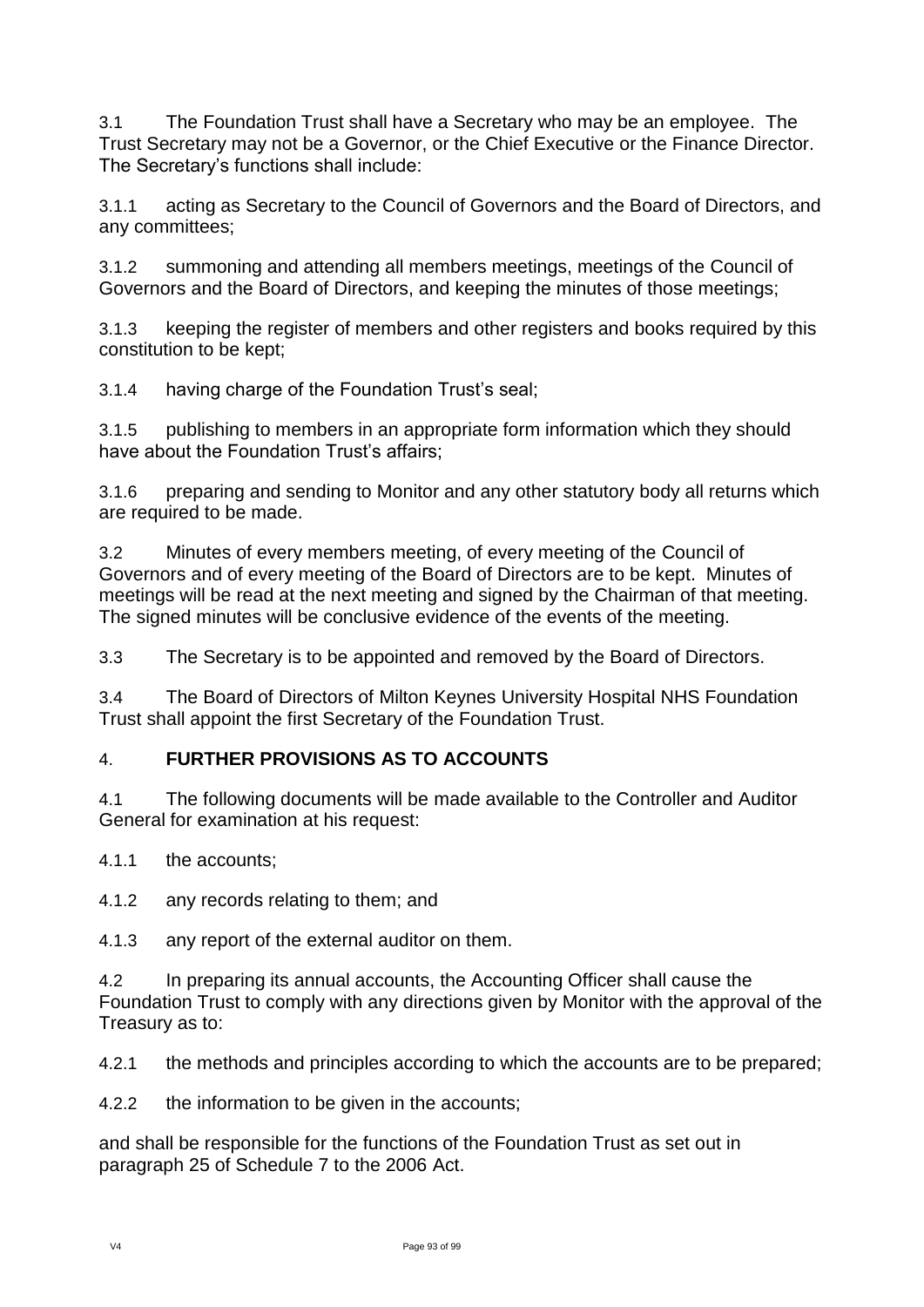## 4.3 The Accounting Officer shall cause the Foundation Trust to:

4.3.1 lay a copy of the annual accounts, and any report of the external auditor on them, before Parliament; and

4.3.2 once it has done so, send copies of those documents to Monitor.

## 5. **FURTHER PROVISIONS AS TO ANNUAL REPORTS**

5.1 The annual reports are to give:

5.1.1 information on any steps taken by the Foundation Trust to secure that (taken as a whole) the actual membership of the Public Constituency and of the classes of the Staff Constituency is representative of those eligible for such membership; and

5.1.2 any other information Monitor requires.

- 5.2 The Foundation Trust is to comply with any decision Monitor makes as to:
- 5.2.1 the form of the reports;
- 5.2.2 when the reports are to be sent to it;
- 5.2.3 the periods to which the reports are to relate.

#### 6. **INDEMNITY**

Members of the Council of Governors and the Board of Directors and the Secretary who act honestly and in good faith will not have to meet out of their personal resources any personal civil liability which is incurred in the execution or purported execution of their functions, save where they have acted recklessly. Any costs arising in this way will be met by the Foundation Trust. The Foundation Trust may purchase and maintain insurance against this liability for its own benefit and for the benefit of members of the Council of Governors and the Board of Directors and the Secretary.

## 7. **DISPUTE RESOLUTION PROCEDURES**

7.1 Every unresolved dispute which arises out of this constitution between the Foundation Trust and:

7.1.1 a member; or

7.1.2 any person aggrieved who has ceased to be a member within the six months prior to the date of the dispute; or

- 7.1.3 any person bringing a claim under this constitution; or
- 7.1.4 an office-holder of the Foundation Trust

is to be submitted to an arbitrator agreed by the parties or in the absence of agreement to be nominated by the Strategic Health Authority. The arbitrator's decision will be binding and conclusive on all parties.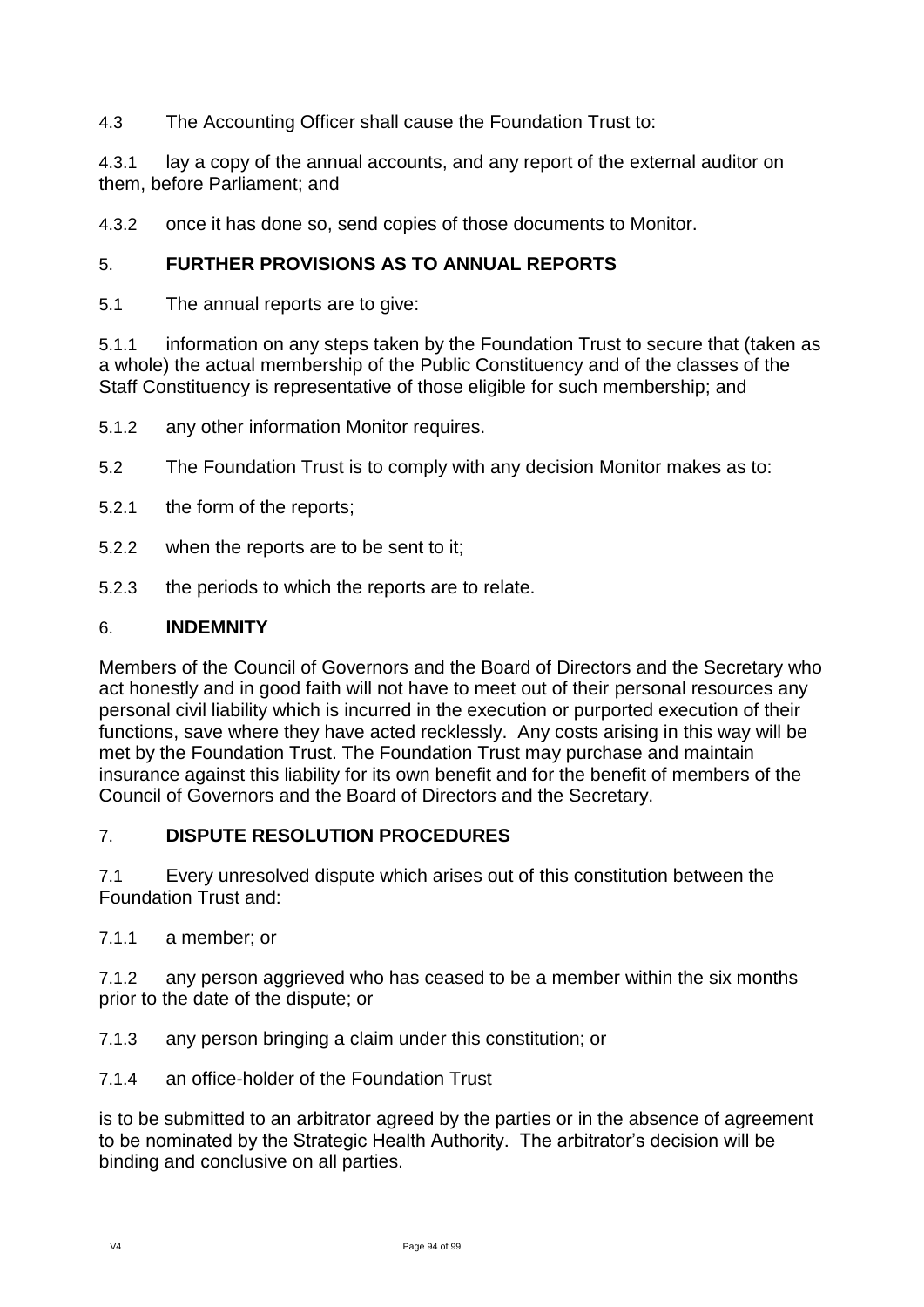7.2 Any person bringing a dispute must, if required to do so, deposit with the Foundation Trust a reasonable sum (not exceeding £250) to be determined by the Council of Governors and approved by the Secretary. The arbitrator will decide how the costs of the arbitration will be paid and what should be done with the deposit.

# 8. **DISSOLUTION**

The Foundation Trust may not be dissolved except by order of the Secretary of State for Health, in accordance with the 2003 Act.

## 9. **HEAD OFFICE**

The Foundation Trust's head office is at Standing Way, Eaglestone, Milton Keynes MK6 5LD or such other place as the Board of Directors shall decide.

## 10. **NOTICES**

10.1 Any notice required by this constitution to be given shall be given in writing or shall be given using electronic communications to an address for the time being notified for that purpose. "Address" in relation to electronic communications includes any number or address used for the purposes of such communications.

10.2 Proof that an envelope containing a notice was properly addressed, prepaid and posted shall be conclusive evidence that the notice was given. A notice shall be treated as delivered 48 hours after the envelope containing it was posted or, in the case of a notice contained in an electronic communication, 48 hours after it was sent.

## 11. **FURTHER PROVISIONS AS TO TRANSITION**

11.1 The Board of Directors of Milton Keynes University Hospital NHS Foundation Trust shall prepare and approve the first membership strategy and the first policy for the composition of the Council of Governors and of the non-executive Directors.

11.2 These will be reviewed by the Council of Governors following the election and appointment of the initial Governors.

11.3 For the purposes of the period before Milton Keynes General NHS Trust becomes the Foundation Trust:

11.3.1 elections shall be carried out in accordance with the Model Rules for Elections set out at Annex 4, using the single transferable vote method of voting;

11.3.2 the Chief Executive of Milton Keynes University Hospital NHS Foundation Trust will approve

11.3.2.1 a membership application form;

11.3.2.2 a form of declaration required by section 60 (1) of the 2006 Act;

11.3.2.3 a form of declaration required by section 60 (1) of the 2006 Act;

11.3.2.4 a form of declaration required by section 60 (3) of the 2003 Act;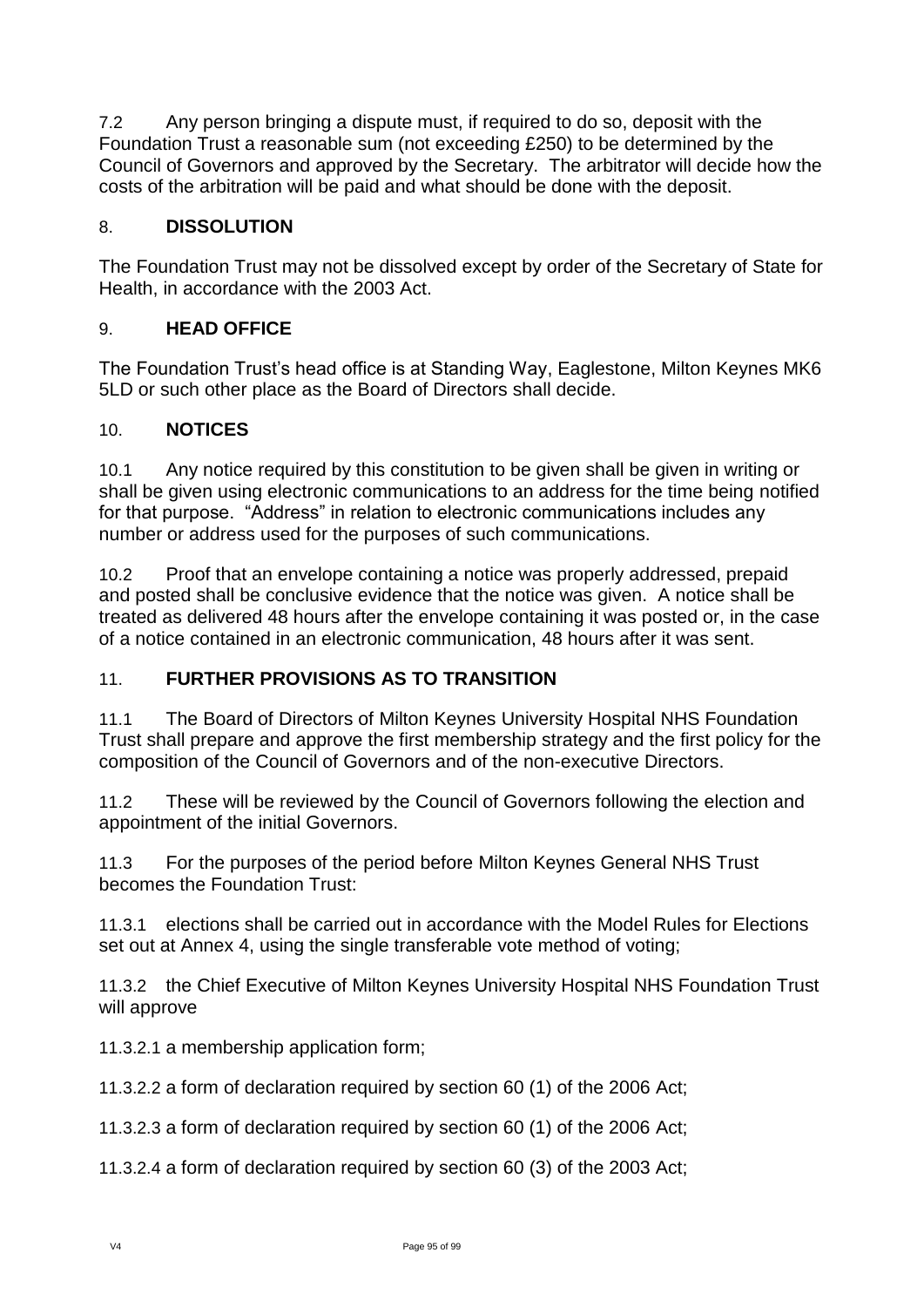11.3.2.5 a form confirming acceptance of a code of conduct for Governors;

11.3.3 the Chief Executive of Milton Keynes University Hospital NHS Foundation Trust will consult and agree arrangements with the appointing organisations for the appointment of appointed Governors;

11.3.4 the Chief Executive of Milton Keynes University Hospital NHS Foundation Trust shall make a final decision about the class of the Staff Constituency of which an individual is eligible to be a member.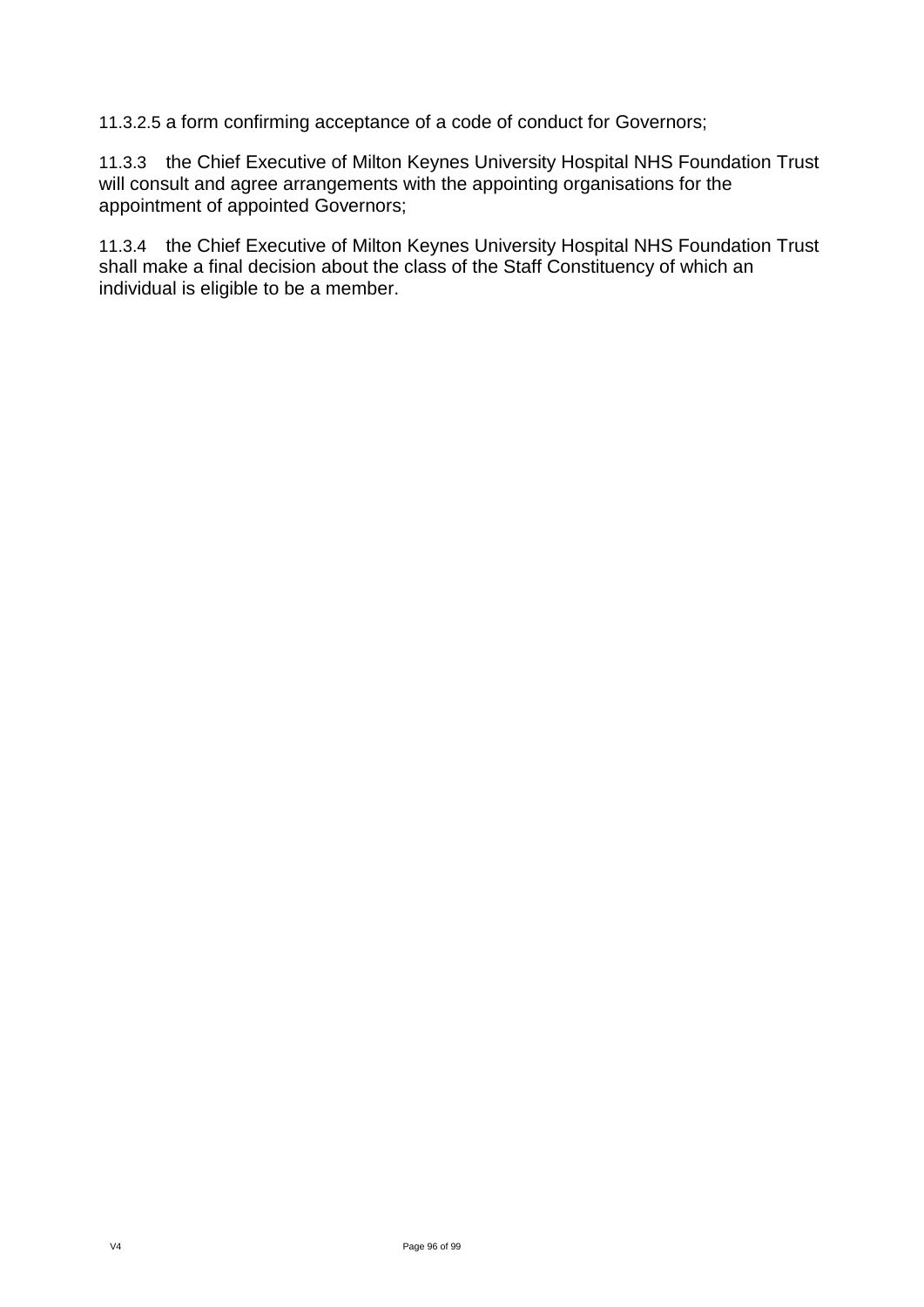## **ANNEX 10 – ANNUAL MEMBERS' MEETING**

## 1. MEMBERS' MEETINGS

1.1. The trust shall hold a members' meeting for all members (called the "Annual Members' Meeting") within six months of the end of each financial year of the trust.

1.2. Any members' meeting other than the Annual Members' Meeting shall be called a "Special Members' Meeting".

1.3. Both Annual Members' Meetings and any Special Members' Meetings shall be open to all members of the trust, members of the Council of Governors and members of the Board of Directors, together with representatives of the trust's external auditors, and to members of the public. The trust may invite representatives of the media and any experts or advisors whose attendance they consider to be in the best interests of the trust to attend any such meeting.

1.4. The Board of Directors may convene an Annual Members' Meeting or a Special Members' Meeting when it thinks fit. The Council of Governors may request the Board of Directors to convene a members' meeting.

1.5. The Board of Directors (or at least one member thereof) shall present to the members at the Annual Members' Meeting:

1.5.1. the annual accounts;

1.5.2. any report of the external auditor on them;

1.5.3. the annual report;

1.5.4. a report on steps taken to secure that (taken as a whole) the actual membership or the trust is representative of those eligible for such membership;

1.5.5. the progress of the membership plan

1.5.6. the results of any election and appointments to the Council Governors, and any other reports or documentation it considers necessary or otherwise required by Monitor or the 2006 Act.]

1.6. The trust shall give notice of all members' meetings:

1.6.1. by notice in writing to all members;

1.6.2. by notice prominently displayed at the trust's headquarters and at all of the trust's hospitals;

1.6.3. by notice on the trust's website; and

1.6.4. to the Council of Governors, the Board of Directors, and to the trust's external auditors,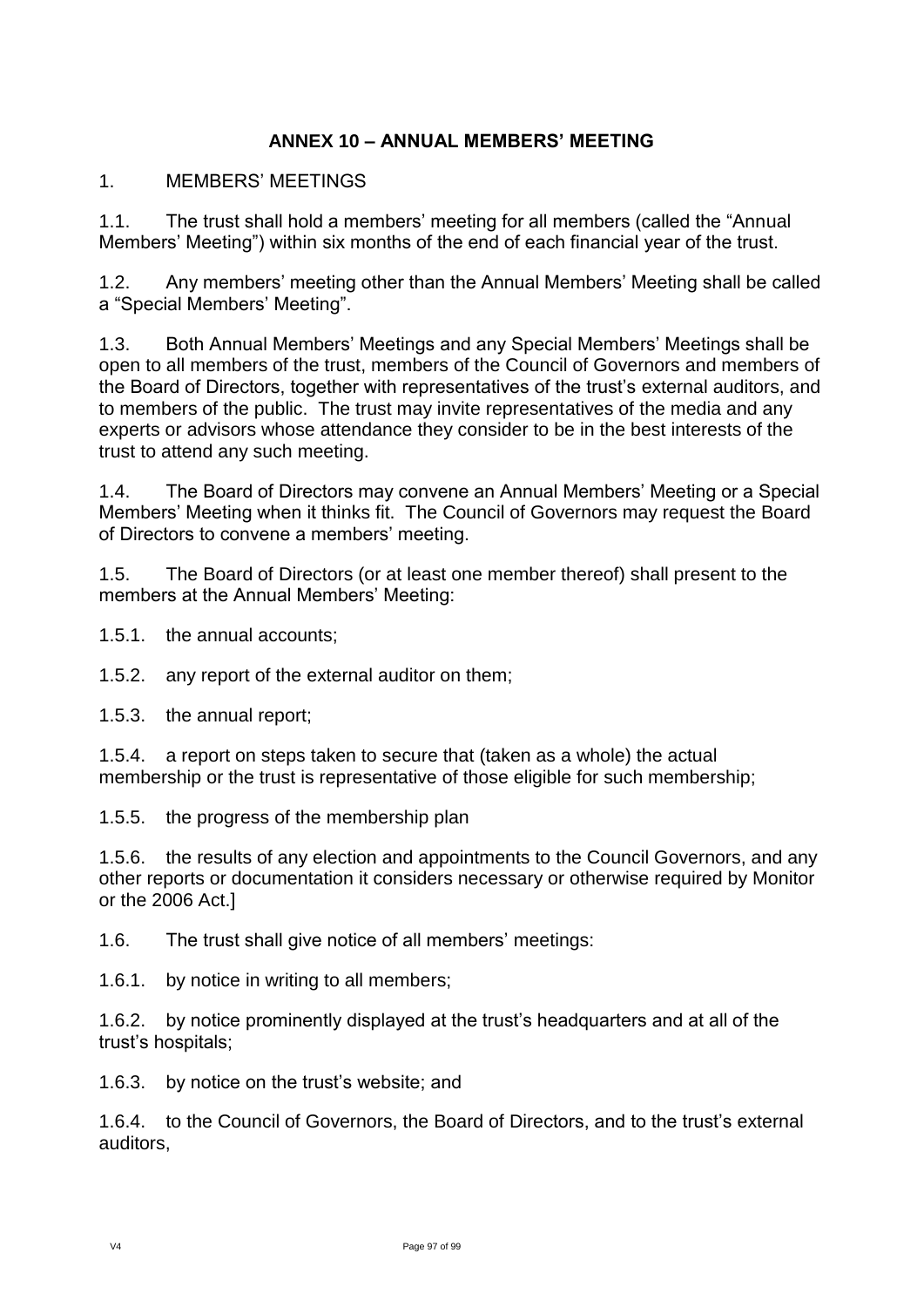stating whether the meeting is an Annual Members' Meeting or a Special Members' Meeting including the time, date, place of the meeting, and the business to be dealt with at the meeting at least 14 working days before the date of the relevant members' meeting (or, in the case of an Annual Members' Meeting, at least 21 working days before the date of the relevant meeting).

1.7. An accidental omission to give notice of a members' meeting or to send, supply or make available any document or information relating to the meeting, or the nonreceipt of any such notice, document or information by a person entitled to receive any such notice, document or information shall not invalidate the proceedings at that meeting.

1.8. The Chair or in his absence the Deputy Chair shall preside at all members' meetings of the trust. If neither the Chair nor the Deputy Chair is present, the governors present shall elect on of their number to act as Chair and if there is only one governor present and willing to act that person shall be Chair. If no governor is willing to act as Chair or if no governor is present within fifteen minutes after the time appointed for holding the meeting, the members present and entitled to vote shall choose one of their number to act as Chair.

1.9. The quorum for a members' meeting shall be [8 (eight)] members present and entitled to vote. If a quorum is not present within thirty minutes from the time appointed for the meeting, the meeting shall stand adjourned for a minimum of seven days until such time as the Board of Directors determine.

1.10. The Chair may, with the consent of a members' meeting at which a quorum is present (and shall, if so directed by the meeting), adjourn a members' meeting from time to time and from place to place or for an indefinite period.

1.11. A resolution put to the vote of a members' meeting shall be decided on a show of hands.

1.12. No business shall be transacted at an adjourned meeting other than business which might properly have been transacted at the meeting had the adjournment not taken place.

1.13. If the Board of Directors, in its absolute discretion, considers that it is impractical or unreasonable for any reason to hold a members' meeting at the time, date or place specified in the notice calling that meeting, it may move and/or postpone the general meeting to another time, date and/or place.

1.14. In the case of a members' meeting is adjourned or postponed for 14 days or more, at least seven working days' notice shall be given specifying the time and place of the adjourned members' meeting and the general nature of the business to be transacted. Otherwise, it shall not be necessary to give any such notice.

1.15. The Board of Directors may make any arrangement and impose any restriction it considers appropriate to ensure the security of a members' meeting.

1.16. Any approval to speak at a members' meeting must be given by the Chair. Speeches must be directed to the matter, motion or question under discussion or to a